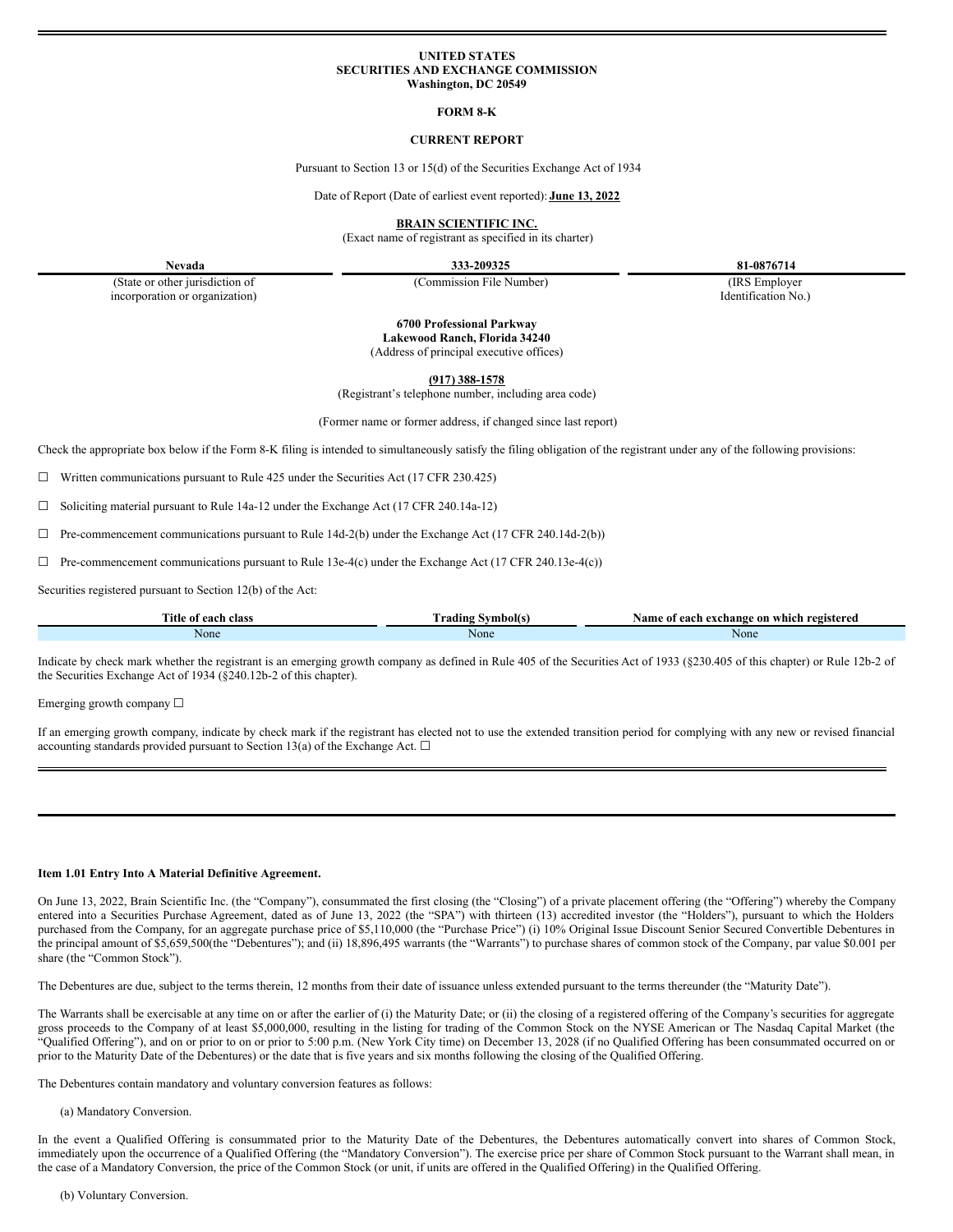The Holders of the Debentures have the right (subject to the conversion limitations set forth therein) from time following the Maturity Date and prior to a Mandatory Conversion to convert all or any part of the outstanding and unpaid principal and interest then due under the Debentures into fully paid and non-assessable shares of Common Stock (the "Voluntary Conversion"). The exercise price per share of Common Stock pursuant to the Warrant shall mean, in the case of a Voluntary Conversion, the lower of (i) \$0.25 per share or (ii) 75% of the average of the VWAP of the Company's Common Stock during the ten (10) Trading Day period immediately prior to the Maturity Date.

In connection with the Offering, each of Piezo Motion Corp., a Delaware corporation ("Piezo") and Memory MD, Inc., a Delaware corporation ("Memory", and together with Piezo, the "Company Subsidiaries") agreed to execute, in favor of the Holders, a guarantee (the "Guarantee") to jointly and severally, unconditionally and irrevocably, guarantee to the Holders the prompt and complete payment and performance when due of the Company's obligations pursuant to the SPA.

In connection with the Offering, the Company entered into a security agreement (the "Security Agreement") by and among the Company, each of the Holders and the Company Subsidiaries, whereby the Company agreed to grant each of the Holders a security interest in all of the assets of the Company, to secure the prompt payment, performance and discharge in full of all of the Company's obligations under the Debentures and the Company Subsidiaries' obligations under the Guarantee.

Additionally, in connection with the Offering, holders of certain existing convertible notes of the Company (the "Existing Convertible Notes") agreed pursuant to an agreement with the Company to convert the Existing Convertible Notes into an aggregate of approximately 54,536,573, shares of the Company's common stock based on a conversion price of \$0.25 per share, including principal and interest. To incentivize the existing noteholders to convert, the Company increased the principal amount of the Existing Convertible Notes by \$1,175,741 resulting in the approximate aggregate principal amount of \$12,933,155 being converted into equity, plus interest. In connection with their original investment, these holders will also be entitled to warrants (the "Original Warrants") based on 50% coverage of their original investment amount. These Original Warrants will have a term of four years after issuance and an exercise price of \$0.25 per share. The holders also agreed to waive and forgo the rights to the registration of the securities underlying the Existing Convertible Notes and Original Warrants.

1

Item 1.01 of this Current Report on Form 8-K contains only a brief description of the material terms of SPA, the Debenture, the Warrant, the Guarantee and the Security Agreement, and does not purport to be a complete description of the rights and obligations of the parties thereunder, and such descriptions are qualified in their entirety by reference to the full text of the SPA, Debenture, the Warrant, the Guarantee and the Security Agreement, the forms of which are attached as Exhibits 10.1, 10.2, 10.3, 10.4 and 10.5, respectively, to this Current Report on Form 8-K, and are incorporated herein by reference.

## **Item 3.02 Unregistered Sale of Equity Securities.**

The applicable information set forth in Item 1.01 of this Current Report on Form 8-K is incorporated by reference in this Item 3.02. The Debentures and Warrants were not registered under the Securities Act, but qualified for exemption under Section 4(a)(2) and/or Regulation D of the Securities Act. The securities were exempt from registration under Section  $4(a)(2)$  of the Securities Act because the issuance of such securities by the Company did not involve a "public offering," as defined in Section  $4(a)(2)$  of the Securities Act, due to the insubstantial number of persons involved in the transaction, size of the offering, manner of the offering and number of securities offered. The Company did not undertake an offering in which it sold a high number of securities to a high number of investors. In addition, the investor had the necessary investment intent as required by Section 4(a)(2) of the Securities Act since the investor agreed to, and received, the securities bearing a legend stating that such securities are restricted pursuant to Rule 144 of the Securities Act. This restriction ensures that these securities would not be immediately redistributed into the market and therefore not be part of a "public offering." Based on an analysis of the above factors, the Company has met the requirements to qualify for exemption under Section 4(a)(2) of the Securities Act.

## **Item 8.01 Other Events.**

On June 15, 2022, the Company issued a press release announcing the closing of the Offering. A copy of the press release is included as Exhibit 99.1 to this report.

#### **Item 9.01. Financial Statements and Exhibits.**

(d) Exhibits*.*

| Exhibit       |                                                                             |
|---------------|-----------------------------------------------------------------------------|
| <b>Number</b> | <b>Description</b>                                                          |
| 10.1          | Form Securities Purchase Agreement                                          |
| 10.2          | Form Debenture                                                              |
| 10.3          | Form Common Stock Purchase Warrant                                          |
| 10.4          | Form Guarantee                                                              |
| 10.5          | Form Security Agreement                                                     |
| 99.1          | Press Release dated June 15, 2022                                           |
| 104           | Cover Page Interactive Data File (embedded within the Inline XBRL document) |

 $\mathcal{D}$ 

## **SIGNATURES**

Pursuant to the requirements of the Securities Exchange Act of 1934, the Registrant has duly caused this report to be signed on its behalf by the undersigned hereunto duly authorized.

## **BRAIN SCIENTIFIC INC.**

Dated: June 15, 2022 By: */s/ Hassan Kotob*

Hassan Kotob Chief Executive Officer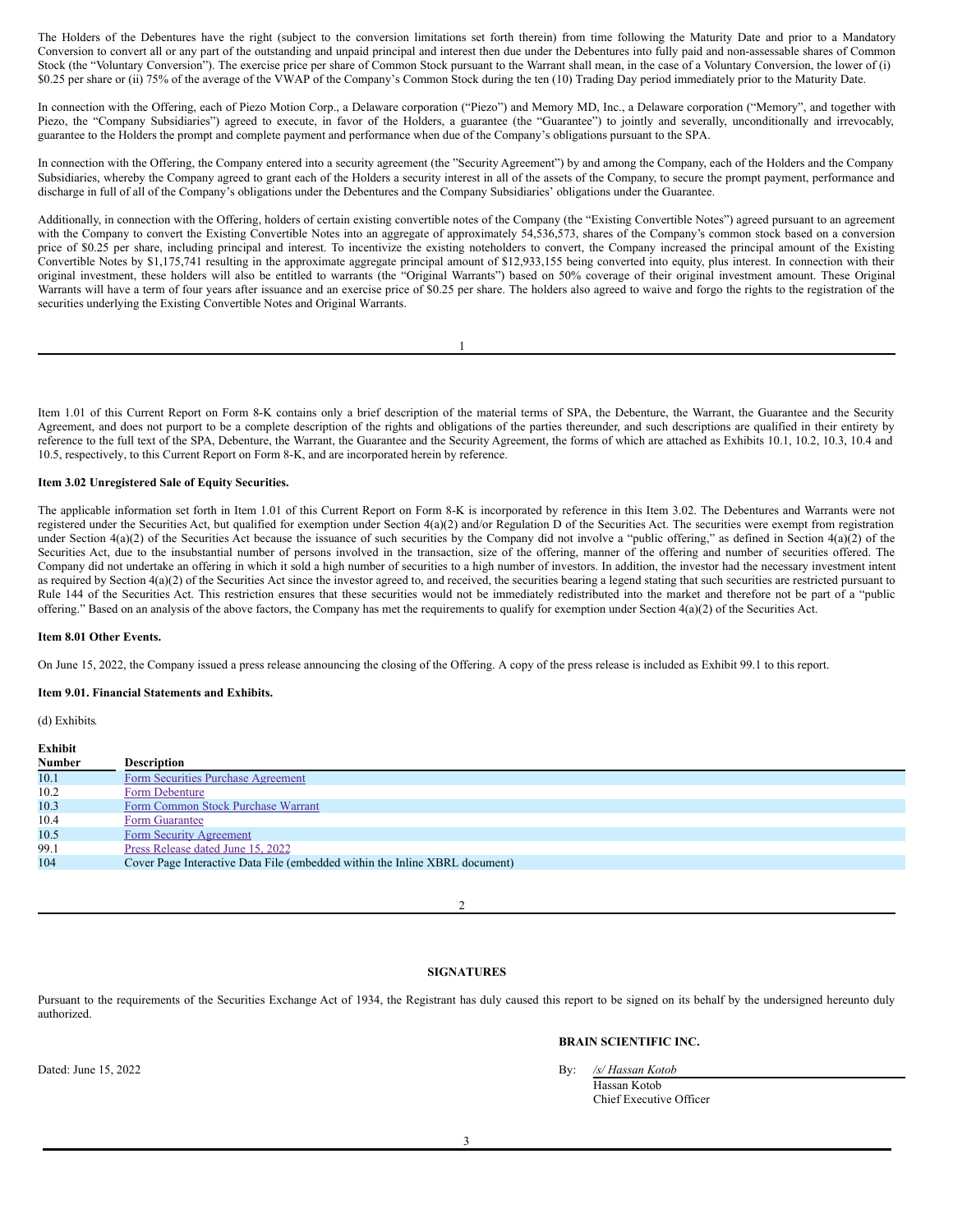### SECURITIES PURCHASE AGREEMENT

EXHIBIT LIST

- A. Form of Debenture
- B. Form of Security Agreement
- C. Form of Subsidiary Guarantee
- D. Form of Warrant
- E. Form of Lock Up -Insiders
- F. Purchaser Questionnaire
- G. Investor Presentation
- H. Term Sheet
- I. Risk Factors
- J. Form of Lock up Purchasers

2

## **SECURITIES PURCHASE AGREEMENT**

This Securities Purchase Agreement (this "Agreement") is dated as of June 10, 2022, between Brain Scientific Inc., a Nevada corporation (the 'Company"), and each purchaser identified on the signature pages hereto (each, including its successors and assigns, a "Purchaser" and collectively, the "Purchasers").

WHEREAS, subject to the terms and conditions set forth in this Agreement and pursuant to Section 4(a)(2) of the Securities Act of 1933, as amended (the 'Securities Act"), and Rule 506 promulgated thereunder, the Company desires to issue and sell to each Purchaser, and each Purchaser, severally and not jointly, desires to purchase from the Company, securities of the Company as more fully described in this Agreement.

NOW, THEREFORE, IN CONSIDERATION of the mutual covenants contained in this Agreement, and for other good and valuable consideration, the receipt and adequacy of which are hereby acknowledged, the Company and each Purchaser agree as follows:

#### **ARTICLE I. DEFINITIONS**

1.1 Definitions. In addition to the terms defined elsewhere in this Agreement: (a) capitalized terms that are not otherwise defined herein have the meanings given to such terms in the Debentures (as defined herein), and (b) the following terms have the meanings set forth in this Section 1.1:

"Acquiring Person" shall have the meaning ascribed to such term in Section 4.7.

"Action" shall have the meaning ascribed to such term in Section 3.1(j).

"Affiliate" means any Person that, directly or indirectly through one or more intermediaries, controls or is controlled by or is under common control with a Person, as such terms are used in and construed under Rule 405 under the Securities Act.

"Board of Directors" means the board of directors of the Company.

"Business Day" means any day other than Saturday, Sunday or other day on which commercial banks in The City of New York are authorized or required by law to remain closed; provided, however, for clarification, commercial banks shall not be deemed to be authorized or required by law to remain closed due to "stay at home", "shelter-in-place", "non-essential employee" or any other similar orders or restrictions or the closure of any physical branch locations at the direction of any governmental authority so long as the electronic funds transfer systems (including for wire transfers) of commercial banks in The City of New York are generally are open for use by customers on such day.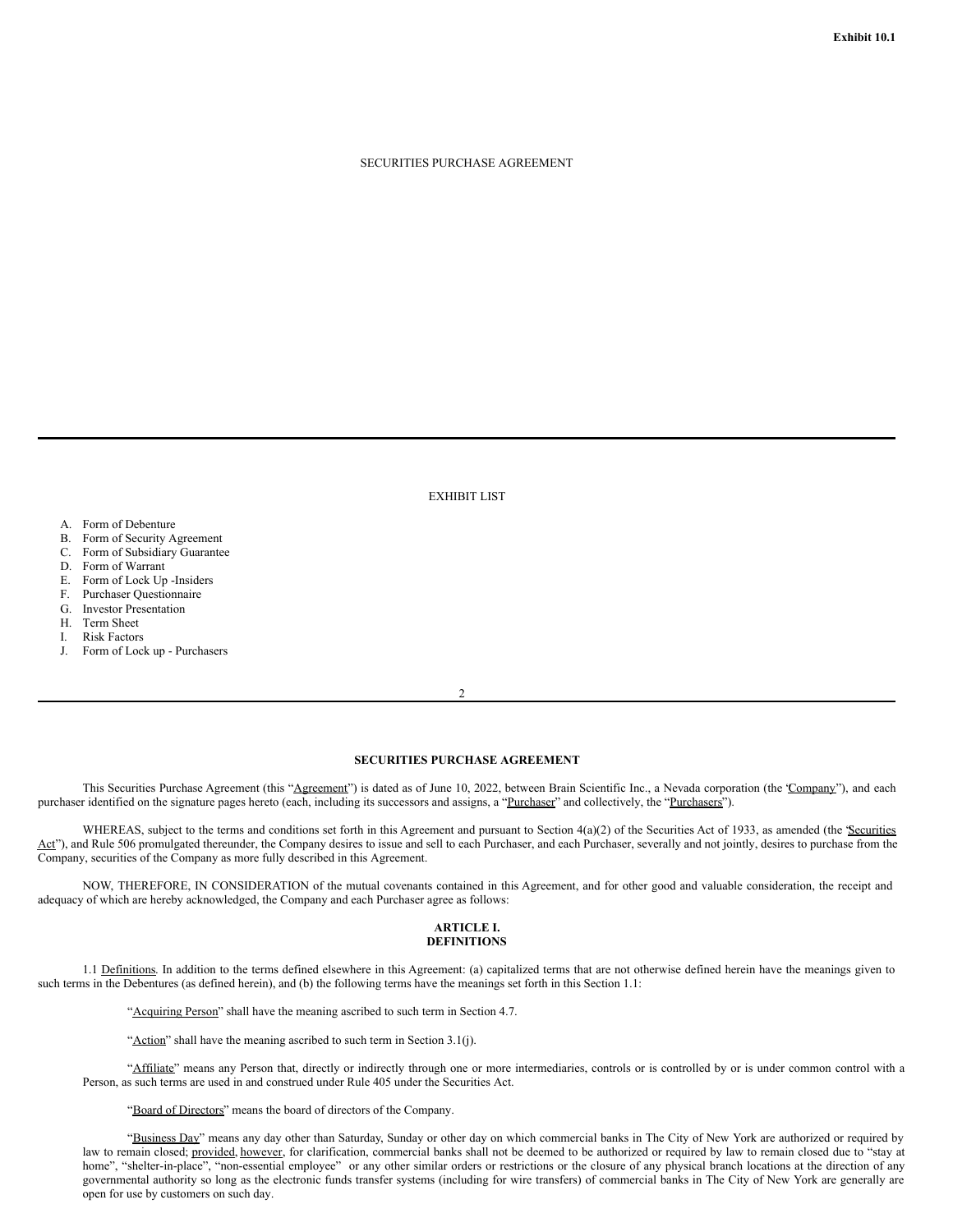3

"Closing Date" means the Trading Day on which all of the Transaction Documents have been executed and delivered by the applicable parties thereto, and all conditions precedent to (i) the Purchasers' obligations to pay the Subscription Amount and (ii) the Company's obligations to deliver the Securities, in each case, have been satisfied or waived. Pursuant to the terms of this Agreement, there may be one or more Closing Dates hereunder.

"Closing Required Minimum" means, as of any date, a number equal to one times (1x) the greater of (i) the aggregate number of shares of Common Stock then issued pursuant to the Transaction Documents and (ii) the maximum aggregate number potentially issuable in the future pursuant to the Transaction Documents as of such date, including any Underlying Shares, ignoring any conversion or exercise limits set forth therein.

"Commission" means the United States Securities and Exchange Commission.

"Common Stock" means the common stock of the Company, par value \$0.001 per share, and any other class of securities into which such securities may hereafter be reclassified or changed.

"Common Stock Equivalents" means any securities of the Company or the Subsidiaries which would entitle the holder thereof to acquire at any time Common Stock, including, without limitation, any debt, preferred stock, right, option, warrant or other instrument that is at any time convertible into or exercisable or exchangeable for, or otherwise entitles the holder thereof to receive, Common Stock.

"Company Counsel" means Lucosky Brookman LLP, with offices located at 101 Wood Avenue South, Fifth Floor, Woodbridge, NJ 08830.

"Conversion Price" shall have the meaning ascribed to such term in the Debentures.

"Debentures" means the 10% Original Issue Discount Senior Secured Convertible Debentures due, subject to the terms therein, 12 months from their date of issuance unless extended pursuant to the terms thereunder, issued by the Company to the Purchasers hereunder, in the form of Exhibit A attached hereto.

"Direct Subsidiaries" means Piezo Motion Corp., a Delaware corporation and Memory MD, Inc., a Delaware corporation.

"Disclosure Time" means, (i) if this Agreement is signed on a day that is not a Trading Day or after 9:00 a.m. (New York City time) and before midnight (New York City time) on any Trading Day, 9:01 a.m. (New York City time) on the Trading Day immediately following the date hereof, and (ii) if this Agreement is signed between midnight (New York City time) and 9:00 a.m. (New York City time) on any Trading Day, no later than 9:01 a.m. (New York City time) on the date hereof.

"Escrow Agent" means Signature Bank, with offices located at 261 Madison Avenue, New York, NY 10016.

4

"Evaluation Date" shall have the meaning ascribed to such term in Section 3.1(s).

"Exchange Act" means the Securities Exchange Act of 1934, as amended, and the rules and regulations promulgated thereunder.

"Exempt Issuance" means the issuance of (a) shares of Common Stock, restricted stock units or options to employees, officers or directors of the Company pursuant to any stock or option plan duly adopted for such purpose, by a majority of the non-employee members of the Board of Directors or a majority of the members of a committee of non-employee directors established for such purpose for services rendered to the Company, (b) securities upon the exercise, exchange of or conversion of any Securities issued hereunder and/or other securities exercisable or exchangeable for or convertible into shares of Common Stock issued and outstanding on the date of this Agreement, provided that such securities have not been amended since the date of this Agreement to increase the number of such securities or to decrease the exercise price, exchange price or conversion price of such securities (other than in connection with stock splits or combinations) or to extend the term of such securities, (c) securities issued pursuant to acquisitions or strategic transactions approved by a majority of the disinterested directors of the Company, provided that such securities are issued as "restricted securities" (as defined in Rule 144) and carry no registration rights that require or permit the filing of any registration statement in connection therewith, and provided that any such issuance shall only be to a Person (or to the equity holders of a Person) which is, itself or through its subsidiaries, an operating company or an owner of an asset in a business synergistic with the business of the Company and shall provide to the Company additional benefits in addition to the investment of funds, but shall not include a transaction in which the Company is issuing securities primarily for the purpose of raising capital or to an entity whose primary business is investing in securities, (d) restricted stock units, restricted stock and options to consultants of the Company provided, however, any such issuances to consultants shall not exceed, in the aggregate, 500,000 shares of underlying Common Stock and (e) Securities pursuant to the Transaction Documents.

"Exercise Price" means (i) the Qualified Offering Price, or, if no Qualified Offering occurs before the Maturity Date, then the Exercise Price will equal the lower of (i) \$0.25 per share or (ii) 75% of the average of the VWAP of the Company's Common Stock during the ten (10) Trading Day period immediately prior to the Maturity Date (as may be adjusted pursuant to the terms of the Warrants).

"FCPA" means the Foreign Corrupt Practices Act of 1977, as amended.

"GAAP" shall have the meaning ascribed to such term in Section 3.1(h).

"Indebtedness" shall have the meaning ascribed to such term in Section 3.1(bb).

"Intellectual Property Rights" shall have the meaning ascribed to such term in Section 3.1(o).

"Legend Removal Date" shall have the meaning ascribed to such term in Section 4.1(c).

"Liens" means a lien, charge, pledge, security interest, encumbrance, right of first refusal, preemptive right or other restriction.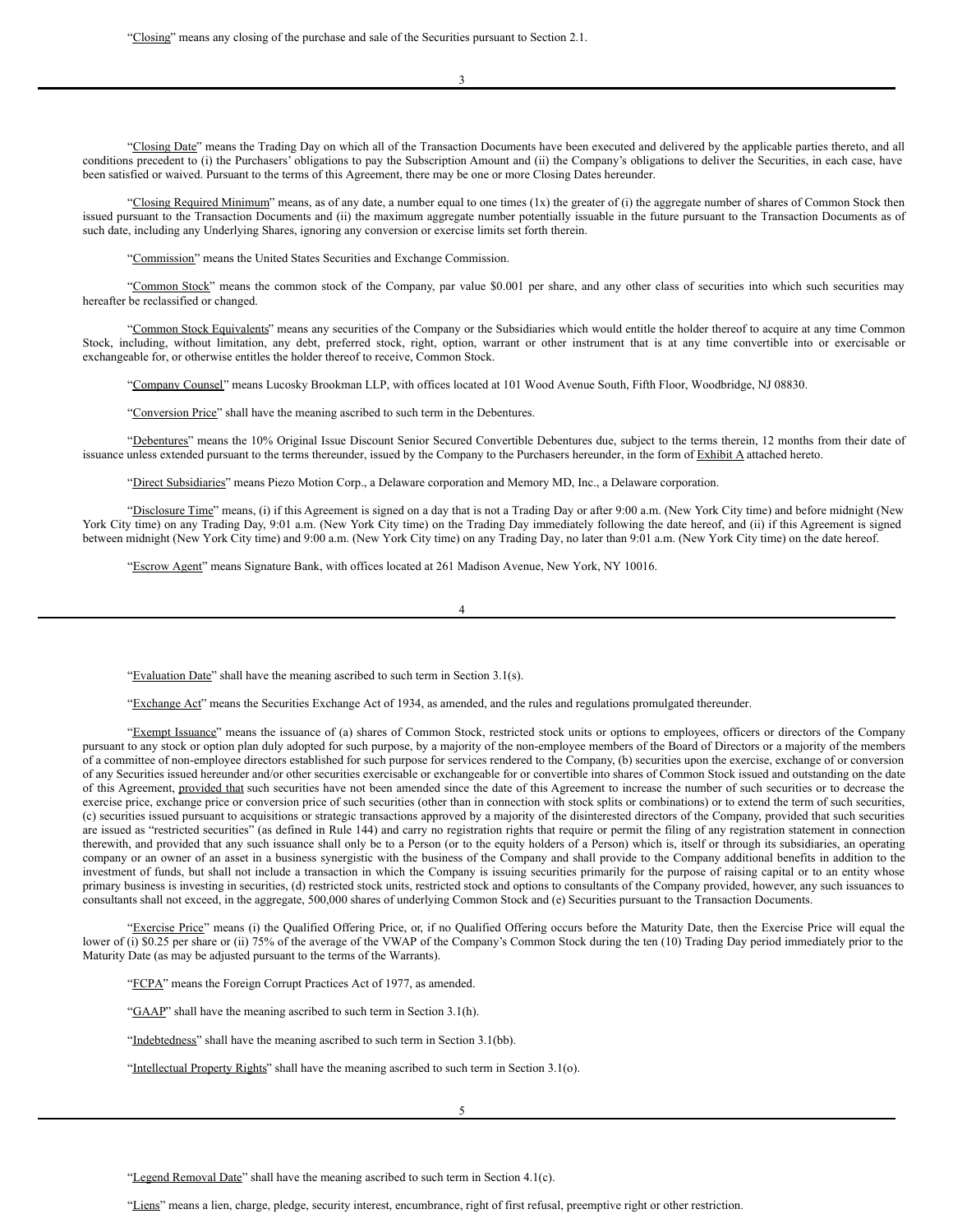"Lock-Up Agreement" means the Lock-Up Agreement, dated as of the date hereof, by and among the Company and the directors, officers and major shareholders (3% or more), in the form of  $\overline{\text{Exhibit E}}$  attached hereto.

"Material Adverse Effect" shall have the meaning assigned to such term in Section 3.1(b).

"Material Permits" shall have the meaning ascribed to such term in Section 3.1(m).

"Maximum Amount" means an aggregate of \$5,500,000 in principal amount of Debentures representing cash payments from Purchasers of \$5,000,000 based on the 10% Original Issue Discount on the Debentures provided, however, that upon the written consent of the Company and the Placement Agent, the Maximum Amount shall be adjusted upward to mean an aggregate of \$6,600,000 in principal amount of Debentures representing cash payments from Purchasers of \$6,000,000 based on the 10% Original Issue Discount on the Debentures.

"Maximum Rate" shall have the meaning ascribed to such term in Section 5.17.

"Minimum Amount" means a minimum of \$2,200,000 in principal amount of Debentures representing cash payments from Purchasers of \$2,000,000 based on the 10.0% Original Issue Discount on the Debentures.

"Offering" means the offering of Debentures and Warrants pursuant to this Agreement and the other Transaction Documents.

"Offering Period" means the earlier of (i) the sale of the Maximum Amount, (ii) termination of the Offering as determined by the Company and the Placement Agent or (iii) July 8, 2022 ("Initial Offering Period"), which date may be extended by the Placement Agent and the Company in their joint discretion until September 8, 2022.

"Person" means an individual or corporation, partnership, trust, incorporated or unincorporated association, joint venture, limited liability company, joint stock company, government (or an agency or subdivision thereof) or other entity of any kind.

"Placement Agent(s)" means Joseph Gunnar & Co. LLC.

"Post Closing Required Minimum" means, as of any date, a number equal to three times (3x) the greater of (i) the aggregate number of shares of Common Stock then issued pursuant to the Transaction Documents and (ii) the maximum aggregate number potentially issuable in the future pursuant to the Transaction Documents as of such date, including any Underlying Shares, ignoring any conversion or exercise limits set forth therein.

6

"Proceeding" means an action, claim, suit, investigation or proceeding (including, without limitation, an informal investigation or partial proceeding, such as a deposition), whether commenced or threatened.

"Principal Amount" means, as to each Purchaser, the amounts set forth below such Purchaser's signature block on the signature pages hereto next to the heading "Principal Amount," in United States Dollars, which shall equal such Purchaser's Subscription Amount multiplied by 1.10.

"Public Information Failure" shall have the meaning ascribed to such term in Section 4.3(b).

"Public Information Failure Payments" shall have the meaning ascribed to such term in Section 4.3(b).

"Purchaser Party" shall have the meaning ascribed to such term in Section 4.10.

"Qualified Offering" shall mean a registered offering of Common Stock (or units consisting of Common Stock and warrants to purchase Common Stock) for aggregate gross proceeds to the Company of at least \$5,000,000 resulting in the listing for trading of the Common Stock on the NYSE American, the Nasdaq Capital Market, the Nasdaq Global Market, the Nasdaq Global Select Market or the New York Stock Exchange (or any successors to any of the foregoing).

"Qualified Offering Price" shall mean the price per share (or price per unit, if units are offered in the Qualified Offering) at which the Qualified Offering is made. For the avoidance of doubt, if a unit includes more than one share of Common Stock, "Qualified Offering Price" shall mean the unit price divided by the number of shares of Common Stock contained in a unit.

"Required Approvals" shall have the meaning ascribed to such term in Section 3.1(e).

"Rule 144" means Rule 144 promulgated by the Commission pursuant to the Securities Act, as such Rule may be amended from time to time, or any similar rule or regulation hereafter adopted by the Commission having substantially the same effect as such Rule.

"Rule 424" means Rule 424 promulgated by the Commission pursuant to the Securities Act, as such Rule may be amended or interpreted from time to time, or any similar rule or regulation hereafter adopted by the Commission having substantially the same purpose and effect as such Rule.

"SEC Reports" shall have the meaning ascribed to such term in Section 3.1(h).

7

"Securities" means the Debentures, the Warrants, the Warrant Shares and the Underlying Shares.

"Securities Act" means the Securities Act of 1933, as amended, and the rules and regulations promulgated thereunder.

"Short Sales" means all "short sales" as defined in Rule 200 of Regulation SHO under the Exchange Act (but shall not be deemed to include locating and/or borrowing shares of Common Stock).

'Subscription Amount' means, as to each Purchaser, the aggregate amount to be paid for the Debentures and Warrants purchased hereunder as specified below such Purchaser's name on the signature page of this Agreement and next to the heading "Subscription Amount," in United States dollars and in immediately available funds.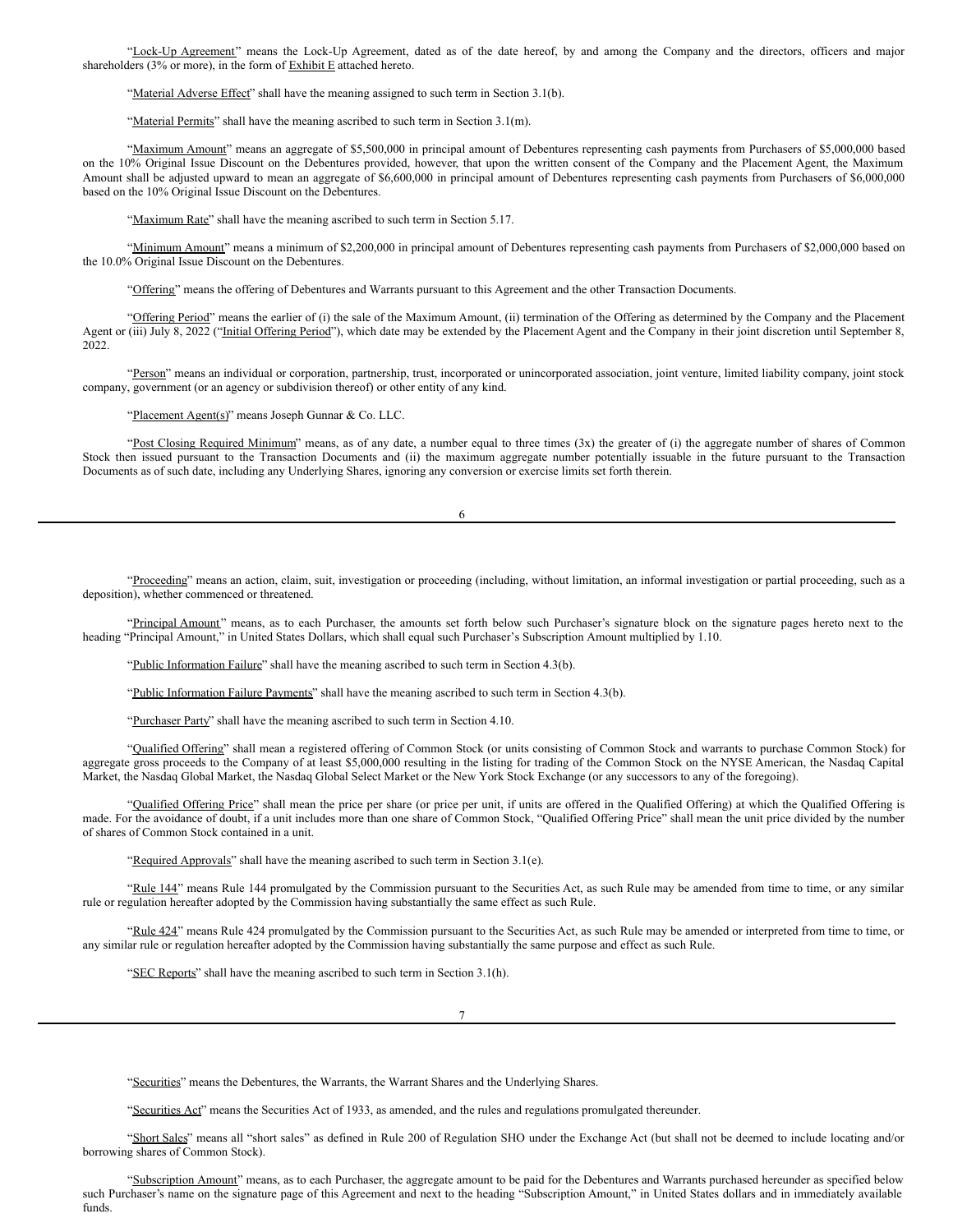"Subsidiary" means any subsidiary of the Company as set forth in Schedule 3.1(a) and shall, where applicable, also include any direct or indirect subsidiary of the Company formed or acquired after the date hereof.

"Subsidiary Guarantee" means the Subsidiary Guarantee, dated as of the date hereof, by each Direct Subsidiary in favor of the Purchasers, in the form of Exhibit C attached hereto.

"Security Agreement" means the Security Agreement, dated the date hereof, by and among the Company, the Direct Subsidiaries and the Purchasers, in the form of Exhibit B attached hereto.

"Termination Date" means the date on which the Offering expires or is terminated."

"Trading Day" means a day on which the principal Trading Market is open for trading.

"Trading Market" means any of the following markets or exchanges on which the Common Stock is listed or quoted for trading on the date in question: the NYSE American, the Nasdaq Capital Market, the Nasdaq Global Market, the Nasdaq Global Select Market, the New York Stock Exchange, OTCQB or OTCQX (or any successors to any of the foregoing).

"Transaction Documents" means this Agreement, the Debentures, the Warrants, the Security Agreement, Subsidiary Guarantee, the Lock-Up Agreement, all exhibits and schedules thereto and hereto and any other documents or agreements executed in connection with the transactions contemplated hereunder.

"Transfer Agent" means VStock Transfer, the current transfer agent of the Company, with a mailing address of 18 Lafayette Pl, Woodmere, NY 11598, and any successor transfer agent of the Company.

|        | I |  |
|--------|---|--|
| I      |   |  |
| ï<br>× |   |  |

"Underlying Shares" means the Warrant Shares and the shares of Common Stock issued and issuable pursuant to the terms of the Debenture, in each case without respect to any limitation or restriction on the conversion of the Debentures or the exercise of the Warrants.

"VWAP" means, for any date, the price determined by the first of the following clauses that applies: (a) if the Common Stock is then listed or quoted on a Trading Market, the daily volume weighted average price of the Common Stock for such date (or the nearest preceding date) on the Trading Market on which the Common Stock is then listed or quoted as reported by Bloomberg L.P. (based on a Trading Day from 9:30 a.m. (New York City time) to 4:02 p.m. (New York City time)), (b) if OTCQB or OTCQX is not a Trading Market, the volume weighted average price of the Common Stock for such date (or the nearest preceding date) on OTCQB or OTCQX as applicable, (c) if the Common Stock is not then listed or quoted for trading on OTCQB or OTCQX and if prices for the Common Stock are then reported on the Pink Open Market (or a similar organization or agency succeeding to its functions of reporting prices), the most recent bid price per share of the Common Stock so reported, or (d) in all other cases, the fair market value of a share of Common Stock as determined by an independent appraiser selected in good faith by the Purchasers of a majority in interest of the Securities then outstanding and reasonably acceptable to the Company, the fees and expenses of which shall be paid by the Company.

"Warrants" means, collectively, the Common Stock purchase warrants delivered to the Purchasers at the Closing in accordance with Section 2.2(a) hereof, in the form of Exhibit D attached hereto.

"Warrant Shares" means the shares of Common Stock issuable upon exercise of the Warrants.

## **ARTICLE II. PURCHASE AND SALE**

2.1 Closing. On the Closing Date, upon the terms and subject to the conditions set forth herein, substantially concurrent with the execution and delivery of this Agreement by the parties hereto, the Company agrees to sell, and the Purchasers, severally and not jointly, agree to purchase, Debentures and Warrants as set forth on each Purchaser's signature page hereto. Each Purchaser shall have delivered to the Escrow Agent pursuant to the instructions contained on Schedule 2.1, via wire transfer or a certified check, immediately available funds equal to such Purchaser's Subscription Amount as set forth on the signature page hereto executed by such Purchaser. Upon the Escrow Agent's receipt of the Minimum Amount and the exchange of items set forth in Section 2.2, the Company and the Placement Agent may give notice to the Escrow Agent to arrange an initial Closing. At any Closing hereunder, the Company shall deliver to each Purchaser its respective Debenture and Warrant, as determined pursuant to Section 2.2(a), and the Company and each Purchaser shall deliver the other items set forth in Section 2.2 deliverable at the Closing. Following the initial Closing where at least the Minimum Amount is sold, subsequent closings may be held up to the sale of the Maximum Amount. Upon satisfaction of the covenants and conditions set forth in Sections 2.2 and 2.3, the Closing shall occur at such location as the parties shall mutually agree. Closings hereunder shall only be held during the Offering Period and in no event shall a Closing occur after the Termination Date.

2.2 Deliveries.

(a) On or prior to the Closing Date, the Company shall deliver or cause to be delivered to each of the Placement Agent on behalf of each Purchaser the following:

(i) this Agreement duly executed by the Company;

(ii) a Debenture with a principal amount equal to such Purchaser's Principal Amount, registered in the name of such Purchaser;

(iii) a Warrant registered in the name of such Purchaser to purchase up to a number of shares of Common Stock equal to the total principal amount of the Debenture being issued divided by the average of the VWAP of the Company's Common Stock during the ten (10) Trading Day period immediately prior to the initial Closing Date (without regard for any beneficial ownership limitations) exercisable at the Exercise Price;

(iv) the Subsidiary Guarantee and the Security Agreement, duly executed by the parties thereto;

(v) the Lock-Up Agreements;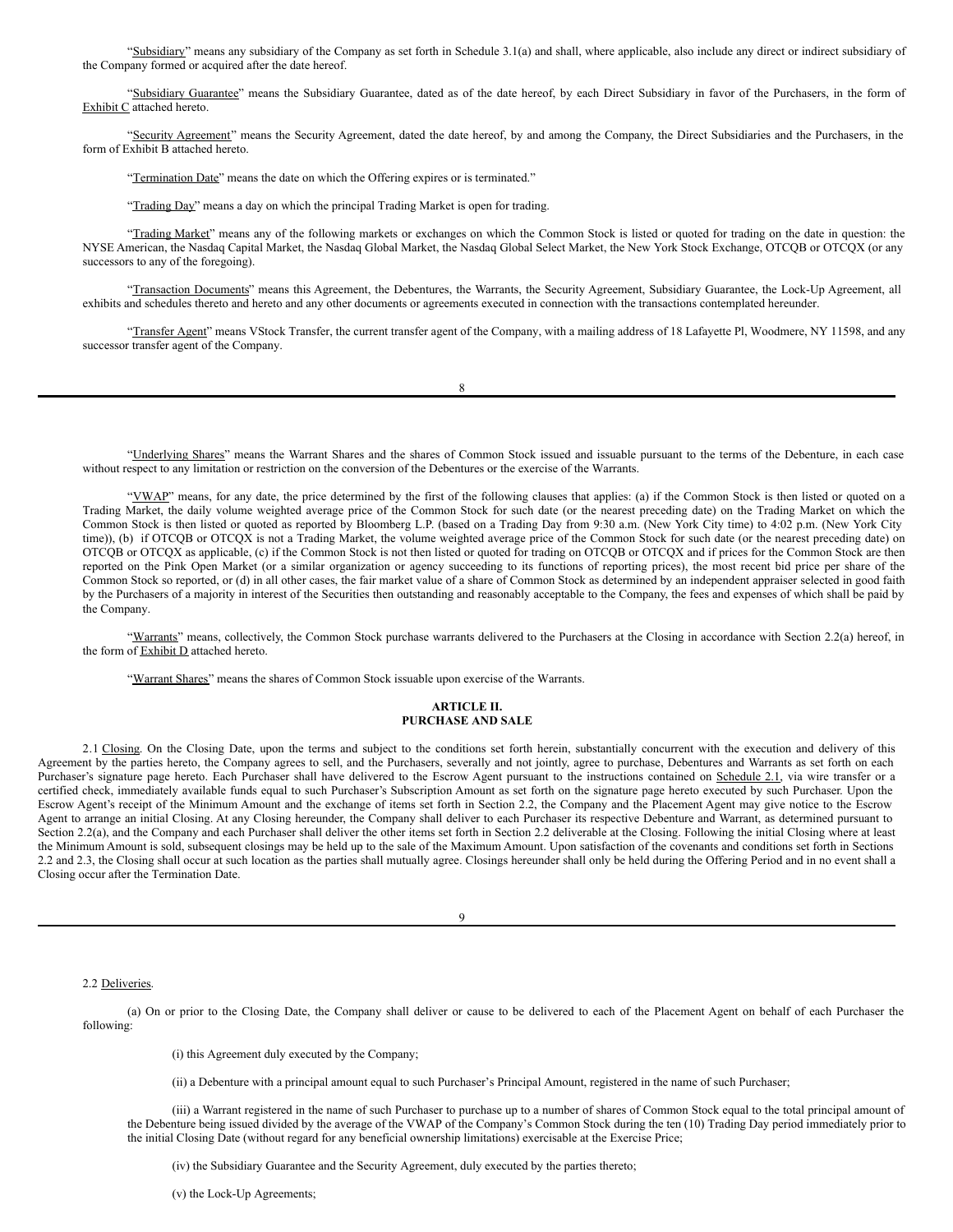(vi) a copy of a good standing certificate of the Company and each Direct Subsidiary, dated a date reasonably close to each Closing Date;

(vii) for initial Closing Date only, a certificate, dated as of the Closing Date, duly executed, and delivered by an officer of the Company, certifying the resolutions of the Company's Board of Directors then in full force and effect authorizing, to the extent relevant, all aspects of the transaction and the execution, delivery and performance of each Transaction Document to be executed and the transactions contemplated hereby and thereby;

(viii) opinion of counsel to the Company in form satisfactory to the counsel to the Placement Agent;

(ix) the letter agreements described in Section 4.13 hereto; and

(x) such other approvals, opinions, or documents as the Placement Agent and/or the Purchasers may request in form and substance reasonably satisfactory to the Placement Agent and/or the Purchasers, as applicable.

10

(b) On or prior to the Closing Date, each Purchaser shall deliver or cause to be delivered to the Company the following:

(i) this Agreement duly executed by such Purchaser;

(ii) such Purchaser's Subscription Amount as to the Closing by wire transfer to the Escrow Agent to the account specified in Schedule 2.1 hereto; and

(iii) Purchaser Questionnaire in the form of  $Exhibit F$  hereto.

#### 2.3 Closing Conditions.

(a) The obligations of the Company hereunder in connection with the Closing are subject to the following conditions being met:

(i) the accuracy in all material respects on (or, to the extent representations or warranties are qualified by materiality or Material Adverse Effect, in all respects) the Closing Date of the representations and warranties of the Purchasers contained herein (unless as of a specific date therein in which case they shall be accurate as of such date);

(ii) all obligations, covenants and agreements of each Purchaser required to be performed at or prior to the Closing Date shall have been performed; and

(iii) the delivery by each Purchaser of the items set forth in Section 2.2(b) of this Agreement.

(b) The respective obligations of the Purchasers hereunder in connection with the Closing are subject to the following conditions being met (it being understood that the Company may waive any of the conditions for any Closing hereafter):

(i) the accuracy in all material respects (or, to the extent representations or warranties are qualified by materiality or Material Adverse Effect, in all respects) when made and on the Closing Date of the representations and warranties of the Company contained herein (unless as of a specific date therein in which case they shall be accurate as of such date);

(ii) all obligations, covenants and agreements of the Company required to be performed at or prior to the Closing Date shall have been performed;

(iii) the delivery by the Company of the items set forth in Section 2.2(a) of this Agreement;

(iv) there shall have been no Material Adverse Effect since the date hereof;

(v) Placement Agent shall have received a certificate of an officer of the Company, dated as of the date of such Closing, certifying, as to the fulfillment of the conditions set forth in subparagraphs (i), (ii), (iii) and (iv) above. and

11

(vi) from the date hereof to the Closing Date, trading in the Common Stock shall not have been suspended by the Commission or the Company's principal Trading Market and, at any time prior to the Closing Date, trading in securities generally as reported by Bloomberg L.P. shall not have been suspended or limited, or minimum prices shall not have been established on securities whose trades are reported by such service, or on any Trading Market, nor shall a banking moratorium have been declared either by the United States or New York State authorities nor shall there have occurred any material outbreak or escalation of hostilities or other national or international calamity of such magnitude in its effect on, or any material adverse change in, any financial market which, in each case, in the reasonable judgment of such Purchaser, makes it impracticable or inadvisable to purchase the Securities at the Closing.

## **ARTICLE III. REPRESENTATIONS AND WARRANTIES**

3.1 Representations and Warranties of the Company. The Company hereby makes the following representations and warranties to each Purchaser:

(a) Subsidiaries. All of the direct and indirect subsidiaries of the Company are set forth on Schedule 3.1(a). Except as set forth onSchedule 3.1(a), the Company owns, directly or indirectly, all of the capital stock or other equity interests of each Subsidiary free and clear of any Liens, and all of the issued and outstanding shares of capital stock of each Subsidiary are validly issued and are fully paid, non-assessable and free of preemptive and similar rights to subscribe for or purchase **securities** 

(b) Organization and Qualification. The Company and each of the Subsidiaries is an entity duly incorporated or otherwise organized, validly existing and in good standing under the laws of the jurisdiction of its incorporation or organization, with the requisite power and authority to own and use its properties and assets and to carry on its business as currently conducted. Neither the Company nor any Subsidiary is in violation nor default of any of the provisions of its respective certificate or articles of incorporation, bylaws or other organizational or charter documents, except as disclosed on Schedule 3.1(b). Each of the Company and the Subsidiaries is duly qualified to conduct business and is in good standing as a foreign corporation or other entity in each jurisdiction in which the nature of the business conducted or property owned by it makes such qualification necessary, except where the failure to be so qualified or in good standing, as the case may be, could not have or reasonably be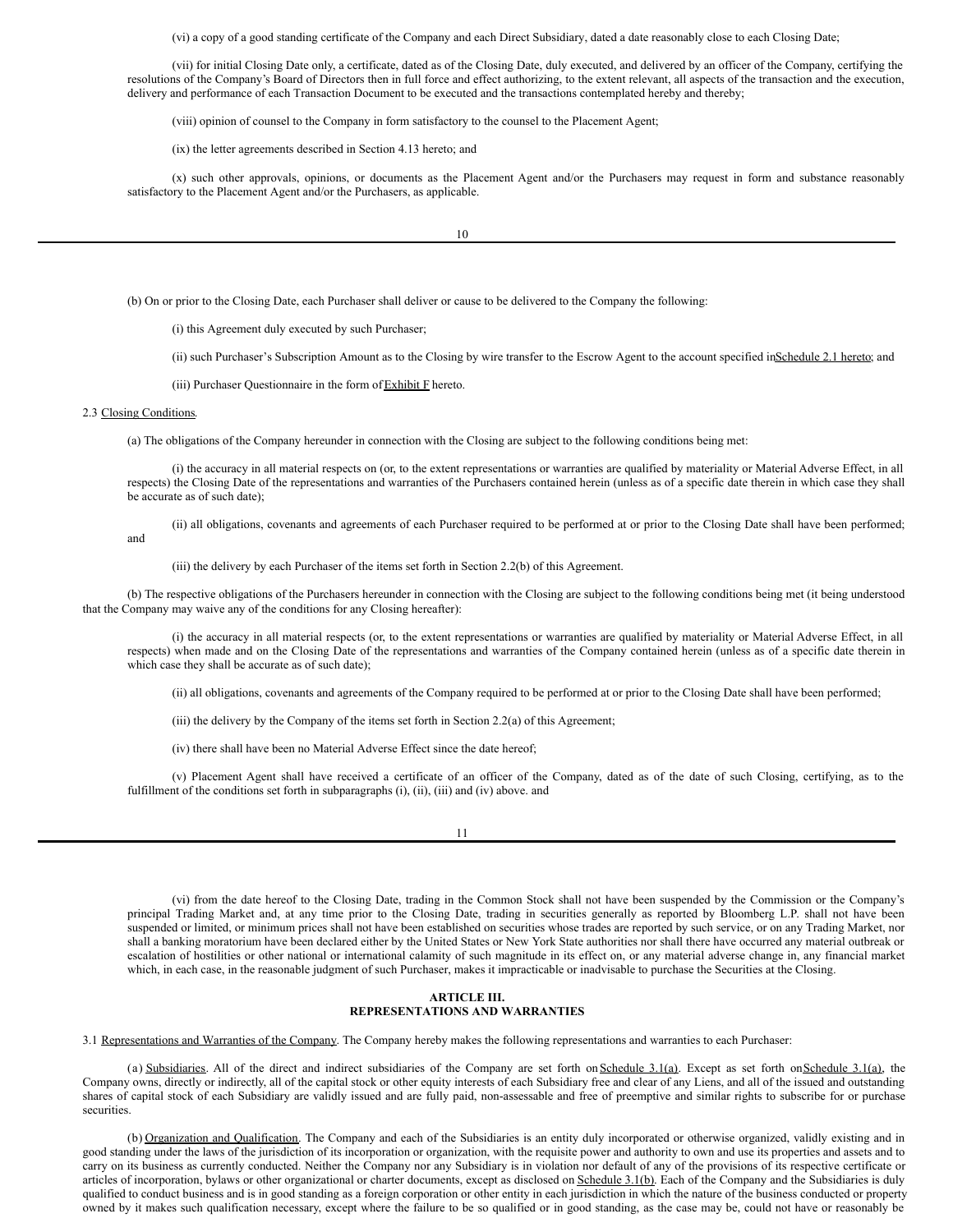expected to result in: (i) a material adverse effect on the legality, validity or enforceability of any Transaction Document, (ii) a material adverse effect on the results of operations, assets, business, prospects or condition (financial or otherwise) of the Company and the Subsidiaries, taken as a whole, or (iii) a material adverse effect on the Company's or Direct Subsidiaries' ability to perform in any material respect on a timely basis its obligations under any Transaction Document (any of (i), (ii) or (iii), a "Material Adverse Effect") and no Proceeding has been instituted in any such jurisdiction revoking, limiting or curtailing or seeking to revoke, limit or curtail such power and authority or qualification.

### (c) Authorization; Enforcement.

(i) The Company has the requisite corporate power and authority to enter into and to consummate the transactions contemplated by this Agreement and each of the other Transaction Documents and otherwise to carry out its obligations hereunder and thereunder. The execution and delivery of this Agreement and each of the other Transaction Documents by the Company and the consummation by it of the transactions contemplated hereby and thereby have been duly authorized by all necessary action on the part of the Company and no further action is required by the Company, the Board of Directors or the Company's stockholders in connection herewith or therewith other than in connection with the Required Approvals. This Agreement and each other Transaction Document to which it is a party has been (or upon delivery will have been) duly executed by the Company and, when delivered in accordance with the terms hereof and thereof, will constitute the valid and binding obligation of the Company enforceable against the Company in accordance with its terms, except (i) as limited by general equitable principles and applicable bankruptcy, insolvency, reorganization, moratorium and other laws of general application affecting enforcement of creditors' rights generally, (ii) as limited by laws relating to the availability of specific performance, injunctive relief or other equitable remedies and (iii) insofar as indemnification and contribution provisions may be limited by applicable law.

(ii) With respect to the Subsidiary Guarantee and the Security Agreement, each of the Direct Subsidiaries has the requisite corporate power and authority to enter into and to consummate the transactions contemplated by such agreements and otherwise to carry out its respective obligations thereunder. The execution and delivery of the Subsidiary Guarantee and the Security Agreement, and the consummation by the Direct Subsidiaries of the transactions contemplated thereby have been duly authorized by all necessary action on the part of each of the Direct Subsidiaries, and no further action is required by the respective entities, its officers, directors, managers or its members in connection therewith. The Subsidiary Guarantee and the Security Agreement have been (or upon delivery will have been) duly executed by the respective Direct Subsidiaries and, when delivered in accordance with the terms thereof, will constitute the valid and binding obligation of each of the Direct Subsidiaries enforceable against such Direct Subsidiary in accordance with its terms, except (A) as listed by general equitable principals and applicable bankruptcy, insolvency, reorganization, moratorium and other laws of general application affecting enforcement of creditors' rights generally, (B) as limited by laws relating to the availability of specific performance, injunctive relief or other equitable remedies and (C) insofar as indemnification and contribution provisions may be limited by applicable law.

13

(d) No Conflicts. The execution, delivery and performance by the Company of this Agreement and the other Transaction Documents to which it is a party, the issuance and sale of the Securities and the consummation by it of the transactions contemplated hereby and thereby do not and will not (i) conflict with or violate any provision of the Company's or any Subsidiary's certificate or articles of incorporation, bylaws or other organizational or charter documents, or (ii) conflict with, or constitute a default (or an event that with notice or lapse of time or both would become a default) under, result in the creation of any Lien upon any of the properties or assets of the Company or any Subsidiary, or give to others any rights of termination, amendment, anti-dilution or similar adjustments, acceleration or cancellation (with or without notice, lapse of time or both) of, any agreement, credit facility, debt or other instrument (evidencing a Company or Subsidiary debt or otherwise) or other understanding to which the Company or any Subsidiary is a party or by which any property or asset of the Company or any Subsidiary is bound or affected except as disclosed on Schedule 3.1(d), or (iii) subject to the Required Approvals, conflict with or result in a violation of any law, rule, regulation, order, judgment, injunction, decree or other restriction of any court or governmental authority to which the Company or a Subsidiary is subject (including federal and state securities laws and regulations), or by which any property or asset of the Company or a Subsidiary is bound or affected; except in the case of each of clauses (ii) and (iii), such as could not have or reasonably be expected to result in a Material Adverse Effect.

(e) Filings, Consents and Approvals. Except as disclosed on Schedule 3.1(e),the Company is not required to obtain any consent, waiver, authorization or order of, give any notice to, or make any filing or registration with, any court or other federal, state, local or other governmental authority or other Person in connection with the execution, delivery and performance by the Company of the Transaction Documents, other than: (i) the filings required pursuant to Section 4.6 of this Agreement, (ii) the notice and/or application(s) to each applicable Trading Market for the issuance and sale of the Securities and the listing of the Underlying Shares for trading thereon in the time and manner required thereby and (iii) the filing of Form D with the Commission and such filings as are required to be made under applicable state securities laws (collectively, the "Required Approvals").

(f) Issuance of the Securities. The Securities are duly authorized and, when issued and paid for in accordance with the applicable Transaction Documents, will be duly and validly issued, fully paid and nonassessable, free and clear of all Liens imposed by the Company other than restrictions on transfer provided for in the Transaction Documents. The Underlying Shares, when issued in accordance with the terms of the Transaction Documents, will be validly issued, fully paid and nonassessable, free and clear of all Liens imposed by the Company other than restrictions on transfer provided for in the Transaction Documents. On the date of this Agreement, the Company has reserved from its duly authorized capital stock a number of shares of Common Stock for issuance of the Underlying Shares equal to or greater than the Closing Required Minimum. On or before 45 days from the date of the initial Closing, the Company will reserve from its duly authorized capital stock a number of shares of Common Stock for issuance of the Underlying Shares equal to or greater than the Post Closing Required Minimum as of such date.

 $(g)$  Capitalization. The capitalization of the Company as of the date hereof is as set forth in the SEC Reports, except as disclosed on Schedule 3.1(g). The Company has not issued any capital stock since its most recently filed periodic report under the Exchange Act, other than pursuant to the exercise of employee stock options under the Company's stock option plans, the issuance of shares of Common Stock to employees or consultants pursuant to the Company's employee stock purchase plans and pursuant to the conversion and/or exercise of Common Stock Equivalents outstanding as of the date of the most recently filed periodic report under the Exchange Act. No Person has any right of first refusal, preemptive right, right of participation, or any similar right to participate in the transactions contemplated by the Transaction Documents, except as disclosed on Schedule 3.1(g). Except as a result of the purchase and sale of the Securities and, as disclosed in the Company's SEC Reports and Schedule 3.1(g), there are no outstanding options, warrants, scrip rights to subscribe to, calls or commitments of any character whatsoever relating to, or securities, rights or obligations convertible into or exercisable or exchangeable for, or giving any Person any right to subscribe for or acquire, any shares of Common Stock or the capital stock of any Subsidiary, or contracts, commitments, understandings or arrangements by which the Company or any Subsidiary is or may become bound to issue additional shares of Common Stock or Common Stock Equivalents or capital stock of any Subsidiary. Except as set forth on Schedule 3.1(g), the issuance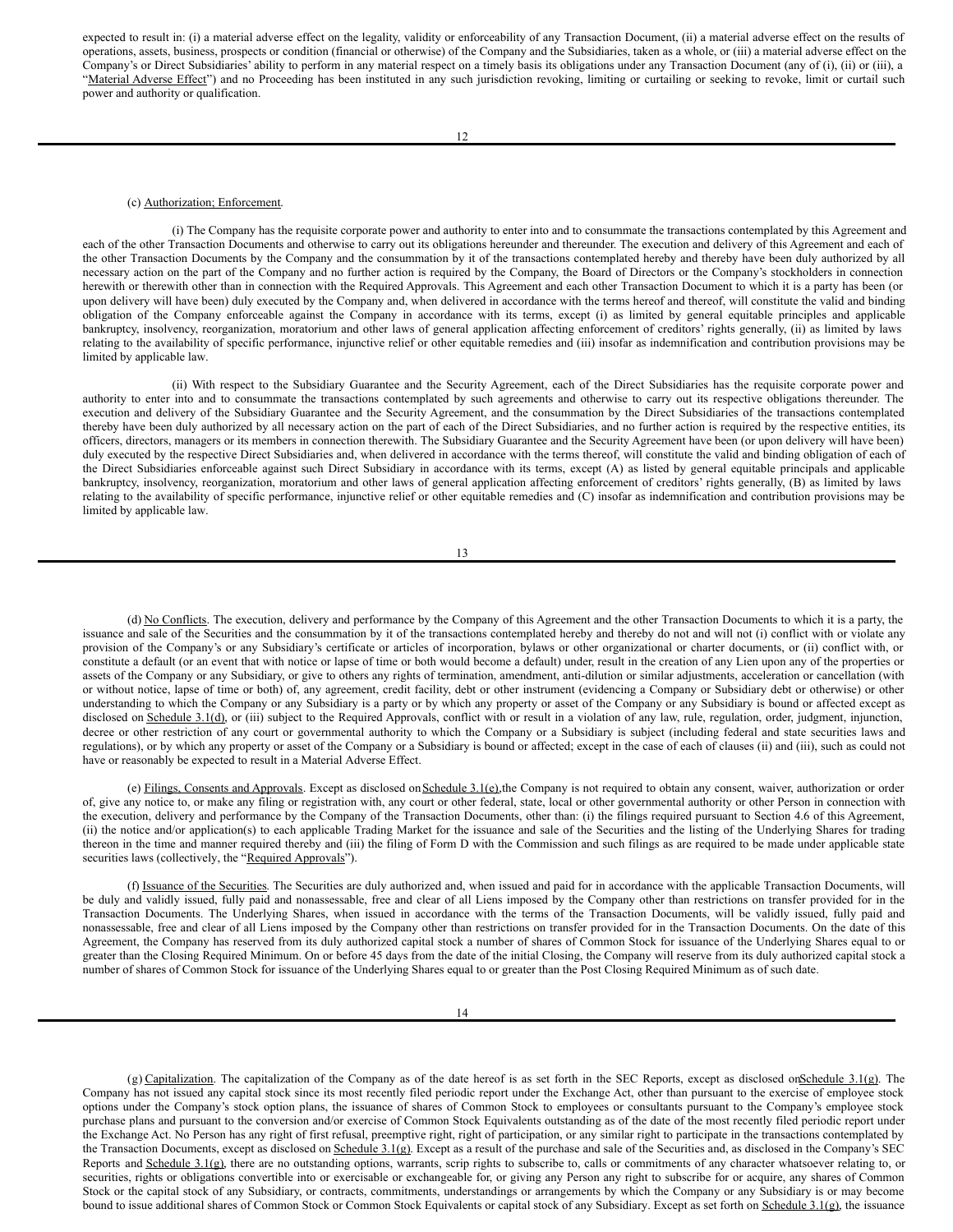and sale of the Securities will not obligate the Company or any Subsidiary to issue shares of Common Stock or other securities to any Person (other than the Purchasers). Except as disclosed in the SEC Reports, there are no outstanding securities or instruments of the Company or any Subsidiary with any provision that adjusts the exercise, conversion, exchange or reset price of such security or instrument upon an issuance of securities by the Company or any Subsidiary. There are no outstanding securities or instruments of the Company or any Subsidiary that contain any redemption or similar provisions, and there are no contracts, commitments, understandings, or arrangements by which the Company or any Subsidiary is or may become bound to redeem a security of the Company or such Subsidiary. The Company does not have any stock appreciation rights or "phantom stock" plans or agreements or any similar plan or agreement. All of the outstanding shares of capital stock of the Company are duly authorized, validly issued, fully paid and nonassessable, have been issued in compliance with all federal and state securities laws, and none of such outstanding shares was issued in violation of any preemptive rights or similar rights to subscribe for or purchase securities. No further approval or authorization of any stockholder, the Board of Directors or others is required for the issuance and sale of the Securities, except for shareholder approval to increase the number of authorized shares of Common Stock. There are no stockholders agreements, voting agreements or other similar agreements with respect to the Company's capital stock to which the Company is a party or, to the knowledge of the Company, between or among any of the Company's stockholders.

(h) SEC Reports; Financial Statements. Except as set forth on Schedule 3.1(h), the Company has filed all reports, schedules, forms, statements and other documents required to be filed by the Company under the Securities Act and the Exchange Act, including pursuant to Section 13(a) or 15(d) thereof, for the two years preceding the date hereof (or such shorter period as the Company was required by law or regulation to file such material) (the foregoing materials, including the exhibits thereto and documents incorporated by reference therein, being collectively referred to herein as the "SEC Reports") on a timely basis or has received a valid extension of such time of filing and has filed any such SEC Reports prior to the expiration of any such extension. Except as set forth on Schedule 3.1(h), as of their respective dates, the SEC Reports complied in all material respects with the requirements of the Securities Act and the Exchange Act, as applicable, and none of the SEC Reports, when filed, contained any untrue statement of a material fact or omitted to state a material fact required to be stated therein or necessary in order to make the statements therein, in the light of the circumstances under which they were made, not misleading. Except as set forth on Schedule 3.1(h), the financial statements of the Company included in the SEC Reports comply in all material respects with applicable accounting requirements and the rules and regulations of the Commission with respect thereto as in effect at the time of filing. Such financial statements have been prepared in accordance with United States generally accepted accounting principles applied on a consistent basis during the periods involved ("GAAP"), except as may be otherwise specified in such financial statements or the notes thereto and except that unaudited financial statements may not contain all footnotes required by GAAP, and fairly present in all material respects the financial position of the Company and its consolidated Subsidiaries as of and for the dates thereof and the results of operations and cash flows for the periods then ended, subject, in the case of unaudited statements, to normal, immaterial, year-end audit adjustments.

15

(i) Material Changes; Undisclosed Events, Liabilities or Developments. Except as disclosed on Schedule 3.1(i) since the date of the latest audited financial statements included within the SEC Reports, except as set forth on in the SEC Reports, (i) there has been no event, occurrence or development that has had or that could reasonably be expected to result in a Material Adverse Effect, (ii) the Company has not incurred any liabilities (contingent or otherwise) other than (A) trade payables and accrued expenses incurred in the ordinary course of business consistent with past practice and (B) liabilities not required to be reflected in the Company's financial statements pursuant to GAAP or disclosed in filings made with the Commission, (iii) the Company has not altered its method of accounting, (iv) the Company has not declared or made any dividend or distribution of cash or other property to its stockholders or purchased, redeemed or made any agreements to purchase or redeem any shares of its capital stock and (v) the Company has not issued any equity securities to any officer, director or Affiliate, except pursuant to existing Company stock option plans. The Company does not have pending before the Commission any request for confidential treatment of information. Except for the issuance of the Securities contemplated by this Agreement or as set forth in the SEC Reports, no event, liability, fact, circumstance, occurrence or development has occurred or exists or is reasonably expected to occur or exist with respect to the Company or its Subsidiaries or their respective businesses, prospects, properties, operations, assets or financial condition, that would be required to be disclosed by the Company under applicable securities laws at the time this representation is made or deemed made that has not been publicly disclosed at least one (1) Trading Day prior to the date that this representation is made.

(j) Litigation. Except as disclosed on Schedule 3.1(j), there is no action, suit, inquiry, notice of violation, proceeding or investigation pending or, to the knowledge of the Company, threatened against or affecting the Company, any Subsidiary or any of their respective properties before or by any court, arbitrator, governmental or administrative agency or regulatory authority (federal, state, county, local or foreign) (collectively, an "Action") which (i) adversely affects or challenges the legality, validity or enforceability of any of the Transaction Documents or the Securities or (ii) could, if there were an unfavorable decision, have or reasonably be expected to result in a Material Adverse Effect. Neither the Company nor any Subsidiary, nor any director or officer thereof, is or has been the subject of any Action involving a claim of violation of or liability under federal or state securities laws or a claim of breach of fiduciary duty. There has not been, and to the knowledge of the Company, there is not pending or contemplated, any investigation by the Commission involving the Company or any current or former director or officer of the Company. The Commission has not issued any stop order or other order suspending the effectiveness of any registration statement filed by the Company or any Subsidiary under the Exchange Act or the Securities Act.

16

(k) Labor Relations. No labor dispute exists or, to the knowledge of the Company, is imminent with respect to any of the employees of the Company or any Subsidiary, which could reasonably be expected to result in a Material Adverse Effect. None of the Company's or its Subsidiaries' employees is a member of a union that relates to such employee's relationship with the Company or such Subsidiary, and neither the Company nor any of its Subsidiaries is a party to a collective bargaining agreement, and the Company and its Subsidiaries believe that their relationships with their employees are good. To the knowledge of the Company, no executive officer of the Company or any Subsidiary, is, or is now expected to be, in violation of any material term of any employment contract, confidentiality, disclosure or proprietary information agreement or non-competition agreement, or any other contract or agreement or any restrictive covenant in favor of any third party, and the continued employment of each such executive officer does not subject the Company or any of its Subsidiaries to any liability with respect to any of the foregoing matters. The Company and its Subsidiaries are in compliance with all U.S. federal, state, local and foreign laws and regulations relating to employment and employment practices, terms and conditions of employment and wages and hours, except where the failure to be in compliance could not, individually or in the aggregate, reasonably be expected to have a Material Adverse Effect.

(1) Compliance. Except as disclosed on Schedule 3.1(1), neither the Company nor any Subsidiary: (i) is in default under or in violation of (and no event has occurred that has not been waived that, with notice or lapse of time or both, would result in a default by the Company or any Subsidiary under), nor has the Company or any Subsidiary received notice of a claim that it is in default under or that it is in violation of, any indenture, loan or credit agreement or any other agreement or instrument to which it is a party or by which it or any of its properties is bound (whether or not such default or violation has been waived), (ii) is in violation of any judgment, decree or order of any court, arbitrator or other governmental authority or (iii) is or has been in violation of any statute, rule, ordinance or regulation of any governmental authority, including without limitation all foreign, federal, state and local laws relating to taxes, environmental protection, occupational health and safety, product quality and safety and employment and labor matters, except in each case as could not have or reasonably be expected to result in a Material Adverse Effect.

(m) Environmental Laws. The Company and its Subsidiaries (i) are in compliance with all federal, state, local and foreign laws relating to pollution or protection of human health or the environment (including ambient air, surface water, groundwater, land surface or subsurface strata), including laws relating to emissions, discharges, releases or threatened releases of chemicals, pollutants, contaminants, or toxic or hazardous substances or wastes (collectively, "Hazardous Materials") into the environment, or otherwise relating to the manufacture, processing, distribution, use, treatment, storage, disposal, transport or handling of Hazardous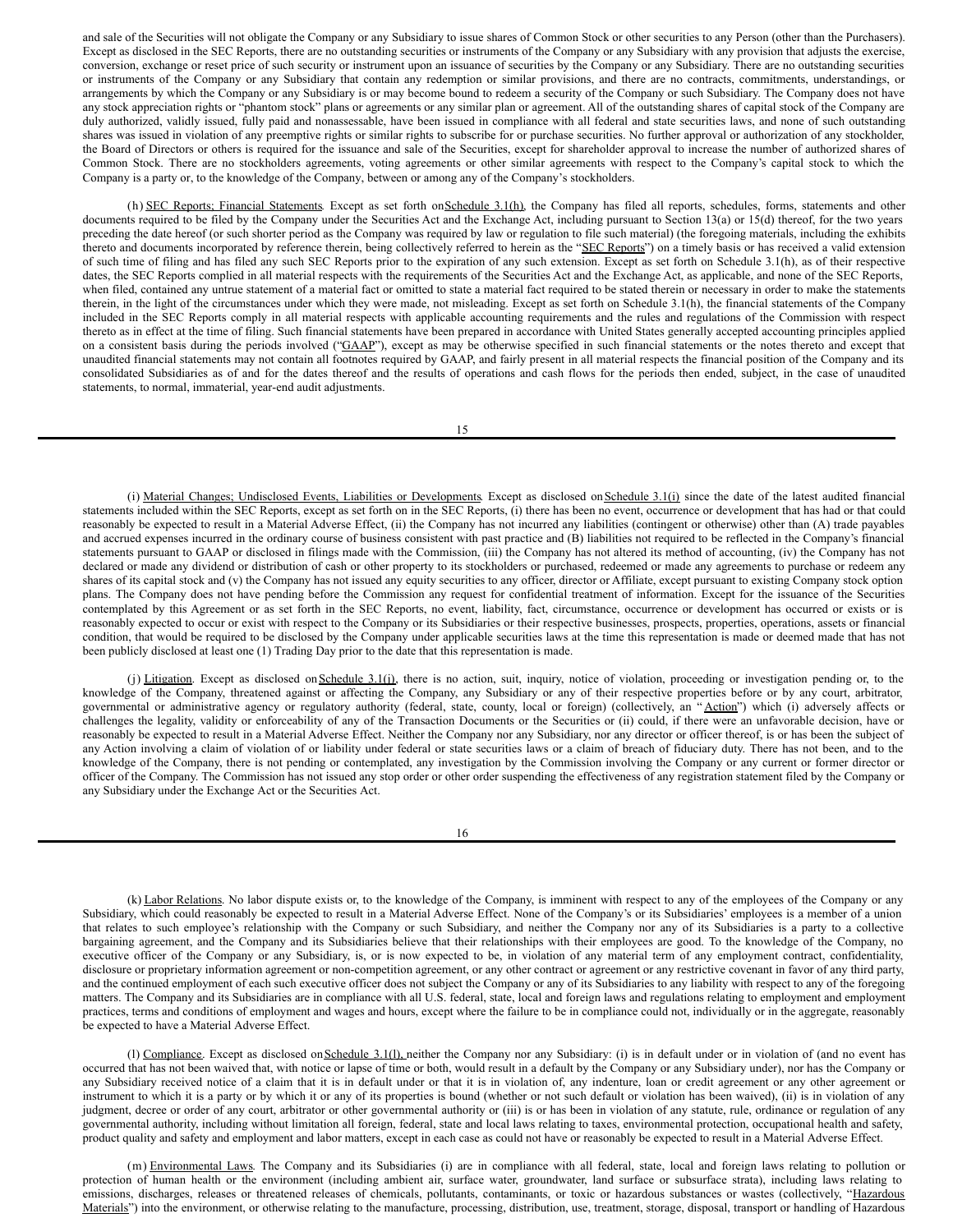Materials, as well as all authorizations, codes, decrees, demands, or demand letters, injunctions, judgments, licenses, notices or notice letters, orders, permits, plans or regulations, issued, entered, promulgated or approved thereunder ("Environmental Laws"); (ii) have received all permits licenses or other approvals required of them under applicable Environmental Laws to conduct their respective businesses; and (iii) are in compliance with all terms and conditions of any such permit, license or approval where in each clause (i), (ii) and (iii), the failure to so comply could be reasonably expected to have, individually or in the aggregate, a Material Adverse Effect.

(n) Regulatory Permits. Except as disclosed on Schedule 3.1(n), the Company and the Subsidiaries possess all certificates, authorizations and permits issued by the appropriate federal, state, local or foreign regulatory authorities necessary to conduct their respective businesses as described in the SEC Reports, except where the failure to possess such permits could not reasonably be expected to result in a Material Adverse Effect ("Material Permits"), and neither the Company nor any Subsidiary has received any notice of proceedings relating to the revocation or modification of any Material Permit.

(o) Title to Assets. Except as set forth on Schedule 3.1(o), the Company and the Subsidiaries have good and marketable title in fee simple to all real property owned by them and good and marketable title in all personal property owned by them that is material to the business of the Company and the Subsidiaries, in each case free and clear of all Liens, except for (i) Liens as do not materially affect the value of such property and do not materially interfere with the use made and proposed to be made of such property by the Company and the Subsidiaries and (ii) Liens for the payment of federal, state or other taxes, for which appropriate reserves have been made therefor in accordance with GAAP and, the payment of which is neither delinquent nor subject to penalties. Any real property and facilities held under lease by the Company and the Subsidiaries are held by them under valid, subsisting and enforceable leases with which the Company and the Subsidiaries are in compliance.

(p) Intellectual Property. Except as set forth on Schedule 3.1(p), the Company and the Subsidiaries have, or have rights to use, all patents, patent applications, trademarks, trademark applications, service marks, trade names, trade secrets, inventions, copyrights, licenses and other intellectual property rights and similar rights necessary or required for use in connection with their respective businesses as described in the SEC Reports and which the failure to so have could have a Material Adverse Effect (collectively, the "Intellectual Property Rights"). None of, and neither the Company nor any Subsidiary has received a notice (written or otherwise) that any of, the Intellectual Property Rights has expired, terminated or been abandoned, or is expected to expire or terminate or be abandoned, within two (2) years from the date of this Agreement. Neither the Company nor any Subsidiary has received, since the date of the latest audited financial statements included within the SEC Reports, a written notice of a claim or otherwise has any knowledge that the Intellectual Property Rights violate or infringe upon the rights of any Person, except as could not have or reasonably be expected to not have a Material Adverse Effect. To the knowledge of the Company, all such Intellectual Property Rights are enforceable and there is no existing infringement by another Person of any of the Intellectual Property Rights. The Company and its Subsidiaries have taken reasonable security measures to protect the secrecy, confidentiality, and value of all of their intellectual properties, except where failure to do so could not, individually or in the aggregate, reasonably be expected to have a Material Adverse Effect.

| I<br>×<br>w<br>۹ |  |
|------------------|--|

(q) Insurance. The Company and the Subsidiaries expect to obtain insurance coverage prior to the completion of a Qualified Offering from insurers of recognized financial responsibility against such losses and risks and in such amounts as are prudent and customary in the businesses in which the Company and the Subsidiaries are engaged, including, but not limited to, directors and officers insurance coverage of at least \$4,000,000. Neither the Company nor any Subsidiary has any reason to believe that it will not be able to renew such insurance coverage as and when such coverage expires or to obtain similar coverage from similar insurers as may be necessary to continue its business without a significant increase in cost.

(r) Transactions with Affiliates and Employees. Except as set forth in the SEC Reports and Schedule 3.1(r), none of the officers or directors of the Company or any Subsidiary and, to the knowledge of the Company, none of the employees of the Company or any Subsidiary is presently a party to any transaction with the Company or any Subsidiary (other than for services as employees, officers and directors), including any contract, agreement or other arrangement providing for the furnishing of services to or by, providing for rental of real or personal property to or from providing for the borrowing of money from or lending of money to, or otherwise requiring payments to or from any officer, director or such employee or, to the knowledge of the Company, any entity in which any officer, director, or any such employee has a substantial interest or is an officer, director, trustee, stockholder, member or partner, other than for (i) payment of salary or consulting fees for services rendered, (ii) reimbursement for expenses incurred on behalf of the Company and (iii) other employee benefits, including stock option agreements under any stock option plan of the Company.

(s) Sarbanes-Oxley; Internal Accounting Controls. Except as disclosed in the SEC Reports, the Company and the Subsidiaries are in compliance with any and all applicable requirements of the Sarbanes-Oxley Act of 2002 that are effective as of the date hereof, and any and all applicable rules and regulations promulgated by the Commission thereunder that are effective as of the date hereof and as of the Closing Date. Except as disclosed in the SEC Reports, the Company and the Subsidiaries maintain a system of internal accounting controls sufficient to provide reasonable assurance that: (i) transactions are executed in accordance with management's general or specific authorizations, (ii) transactions are recorded as necessary to permit preparation of financial statements in conformity with GAAP and to maintain asset accountability, (iii) access to assets is permitted only in accordance with management's general or specific authorization, and (iv) the recorded accountability for assets is compared with the existing assets at reasonable intervals and appropriate action is taken with respect to any differences. The Company and the Subsidiaries have established disclosure controls and procedures (as defined in Exchange Act Rules 13a-15(e) and 15d-15(e)) for the Company and the Subsidiaries and designed such disclosure controls and procedures to ensure that information required to be disclosed by the Company in the reports it files or submits under the Exchange Act is recorded, processed, summarized and reported, within the time periods specified in the Commission's rules and forms. The Company's certifying officers have evaluated the effectiveness of the disclosure controls and procedures of the Company and the Subsidiaries as of the end of the period covered by the most recently filed periodic report under the Exchange Act (such date, the "Evaluation Date"). The Company presented in its most recently filed periodic report under the Exchange Act the conclusions of the certifying officers about the effectiveness of the disclosure controls and procedures based on their evaluations as of the Evaluation Date. Since the Evaluation Date, there have been no changes in the internal control over financial reporting (as such term is defined in the Exchange Act) that have materially affected, or is reasonably likely to materially affect, the internal control over financial reporting of the Company and its Subsidiaries.

(t) Certain Fees. Except with respect to the fees and expenses payable to the Placement Agent as described in Section 5.2 hereto, no brokerage or finder's fees or commissions or other remuneration are or will be payable by the Company or any Subsidiaries directly or indirectly to any broker, financial advisor or consultant, finder, placement agent, investment banker, bank or other Person with respect to the transactions contemplated by the Transaction Documents. The Purchasers shall have no obligation with respect to any fees or with respect to any claims made by or on behalf of other Persons for fees of a type contemplated in this Section that may be due in connection with the transactions contemplated by the Transaction Documents.

(u) Private Placement. Assuming the accuracy of the Purchasers' representations and warranties set forth in Section 3.2, no registration under the Securities Act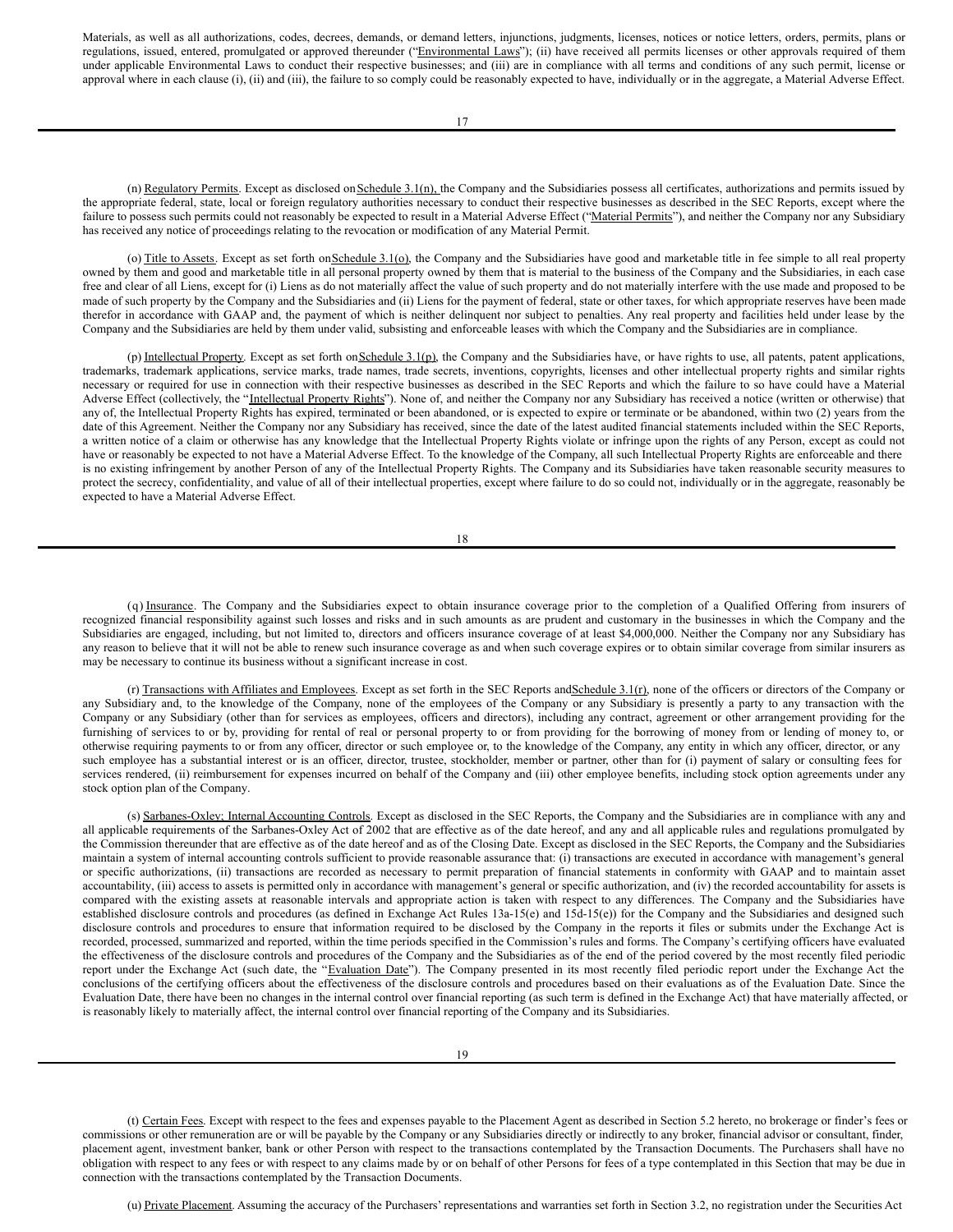is required for the offer and sale of the Securities by the Company to the Purchasers as contemplated hereby. The issuance and sale of the Securities hereunder does not contravene the rules and regulations of the Trading Market.

(v) Investment Company. The Company is not, and is not an Affiliate of, and immediately after receipt of payment for the Securities, will not be or be an Affiliate of, an "investment company" within the meaning of the Investment Company Act of 1940, as amended. The Company shall conduct its business in a manner so that it will not become an "investment company" subject to registration under the Investment Company Act of 1940, as amended.

(w) Registration Rights. Except as disclosed on Schedule 3.1(w), no Person has any right to cause the Company or any Subsidiary to affect the registration under the Securities Act of any securities of the Company or any Subsidiaries.

(x) Listing and Maintenance Requirements. The Common Stock is registered pursuant to Section 12(b) or 12(g) of the Exchange Act, and the Company has taken no action designed to, or which to its knowledge is likely to have the effect of, terminating the registration of the Common Stock under the Exchange Act nor has the Company received any notification that the Commission is contemplating terminating such registration. Except as disclosed on Schedule 3.1(x) the Company has not, in the 12 months preceding the date hereof, received notice from any Trading Market on which the Common Stock is or has been listed or quoted to the effect that the Company is not in compliance with the listing or maintenance requirements of such Trading Market. The Company is and has no reason to believe that it will not in the foreseeable future continue to be, in compliance with all such listing and maintenance requirements. The Common Stock is currently eligible for electronic transfer through the Depository Trust Company or another established clearing corporation and the Company is current in payment of the fees to the Depository Trust Company (or such other established clearing corporation) in connection with such electronic transfer.

20

(y) Application of Takeover Protections. The Company and the Board of Directors have taken all necessary action, if any, in order to render inapplicable any control share acquisition, business combination, poison pill (including any distribution under a rights agreement) or other similar anti-takeover provision under the Company's certificate of incorporation (or similar charter documents) or the laws of its state of incorporation that is or could become applicable to the Purchasers as a result of the Purchasers and the Company fulfilling their obligations or exercising their rights under the Transaction Documents, including without limitation as a result of the Company's issuance of the Securities and the Purchasers' ownership of the Securities.

(z) Disclosure. Except with respect to the material terms and conditions of the transactions contemplated by the Transaction Documents and except as set forth on Schedule 3.1(z), the Company confirms that neither it nor any other Person acting on its behalf has provided any of the Purchasers or their agents or counsel with any information that it believes constitutes or might constitute material, non-public information. The Company understands and confirms that the Purchasers will rely on the foregoing representation in effecting transactions in securities of the Company. All of the disclosure furnished by or on behalf of the Company to the Purchasers regarding the Company and its Subsidiaries, their respective businesses and the transactions contemplated hereby, including the Transaction Documents and disclosure schedules to this Agreement, is true and correct and does not contain any untrue statement of a material fact or omit to state any material fact necessary in order to make the statements made therein, in the light of the circumstances under which they were made, not misleading. The press releases disseminated by the Company during the twelve months preceding the date of this Agreement taken as a whole do not contain any untrue statement of a material fact or omit to state a material fact required to be stated therein or necessary in order to make the statements therein, in the light of the circumstances under which they were made and when made, not misleading. The Company acknowledges and agrees that no Purchaser makes or has made any representations or warranties with respect to the transactions contemplated hereby other than those specifically set forth in Section 3.2 hereof.

(aa) No Integrated Offering. Assuming the accuracy of the Purchasers' representations and warranties set forth in Section 3.2, neither the Company, nor any of its Affiliates, nor any Person acting on its or their behalf has, directly or indirectly, made any offers or sales of any security or solicited any offers to buy any security, under circumstances that would cause this offering of the Securities to be integrated with prior offerings by the Company for purposes of (i) the Securities Act which would require the registration of any such securities under the Securities Act, or (ii) any applicable shareholder approval provisions of any Trading Market on which any of the securities of the Company are listed or designated.

21

(bb) Solvency. Based on the consolidated financial condition of the Company as of the Closing Date, after giving effect to the receipt by the Company of the proceeds from the sale of the Minimum Amount of Securities hereunder, the Company will have sufficient cash to operate its business as currently operated for a period of six months from the initial Closing Date. The Company has no knowledge of any facts or circumstances which lead it to believe that it will file for reorganization or liquidation under the bankruptcy or reorganization laws of any jurisdiction within one year from the Closing Date. Schedule 3.1(bb) sets forth as of the date hereof all outstanding secured and unsecured Indebtedness of the Company or any Subsidiary, or for which the Company or any Subsidiary has commitments. For the purposes of this Agreement, "Indebtedness" means (x) any liabilities for borrowed money or amounts owed in excess of \$100,000 (other than trade accounts payable incurred in the ordinary course of business), (y) all guaranties, endorsements and other contingent obligations in respect of indebtedness of others, whether or not the same are or should be reflected in the Company's consolidated balance sheet (or the notes thereto), except guaranties by endorsement of negotiable instruments for deposit or collection or similar transactions in the ordinary course of business; and (z) the present value of any lease payments in excess of \$50,000 due under leases required to be capitalized in accordance with GAAP. Except as disclosed on Schedule 3.1(bb), neither the Company nor any Subsidiary is in default with respect to any Indebtedness.

(cc) Taxes. (a) Except as disclosed on Schedule 3.1(cc) each of the Company and its Subsidiaries has timely paid all taxes and other charges due by the Company to any local or foreign tax authorities, including, without limitation, income taxes, estimated taxes, excise taxes, sales taxes, value added taxes, use taxes, gross receipts taxes, franchise taxes, national insurance taxes, national healthcare contributions, employment and payroll related taxes, property taxes and import duties, whether or not measured in whole or in part by net income (hereinafter, "Taxes" or, individually, a "Tax") which have come due and are required to be paid by it through the date hereof or the date of the relevant Closing, and all deficiencies or other additions to Tax, interest and penalties owed by it in connection with any such Taxes; (b) except as set forth in Schedule 3.1(cc), each of the Company and its Subsidiaries has duly and timely submitted or caused to be submitted all returns for Taxes that it is required to submit on and through the date hereof or the date of the relevant Closing, as applicable (including, in each case, all applicable extensions), and all such Tax returns are accurate and complete in all material respects; (c) with respect to all Tax returns of the Company and its Subsidiaries, (i) there is no unassessed Tax deficiency proposed or, to the knowledge of the Company, threatened against the Company or its Subsidiaries and (ii) no audit is in progress with respect to any return for Taxes, no extension of time is in force with respect to any date on which any return for Taxes was or is to be submitted and no waiver or agreement is in force for the extension of time for the assessment or payment of any Tax; (d) all provisions for Tax liabilities of the Company and its Subsidiaries have been made consistent with GAAP consistently applied, and all liabilities for Taxes of the Company and its Subsidiaries attributable to periods prior to or ending on the date hereof or the date of the relevant Closing, as applicable, have been adequately provided for; (e) there are no liens for Taxes on the assets of the Company or its Subsidiaries; (f) all monies required to be withheld by the Company (including from employees for income Taxes and social security and other payroll Taxes) have been collected or withheld, and either paid to the respective taxing authorities, set aside in accounts for such purpose, or accrued, reserved against and entered upon the books of the Company; (g) to the knowledge of the Company, there are no circumstances which will or may, whether by lapse of time or the issue of any notice of assessment or otherwise, give rise to any dispute with any relevant taxation authority in relation to the Company's or its Subsidiaries' liability or accountability for Tax under currently enacted statutes and regulations, any claim made by any of them, any relief, deduction, or allowance afforded to any such company, or in relation to the status or character of the Company or its Subsidiaries under or for the purpose of any provision of any legislation relating to Tax; (h) the Company has duly collected all amounts on account of any sales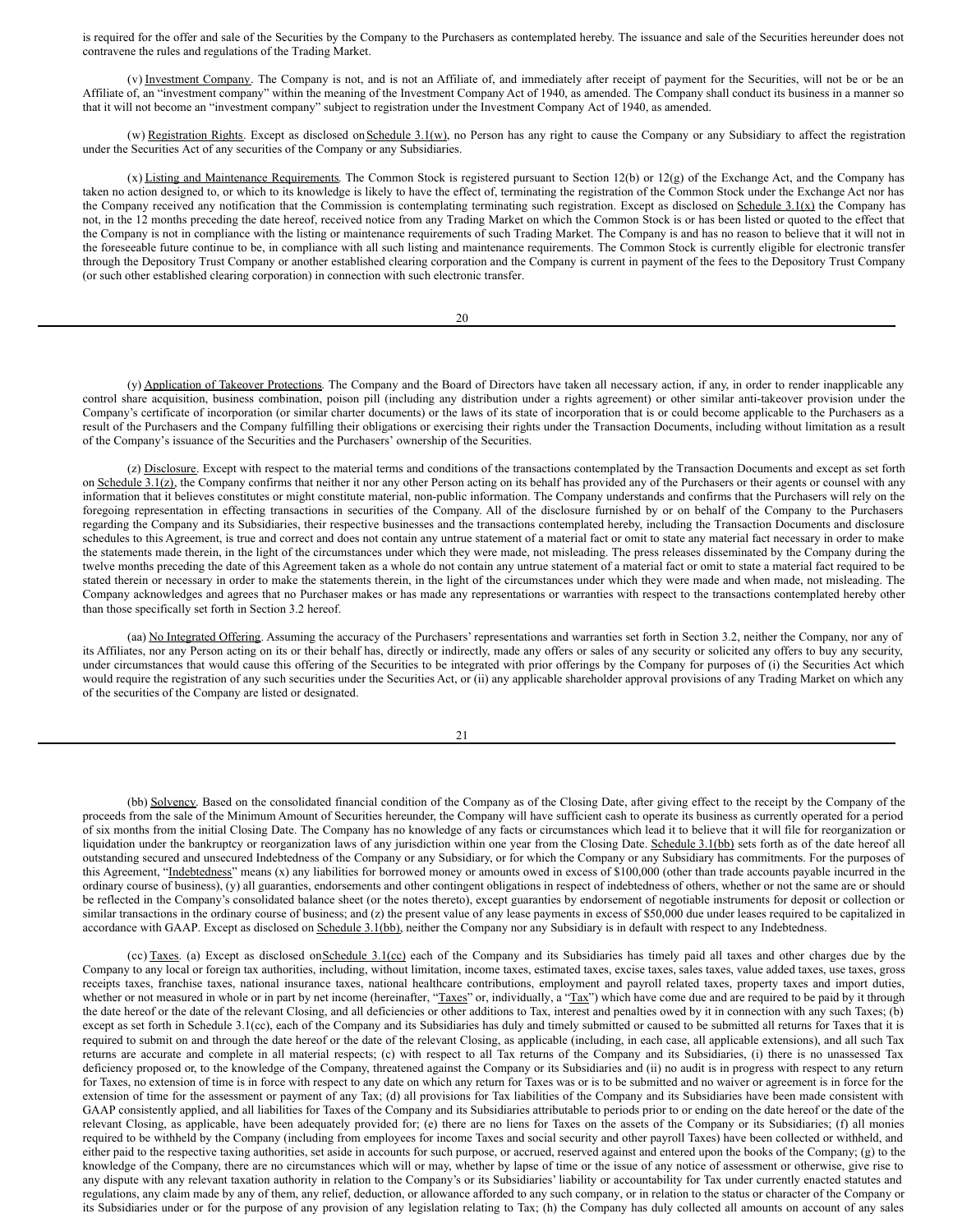<span id="page-11-0"></span>transfer Taxes or VAT, including goods and services, harmonized sales and provincial or territorial sales Taxes, required by law to be collected by it, and has duly and timely remitted to the appropriate governmental authority any such amounts required by law to be remitted by it; and (i) the Company has not refunded or deducted any input VAT that it was not so entitled to deduct or refund.

(dd) No General Solicitation. Neither the Company nor any Person acting on behalf of the Company has offered or sold any of the Securities by any form of general solicitation or general advertising. The Company has offered the Securities for sale only to the Purchasers and certain other "accredited investors" within the meaning of Rule 501 under the Securities Act.

(ee) Foreign Corrupt Practices. Neither the Company nor any Subsidiary, nor to the knowledge of the Company or any Subsidiary, any agent or other person acting on behalf of the Company or any Subsidiary, has (i) directly or indirectly, used any funds for unlawful contributions, gifts, entertainment or other unlawful expenses related to foreign or domestic political activity, (ii) made any unlawful payment to foreign or domestic government officials or employees or to any foreign or domestic political parties or campaigns from corporate funds, (iii) failed to disclose fully any contribution made by the Company or any Subsidiary (or made by any person acting on its behalf of which the Company is aware) which is in violation of law or (iv) violated in any material respect any provision of FCPA.

(ff) Accountants. The Company's accounting firm is set forth in the SEC Reports. Such accounting firm is a registered public accounting firm as required by the Exchange Act.

(gg) Seniority. As of the Closing Date, except as provided in Schedule 3.1(gg), no Indebtedness or other claim against the Company is senior to the Debentures in right of payment, whether with respect to interest or upon liquidation or dissolution, or otherwise, other than indebtedness secured by purchase money security interests (which is senior only as to underlying assets covered thereby) and capital lease obligations (which is senior only as to the property covered thereby).

(hh) No Disagreements with Accountants and Lawyers. There are no disagreements of any kind presently existing, or reasonably anticipated by the Company to arise, between the Company and the accountants and lawyers formerly or presently employed by the Company and the Company is current with respect to any fees owed to its accountants and lawyers which could affect the Company's ability to perform any of its obligations under any of the Transaction Documents.

23

(ii) Acknowledgment Regarding Purchasers' Purchase of Securities. The Company acknowledges and agrees that each of the Purchasers is acting solely in the capacity of an arm's length purchaser with respect to the Transaction Documents and the transactions contemplated thereby. The Company further acknowledges that no Purchaser is acting as a financial advisor or fiduciary of the Company (or in any similar capacity) with respect to the Transaction Documents and the transactions contemplated thereby and any advice given by any Purchaser or any of their respective representatives or agents in connection with the Transaction Documents and the transactions contemplated thereby is merely incidental to the Purchasers' purchase of the Securities. The Company further represents to each Purchaser that the Company's decision to enter into this Agreement and the other Transaction Documents has been based solely on the independent evaluation of the transactions contemplated hereby by the Company and its representatives.

(jj) Acknowledgment Regarding Purchaser's Trading Activity. Anything in this Agreement or elsewhere herein to the contrary notwithstanding (except for Sections 3.2(g) and 4.15 hereof), it is understood and acknowledged by the Company that: (i) none of the Purchasers has been asked by the Company to agree, nor has any Purchaser agreed, to desist from purchasing or selling, long and/or short, securities of the Company, or "derivative" securities based on securities issued by the Company or to hold the Securities for any specified term, (ii) past or future open market or other transactions by any Purchaser, specifically including, without limitation, Short Sales or "derivative" transactions, before or after the closing of this or future private placement transactions, may negatively impact the market price of the Company's publicly-traded securities, (iii) any Purchaser, and counter-parties in "derivative" transactions to which any such Purchaser is a party, directly or indirectly, may presently have a "short" position in the Common Stock and (iv) each Purchaser shall not be deemed to have any affiliation with or control over any arm's length counter-party in any "derivative" transaction. The Company further understands and acknowledges that (y) one or more Purchasers may engage in hedging activities at various times during the period that the Securities are outstanding, including, without limitation, during the periods that the value of the Underlying Shares deliverable with respect to Securities are being determined, and (z) such hedging activities (if any) could reduce the value of the existing stockholders' equity interests in the Company at and after the time that the hedging activities are being conducted. The Company acknowledges that such hedging activities do not constitute a breach of any of the Transaction Documents.

(kk) Regulation M Compliance. The Company has not, and to its knowledge no one acting on its behalf has, (i) taken, directly or indirectly, any action designed to cause or to result in the stabilization or manipulation of the price of any security of the Company to facilitate the sale or resale of any of the Securities, (ii) sold, bid for, purchased, or paid any compensation for soliciting purchases of, any of the Securities, or (iii) paid or agreed to pay to any Person any compensation for soliciting another to purchase any other securities of the Company, other than, in the case of clauses (ii) and (iii), compensation paid to the Company's placement agent in connection with the placement of the Securities.

24

(II) Stock Option Plans. Each stock option granted by the Company under the Company's stock option plan was granted (i) in accordance with the terms of the Company's stock option plan and (ii) with an exercise price at least equal to the fair market value of the Common Stock on the date such stock option would be considered granted under GAAP and applicable law. No stock option granted under the Company's stock option plan has been backdated. The Company has not knowingly granted, and there is no and has been no Company policy or practice to knowingly grant, stock options prior to, or otherwise knowingly coordinate the grant of stock options with, the release or other public announcement of material information regarding the Company or its Subsidiaries or their financial results or prospects.

(mm) Office of Foreign Assets Control. Neither the Company nor any Subsidiary nor, to the Company's knowledge, any director, officer, agent, employee or affiliate of the Company or any Subsidiary is currently subject to any U.S. sanctions administered by the Office of Foreign Assets Control of the U.S. Treasury Department ("OFAC").

(nn) U.S. Real Property Holding Corporation. The Company is not and has never been a U.S. real property holding corporation within the meaning of Section 897 of the Internal Revenue Code of 1986, as amended, and the Company shall so certify upon Purchaser's request.

(oo) Bank Holding Company Act. Neither the Company nor any of its Subsidiaries or Affiliates is subject to the Bank Holding Company Act of 1956, as amended (the "BHCA") and to regulation by the Board of Governors of the Federal Reserve System (the 'Federal Reserve''). Neither the Company nor any of its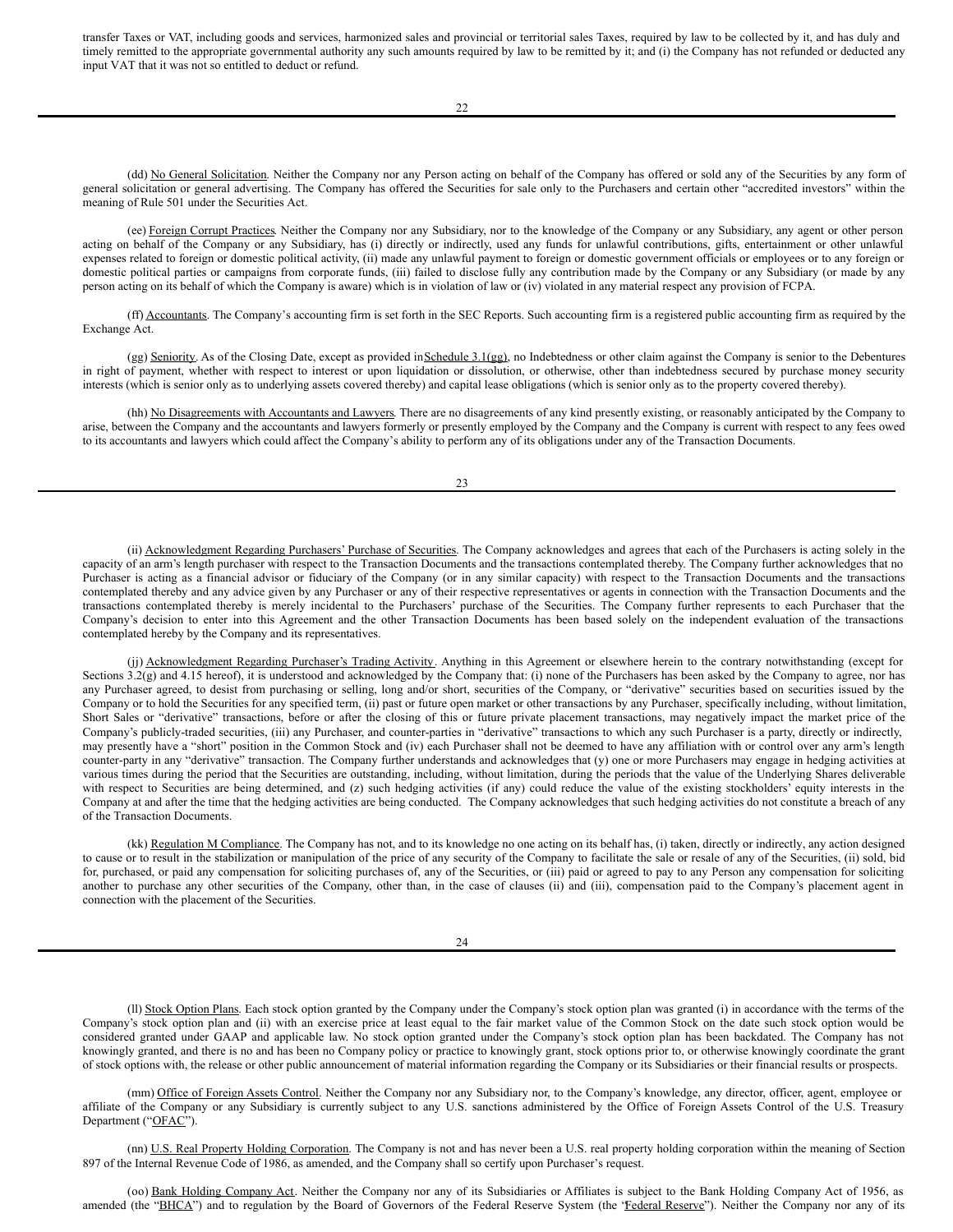Subsidiaries or Affiliates owns or controls, directly or indirectly, five percent (5%) or more of the outstanding shares of any class of voting securities or twenty-five percent or more of the total equity of a bank or any entity that is subject to the BHCA and to regulation by the Federal Reserve. Neither the Company nor any of its Subsidiaries or Affiliates exercises a controlling influence over the management or policies of a bank or any entity that is subject to the BHCA and to regulation by the Federal Reserve.

(pp) Money Laundering. The operations of the Company and its Subsidiaries are and have been conducted at all times in compliance with applicable financial record-keeping and reporting requirements of the Currency and Foreign Transactions Reporting Act of 1970, as amended, applicable money laundering statutes and applicable rules and regulations thereunder (collectively, the "Money Laundering Laws"), and no Action or Proceeding by or before any court or governmental agency, authority or body or any arbitrator involving the Company or any Subsidiary with respect to the Money Laundering Laws is pending or, to the knowledge of the Company or any Subsidiary, threatened.

(qq) No Disqualification Events. With respect to the Securities to be offered and sold hereunder in reliance on Rule 506 under the Securities Act, none of the Company, any of its predecessors, any affiliated issuer, any director, executive officer, other officer of the Company participating in the offering hereunder, any beneficial owner of 20% or more of the Company's outstanding voting equity securities, calculated on the basis of voting power, nor any promoter (as that term is defined in Rule 405 under the Securities Act) connected with the Company in any capacity at the time of sale (each, an "Issuer Covered Person" and, together, "Issuer Covered Persons") is subject to any of the "Bad Actor" disqualifications described in Rule  $506(d)(1)(i)$  to (viii) under the Securities Act (a "Disqualification Event"), except for a Disqualification Event covered by Rule 506(d)(2) or (d)(3). The Company has exercised reasonable care to determine whether any Issuer Covered Person is subject to a Disqualification Event. The Company has complied, to the extent applicable, with its disclosure obligations under Rule 506(e), and has furnished to the Purchasers a copy of any disclosures provided thereunder.

(rr) Other Covered Persons. The Company is not aware of any person (other than any Issuer Covered Person) that has been or will be paid (directly or indirectly) remuneration for solicitation of purchasers in connection with the sale of any Securities.

(ss) Notice of Disqualification Events. The Company will notify the Purchasers in writing, prior to the Closing Date of (i) any Disqualification Event relating to any Issuer Covered Person and (ii) any event that would, with the passage of time, become a Disqualification Event relating to any Issuer Covered Person.

(tt) Shell Status. The Company is not a "shell" issuer and that if it previously has been a "shell" issuer that at least 12 months have passed since the Company has reported form 10 type information indicating it is no longer a "shell" issuer. Further, in addition to all other existing rights and obligations as set forth in the Debentures and the Warrants, the Company will instruct its counsel, at the Company's expense, to either (i) issue a Rule 144 opinion to allow for salability of the Conversion Shares under the Debentures and the Warrant Shares under the Warrants (provided Purchaser shall provide, upon request, customary certifications for such counsel to rely upon to issue its opinion) or (ii) accept such opinion from Holder's counsel.

3.2 Representations and Warranties of the Purchasers. Each Purchaser, for itself and for no other Purchaser, hereby represents and warrants as of the date hereof and as of the Closing Date to the Company as follows (unless as of a specific date therein, in which case they shall be accurate as of such date):

(a) Organization; Authority. Such Purchaser is either an individual or an entity duly incorporated or formed, validly existing and in good standing under the laws of the jurisdiction of its incorporation or formation with full right, corporate, partnership, limited liability company or similar power and authority to enter into and to consummate the transactions contemplated by the Transaction Documents and otherwise to carry out its obligations hereunder and thereunder. The execution and delivery of the Transaction Documents and performance by such Purchaser of the transactions contemplated by the Transaction Documents have been duly authorized by all necessary corporate, partnership, limited liability company or similar action, as applicable, on the part of such Purchaser. Each Transaction Document to which it is a party has been duly executed by such Purchaser, and when delivered by such Purchaser in accordance with the terms hereof, will constitute the valid and legally binding obligation of such Purchaser, enforceable against it in accordance with its terms, except (i) as limited by general equitable principles and applicable bankruptcy, insolvency, reorganization, moratorium and other laws of general application affecting enforcement of creditors' rights generally, (ii) as limited by laws relating to the availability of specific performance, injunctive relief or other equitable remedies and (iii) insofar as indemnification and contribution provisions may be limited by applicable law.

26

(b) Own Account. Such Purchaser understands that the Securities are "restricted securities" and have not been registered under the Securities Act or any applicable state securities law and is acquiring the Securities as principal for its own account and not with a view to or for distributing or reselling such Securities or any part thereof in violation of the Securities Act or any applicable state securities law, has no present intention of distributing any of such Securities in violation of the Securities Act or any applicable state securities law and has no direct or indirect arrangement or understandings with any other persons to distribute or regarding the distribution of such Securities in violation of the Securities Act or any applicable state securities law (this representation and warranty not limiting such Purchaser's right to sell the Securities pursuant to a registration statement covering the resale of such security or otherwise in compliance with applicable federal and state securities laws). Such Purchaser is acquiring the Securities hereunder in the ordinary course of its business.

(c) Purchaser Status. At the time such Purchaser was offered the Securities, it was, and as of the date hereof it is, and on each date on which it exercises any Warrants or converts any Debentures it will be either an "accredited investor" as defined in Rule 501(a)(1), (a)(2), (a)(3), (a)(7) or (a)(8) under the Securities Act.

(d) Experience of Such Purchaser. Such Purchaser, either alone or together with its representatives, has such knowledge, sophistication, and experience in business and financial matters to be capable of evaluating the merits and risks of the prospective investment in the Securities, and has so evaluated the merits and risks of such investment. Such Purchaser can bear the economic risk of an investment in the Securities and, at the present time, is able to afford a complete loss of such investment.

(e) General Solicitation. Such Purchaser is not, to such Purchaser's knowledge, purchasing the Securities because of any advertisement, article, notice or other communication regarding the Securities published in any newspaper, magazine or similar media or broadcast over television or radio or presented at any seminar or, to the knowledge of such Purchaser, any other general solicitation or general advertisement.

(f) Access to Information. Such Purchaser acknowledges that it has had the opportunity to review the Transaction Documents (including all exhibits and schedules thereto) and the SEC Reports and has been afforded (i) the opportunity to ask such questions as it has deemed necessary of, and to receive answers from, representatives of the Company concerning the terms and conditions of the offering of the Securities and the merits and risks of investing in the Securities; (ii) access to information about the Company and its financial condition, results of operations, business, properties, management and prospects sufficient to enable it to evaluate its investment, including the Company's Annual Report on Form 10-K for the year ended December 31, 2021 as filed with the Commission on March 31, 2022 (which can be obtained through this link https://www.sec.gov/ix?doc=/Archives/edgar/data/0001662382/000121390022016981/f10k2021\_brainscientific.htm), respectively, the investor presentation attached as Exhibit G to this Agreement, the Term Sheet attached as Exhibit H to this Agreement and Risk Factors attached as Exhibit I to this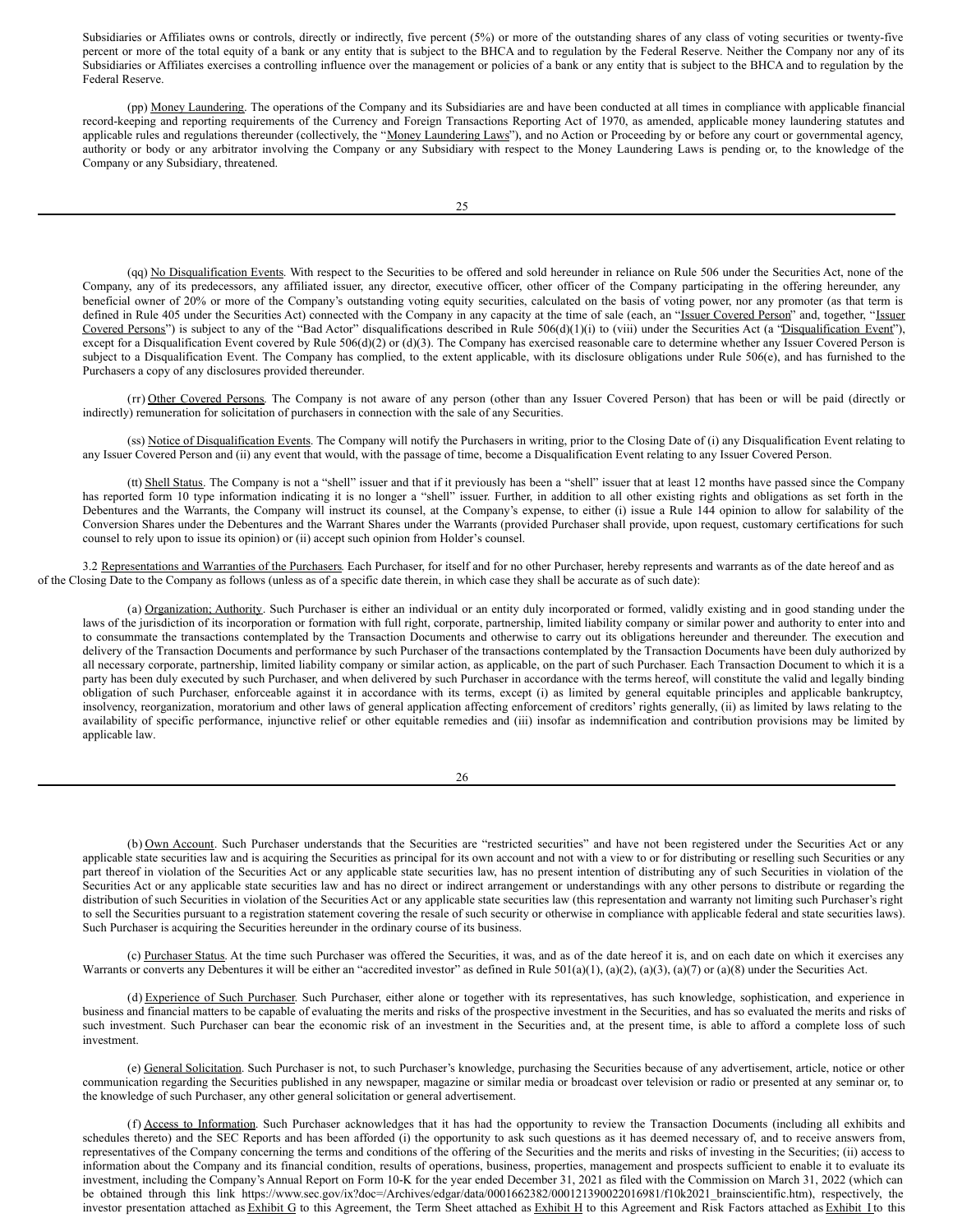Agreement and (iii) the opportunity to obtain such additional information that the Company possesses or can acquire without unreasonable effort or expense that is necessary to make an informed investment decision with respect to the investment.

(g) Certain Transactions and Confidentiality. Other than consummating the transactions contemplated hereunder, such Purchaser has not, nor has any Person acting on behalf of or pursuant to any understanding with such Purchaser, directly or indirectly executed any purchases or sales, including Short Sales, of the securities of the Company during the period commencing as of the time that such Purchaser first received a term sheet (written or oral) from the Company or any other Person representing the Company setting forth the material terms of the transactions contemplated hereunder and ending immediately prior to the execution hereof. Notwithstanding the foregoing, in the case of a Purchaser that is a multi-managed investment vehicle whereby separate portfolio managers manage separate portions of such Purchaser's assets and the portfolio managers have no direct knowledge of the investment decisions made by the portfolio managers managing other portions of such Purchaser's assets, the representation set forth above shall only apply with respect to the portion of assets managed by the portfolio manager that made the investment decision to purchase the Securities covered by this Agreement. Other than to other Persons party to this Agreement or to such Purchaser's representatives, including, without limitation, its officers, directors, partners, legal and other advisors, employees, agents and Affiliates, such Purchaser has maintained the confidentiality of all disclosures made to it in connection with this transaction (including the existence and terms of this transaction). Notwithstanding the foregoing, for the avoidance of doubt, nothing contained herein shall constitute a representation or warranty against, or a prohibition of, any actions with respect to the borrowing of, arrangement to borrow, identification of the availability of, and/or securing of, securities of the Company for such Purchaser (or its broker or other financial representative) to effect Short Sales or similar transactions in the future.

The Company acknowledges and agrees that the representations contained in this Section 3.2 shall not modify, amend or affect such Purchaser's right to rely on the Company's representations and warranties contained in this Agreement or any representations and warranties contained in any other Transaction Document, or any other document or instrument executed and/or delivered in connection with this Agreement or the consummation of the transactions contemplated hereby. Notwithstanding the foregoing, for the avoidance of doubt, nothing contained herein shall constitute a representation or warranty, or preclude any actions, with respect to locating or borrowing shares to effect Short Sales or similar transactions in the future.

## **ARTICLE IV. OTHER AGREEMENTS OF THE PARTIES**

### 4.1 Transfer Restrictions.

(a) The Securities may only be disposed of in compliance with state and federal securities laws. In connection with any transfer of Securities other than pursuant to an effective registration statement or Rule 144, to the Company or to an Affiliate of a Purchaser or in connection with a pledge as contemplated in Section 4.1(b), the Company may require the transferor thereof to provide to the Company an opinion of counsel selected by the transferor and reasonably acceptable to the Company, the form and substance of which opinion shall be reasonably satisfactory to the Company, to the effect that such transfer does not require registration of such transferred Securities under the Securities Act. As a condition of transfer, any such transferee shall agree in writing to be bound by the terms of this Agreement and shall have the rights and obligations of a Purchaser under this Agreement.

(b) The Purchasers agree to the imprinting, so long as is required by this Section 4.1, of a legend on any of the Securities in the following form:

[NEITHER] THIS SECURITY [NOR THE SECURITIES INTO WHICH THIS SECURITY IS [EXERCISABLE] [CONVERTIBLE] HAS [NOT] BEEN REGISTERED WITH THE SECURITIES AND EXCHANGE COMMISSION OR THE SECURITIES COMMISSION OF ANY STATE IN RELIANCE UPON AN EXEMPTION FROM REGISTRATION UNDER THE SECURITIES ACT OF 1933, AS AMENDED (THE "SECURITIES ACT"), AND, ACCORDINGLY, MAY NOT BE OFFERED OR SOLD EXCEPT PURSUANT TO AN EFFECTIVE REGISTRATION STATEMENT UNDER THE SECURITIES ACT OR PURSUANT TO AN AVAILABLE EXEMPTION FROM, OR IN A TRANSACTION NOT SUBJECT TO, THE REGISTRATION REQUIREMENTS OF THE SECURITIES ACT AND IN ACCORDANCE WITH APPLICABLE STATE SECURITIES LAWS. THIS SECURITY [AND THE SECURITIES ISSUABLE UPON [EXERCISE] [CONVERSION] OF THIS SECURITY] MAY BE PLEDGED IN CONNECTION WITH A BONA FIDE MARGIN ACCOUNT WITH A REGISTERED BROKER-DEALER OR OTHER LOAN WITH A FINANCIAL INSTITUTION THAT IS AN "ACCREDITED INVESTOR" AS DEFINED IN RULE 501(a) UNDER THE SECURITIES ACT OR OTHER LOAN SECURED BY SUCH SECURITIES.

The Company acknowledges and agrees that a Purchaser may from time to time pledge pursuant to a bona fide margin agreement with a registered brokerdealer or grant a security interest in some or all of the Securities to a financial institution that is an "accredited investor" as defined in Rule 501(a) under the Securities Act and, if required under the terms of such arrangement, such Purchaser may transfer pledged or secured Securities to the pledgees or secured parties. Such a pledge or transfer would not be subject to approval of the Company and no legal counsel of the pledgee, secured party or pledgor shall be required in connection therewith. Further, no notice shall be required of such pledge. At the appropriate Purchaser's expense, the Company will execute and deliver such reasonable documentation as a pledgee or secured party of Securities may reasonably request in connection with a pledge or transfer of the Securities, including, if the Securities have been registered for resale pursuant to a registration statement, the preparation and filing of any required prospectus supplement under Rule 424(b)(3) under the Securities Act or other applicable provision of the Securities Act to appropriately amend the list of selling stockholders thereunder.

(c) Certificates evidencing the Underlying Shares shall not contain any legend (including the legend set forth in Section 4.1(b) hereof): (i) while a registration statement covering the resale of such security is effective under the Securities Act, (ii) following any sale of such Underlying Shares pursuant to Rule 144 (assuming cashless exercise of the Warrants), or (iii) if such legend is not required under applicable requirements of the Securities Act (including judicial interpretations and pronouncements issued by the staff of the Commission). The Company shall, at its expense, cause its counsel, or at the option of a Purchaser, counsel determined by such Purchaser, to issue a legal opinion to the Transfer Agent or the Purchaser promptly if required by the Transfer Agent to effect the removal of the legend hereunder, or if requested by a Purchaser, respectively subject to compliance with the Securities Act and/or Rule 144 (for the avoidance of doubt, the Company shall pay all costs associated with such opinions). If all or any portion of a Debenture is converted or Warrant is exercised at a time when there is an effective registration statement to cover the resale of the Underlying Shares, or if such Underlying Shares may be sold under Rule 144 or if such legend is not otherwise required under applicable requirements of the Securities Act (including judicial interpretations and pronouncements issued by the staff of the Commission) then such Underlying Shares shall be issued free of all legends. The Company agrees that at such time as such legend is no longer required under this Section 4.1(c), it will, no later than the earlier of (i) two (2) Trading Days and (ii) the number of Trading Days comprising the Standard Settlement Period (as defined below) following the delivery by a Purchaser to the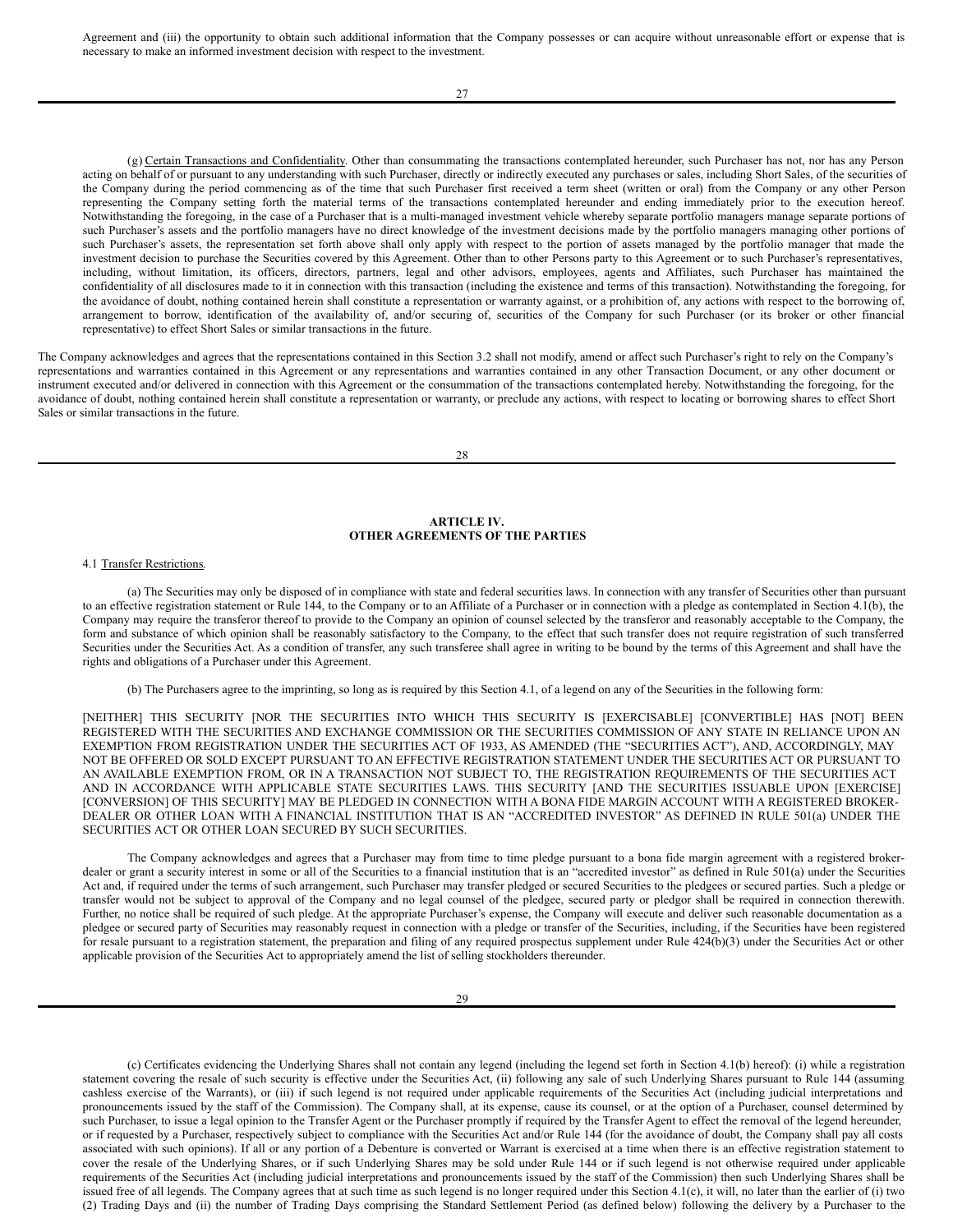Company or the Transfer Agent of a certificate representing Underlying Shares, as applicable, issued with a restrictive legend (such date, the "Legend Removal Date"), deliver or cause to be delivered to such Purchaser a certificate representing such shares that is free from all restrictive and other legends. The Company may not make any notation on its records or give instructions to the Transfer Agent that enlarge the restrictions on transfer set forth in this Section 4. Certificates for Underlying Shares subject to legend removal hereunder shall be transmitted by the Transfer Agent to the Purchaser by crediting the account of the Purchaser's prime broker with the Depository Trust Company System as directed by such Purchaser. As used herein, "Standard Settlement Period" means the standard settlement period, expressed in a number of Trading Days, on the Company's primary Trading Market with respect to the Common Stock as in effect on the date of delivery of a certificate representing Underlying Shares, as applicable, issued with a restrictive legend. In addition to such Purchaser's other available remedies, the Company shall pay to Purchaser, in cash, (i) as partial liquidated damages and not as a penalty, 2% of the total of the value of the Underlying Shares for which the removal of the legend is sought (based on the VWAP of the Common Stock on the date such Securities are submitted to the Transfer Agent) for each full month that said opinion is not delivered after the Legend Removal Date until such certificate is delivered without a legend.

(d) In addition to such Purchaser's other available remedies, the Company shall pay to a Purchaser, in cash, (i) as partial liquidated damages and not as a penalty, for each \$1,000 of Underlying Shares (based on the VWAP of the Common Stock on the date such Securities are submitted to the Transfer Agent) delivered for removal of the restrictive legend and subject to Section 4.1(c), \$5 per Trading Day (increasing to \$15 per Trading Day five (5) Trading Days after such damages have begun to accrue) for each Trading Day after the Legend Removal Date until such certificate is delivered without a legend and (ii) if the Company fails to (a) issue and deliver (or cause to be delivered) to a Purchaser by the Legend Removal Date a certificate representing the Securities so delivered to the Company by such Purchaser that is free from all restrictive and other legends and (b) if after the Legend Removal Date such Purchaser purchases (in an open market transaction or otherwise) shares of Common Stock to deliver in satisfaction of a sale by such Purchaser of all or any portion of the number of shares of Common Stock, or a sale of a number of shares of Common Stock equal to all or any portion of the number of shares of Common Stock that such Purchaser anticipated receiving from the Company without any restrictive legend, then, an amount equal to the excess of such Purchaser's total purchase price (including brokerage commissions and other out-of-pocket expenses, if any) for the shares of Common Stock so purchased (including brokerage commissions and other out-of-pocket expenses, if any) (the "**Buy-In Price**") over the product of (A) such number of Underlying Shares that the Company was required to deliver to such Purchaser by the Legend Removal Date multiplied by (B) the average of the closing sale prices of the Common Stock on any Trading Day during the period commencing on the date of the delivery by such Purchaser to the Company of the applicable Underlying Shares (as the case may be) and ending on the date of such delivery and payment under this clause (ii).

(e) Each Purchaser, severally and not jointly with the other Purchasers, agrees with the Company that such Purchaser will sell any Securities pursuant to either the registration requirements of the Securities Act, including any applicable prospectus delivery requirements, or an exemption therefrom, and that if Securities are sold pursuant to a registration statement, they will be sold in compliance with the plan of distribution set forth therein, and acknowledges that the removal of the restrictive legend from certificates representing Securities as set forth in this Section 4.1 is predicated upon the Company's reliance upon this understanding.

4.2 Acknowledgment of Dilution. The Company acknowledges that the issuance of the Securities may result in dilution of the outstanding shares of Common Stock, which dilution may be substantial under certain market conditions. The Company further acknowledges that its obligations under the Transaction Documents, including, without limitation, its obligation to issue the Underlying Shares pursuant to the Transaction Documents, are unconditional and absolute and not subject to any right of set off, counterclaim, delay or reduction, regardless of the effect of any such dilution or any claim the Company may have against any Purchaser and regardless of the dilutive effect that such issuance may have on the ownership of the other stockholders of the Company.

#### 4.3 Furnishing of Information; Public Information.

(a) Until the time that no Purchaser owns Securities, the Company covenants to maintain the registration of the Common Stock under Section 12(b) or 12(g) of the Exchange Act and to timely file (or obtain extensions in respect thereof and file within the applicable grace period) all reports required to be filed by the Company after the date hereof pursuant to the Exchange Act even if the Company is not then subject to the reporting requirements of the Exchange Act.

31

(b) At any time during the period commencing from the six (6) month anniversary of the date hereof and ending at such time that all of the Securities may be sold without the requirement for the Company to be in compliance with Rule  $144(c)(1)$  and otherwise without restriction or limitation pursuant to Rule 144, if the Company (i) shall fail for any reason to satisfy the current public information requirement under Rule 144(c) or (ii) has ever been an issuer described in Rule 144 (i)(1) (i) or becomes an issuer in the future, and the Company shall fail to satisfy any condition set forth in Rule 144(i)(2) (a "Public Information Failure") then, in addition to such Purchaser's other available remedies, the Company shall pay to a Purchaser, in cash, as partial liquidated damages and not as a penalty, by reason of any such delay in or reduction of its ability to sell the Securities, an amount in cash equal to two percent (2.0%) of the aggregate Subscription Amount of such Purchaser's Securities on the day of a Public Information Failure and on every thirtieth  $(30<sup>th</sup>)$  day (pro rated for periods totaling less than thirty days) thereafter until the earlier of (a) the date such Public Information Failure is cured and (b) such time that such public information is no longer required for the Purchasers to transfer the Underlying Shares pursuant to Rule 144, provided that such liquidated damages shall not exceed in the aggregate to twelve percent (12.0%) of such Purchaser's aggregate Subscription Amount. The payments to which a Purchaser shall be entitled pursuant to this Section 4.3(b) are referred to herein as "Public Information Failure Payments." Public Information Failure Payments shall be paid on the earlier of (i) the last day of the calendar month during which such Public Information Failure Payments are incurred and (ii) the third (3<sup>rd</sup>) Business Day after the event or failure giving rise to the Public Information Failure Payments is cured. In the event the Company fails to make Public Information Failure Payments in a timely manner, such Public Information Failure Payments shall bear interest at the rate of 1.5% per month (prorated for partial months) until paid in full. Nothing herein shall limit such Purchaser's right to pursue actual damages for the Public Information Failure, and such Purchaser shall have the right to pursue all remedies available to it at law or in equity including, without limitation, a decree of specific performance and/or injunctive relief.

4.4 Integration. The Company shall not sell, offer for sale or solicit offers to buy or otherwise negotiate in respect of any security (as defined in Section 2 of the Securities Act) that would be integrated with the offer or sale of the Securities in a manner that would require the registration under the Securities Act of the sale of the Securities or that would be integrated with the offer or sale of the Securities for purposes of the rules and regulations of any Trading Market such that it would require shareholder approval prior to the closing of such other transaction unless shareholder approval is obtained before the closing of such subsequent transaction.

4.5 Conversion and Exercise Procedures. Each of the form of Notice of Exercise included in the Warrants and the form of Notice of Conversion included in the Debentures set forth the totality of the procedures required of the Purchasers to exercise the Warrants or convert the Debentures. Without limiting the preceding sentences, no ink-original Notice of Exercise or Notice of Conversion shall be required, nor shall any medallion guarantee (or other type of guarantee or notarization) of any Notice of Exercise or Notice of Conversion form be required to exercise the Warrants or convert the Debentures. No additional legal opinion, other information or instructions shall be required of the Purchasers to exercise their Warrants or convert their Debentures. The Company shall honor exercises of the Warrants and conversions of the Debentures and shall deliver Underlying Shares in accordance with the terms, conditions and time periods set forth in the Transaction Documents.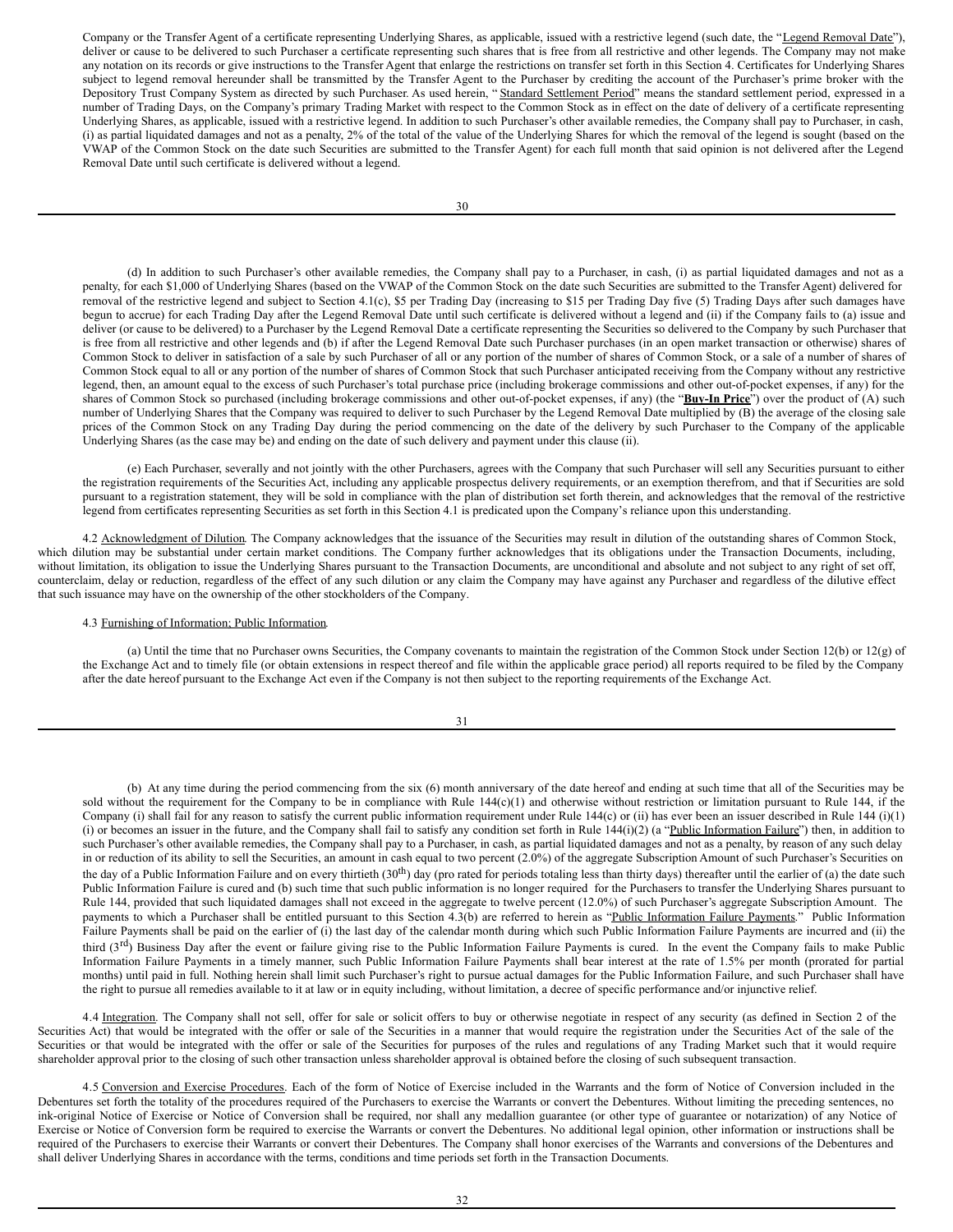4.6 Securities Laws Disclosure; Publicity. The Company shall (a) by the Disclosure Time, issue a press release disclosing the material terms of the transactions contemplated hereby, and (b) file a Current Report on Form 8-K, including the Transaction Documents as exhibits thereto, with the Commission within the time required by the Exchange Act. From and after the issuance of such press release, the Company represents to the Purchasers that it shall have publicly disclosed all material, non-public information delivered to any of the Purchasers by the Company or any of its Subsidiaries, or any of their respective officers, directors, employees, or agents in connection with the transactions contemplated by the Transaction Documents. In addition, effective upon the issuance of such press release, the Company acknowledges and agrees that any and all confidentiality or similar obligations under any agreement, whether written or oral, between the Company, any of its Subsidiaries or any of their respective officers, directors, agents, employees or Affiliates on the one hand, and any of the Purchasers or any of their Affiliates on the other hand, shall terminate. The Company and each Purchaser shall consult with each other in issuing any other press releases with respect to the transactions contemplated hereby, and neither the Company nor any Purchaser shall issue any such press release nor otherwise make any such public statement without the prior consent of the Company, with respect to any press release of any Purchaser, or without the prior consent of each Purchaser, with respect to any press release of the Company, which consent shall not unreasonably be withheld or delayed, except if such disclosure is required by law, in which case the disclosing party shall promptly provide the other party with prior notice of such public statement or communication. Notwithstanding the foregoing, the Company shall not publicly disclose the name of any Purchaser, or include the name of any Purchaser in any filing with the Commission or any regulatory agency or Trading Market, without the prior written consent of such Purchaser, except (a) as required by federal securities law in connection with the filing of final Transaction Documents with the Commission and (b) to the extent such disclosure is required by law or Trading Market regulations, in which case the Company shall provide the Purchasers with prior notice of such disclosure permitted under this clause (b).

4.7 Shareholder Rights Plan. No claim will be made or enforced by the Company or, with the consent of the Company, any other Person, that any Purchaser is an "Acquiring Person" under any control share acquisition, business combination, poison pill (including any distribution under a rights agreement) or similar anti-takeover plan or arrangement in effect or hereafter adopted by the Company, or that any Purchaser could be deemed to trigger the provisions of any such plan or arrangement, by virtue of receiving Securities under the Transaction Documents or under any other agreement between the Company and the Purchasers.

4.8 Non-Public Information. Except with respect to the material terms and conditions of the transactions contemplated by the Transaction Documents, which shall be disclosed pursuant to Section 4.6, the Company covenants and agrees that neither it, nor any other Person acting on its behalf will provide any Purchaser or its agents or counsel with any information that constitutes, or the Company reasonably believes constitutes, material non-public information, unless prior thereto such Purchaser shall have consented to the receipt of such information and agreed with the Company to keep such information confidential. The Company understands and confirms that each Purchaser shall be relying on the foregoing covenant in effecting transactions in securities of the Company. To the extent that the Company delivers any material, non-public information to a Purchaser without such Purchaser's consent, the Company hereby covenants and agrees that such Purchaser shall not have any duty of confidentiality to the Company, any of its Subsidiaries, or any of their respective officers, directors, agents, employees or Affiliates, or a duty to the Company, any of its Subsidiaries or any of their respective officers, directors, agents, employees or Affiliates not to trade on the basis of, such material, non-public information, provided that the Purchaser shall remain subject to applicable law. To the extent that any notice provided pursuant to any Transaction Document constitutes, or contains, material, non-public information regarding the Company or any Subsidiaries, the Company shall simultaneously file such notice with the Commission pursuant to a Current Report on Form 8-K. The Company understands and confirms that each Purchaser shall be relying on the foregoing covenant in effecting transactions in securities of the Company.

33

4.9 Use of Proceeds. Except as set forth on Schedule 4.9 attached hereto, the Company shall use the net proceeds from the sale of the Securities hereunder for working capital purposes and shall not use such proceeds: (a) for the satisfaction of any portion of the Company's debt (other than payment of trade payables in the ordinary course of the Company's business and prior practices), (b) for the redemption of any Common Stock or Common Stock Equivalents, (c) for the settlement of any outstanding litigation, (d) in violation of FCPA or OFAC regulations or (e) to lend, give credit or make advances to any officers, directors, employees or affiliates of the Company.

4.10 Indemnification of Purchasers. Subject to the provisions of this Section 4.10, the Company will indemnify and hold each Purchaser and its directors, officers, shareholders, members, partners, employees and agents (and any other Persons with a functionally equivalent role of a Person holding such titles notwithstanding a lack of such title or any other title), each Person who controls such Purchaser (within the meaning of Section 15 of the Securities Act and Section 20 of the Exchange Act), and the directors, officers, shareholders, agents, members, partners or employees (and any other Persons with a functionally equivalent role of a Person holding such titles notwithstanding a lack of such title or any other title) of such controlling persons (each, a "Purchaser Party") harmless from any and all losses, liabilities, obligations, claims, contingencies, damages, costs and expenses, including all judgments, amounts paid in settlements, court costs and reasonable attorneys' fees and costs of investigation that any such Purchaser Party may suffer or incur as a result of or relating to (a) any breach of any of the representations, warranties, covenants or agreements made by the Company in this Agreement or in the other Transaction Documents or (b) any action instituted against the Purchaser Parties in any capacity, or any of them or their respective Affiliates, by any stockholder of the Company who is not an Affiliate of such Purchaser Party, with respect to any of the transactions contemplated by the Transaction Documents (unless such action is solely based upon a material breach of such Purchaser Party's representations, warranties or covenants under the Transaction Documents or any agreements or understandings such Purchaser Party may have with any such stockholder or any violations by such Purchaser Party of state or federal securities laws or any conduct by such Purchaser Party which is finally judicially determined to constitute fraud, gross negligence or willful misconduct). If any action shall be brought against any Purchaser Party in respect of which indemnity may be sought pursuant to this Agreement, such Purchaser Party shall promptly notify the Company in writing, and the Company shall have the right to assume the defense thereof with counsel of its own choosing reasonably acceptable to the Purchaser Party. Any Purchaser Party shall have the right to employ separate counsel in any such action and participate in the defense thereof, but the fees and expenses of such counsel shall be at the expense of such Purchaser Party except to the extent that (i) the employment thereof has been specifically authorized by the Company in writing, (ii) the Company has failed after a reasonable period of time to assume such defense and to employ counsel or (iii) in such action there is, in the reasonable opinion of counsel, a material conflict on any material issue between the position of the Company and the position of such Purchaser Party, in which case the Company shall be responsible for the reasonable fees and expenses of no more than one such separate counsel. The Company will not be liable to any Purchaser Party under this Agreement (y) for any settlement by a Purchaser Party effected without the Company's prior written consent, which shall not be unreasonably withheld or delayed; or (z) to the extent, but only to the extent that a loss, claim, damage or liability is attributable to any Purchaser Party's breach of any of the representations, warranties, covenants or agreements made by such Purchaser Party in this Agreement or in the other Transaction Documents. The indemnification required by this Section 4.10 shall be made by periodic payments of the amount thereof during the investigation or defense, as and when bills are received or are incurred. The indemnity agreements contained herein shall be in addition to any cause of action or similar right of any Purchaser Party against the Company or others and any liabilities the Company may be subject to pursuant to law.

#### 4.11 Reservation and Listing of Securities.

(a) Subject to the last two sentences of Section 3.1(f) and Section 4.11(b), the Company shall maintain a reserve of the Closing Required Minimum and Post Closing Required Minimum, as applicable, from its duly authorized shares of Common Stock for issuance pursuant to the Transaction Documents in such amounts as may then be required to fulfill its obligations in full under the Transaction Documents.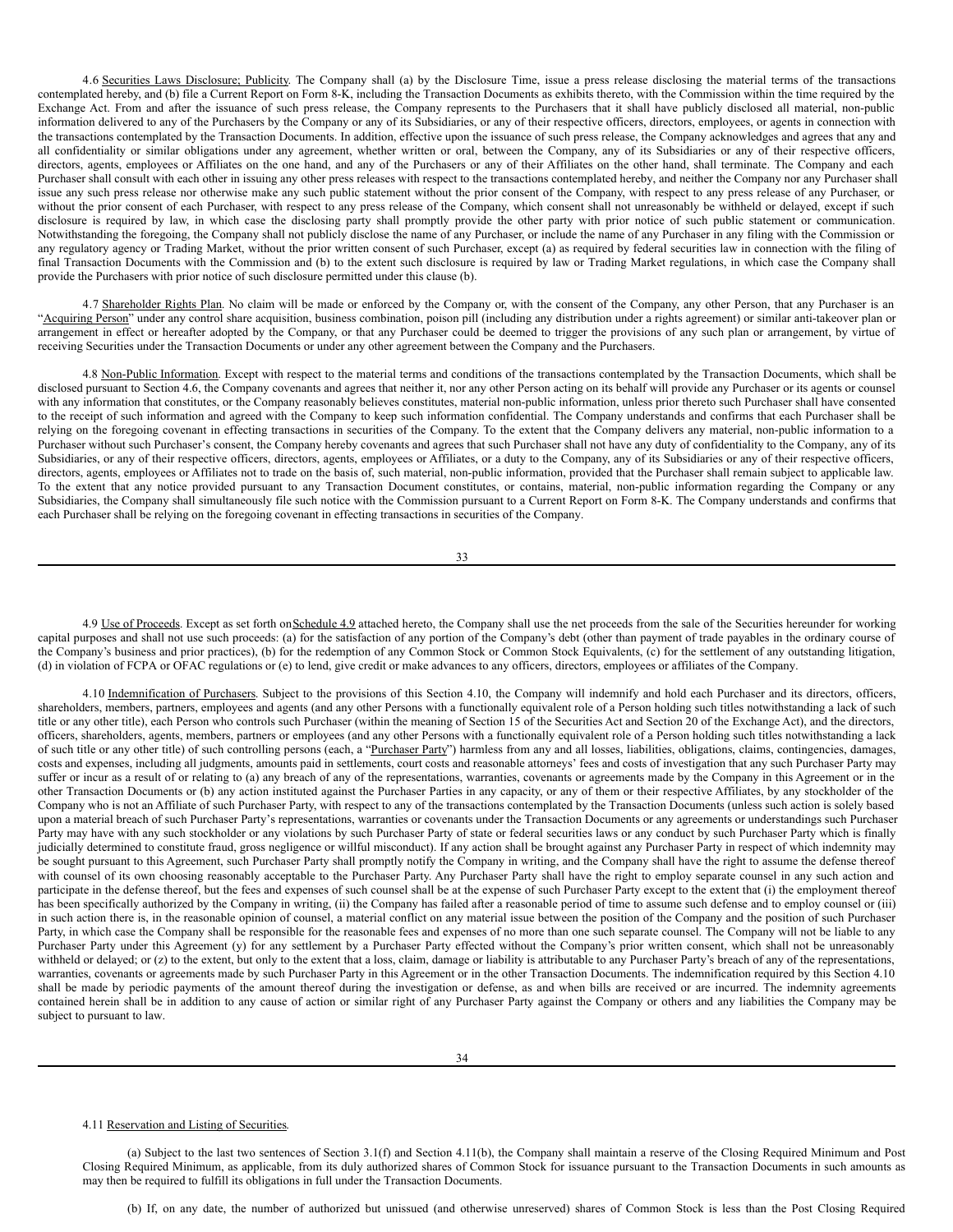Minimum on such date, then the Board of Directors shall use commercially reasonable efforts to amend the Company's certificate or articles of incorporation to increase the number of authorized but unissued shares of Common Stock to at least the Post Closing Required Minimum at such time, as soon as possible and in any event not later than the 90th day after such date; provided, for the avoidance of doubt, that this Section 4.11(b) shall not act as a waiver of the Company's obligation to reserve the number of shares on or before the date that is 45 days following the initial Closing required under the last sentence of Section 3.1(f).

(c) The Company shall, if applicable: (i) in the time and manner required by the principal Trading Market, prepare and file with such Trading Market an additional shares listing application covering a number of shares of Common Stock, (x) equal to or greater than the Closing Required Minimum if such application is made within 45 days of the initial Closing, or (y) equal to or greater than the Post Closing Required Minimum if the application is made on or after the 45<sup>th</sup> day following the initial Closing, as applicable, (ii) take all steps necessary to cause such shares of Common Stock to be approved for listing or quotation on such Trading Market as soon as possible thereafter, (iii) provide to the Purchasers evidence of such listing or quotation and (iv) maintain the listing or quotation of a number of shares of such Common Stock on such Trading Market or another Trading Market on any date (x) equal to or greater than the Closing Required Minimum if such date is within 45 days of the initial Closing, or (y) equal to or greater than the Post Closing Required Minimum if such date is on or after the 45<sup>th</sup> day following the initial Closing, as applicable. The Company agrees to maintain the eligibility of the Common Stock for electronic transfer through the Depository Trust Company or another established clearing corporation, including, without limitation, by timely payment of fees to the Depository Trust Company or such other established clearing corporation in connection with such electronic transfer.

## 4.12 Subsequent Equity Sales.

(a) From the date hereof until 180 days after the Closing Date, neither the Company nor any Subsidiary shall issue, enter into any agreement to issue or announce the issuance or proposed issuance of any shares of Common Stock or Common Stock Equivalents, except as set forth in subsection 4.12(c) below.

(b) From the date hereof until such time as no Purchaser holds any of the Debentures, the Company shall be prohibited from effecting or entering into an agreement to effect any issuance by the Company or any of its Subsidiaries of Common Stock or Common Stock Equivalents (or a combination of units thereof) involving a Variable Rate Transaction. "Variable Rate Transaction" means a transaction in which the Company (i) issues or sells any debt or equity securities that are convertible into, exchangeable or exercisable for, or include the right to receive, additional shares of Common Stock either (A) at a conversion price, exercise price or exchange rate or other price that is based upon, and/or varies with, the trading prices of or quotations for the shares of Common Stock at any time after the initial issuance of such debt or equity securities or (B) with a conversion, exercise or exchange price that is subject to being reset at some future date after the initial issuance of such debt or equity security or upon the occurrence of specified or contingent events directly or indirectly related to the business of the Company or the market for the Common Stock or (ii) enters into, or effects a transaction under, any agreement, including, but not limited to, an equity line of credit, whereby the Company may issue securities at a future determined price; provided, however, that, the Company's issuance of shares of Common Stock pursuant to any equity line with Lincoln Park Capital Fund LLC shall not be deemed a Variable Rate Transaction hereunder. Any Purchaser shall be entitled to obtain injunctive relief against the Company to preclude any such issuance, which remedy shall be in addition to any right to collect damages.

(c) Notwithstanding the foregoing, this Section 4.12 shall not apply in respect of Qualified Offering or an Exempt Issuance, except that no Variable Rate Transaction shall be an Exempt Issuance.

36

4.13 Letter Agreements from Holders of Certain Convertible Indebtedness. As a condition to the consummation of the initial Closing, the Company shall have obtained executed letter agreements, in form and substance satisfactory to the Placement Agent, with holders of convertible notes of the Company ("Existing Convertible Notes") in the aggregate principal amount of \$11,757,414 as set forth onSchedule 3.1(bb) hereto pursuant to which such holders shall agree to (i) allow the Company to pursue the transactions contemplated herein; (ii) the conversion of the outstanding principal of such Existing Convertible Notes, together with accrued interest thereon, plus a premium of 10% of principal only, into Common Stock of the Company immediately upon the Closing of the sale of Debentures in an amount not less than the Maximum Amount (prior to any potential increase to such amount) at a conversion price of \$0.25 per share, (iii) the waiver of any existing "most favored nation" provisions benefitting such Existing Convertible Note holders with respect to the transactions contemplated herein and the deletion of such provisions from any documents to which the Company and such holders are parties, (iv) that the aggregate number of shares issuable under any warrants owed to such Existing Convertible Note holders pursuant to any prior agreement entitling such holders to 50% warrant coverage based on such holders' investment amount, shall be based on 50% of the principal amount of the Existing Convertible Notes held by such holders (excluding any accrued interest thereon), and that the exercise price of such warrants shall be \$0.25 per share and (v) such other provisions as the Company and the Placement Agent shall mutually agree.

4.14 Equal Treatment of Purchasers. No consideration (including any modification of any Transaction Document) shall be offered or paid to any Person to amend or consent to a waiver or modification of any provision of the Transaction Documents unless the same consideration is also offered to all of the parties to such Transaction Documents. Further, the Company shall not make any payment of principal or interest on the Debentures in amounts which are disproportionate to the respective principal amounts outstanding on the Debentures at any applicable time. For clarification purposes, this provision constitutes a separate right granted to each Purchaser by the Company and negotiated separately by each Purchaser and is intended for the Company to treat the Purchasers as a class and shall not in any way be construed as the Purchasers acting in concert or as a group with respect to the purchase, disposition or voting of Securities or otherwise.

4.15 Certain Transactions and Confidentiality. Each Purchaser, severally and not jointly with the other Purchasers, covenants that neither it, nor any Affiliate acting on its behalf or pursuant to any understanding with it will execute any purchases or sales, including Short Sales, of any of the Company's securities during the period commencing with the execution of this Agreement and ending at such time that the transactions contemplated by this Agreement are first publicly announced pursuant to the initial press release as described in Section 4.6. Each Purchaser, severally and not jointly with the other Purchasers, covenants that until such time as the transactions contemplated by this Agreement are publicly disclosed by the Company pursuant to the initial press release as described in Section 4.6, such Purchaser will maintain the confidentiality of the existence and terms of this transaction and the information included in the SEC Reports. Notwithstanding the foregoing, and notwithstanding anything contained in this Agreement to the contrary, the Company expressly acknowledges and agrees that (i) no Purchaser makes any representation, warranty or covenant hereby that it will not engage in effecting transactions in any securities of the Company after the time that the transactions contemplated by this Agreement are first publicly announced pursuant to the initial press release as described in Section 4.6, (ii) no Purchaser shall be restricted or prohibited from effecting any transactions in any securities of the Company in accordance with applicable securities laws from and after the time that the transactions contemplated by this Agreement are first publicly announced pursuant to the initial press release as described in Section 4.6 and (iii) no Purchaser shall have any duty of confidentiality or duty not to trade in the securities of the Company to the Company or its Subsidiaries after the issuance of the initial press release as described in Section 4.6. Notwithstanding the foregoing, in the case of a Purchaser that is a multi-managed investment vehicle whereby separate portfolio managers manage separate portions of such Purchaser's assets and the portfolio managers have no direct knowledge of the investment decisions made by the portfolio managers managing other portions of such Purchaser's assets, the covenant set forth above shall only apply with respect to the portion of assets managed by the portfolio manager that made the investment decision to purchase the Securities covered by this Agreement.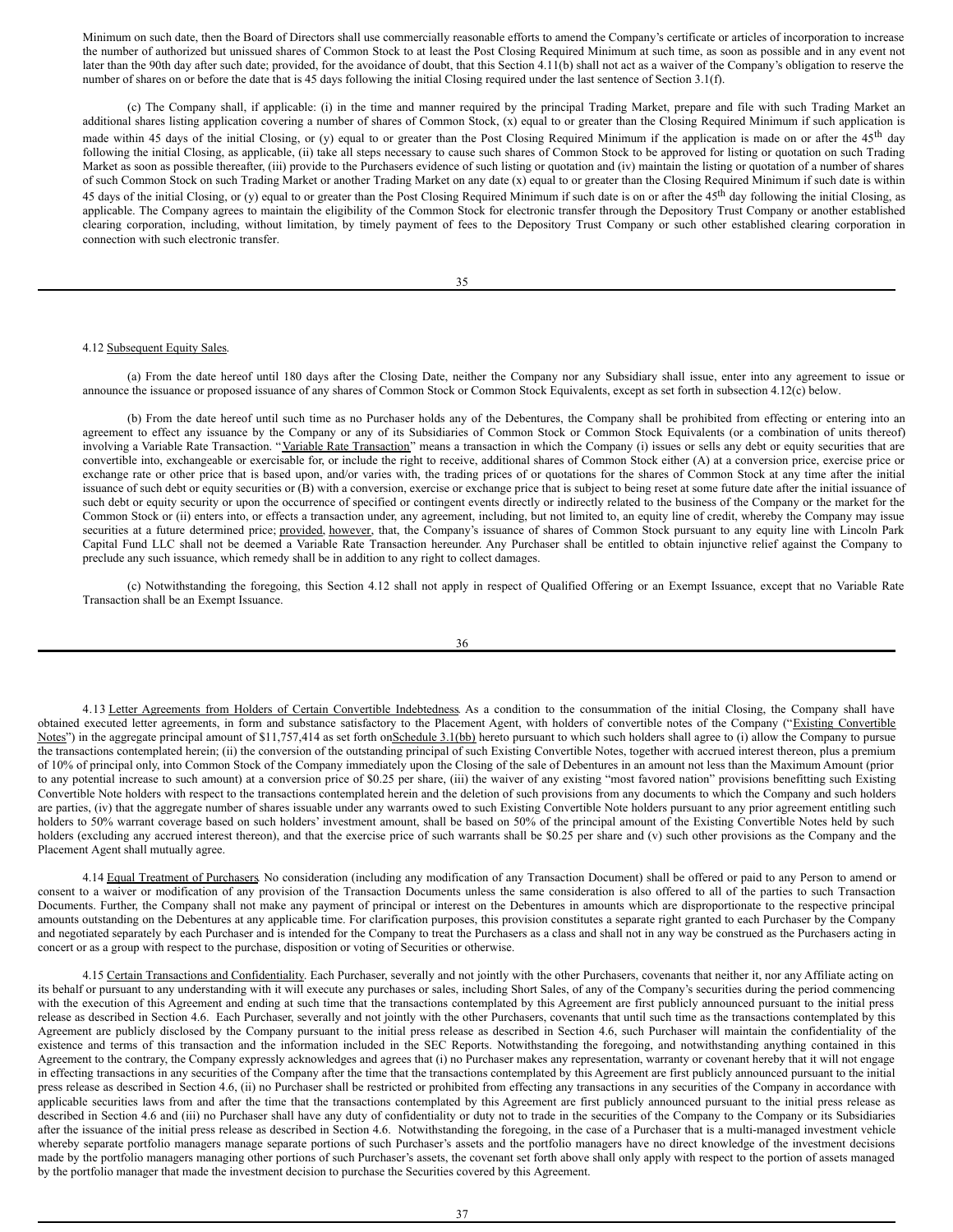4.16 Form D; Blue Sky Filings. The Company agrees to timely file a Form D with respect to the Securities as required under Regulation D and to provide a copy thereof, promptly upon request of any Purchaser. The Company shall take such action as the Company shall reasonably determine is necessary in order to obtain an exemption for, or to qualify the Securities for, sale to the Purchasers at the Closing under applicable securities or "Blue Sky" laws of the states of the United States and shall provide evidence of such actions promptly upon request of any Purchaser.

4.17 Capital Changes. Except in connection with the Qualified Offering, until the eighteen (18) month anniversary of the Closing Date, the Company shall not undertake a reverse or forward stock split or reclassification of the Common Stock without the prior written consent of the Purchasers holding a majority in principal amount outstanding of the Debentures.

4.18 Purchaser Lock-Up. In connection with the closing of a Qualified Offering, each of the Purchasers covenants and agrees to enter into a standard lock-up agreement, with respect to the Company's securities, in a form annexed hereto as Exhibit J, that provides that for a period beginning on the closing date of a Qualified Offering and ending on the four (4) month anniversary of such closing date, such Purchasers shall not sell into the market pursuant to Rule 144 or pursuant to a then effective registration statement any of the Securities.

4.19 Insider Lock-Up. In connection with the closing of a Qualified Offering, the Company shall insure that each of its officers, directors and major shareholder (3% or more) ("Insiders") enters into a lock-up agreement, in a form annexed hereto asExhibit E, that provides that for a period beginning on the closing date of a Qualified Offering and ending on the six (6) month anniversary of such closing date, such Insiders shall not sell into the market pursuant to Rule 144 or pursuant to a then effective registration statement any of the Securities.

4.20 Resale Registration. The Company agrees to use its commercially reasonable efforts to cause the filing of a registration statement with the Commission covering the resale of the Underlying Shares at the same time as the Qualified Offering and shall use its commercially reasonable efforts to cause such registration statement to become effective at the time of the Qualified Offering. The Company shall qualify or register the Underlying Shares in such states as are reasonably requested by the Purchasers; provided, however, that in no event shall the Company be required to register the Underlying Shares in a state in which such registration would cause the Company to be obligated to register or license to do business in such state or submit to general service of process in such state. The Company shall cause any registration statement filed pursuant to this section to remain effective for a period of at least twelve (12) consecutive months after the date that the registration becomes effective. The Company shall bear all fees and expenses attendant to the foregoing registration, other than any and all underwriting discounts, selling commissions, applicable to the sale of the Underlying Shares.

38

## 4.21 Participation in Future Financings.

(a) From the date hereof until the date following the closing of a Qualified Offering, upon any issuance by the Company of Common Stock or Common Stock Equivalents for consideration (a "Subsequent Financing"), each Purchaser shall have the right to participate in the Subsequent Financing in an amount equal to 30% of the amount of the Subsequent Financing (excluding any over-allotment amount) (the "Participation Maximum") on the same terms, conditions and price provided for in the Subsequent Financing.

(b) Between the time period of 4:00 pm (New York City time) and 6:00 pm (New York City time) on the Trading Day immediately prior to the Trading Day of the expected announcement of the Subsequent Financing (or, if the Trading Day of the expected announcement of the Subsequent Financing is the first Trading Day following a holiday or a weekend (including a holiday weekend), between the time period of 4:00 pm (New York City time) on the Trading Day immediately prior to such holiday or weekend and 2:00 pm (New York City time) on the day immediately prior to the Trading Day of the expected announcement of the Subsequent Financing), the Company shall deliver to each Purchaser a written notice of the Company's intention to effect a Subsequent Financing (a "Subsequent Financing Notice"), which notice shall describe in reasonable detail the proposed terms of such Subsequent Financing, the amount of proceeds intended to be raised thereunder and the Person or Persons through or with whom such Subsequent Financing is proposed to be effected and shall include a term sheet and transaction documents relating thereto as an attachment.

(c) Any Purchaser desiring to participate in such Subsequent Financing must provide written notice to the Company by 6:30 am (New York City time) on the Trading Day following the date on which the Subsequent Financing Notice is delivered to such Purchaser (the "Notice Termination Time") that such Purchaser is willing to participate in the Subsequent Financing, the amount of such Purchaser's participation, and representing and warranting that such Purchaser has such funds ready, willing, and available for investment on the terms set forth in the Subsequent Financing Notice. If the Company receives no such notice from a Purchaser as of such Notice Termination Time, such Purchaser shall be deemed to have notified the Company that it does not elect to participate in such Subsequent Financing.

(d) If, by the Notice Termination Time, notifications by the Purchasers of their willingness to participate in the Subsequent Financing (or to cause their designees to participate) is, in the aggregate, less than the total amount of the Subsequent Financing, then the Company may effect the remaining portion of such Subsequent Financing on the terms and with the Persons set forth in the Subsequent Financing Notice.

39

(e) If, by the Notice Termination Time, the Company receives responses to a Subsequent Financing Notice from Purchasers seeking to purchase more than the aggregate amount of the Participation Maximum, each such Purchaser shall have the right to purchase its Pro Rata Portion (as defined below) of the Participation Maximum. As used in this Section 4.21, "Pro Rata Portion" means, as to any Purchaser participating under this Section 4.21, the ratio of (x) the Subscription Amount of Securities purchased on the Closing Date by a Purchaser participating under this Section 4.21 and (y) the sum of the aggregate Subscription Amounts of Securities purchased on the Closing Date by all Purchasers participating under this Section 4.21.

(f) The Company must provide the Purchasers with a second Subsequent Financing Notice, and the Purchasers will again have the right of participation set forth above in this Section 4.21, if the definitive agreement related to the initial Subsequent Financing Notice is not entered into for any reason on the terms set forth in such Subsequent Financing Notice within 2 Trading Days after the date of delivery of the initial Subsequent Financing Notice.

(g) Notwithstanding the foregoing, this Section 4.21 shall not apply in respect of an Exempt Issuance, or any other public offering of Common Stock or Common Stock Equivalents pursuant to a Registration Statement on Form S-1 or Form S-3 (other than a Qualified Offering).

4.22 Purchasers' Exercise/Conversion Limitation upon Reserved Shares Deficit. Notwithstanding anything to the contrary set forth herein or in any Transaction Document, if at any time, the number of shares of Common Stock reserved for issuance by the Company in order to fulfill its obligations under the Transaction Documents (the "Reserved Shares") is less than the aggregate number of shares then issuable upon the exercise and conversion in full of all then outstanding Debentures and Warrants (a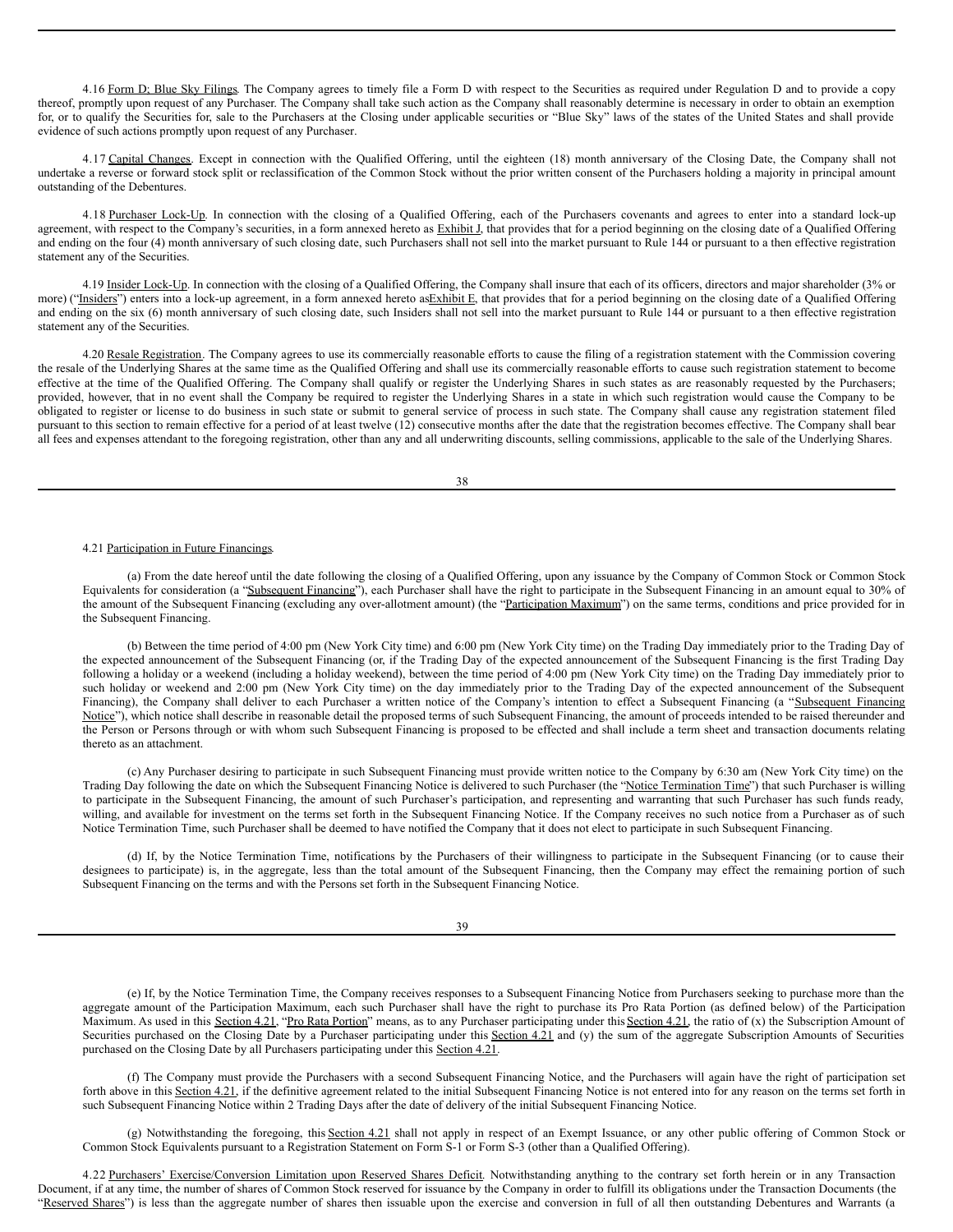"Reserved Shares Deficit"), the Company and each Purchaser agrees that each Purchaser shall not be entitled to exercise or convert Debentures or Warrants for a number of shares of Common Stock greater than such Purchaser's Pro Rata Portion of the Reserved Shares until such time as the number of Reserved Shares is equal to or greater than the aggregate number of shares then issuable upon the exercise and conversion in full of all then outstanding Debentures and Warrants. As used in in this Section 4.22, "Pro Rata Portion" means, as to any Purchaser, the ratio of (x) the Subscription Amount of Securities purchased on the Closing Date by such Purchaser and (y) the sum of the aggregate Subscription Amounts of Securities purchased on the Closing Date by all Purchasers. Within 1 day of the occurrence of a Reserved Shares Deficit, the Company shall provide notice to each Purchaser of the number of Reserved Shares and the Reserved Shares Deficit, and within 1 day of the cure of any Reserved Shares Deficit, the Company shall provide notice to each Purchaser of such cure.

## **ARTICLE V. MISCELLANEOUS**

5.1 Termination. This Agreement may be terminated by any Purchaser, as to such Purchaser's obligations hereunder only and without any effect whatsoever on the obligations between the Company and the other Purchasers, by written notice to the other parties, if the Closing has not been consummated on or before the fifth ( $5<sup>th</sup>$ ) Trading Day following the date hereof, provided, however, that no such termination will affect the right of any party to sue for any breach by any other party (or parties).

5.2 Fees and Expenses. Except as expressly set forth in the Transaction Documents to the contrary, each party shall pay the fees and expenses of its advisers, counsel, accountants, and other experts, if any, and all other expenses incurred by such party incident to the negotiation, preparation, execution, delivery, and performance of this Agreement. The Company shall pay all Transfer Agent fees (including, without limitation, any fees required for same-day processing of any instruction letter delivered by the Company and any conversion delivered by a Purchaser), stamp taxes and other taxes and duties levied in connection with the delivery of any Securities to the Purchasers. In addition, Joseph Gunnar & Co. LLC is acting as placement agent for this private offering pursuant to a placement agency agreement with the Company and will receive 8% cash and 8% warrant compensation on amounts closed on pursuant to this Agreement, as well as an expense reimbursement from the Company, of up to \$25,000 for reimbursement of its expenses in connection with the Transaction, and up to \$70,000 for its legal fees.

5.3 Entire Agreement. The Transaction Documents, together with the exhibits and schedules thereto, contain the entire understanding of the parties with respect to the subject matter hereof and thereof and supersede all prior agreements and understandings, oral or written, with respect to such matters, which the parties acknowledge have been merged into such documents, exhibits and schedules.

5.4 Notices. Any and all notices or other communications or deliveries required or permitted to be provided hereunder shall be in writing and shall be deemed given and effective on the earliest of: (a) the time of transmission, if such notice or communication is delivered via facsimile at the facsimile number or email attachment at the email address as set forth on the signature pages attached hereto at or prior to 5:30 p.m. (New York City time) on a Trading Day, (b) the next Trading Day after the time of transmission, if such notice or communication is delivered via facsimile at the facsimile number or email attachment as set forth on the signature pages attached hereto on a day that is not a Trading Day or later than 5:30 p.m. (New York City time) on any Trading Day, (c) the second (2<sup>nd</sup>) Trading Day following the date of mailing, if sent by U.S. nationally recognized overnight courier service or (d) upon actual receipt by the party to whom such notice is required to be given. The address for such notices and communications shall be as set forth on the signature pages attached hereto. To the extent that any notice provided pursuant to any Transaction Document constitutes, or contains, material, non-public information regarding the Company or any of the Subsidiaries, the Company shall simultaneously file such notice with the Commission pursuant to a Current Report on Form 8-K.

41

5.5 Amendments; Waivers. No provision of this Agreement may be waived, modified, supplemented or amended except in a written instrument signed, in the case of an amendment, by the Company and Purchasers which purchased at least 50.0% plus \$1.00, of the Debentures based on the initial Subscription Amounts hereunder or, in the case of a waiver, by the party against whom enforcement of any such waived provision is sought, provided that if any amendment, modification or waiver disproportionately and adversely impacts a Purchaser (or group of Purchasers), the consent of such disproportionately impacted Purchaser (or group of Purchasers) shall also be required. No waiver of any default with respect to any provision, condition or requirement of this Agreement shall be deemed to be a continuing waiver in the future or a waiver of any subsequent default or a waiver of any other provision, condition, or requirement hereof, nor shall any delay or omission of any party to exercise any right hereunder in any manner impair the exercise of any such right. Any proposed amendment or waiver that disproportionately, materially, and adversely affects the rights and obligations of any Purchaser relative to the comparable rights and obligations of the other Purchasers shall require the prior written consent of such adversely affected Purchaser. Any amendment effected in accordance with this Section 5.5 shall be binding upon each Purchaser and holder of Securities and the Company.

5.6 Headings. The headings herein are for convenience only, do not constitute a part of this Agreement and shall not be deemed to limit or affect any of the provisions hereof.

5.7 Successors and Assigns. This Agreement shall be binding upon and inure to the benefit of the parties and their successors and permitted assigns. The Company may not assign this Agreement or any rights or obligations hereunder without the prior written consent of each Purchaser (other than by merger). Any Purchaser may assign any or all of its rights under this Agreement to any Person to whom such Purchaser assigns or transfers any Securities, provided that such transferee agrees in writing to be bound, with respect to the transferred Securities, by the provisions of the Transaction Documents that apply to the "Purchasers."

5.8 No Third-Party Beneficiaries. This Agreement is intended for the benefit of the parties hereto and their respective successors and permitted assigns and is not for the benefit of, nor may any provision hereof be enforced by, any other Person, except as otherwise set forth in Section 4.10. Notwithstanding the foregoing, each of the Placement Agent shall be deemed a third-party beneficiary of the representations and warranties of the Company as contained in Section 3.1 of this Agreement and shall have the right to enforce such provisions directly to the extent it may deem such enforcement necessary or advisable to protect its rights.

5.9 Governing Law. All questions concerning the construction, validity, enforcement and interpretation of the Transaction Documents shall be governed by and construed and enforced in accordance with the internal laws of the State of New York, without regard to the principles of conflicts of law thereof. Each party agrees that all legal Proceedings concerning the interpretations, enforcement and defense of the transactions contemplated by this Agreement and any other Transaction Documents (whether brought against a party hereto or its respective affiliates, directors, officers, shareholders, partners, members, employees, or agents) shall be commenced exclusively in the state and federal courts sitting in the City of New York. Each party hereby irrevocably submits to the exclusive jurisdiction of the state and federal courts sitting in the City of New York, Borough of Manhattan for the adjudication of any dispute hereunder or in connection herewith or with any transaction contemplated hereby or discussed herein (including with respect to the enforcement of any of the Transaction Documents), and hereby irrevocably waives, and agrees not to assert in any Action or Proceeding, any claim that it is not personally subject to the jurisdiction of any such court, that such Action or Proceeding is improper or is an inconvenient venue for such Proceeding. Each party hereby irrevocably waives personal service of process and consents to process being served in any such Action or Proceeding by mailing a copy thereof via registered or certified mail or overnight delivery (with evidence of delivery) to such party at the address in effect for notices to it under this Agreement and agrees that such service shall constitute good and sufficient service of process and notice thereof. Nothing contained herein shall be deemed to limit in any way any right to serve process in any other manner permitted by law. If any party shall commence an Action or Proceeding to enforce any provisions of the Transaction Documents, then, in addition to the obligations of the Company under Section 4.10, the prevailing party in such Action or Proceeding shall be reimbursed by the non-prevailing party for its reasonable attorneys' fees and other costs and expenses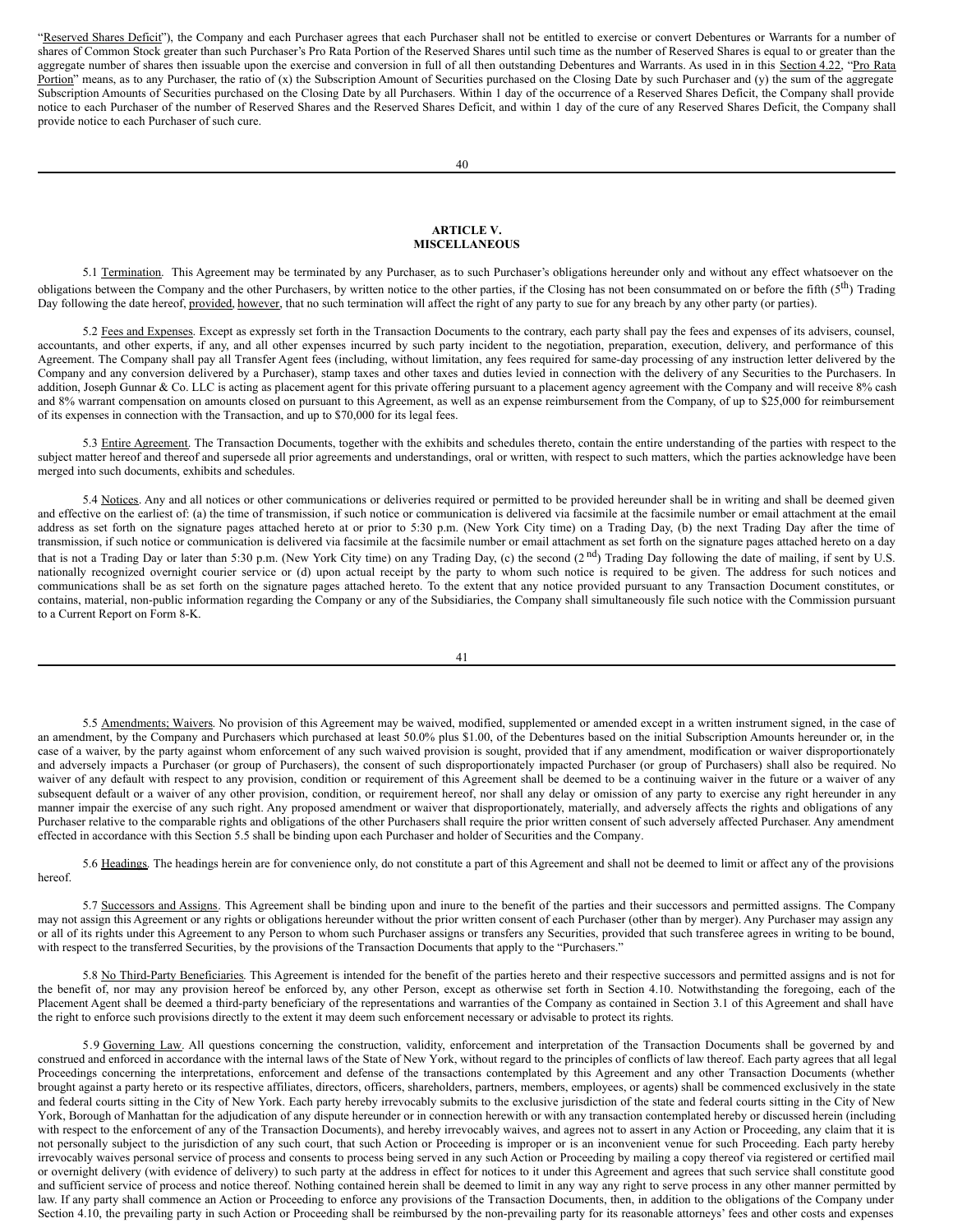5.10 Survival. The representations and warranties contained herein shall survive the Closing and the delivery of the Securities.

5.11 Execution. This Agreement may be executed in two or more counterparts, all of which when taken together shall be considered one and the same agreement and shall become effective when counterparts have been signed by each party and delivered to each other party, it being understood that the parties need not sign the same counterpart. In the event that any signature is delivered by facsimile transmission or by e-mail delivery of a ".pdf" format data file, such signature shall create a valid and binding obligation of the party executing (or on whose behalf such signature is executed) with the same force and effect as if such facsimile or ".pdf" signature page was an original thereof.

5.12 Severability. If any term, provision, covenant or restriction of this Agreement is held by a court of competent jurisdiction to be invalid, illegal, void or unenforceable, the remainder of the terms, provisions, covenants and restrictions set forth herein shall remain in full force and effect and shall in no way be affected, impaired or invalidated, and the parties hereto shall use their commercially reasonable efforts to find and employ an alternative means to achieve the same or substantially the same result as that contemplated by such term, provision, covenant or restriction. It is hereby stipulated and declared to be the intention of the parties that they would have executed the remaining terms, provisions, covenants, and restrictions without including any of such that may be hereafter declared invalid, illegal, void or unenforceable.

5.13 Rescission and Withdrawal Right. Notwithstanding anything to the contrary contained in (and without limiting any similar provisions of) any of the other Transaction Documents, whenever any Purchaser exercises a right, election, demand or option under a Transaction Document and the Company does not timely perform its related obligations within the periods therein provided, then such Purchaser may rescind or withdraw, in its sole discretion from time to time upon written notice to the Company, any relevant notice, demand or election in whole or in part without prejudice to its future actions and rights; provided, however, that, in the case of a rescission of a conversion of a Debenture or exercise of a Warrant, the applicable Purchaser shall be required to return any shares of Common Stock subject to any such rescinded conversion or exercise notice concurrently with the return to such Purchaser of the aggregate exercise price paid to the Company for such shares and the restoration of such Purchaser's right to acquire such shares pursuant to such Purchaser's Warrant (including, issuance of a replacement warrant certificate evidencing such restored right).

43

5.14 Replacement of Securities. If any certificate or instrument evidencing any Securities is mutilated, lost, stolen, or destroyed, the Company shall issue or cause to be issued in exchange and substitution for and upon cancellation thereof (in the case of mutilation), or in lieu of and substitution therefor, a new certificate or instrument, but only upon receipt of evidence reasonably satisfactory to the Company of such loss, theft or destruction. The applicant for a new certificate or instrument under such circumstances shall also pay any reasonable third-party costs (including customary indemnity) associated with the issuance of such replacement Securities.

5.15 Remedies. In addition to being entitled to exercise all rights provided herein or granted by law, including recovery of damages, each of the Purchasers and the Company will be entitled to specific performance under the Transaction Documents. The parties agree that monetary damages may not be adequate compensation for any loss incurred by reason of any breach of obligations contained in the Transaction Documents and hereby agree to waive and not to assert in any Action for specific performance of any such obligation the defense that a remedy at law would be adequate.

5.16 Payment Set Aside. To the extent that the Company makes a payment or payments to any Purchaser pursuant to any Transaction Document or a Purchaser enforces or exercises its rights thereunder, and such payment or payments or the proceeds of such enforcement or exercise or any part thereof are subsequently invalidated, declared to be fraudulent or preferential, set aside, recovered from, disgorged by or are required to be refunded, repaid or otherwise restored to the Company, a trustee, receiver or any other Person under any law (including, without limitation, any bankruptcy law, state or federal law, common law or equitable cause of action), then to the extent of any such restoration the obligation or part thereof originally intended to be satisfied shall be revived and continued in full force and effect as if such payment had not been made or such enforcement or setoff had not occurred.

5.17 Usury. To the extent it may lawfully do so, the Company hereby agrees not to insist upon or plead or in any manner whatsoever claim, and will resist any and all efforts to be compelled to take the benefit or advantage of, usury laws wherever enacted, now or at any time hereafter in force, in connection with any Action or Proceeding that may be brought by any Purchaser in order to enforce any right or remedy under any Transaction Document. Notwithstanding any provision to the contrary contained in any Transaction Document, it is expressly agreed and provided that the total liability of the Company under the Transaction Documents for payments in the nature of interest shall not exceed the maximum lawful rate authorized under applicable law (the "Maximum Rate"), and, without limiting the foregoing, in no event shall any rate of interest or default interest, or both of them, when aggregated with any other sums in the nature of interest that the Company may be obligated to pay under the Transaction Documents exceed such Maximum Rate. It is agreed that if the maximum contract rate of interest allowed by law and applicable to the Transaction Documents is increased or decreased by statute or any official governmental action after the date hereof, the new maximum contract rate of interest allowed by law will be the Maximum Rate applicable to the Transaction Documents from the effective date thereof forward, unless such application is precluded by applicable law. If under any circumstances whatsoever, interest more than the Maximum Rate is paid by the Company to any Purchaser with respect to indebtedness evidenced by the Transaction Documents, such excess shall be applied by such Purchaser to the unpaid principal balance of any such indebtedness or be refunded to the Company, the manner of handling such excess to be at such Purchaser's election.

44

5.18 Independent Nature of Purchasers' Obligations and Rights. The obligations of each Purchaser under any Transaction Document are several and not joint with the obligations of any other Purchaser, and no Purchaser shall be responsible in any way for the performance or non-performance of the obligations of any other Purchaser under any Transaction Document. Nothing contained herein or in any other Transaction Document, and no action taken by any Purchaser pursuant hereto or thereto, shall be deemed to constitute the Purchasers as a partnership, an association, a joint venture or any other kind of entity, or create a presumption that the Purchasers are in any way acting in concert or as a group with respect to such obligations or the transactions contemplated by the Transaction Documents. Each Purchaser shall be entitled to independently protect and enforce its rights, including, without limitation, the rights arising out of this Agreement or out of the other Transaction Documents, and it shall not be necessary for any other Purchaser to be joined as an additional party in any Proceeding for such purpose. Each Purchaser has been represented by its own separate legal counsel in its review and negotiation of the Transaction Documents. The Company has elected to provide all Purchasers with the same terms and Transaction Documents for the convenience of the Company and not because it was required or requested to do so by any of the Purchasers. It is expressly understood and agreed that each provision contained in this Agreement and in each other Transaction Document is between the Company and a Purchaser, solely, and not between the Company and the Purchasers collectively and not between and among the Purchasers.

5.19 Liquidated Damages. The Company's obligations to pay any partial liquidated damages or other amounts owing under the Transaction Documents is a continuing obligation of the Company and shall not terminate until all unpaid partial liquidated damages and other amounts have been paid notwithstanding the fact that the instrument or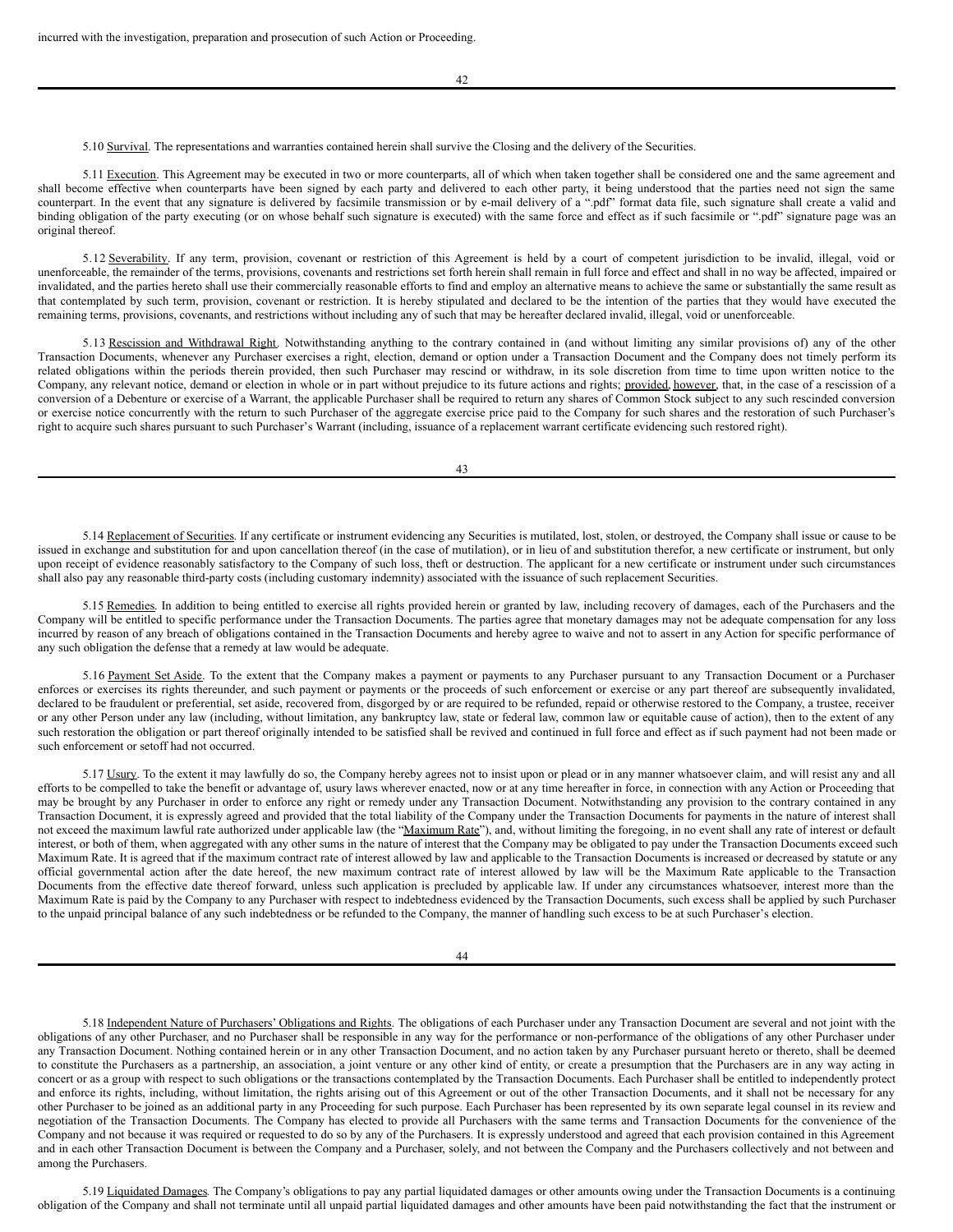security pursuant to which such partial liquidated damages or other amounts are due and payable shall have been canceled.

5.20 Saturdays, Sundays, Holidays, etc. If the last or appointed day for the taking of any action or the expiration of any right required or granted herein shall not be a Business Day, then such action may be taken, or such right may be exercised, on the next succeeding Business Day.

5.21 Construction. The parties agree that each of them and/or their respective counsel have reviewed and had an opportunity to revise the Transaction Documents and, therefore, the normal rule of construction to the effect that any ambiguities are to be resolved against the drafting party shall not be employed in the interpretation of the Transaction Documents or any amendments thereto. In addition, each and every reference to share prices and shares of Common Stock in any Transaction Document shall be subject to adjustment for reverse and forward stock splits, stock dividends, stock combinations and other similar transactions of the Common Stock that occur after the date of this Agreement.

## 5.22 WAIVER OF JURY TRIAL. IN ANY ACTION, SUIT, OR PROCEEDING IN ANY JURISDICTION BROUGHT BY ANY PARTY AGAINST ANY **OTHER PARTY, THE PARTIES EACH KNOWINGLY AND INTENTIONALLY, TO THE GREATEST EXTENT PERMITTED BY APPLICABLE LAW, HEREBY ABSOLUTELY, UNCONDITIONALLY, IRREVOCABLY AND EXPRESSLY WAIVES FOREVER TRIAL BY JURY.**

*(Signature Pages Follow)*

45

| indicated above. | IN WITNESS WHEREOF, the parties hereto have caused this Securities Purchase Agreement to be duly executed by their respective authorized signatories as of the |  |  |
|------------------|----------------------------------------------------------------------------------------------------------------------------------------------------------------|--|--|
|                  |                                                                                                                                                                |  |  |

Name: Hassan Kotob Title: Chief Executive Officer

With a copy to (which shall not constitute notice):

Lucosky Brookman LLP 101 Wood Avenue South Woodbridge, NJ 08830 Attn: Lawrence Metelitsa Email: lmetelitsa@lucbro.com

date first indicated above.

**BRAIN SCIENTIFIC INC.** Address for Notice: 6700 Professional Parkway Lakewood Ranch, FL 34240

By: Email: hk@brainscientific.com

[REMAINDER OF PAGE INTENTIONALLY LEFT BLANK SIGNATURE PAGE FOR PURCHASER FOLLOWS]

46

[PURCHASER SIGNATURE PAGES TO SECURITIES PURCHASE AGREEMENT]

IN WITNESS WHEREOF, the undersigned have caused this Securities Purchase Agreement to be duly executed by their respective authorized signatories as of the date first indicated above.

| Name of Purchaser:                                                                   |
|--------------------------------------------------------------------------------------|
| Signature of Authorized Signatory of Purchaser. ________________________________     |
|                                                                                      |
|                                                                                      |
|                                                                                      |
|                                                                                      |
| Address for Notice to Purchaser:                                                     |
| Address for Delivery of Securities to Purchaser (if not same as address for notice): |
| Subscription Amount: \$                                                              |
| Principal Amount (1.10 x Subscription Amount): \$                                    |
| Warrant Shares:                                                                      |
| EIN Number:                                                                          |
| [SIGNATURE PAGES CONTINUE]                                                           |

47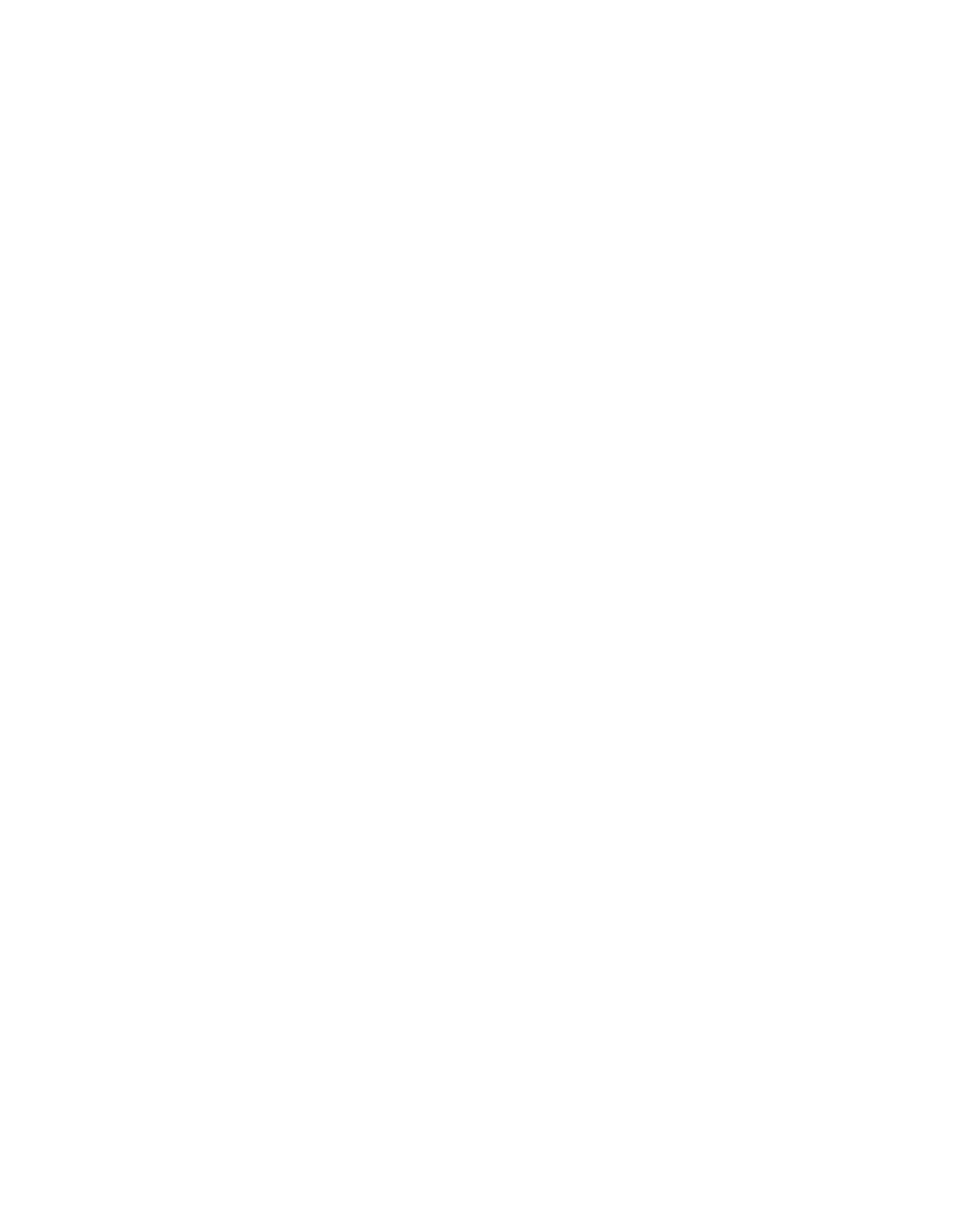# **EXHIBIT A**

NEITHER THIS SECURITY NOR THE SECURITIES INTO WHICH THIS SECURITY IS CONVERTIBLE HAVE BEEN REGISTERED WITH THE SECURITIES AND EXCHANGE COMMISSION OR THE SECURITIES COMMISSION OF ANY STATE IN RELIANCE UPON AN EXEMPTION FROM REGISTRATION UNDER THE SECURITIES ACT OF 1933, AS AMENDED (THE "SECURITIES ACT"), AND, ACCORDINGLY, MAY NOT BE OFFERED OR SOLD EXCEPT PURSUANT TO AN EFFECTIVE REGISTRATION STATEMENT UNDER THE SECURITIES ACT OR PURSUANT TO AN AVAILABLE EXEMPTION FROM, OR IN A TRANSACTION NOT SUBJECT TO, THE REGISTRATION REQUIREMENTS OF THE SECURITIES ACT AND IN ACCORDANCE WITH APPLICABLE STATE SECURITIES LAWS. THIS SECURITY AND THE SECURITIES ISSUABLE UPON CONVERSION OF THIS SECURITY MAY BE PLEDGED IN CONNECTION WITH A BONA FIDE MARGIN ACCOUNT OR OTHER LOAN SECURED BY SUCH SECURITIES.

Original Issue Date: **[DATE OF APPLICABLE CLOSING]** \$\_\_\_\_\_\_\_\_\_\_\_\_\_\_\_

## **10.0% ORIGINAL ISSUE DISCOUNT SENIOR SECURED CONVERTIBLE DEBENTURE DUE \_\_\_\_\_\_\_\_\_[\_\_\_] 1 , 2023**

THIS 10.0% ORIGINAL ISSUE DISCOUNT SENIOR SECURED CONVERTIBLE DEBENTURE is one of a series of duly authorized and validly issued 10.0% Original Issue Discount Senior Secured Convertible Debentures of Brain Scientific Inc., a Delaware corporation (the "Company"), having a place of business at 6700 Professional Parkway, Lakewood Ranch, FL 34240, designated as its 10.0% Original Issue Discount Senior Secured Convertible Debenture due  $\begin{bmatrix} 1^2, 2023 \end{bmatrix}$  (this debenture, the "Debenture" and, collectively with the other debentures of such series, the "Debentures").

FOR VALUE RECEIVED, the Company promises to pay to can experience its registered assigns (the "Holder"), or shall have paid pursuant to the terms hereunder, the principal sum of \$\_\_\_\_\_\_\_\_\_\_\_\_\_\_ on \_\_\_\_\_\_\_\_  $3$  (subject to extension as provided herein, the 'Maturity Date'') or such earlier date as this Debenture is required or permitted to be repaid as provided hereunder, and to pay interest to the Holder on the aggregate unconverted and then outstanding principal amount of this Debenture in accordance with the provisions hereof. This Debenture is subject to the following additional provisions:

1

1 12 months from the date the Debentures are first issued under the Securities Purchase Agreement.<br>2 12 months from the date the Debentures are first issued under the Securities Purchase Agreement.

2 12 months from the date the Debentures are first issued under the Securities Purchase Agreement.<br>2 12 months from the date the Debentures are first issued under the Securities Purchase Agreement.

3 12 months from the date the Debentures are first issued under the Securities Purchase Agreement.

Section 1. Definitions. For the purposes hereof, in addition to the terms defined elsewhere in this Debenture, (a) capitalized terms not otherwise defined herein shall have the meanings set forth in the Purchase Agreement and (b) the following terms shall have the following meanings:

"Alternate Consideration" shall have the meaning set forth in Section 5(e).

"Bankruptcy Event" means any of the following events: (a) the Company or any Significant Subsidiary (as such term is defined in Rule 1-02(w) of Regulation S-X) thereof commences a case or other proceeding under any bankruptcy, reorganization, arrangement, adjustment of debt, relief of debtors, dissolution, insolvency or liquidation or similar law of any jurisdiction relating to the Company or any Significant Subsidiary thereof, (b) there is commenced against the Company or any Significant Subsidiary thereof any such case or proceeding that is not dismissed within 60 days after commencement, (c) the Company or any Significant Subsidiary thereof is adjudicated insolvent or bankrupt or any order of relief or other order approving any such case or proceeding is entered, (d) the Company or any Significant Subsidiary thereof suffers any appointment of any custodian or the like for it or any substantial part of its property that is not discharged or stayed within 60 calendar days after such appointment, (e) the Company or any Significant Subsidiary thereof makes a general assignment for the benefit of creditors, (f) the Company or any Significant Subsidiary thereof calls a meeting of its creditors with a view to arranging a composition, adjustment or restructuring of its debts, (g) the Company or any Significant Subsidiary thereof admits in writing that it is generally unable to pay its debts as they become due, (h) the Company or any Significant Subsidiary thereof, by any act or failure to act, expressly indicates its consent to, approval of or acquiescence in any of the foregoing or takes any corporate or other action for the purpose of effecting any of the foregoing.

"Base Conversion Price" shall have the meaning set forth in Section 5(b).

"Beneficial Ownership Limitation" shall have the meaning set forth in Section 4(d).

"Business Day" means any day other than Saturday, Sunday or other day on which commercial banks in The City of New York are authorized or required by law to remain closed; provided, however, for clarification, commercial banks shall not be deemed to be authorized or required by law to remain closed due to "stay at home", "shelter-in-place", "non-essential employee" or any other similar orders or restrictions or the closure of any physical branch locations at the direction of any governmental authority so long as the electronic funds transfer systems (including for wire transfers) of commercial banks in The City of New York are generally are open for use by customers on such day.

"Buy-In" shall have the meaning set forth in Section  $4(c)(v)$ .

"Change of Control Transaction" means the occurrence after the date hereof of any of (a) an acquisition after the date hereof by an individual or legal entity or "group" (as described in Rule 13d-5(b)(1) promulgated under the Exchange Act) of effective control (whether through legal or beneficial ownership of capital stock of the Company, by contract or otherwise) of in excess of 33% of the voting securities of the Company (other than by means of conversion of the Debentures), (b) the Company merges into or consolidates with any other Person, or any Person merges into or consolidates with the Company and, after giving effect to such transaction, the stockholders of the Company immediately prior to such transaction own less than 50% of the aggregate voting power of the Company or the successor entity of such transaction, (c) the Company (and all of its Subsidiaries, taken as a whole) sells or transfers all or substantially all of its assets to another Person and the stockholders of the Company immediately prior to such transaction own less than 50% of the aggregate voting power of the acquiring entity immediately after the transaction, (d) a replacement at one time or within a three year period of more than one-half of the members of the Board of Directors which is not approved by a majority of those individuals who are members of the Board of Directors on the Original Issue Date (or by those individuals who are serving as members of the Board of Directors on any date whose nomination to the Board of Directors was approved by a majority of the members of the Board of Directors who are members on the date hereof), or (e) the execution by the Company of an agreement to which the Company is a party or by which it is bound, providing for any of the events set forth in clauses (a) through (d) above.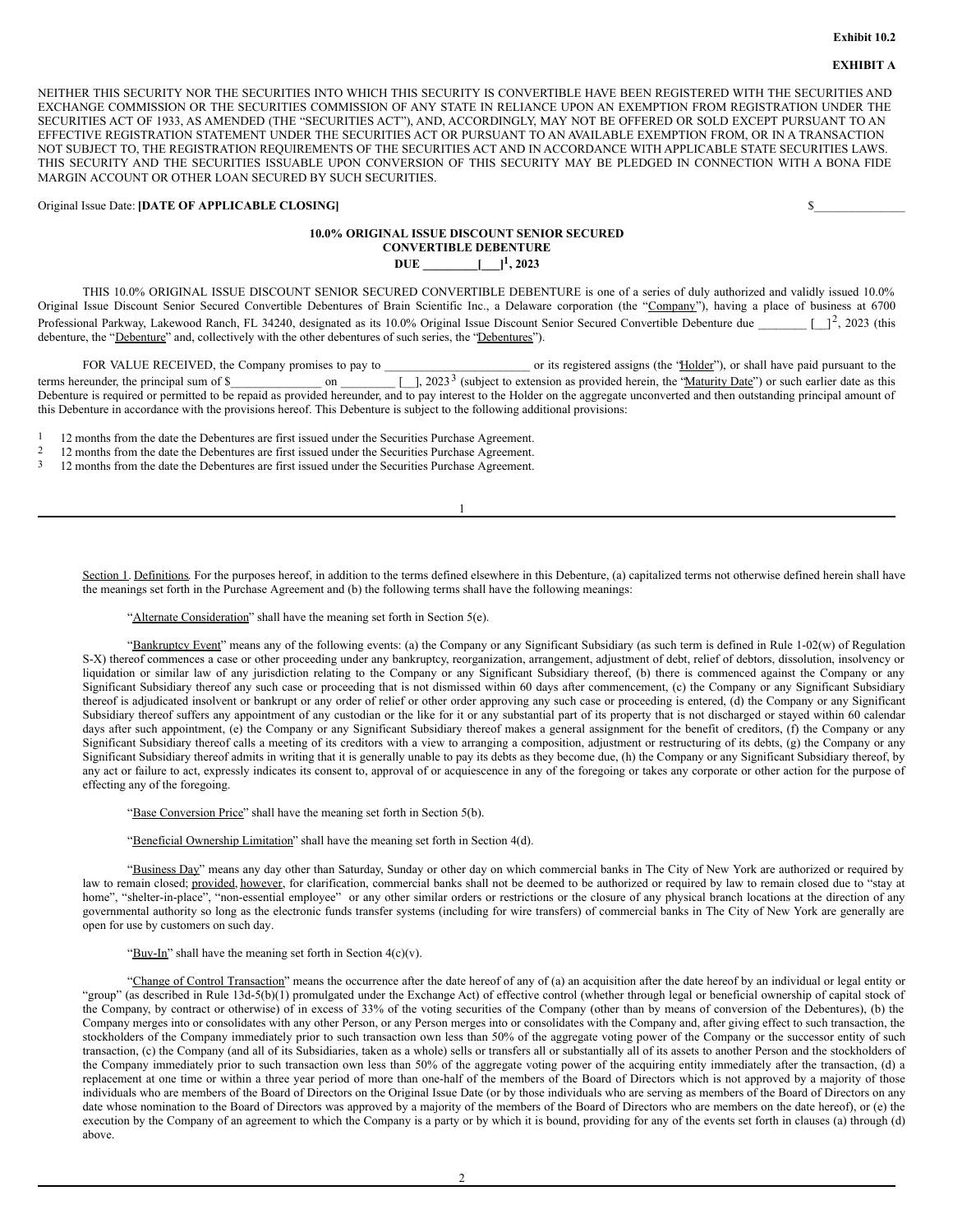"Conversion" shall have the meaning ascribed to such term in Section 4.

"Conversion Date" shall have the meaning set forth in Section 4(a).

"Conversion Price" shall have the meaning set forth in Section 4(b).

"Conversion Schedule" means the Conversion Schedule in the form of Schedule 1 attached hereto.

"Conversion Shares" means, collectively, the shares of Common Stock issuable upon conversion of this Debenture in accordance with the terms hereof.

"Debenture Register" shall have the meaning set forth in Section 2(c).

"Dilutive Issuance" shall have the meaning set forth in Section 5(b).

"Dilutive Issuance Notice" shall have the meaning set forth in Section 5(b).

"Event of Default" shall have the meaning set forth in Section 8(a).

"Extension Amount" means 110% of the sum of (a) the outstanding principal amount of this Debenture at the expiration of the original Maturity Date, plus (b) accrued and unpaid interest thereon at the expiration of the original Maturity Date, plus (c) all other amounts, costs, expenses and liquidated damages due in respect of this Debenture at the expiration of the original Maturity Date.

"Fundamental Transaction" shall have the meaning set forth in Section 5(e).

"Interest Payment Date" shall have the meaning set forth in Section 2(a).

"Late Fees" shall have the meaning set forth in Section 2(d).

"Mandatory Conversion" shall have the meaning ascribed to such term in Section 4(e) hereto.

"Mandatory Default Amount" means the sum of (a) 130% of the outstanding principal amount of this Debenture, plus (b) 130% of accrued and unpaid interest hereon, and (c) 130% of all other amounts, costs, expenses and liquidated damages due in respect of this Debenture.

3

"New York Courts" shall have the meaning set forth in Section 9(d).

"Notice of Conversion" shall have the meaning set forth in Section 4(a).

"Original Issue Date" means the date of the first issuance of the Debentures, regardless of any transfers of any Debenture and regardless of the number of instruments which may be issued to evidence such Debentures.

"Permitted Indebtedness" means (a) the indebtedness evidenced by the Debentures, (b) the Indebtedness existing on the Original Issue Date and set forth on Schedule 3.1(bb) attached to the Purchase Agreement, (c) indebtedness of up to an aggregate of \$1,000,000, inclusive of any interest, fees, penalties or other amounts due or payable thereunder and provided that such indebtedness expressly ranks subordinate to the Debentures and holders of Debentures and the Placement Agent are provided with prior written notice before such indebtedness is incurred (d) indebtedness which may be assumed in connection with any strategic acquisition; (e) indebtedness under agreements or arrangements with respect to refinancing the Indebtedness set forth on Schedule 3.1(bb) to the Purchase Agreement, provided that the terms of such refinancing are more favorable to the Company and are no more favorable to the holders of such Indebtedness than the terms of the Debentures, and (f) indebtedness supported by the U.S. Small Business Administration (the "SBA") under the Payroll Protection Program and any future similar relief programs pursuant to the (i) Coronavirus Aid, Relief, and Economic Security Act of 2020, as supplemented by regulations promulgated by the SBA, and (ii) future Congressional legislation which is enacted into law and contains forgiveness of indebtedness provisions.

"Permitted Lien" means the individual and collective reference to the following: (a) Liens for taxes, assessments and other governmental charges or levies not yet due or Liens for taxes, assessments and other governmental charges or levies being contested in good faith and by appropriate proceedings for which adequate reserves (in the good faith judgment of the management of the Company) have been established in accordance with GAAP, and (b) Liens imposed by law which were incurred in the ordinary course of the Company's business, such as carriers', warehousemen's and mechanics' Liens, statutory landlords' Liens, and other similar Liens arising in the ordinary course of the Company's business, and which (x) do not individually or in the aggregate materially detract from the value of such property or assets or materially impair the use thereof in the operation of the business of the Company and its consolidated Subsidiaries or (y) are being contested in good faith by appropriate proceedings, which proceedings have the effect of preventing for the foreseeable future the forfeiture or sale of the property or asset subject to such Lien.

"Prepayment Amount" means the product of (i) the sum of (a) the outstanding principal amount of this Debenture, plus (b) accrued and unpaid interest hereon, plus (c) all other amounts, costs, expenses and liquidated damages due in respect of this Debenture, multiplied by (ii) (x) 1.20 if the Company prepays this Debenture within 365 calendar days after the Original Issue Date, or (y) 1.30 if the Debenture is automatically extended pursuant to the terms of Section 2(f) and the Company prepays this Debenture prior to the end of such extended term.

4

"Purchase Agreement" means the Securities Purchase Agreement, dated as of June \_\_, 2022 by and among the Company and the original Holders, as amended, modified or supplemented from time to time in accordance with its terms.

"Qualified Offering" shall mean a registered offering of Common Stock (or units consisting of Common Stock and warrants to purchase Common Stock) for aggregate gross proceeds to the Company of at least \$5,000,000 resulting in the listing for trading of the Common Stock on the NYSE American, the Nasdaq Capital Market, the Nasdaq Global Market, the Nasdaq Global Select Market or the New York Stock Exchange (or any successors to any of the foregoing).

"Qualified Offering Conversion Price" shall mean the lesser of (i) \$0.25 per share or (ii) 70% of the Qualified Offering Price.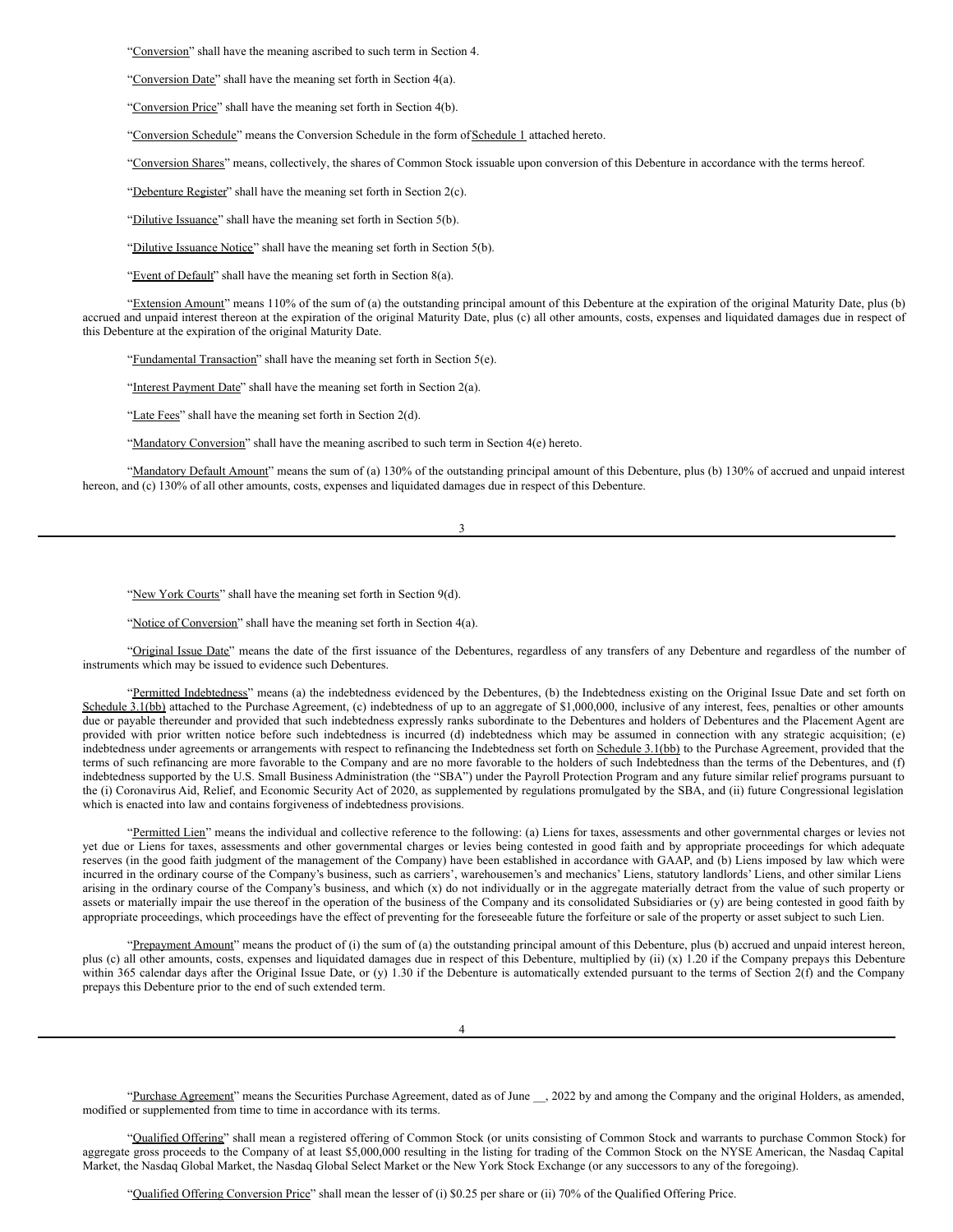"Qualified Offering Notice" shall mean the written notice that the Company shall provide to the Holder with respect to an anticipated Qualified Offering, which summarizes the terms of the Qualified Offering including, without limitation, the securities to be sold and the Qualified Offering Price.

"Qualified Offering Price" shall mean the price per share (or unit, if units are offered in the Qualified Offering) at which the Qualified Offering is made. For the avoidance of doubt, if a unit includes more than one share of Common Stock, "Qualified Offering Price" shall mean the unit price divided by the number of shares of Common Stock contained in a unit.

"Qualified Offering Redemption Notice" shall have the meaning ascribed to such term in Section 4(e) hereto.

"Qualified Offering Redemption Option" shall have the meaning ascribed to such term in Section 4(e) hereto.

"Securities Act" means the Securities Act of 1933, as amended, and the rules and regulations promulgated thereunder.

"Share Delivery Date" shall have the meaning set forth in Section 4(c)(ii).

"Successor Entity" shall have the meaning set forth in Section 5(e).

"Trading Day" means a day on which the principal Trading Market is open for trading.

"Trading Market" means any of the following markets or exchanges on which the Common Stock is listed or quoted for trading on the date in question: the NYSE American, the Nasdaq Capital Market, the Nasdaq Global Market, the Nasdaq Global Select Market, the New York Stock Exchange, OTCQB or OTCQX (or any successors to any of the foregoing).

| I |  |
|---|--|
| I |  |

"VWAP" means, for any date, the price determined by the first of the following clauses that applies: (a) if the Common Stock is then listed or quoted on a Trading Market, the daily volume weighted average price of the Common Stock for such date (or the nearest preceding date) on the Trading Market on which the Common Stock is then listed or quoted as reported by Bloomberg L.P. (based on a Trading Day from 9:30 a.m. (New York City time) to 4:02 p.m. (New York City time)), (b) if OTCQB or OTCQX is not a Trading Market, the volume weighted average price of the Common Stock for such date (or the nearest preceding date) on OTCQB or OTCQX as applicable, (c) if the Common Stock is not then listed or quoted for trading on OTCQB or OTCQX and if prices for the Common Stock are then reported on The Pink Open Market (or a similar organization or agency succeeding to its functions of reporting prices), the most recent bid price per share of the Common Stock so reported, or (d) in all other cases, the fair market value of a share of Common Stock as determined by an independent appraiser selected in good faith by the Purchasers of a majority in interest of the Securities then outstanding and reasonably acceptable to the Company, the fees and expenses of which shall be paid by the Company.

### Section 2. Interest.

a) Payment of Interest. The Company shall pay interest to the Holder on the aggregate unconverted and then outstanding principal amount of this Debenture at the rate of 10% per annum, which shall accrue until the earlier of (i) the Maturity Date and (ii) conversion of this Debenture as set forth herein.

b) Interest Calculations. Interest shall be calculated on the basis of a 360-day year, consisting of twelve 30 calendar day periods, and shall accrue daily commencing on the Original Issue Date until payment in full of the outstanding principal, together with all liquidated damages and other amounts which may become due hereunder, has been made. Interest shall cease to accrue with respect to any principal amount converted, provided that, the Company actually delivers the Conversion Shares within the time period required by Section 4(c)(ii) herein. Interest hereunder will be paid to the Person in whose name this Debenture is registered on the records of the Company regarding registration and transfers of this Debenture (the "Debenture Register").

c) Late Fee. All overdue accrued and unpaid interest to be paid hereunder shall entail a late fee at an interest rate equal to the lesser of 18% per annum or the maximum rate permitted by applicable law (the "Late Fees") which shall accrue daily from the date such interest is due hereunder through and including the date of actual payment in full.

d) Prepayment. The Company shall have the option to prepay this Debenture at any time after the Original Issue Date at an amount equal to the Prepayment Amount.

e) Extension of Maturity Date. In the event that any portion of this Debenture remains outstanding at the original Maturity Date of this Debenture (for purposes of this Section 2(e) only, the "Original Maturity Date"), the Company, at its sole discretion and with no further action of the Holder, has the right to automatically extend the Maturity Date of this Debenture for an additional three (3) month period such that the Debenture shall be due and payable on <sup>4</sup>; provided, however, that immediately after the expiration of the Original Maturity Date, all amounts due and payable on the Debenture shall be increased by the Extension Amount. By way of example, if immediately prior to the Original Maturity Date, the amount due and payable to the Holder on the Debenture is an aggregate of \$1,000,000 including all accrued but unpaid interest and all other amounts, costs, expenses and liquidated damages due in respect of this Debenture, then immediately following the Original Maturity Date, with no further action by the Company or the Holder, the amount due and payable on this Debenture shall be increased to \$1,100,000 (for the avoidance of doubt, if immediately thereafter Company then determined to prepay the Debenture in full, the Holder would be due the Prepayment Amount which would be \$1,430,000). At least ten (10) Business Days prior to such extension, the Company must file a Current Report on Form 8-K with the Commission and/or issue a press release disclosing its intention to extend the Maturity Date, during which period the Holder shall retain the right to convert this Debenture, including accrued interest due thereon, on the terms set forth herein. Failure to file a Form 8-K and issue a press release on a timely basis shall not preclude the Company from automatically extending the Maturity Date, but if the Company has not paid the outstanding amounts under this Debenture on or prior to the expiration of the Original Maturity Date, notwithstanding the automatic extension of the Maturity Date, this Debenture shall be deemed to be in default under Section 8 hereof.

Three months from initial Maturity Date

### Section 3. Registration of Transfers and Exchanges.

a) Different Denominations. This Debenture is exchangeable for an equal aggregate principal amount of Debentures of different authorized denominations, as requested by the Holder surrendering the same. No service charge will be payable for such registration of transfer or exchange.

b) Investment Representations. This Debenture has been issued subject to certain investment representations of the original Holder set forth in the Purchase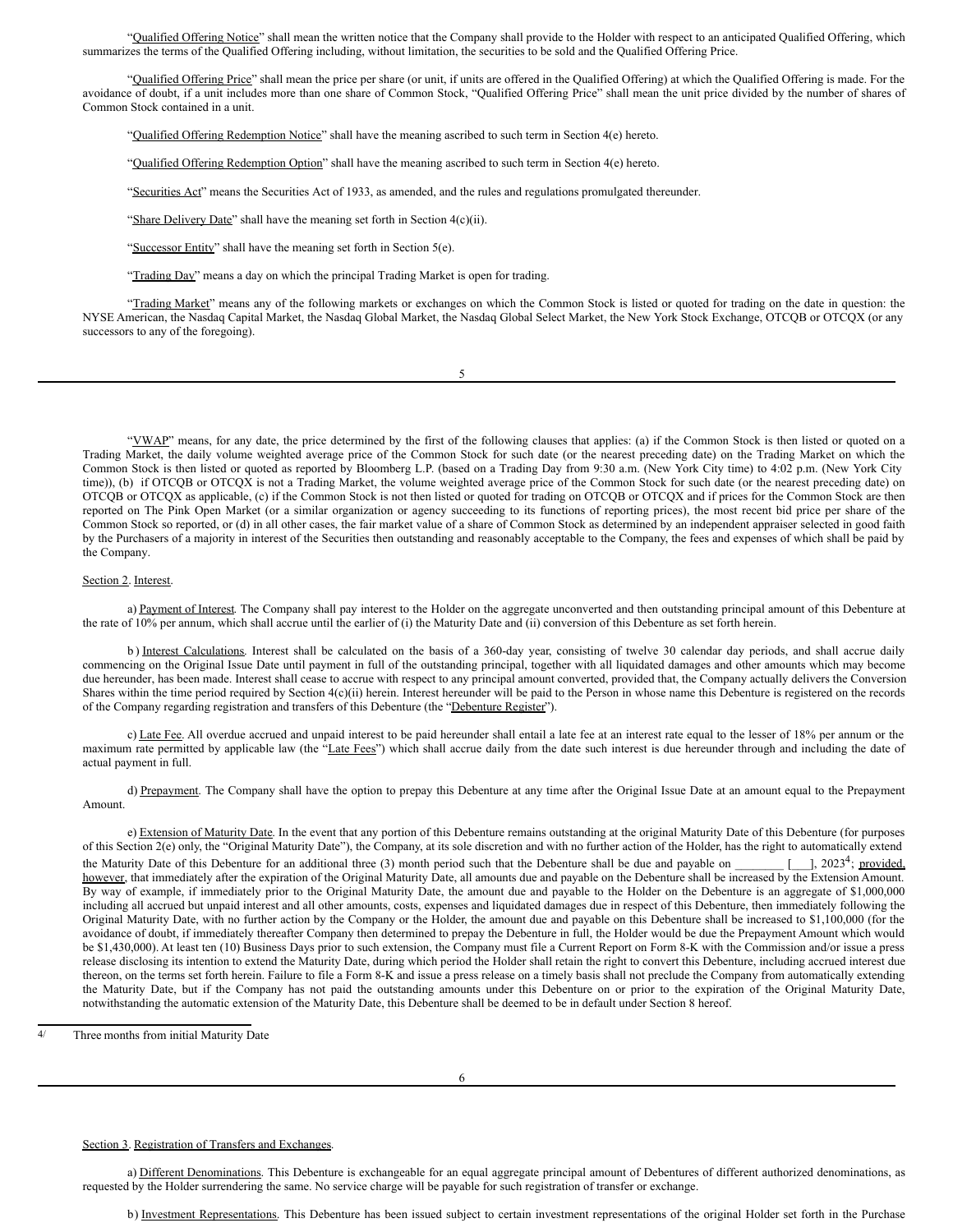Agreement and may be transferred or exchanged only in compliance with the Purchase Agreement and applicable federal and state securities laws and regulations.

c) Reliance on Debenture Register. Prior to due presentment for transfer to the Company of this Debenture, the Company and any agent of the Company may treat the Person in whose name this Debenture is duly registered on the Debenture Register as the owner hereof for the purpose of receiving payment as herein provided and for all other purposes, whether or not this Debenture is overdue, and neither the Company nor any such agent shall be affected by notice to the contrary.

#### Section 4. Conversion.

a) Voluntary Conversion. At any time following the Maturity Date and prior to a Mandatory Conversion as set forth in Section 4(e) below, this Debenture (including all accrued but unpaid interest and all other amounts, costs, expenses and liquidated damages due in respect of this Debenture) shall be convertible, in whole or in part, into shares of Common Stock at the option of the Holder, (subject to the conversion limitations set forth in Section 4(d) hereof). The Holder shall effect conversions by delivering to the Company a Notice of Conversion, the form of which is attached hereto as Annex A (each, a "Notice of Conversion"), specifying therein the principal amount of this Debenture to be converted and the date on which such conversion shall be effected (such date, the "Conversion Date"). If no Conversion Date is specified in a Notice of Conversion, the Conversion Date shall be the date that such Notice of Conversion is deemed delivered hereunder. No ink-original Notice of Conversion shall be required, nor shall any medallion guarantee (or other type of guarantee or notarization) of any Notice of Conversion form be required. To effect conversions hereunder, the Holder shall not be required to physically surrender this Debenture to the Company unless the entire principal amount of this Debenture, plus all accrued and unpaid interest thereon, has been so converted in which case the Holder shall surrender this Debenture as promptly as is reasonably practicable after such conversion without delaying the Company's obligation to deliver the shares on the Share Delivery Date. Conversions hereunder shall have the effect of lowering the outstanding principal amount of this Debenture in an amount equal to the applicable conversion. The Holder and the Company shall maintain records showing the principal amount(s) converted and the date of such conversion(s). The Company may deliver an objection to any Notice of Conversion within one (1) Business Day of delivery of such Notice of Conversion. In the event of any dispute or discrepancy, the records of the Holder shall be controlling and determinative in the absence of manifest error. The Holder, and any assignee by acceptance of this Debenture, acknowledge and agree that, by reason of the provisions of this paragraph, following conversion of a portion of this Debenture, the unpaid and unconverted principal amount of this Debenture may be less than the amount stated on the **face hereof.**

b) Conversion Price. The conversion price in effect on any Conversion Date following the Maturity Date and prior to any Mandatory Conversion shall be equal to the lower of (i) \$0.25 per share or (ii) 75% of the average of the VWAP of the Company's Common Stock during the ten (10) Trading Day period immediately prior to the applicable Conversion Date (on an as adjusted basis giving effect to any splits, dividend and the like during such ten (10) Trading Day period). (the "Conversion Price"). Nothing in this Section 4(b) shall limit a Holder's right to pursue actual damages or declare an Event of Default pursuant to Section 8 hereof and the Holder shall have the right to pursue all remedies available to it hereunder, at law or in equity including, without limitation, a decree of specific performance and/or injunctive relief. The exercise of any such rights shall not prohibit the Holder from seeking to enforce damages pursuant to any other Section hereof or under applicable law.

### 7

#### c) Mechanics of Conversion.

i. Conversion Shares Issuable Upon Conversion of Principal Amount. The number of Conversion Shares issuable upon a conversion hereunder shall be determined by the quotient obtained by dividing (x) the outstanding principal amount of this Debenture, plus all accrued interest thereon, to be converted by (y) the Conversion Price.

ii. Delivery of Conversion Shares Upon Conversion. Not later than the earlier of (i) two (2) Trading Days and (ii) the number of Trading Days comprising the Standard Settlement Period (as defined below) after each Conversion Date (the "Share Delivery Date"), the Company shall deliver, or cause to be delivered, to the Holder (A) the Conversion Shares representing the number of Conversion Shares being acquired upon the conversion of this Debenture and (B) a bank check in the amount of accrued and unpaid interest or it may deliver such sum by wire transfer. As used herein, "Standard Settlement Period" means the standard settlement period, expressed in a number of Trading Days, on the Company's primary Trading Market with respect to the Common Stock as in effect on the date of delivery of the Notice of Conversion.

iii. Failure to Deliver Conversion Shares. If, in the case of any Notice of Conversion, such Conversion Shares are not delivered to or as directed by the applicable Holder by the Share Delivery Date, the Holder shall be entitled to elect by written notice to the Company at any time on or before its receipt of such Conversion Shares, to rescind such Conversion, in which event the Company shall promptly return to the Holder any original Debenture delivered to the Company and the Holder shall promptly return to the Company the Conversion Shares issued to such Holder pursuant to the rescinded Conversion Notice.

iv. Obligation Absolute; Partial Liquidated Damages. The Company's obligations to issue and deliver the Conversion Shares upon conversion of this Debenture in accordance with the terms hereof are absolute and unconditional, irrespective of any action or inaction by the Holder to enforce the same, any waiver or consent with respect to any provision hereof, the recovery of any judgment against any Person or any action to enforce the same, or any setoff, counterclaim, recoupment, limitation or termination, or any breach or alleged breach by the Holder or any other Person of any obligation to the Company or any violation or alleged violation of law by the Holder or any other Person, and irrespective of any other circumstance which might otherwise limit such obligation of the Company to the Holder in connection with the issuance of such Conversion Shares; provided, however, that such delivery shall not operate as a waiver by the Company of any such action the Company may have against the Holder. In the event the Holder of this Debenture shall elect to convert any or all of the outstanding principal amount hereof, the Company may not refuse conversion based on any claim that the Holder or anyone associated or affiliated with the Holder has been engaged in any violation of law, agreement or for any other reason, unless an injunction from a court, on notice to Holder, restraining and or enjoining conversion of all or part of this Debenture shall have been sought and obtained, and the Company posts a surety bond for the benefit of the Holder in the amount of 125% of the outstanding principal amount of this Debenture, which is subject to the injunction, which bond shall remain in effect until the completion of arbitration/litigation of the underlying dispute and the proceeds of which shall be payable to the Holder to the extent it obtains judgment. In the absence of such injunction, the Company shall issue Conversion Shares or, if applicable, cash, upon a properly noticed conversion. If the Company fails for any reason to deliver to the Holder such Conversion Shares pursuant to Section 4(c)(ii) by the Share Delivery Date, the Company shall pay to the Holder, in cash, as liquidated damages and not as a penalty, for each \$1,000 of principal amount being converted, \$5 per Trading Day (increasing to \$15 per Trading Day on the fifth (5<sup>th</sup>) Trading Day after such liquidated damages begin to accrue) for each Trading Day after such Share Delivery Date until such Conversion Shares are delivered or Holder rescinds such conversion. Nothing herein shall limit a Holder's right to pursue actual damages or declare an Event of Default pursuant to Section 8 hereof for the Company's failure to deliver Conversion Shares within the period specified herein and the Holder shall have the right to pursue all remedies available to it hereunder, at law or in equity including, without limitation, a decree of specific performance and/or injunctive relief. The exercise of any such rights shall not prohibit the Holder from seeking to enforce damages pursuant to any other Section hereof or under applicable law.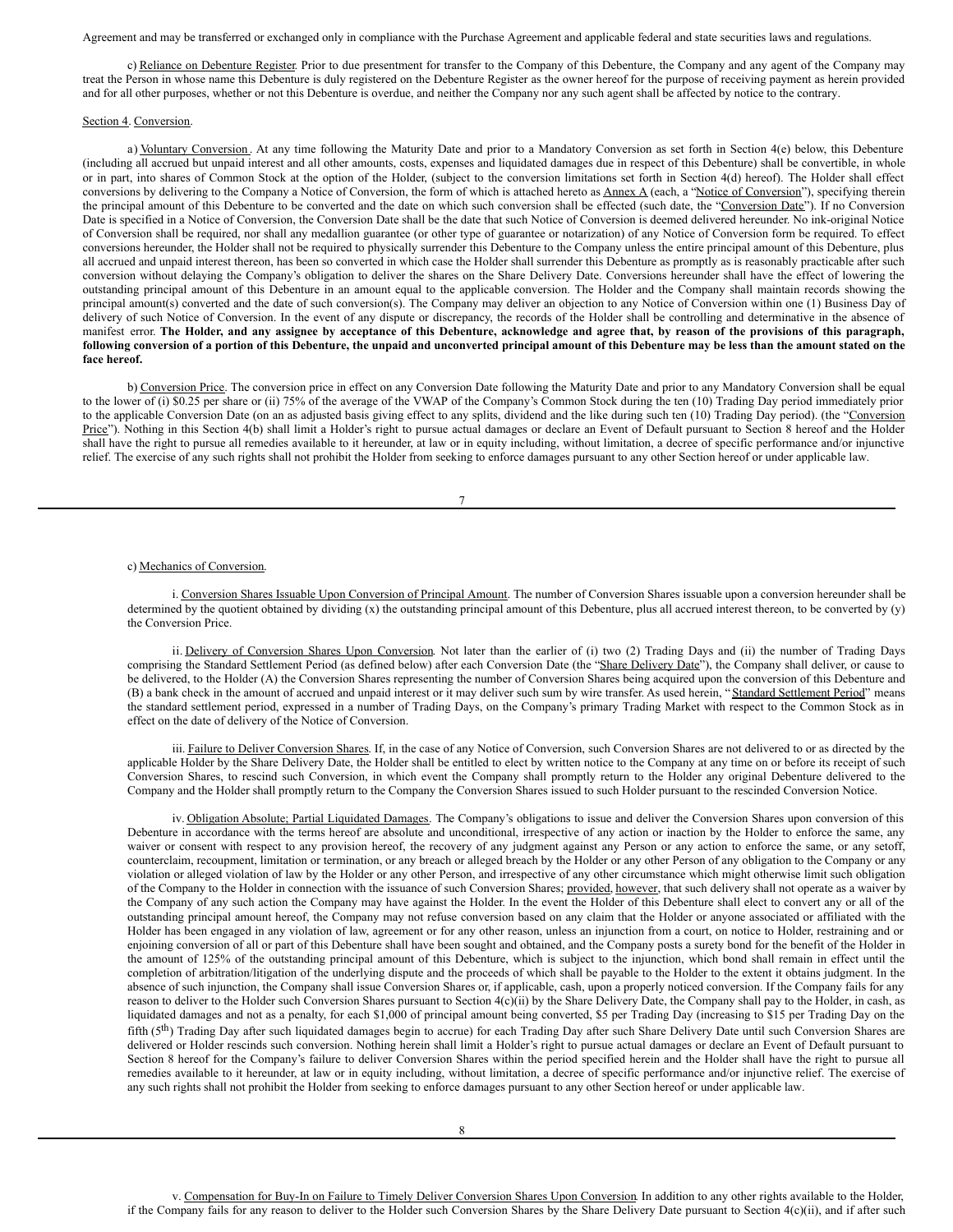Share Delivery Date the Holder is required by its brokerage firm to purchase (in an open market transaction or otherwise), or the Holder's brokerage firm otherwise purchases, shares of Common Stock to deliver in satisfaction of a sale by the Holder of the Conversion Shares which the Holder was entitled to receive upon the conversion relating to such Share Delivery Date (a "Buy-In"), then the Company shall (A) pay in cash to the Holder (in addition to any other remedies available to or elected by the Holder) the amount, if any, by which (x) the Holder's total purchase price (including any brokerage commissions) for the Common Stock so purchased exceeds (y) the product of (1) the aggregate number of shares of Common Stock that the Holder was entitled to receive from the conversion at issue multiplied by (2) the actual sale price at which the sell order giving rise to such purchase obligation was executed (including any brokerage commissions) and (B) at the option of the Holder, either reissue (if surrendered) this Debenture in a principal amount equal to the principal amount of the attempted conversion (in which case such conversion shall be deemed rescinded) or deliver to the Holder the number of shares of Common Stock that would have been issued if the Company had timely complied with its delivery requirements under Section 4(c)(ii). For example, if the Holder purchases Common Stock having a total purchase price of \$11,000 to cover a Buy-In with respect to an attempted conversion of this Debenture with respect to which the actual sale price of the Conversion Shares (including any brokerage commissions) giving rise to such purchase obligation was a total of \$10,000 under clause (A) of the immediately preceding sentence, the Company shall be required to pay the Holder \$1,000. The Holder shall provide the Company written notice indicating the amounts payable to the Holder in respect of the Buy-In and, upon request of the Company, evidence of the amount of such loss. Nothing herein shall limit a Holder's right to pursue any other remedies available to it hereunder, at law or in equity including, without limitation, a decree of specific performance and/or injunctive relief with respect to the Company's failure to timely deliver Conversion Shares upon conversion of this Debenture as required pursuant to the terms hereof.

vi. Reservation of Shares Issuable Upon Conversion. The Company covenants that in accordance with and pursuant to Section 4.11 of the Purchase Agreement it will at all times reserve and keep available out of authorized and unissued shares of Common Stock for the sole purpose of issuance upon conversion of this Debenture and payment of interest on this Debenture, each as herein provided, free from preemptive rights or any other actual contingent purchase rights of Persons other than the Holder (and the other holders of the Debentures), such aggregate number of shares of the Common Stock as required by Section 4.11 of the Purchase Agreement and as shall be issuable (taking into account the adjustments and restrictions of Section 5) upon the conversion of the then outstanding principal amount of this Debenture and payment of interest hereunder. The Company covenants that all shares of Common Stock that shall be so issuable shall, upon issue, be duly authorized, validly issued, fully paid and nonassessable and, if a registration statement covering the resale of the Conversion Shares is then effective under the Securities Act, shall be registered for public resale in accordance with such registration statement.

 $\overline{Q}$ 

vii. Fractional Shares. No fractional shares or scrip representing fractional shares shall be issued upon the conversion of this Debenture. As to any fraction of a share which the Holder would otherwise be entitled to purchase upon such conversion, the Company shall at its election, either pay a cash adjustment in respect of such final fraction in an amount equal to such fraction multiplied by the Conversion Price or round up to the next whole share.

viii. Transfer Taxes and Expenses. The issuance of Conversion Shares on conversion of this Debenture shall be made without charge to the Holder hereof for any documentary stamp or similar taxes that may be payable in respect of the issue or delivery of such Conversion Shares, provided that the Company shall not be required to pay any tax that may be payable in respect of any transfer involved in the issuance and delivery of any such Conversion Shares upon conversion in a name other than that of the Holder of this Debenture so converted and the Company shall not be required to issue or deliver such Conversion Shares unless or until the Person or Persons requesting the issuance thereof shall have paid to the Company the amount of such tax or shall have established to the satisfaction of the Company that such tax has been paid. The Company shall pay all Transfer Agent fees required for same-day processing of any Notice of Conversion and all fees to the Depository Trust Company (or another established clearing corporation performing similar functions) required for same-day electronic delivery of the Conversion Shares. The Company shall pay all attorney fees required for the issuance of attorney legal opinions for removal of restrictive legends on Conversion Shares.

d) Holder's Conversion Limitations. The Company shall not effect any conversion of this Debenture, and a Holder shall not have the right to convert any portion of this Debenture, to the extent that after giving effect to the conversion set forth on the applicable Notice of Conversion, the Holder (together with the Holder's Affiliates, and any other Persons acting as a group together with the Holder or any of the Holder's Affiliates (such Persons, "Attribution Parties")) would beneficially own in excess of the Beneficial Ownership Limitation (as defined below). For purposes of the foregoing sentence, the number of shares of Common Stock beneficially owned by the Holder and its Affiliates and Attribution Parties shall include the number of shares of Common Stock issuable upon conversion of this Debenture with respect to which such determination is being made, but shall exclude the number of shares of Common Stock which are issuable upon (i) conversion of the remaining, unconverted principal amount of this Debenture beneficially owned by the Holder or any of its Affiliates or Attribution Parties and (ii) exercise or conversion of the unexercised or unconverted portion of any other securities of the Company subject to a limitation on conversion or exercise analogous to the limitation contained herein (including, without limitation, any other Debentures or the Warrants) beneficially owned by the Holder or any of its Affiliates or Attribution Parties. Except as set forth in the preceding sentence, for purposes of this Section 4(d), beneficial ownership shall be calculated in accordance with Section 13(d) of the Exchange Act and the rules and regulations promulgated thereunder. To the extent that the limitation contained in this Section 4(d) applies, the determination of whether this Debenture is convertible (in relation to other securities owned by the Holder together with any Affiliates and Attribution Parties) and of which principal amount of this Debenture is convertible shall be in the sole discretion of the Holder, and the submission of a Notice of Conversion shall be deemed to be the Holder's determination of whether this Debenture may be converted (in relation to other securities owned by the Holder together with any Affiliates or Attribution Parties) and which principal amount of this Debenture is convertible, in each case subject to the Beneficial Ownership Limitation. To ensure compliance with this restriction, the Holder will be deemed to represent to the Company each time it delivers a Notice of Conversion that such Notice of Conversion has not violated the restrictions set forth in this paragraph and the Company shall have no obligation to verify or confirm the accuracy of such determination. In addition, a determination as to any group status as contemplated above shall be determined in accordance with Section 13(d) of the Exchange Act and the rules and regulations promulgated thereunder. For purposes of this Section 4(d), in determining the number of outstanding shares of Common Stock, the Holder may rely on the number of outstanding shares of Common Stock as stated in the most recent of the following: (i) the Company's most recent periodic or annual report filed with the Commission, as the case may be, (ii) a more recent public announcement by the Company, or (iii) a more recent written notice by the Company or the Company's transfer agent setting forth the number of shares of Common Stock outstanding. Upon the written or oral request of a Holder, the Company shall within one Trading Day confirm orally and in writing to the Holder the number of shares of Common Stock then outstanding. In any case, the number of outstanding shares of Common Stock shall be determined after giving effect to the conversion or exercise of securities of the Company, including this Debenture, by the Holder or its Affiliates since the date as of which such number of outstanding shares of Common Stock was reported. The "Beneficial Ownership Limitation" shall be 4.99% of the number of shares of the Common Stock outstanding immediately after giving effect to the issuance of shares of Common Stock issuable upon conversion of this Debenture held by the Holder. The Holder, upon notice to the Company, may increase or decrease the Beneficial Ownership Limitation provisions of this Section 4(d), provided that the Beneficial Ownership Limitation in no event exceeds 9.99% of the number of shares of the Common Stock outstanding immediately after giving effect to the issuance of shares of Common Stock upon conversion of this Debenture held by the Holder and the Beneficial Ownership Limitation provisions of this Section 4(d) shall continue to apply. Any increase in the Beneficial Ownership Limitation will not be effective until the 61<sup>st</sup> day after such notice is delivered to the Company. The Beneficial Ownership Limitation provisions of this paragraph shall be construed and implemented in a manner otherwise than in strict conformity with the terms of this Section 4(d) to correct this paragraph (or any portion hereof) which may be defective or inconsistent with the intended Beneficial Ownership Limitation contained herein or to make changes or supplements necessary or desirable to properly give effect to such limitation. The limitations contained in this paragraph shall apply to a successor holder of this Debenture.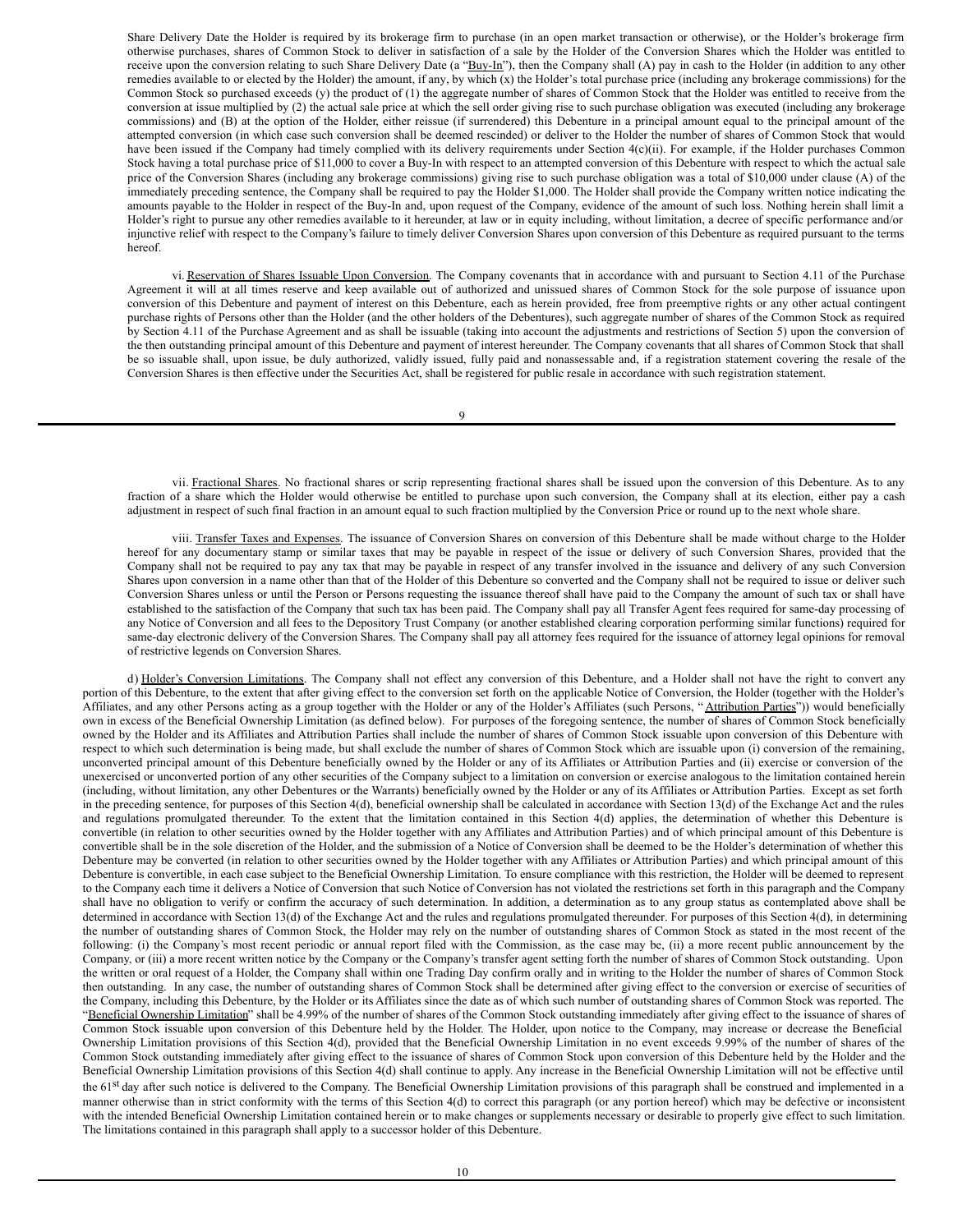<span id="page-27-0"></span>e) Mandatory Conversion; Redemption Option. The Company shall provide a Qualified Offering Notice to the Holder not less than 10 days prior to the anticipated date of the consummation of a Qualified Offering. Subject to the Holder's exercise of the Qualified Offering Redemption Option (defined below), upon consummation of a Qualified Offering on or before the date of the repayment or voluntary conversion in full of this Debenture, the then outstanding principal balance of this Debenture, along with any unpaid accrued interest and all other amounts, costs, expenses and liquidated damages due in respect of this Debenture will automatically be converted, with no further action of the Holder, on the closing date of such Qualified Offering, into shares of Common Stock (or units of Common Stock and warrants to purchase Common Stock, if units are offered to the public in the Qualified Offering) at the Qualified Offering Conversion Price (a "Mandatory Conversion"). Notwithstanding the foregoing, the Holder may at its option require the Company to redeem up to 45% of the principal amount of this Debenture (together with accrued interest thereon, but excluding for these purposes the 10% Original Issuance Discount) (the "Qualified Offering Redemption Option") by delivering written notice thereof ("Qualified Offering Redemption Notice") to the Company within 5 days of its receipt of the Qualified Offering Notice, which Qualified Offering Redemption Notice shall indicate the amount the Holder is electing to redeem. The Company shall pay the Holder any amount required pursuant to the Holder's exercise of the Qualified Redemption Option under this Section 4(e) no later than five days following the closing of the Qualified Offering. In the event the Company fails to deliver a Qualified Offering Notice to the Holder not less than 10 days prior to the consummation of a Qualified Offering, the Holder shall have the ability to deliver a Qualified Offering Redemption Notice to the Company prior to or after the closing of the Qualified Offering and the Company shall be required to pay the Holder the indicated redemption amount within 5 days of its receipt of the Qualified Offering Redemption Notice.

#### Section 5. Certain Adjustments.

a) Stock Dividends and Stock Splits. If the Company, at any time while this Debenture is outstanding: (i) pays a stock dividend or otherwise makes a distribution or distributions payable in shares of Common Stock on shares of Common Stock or any Common Stock Equivalents (which, for avoidance of doubt, shall not include any shares of Common Stock issued by the Company upon conversion of, or payment of interest on, the Debentures), (ii) subdivides outstanding shares of Common Stock into a larger number of shares, (iii) combines (including by way of a reverse stock split) outstanding shares of Common Stock into a smaller number of shares or (iv) issues, in the event of a reclassification of shares of the Common Stock, any shares of capital stock of the Company, then the Conversion Price shall be multiplied by a fraction of which the numerator shall be the number of shares of Common Stock (excluding any treasury shares of the Company) outstanding immediately before such event, and of which the denominator shall be the number of shares of Common Stock outstanding immediately after such event. Any adjustment made pursuant to this Section shall become effective immediately after the record date for the determination of stockholders entitled to receive such dividend or distribution and shall become effective immediately after the effective date in the case of a subdivision, combination or re-classification.

#### b) [Reserved]

c) Subsequent Rights Offerings. In addition to any adjustments pursuant to Section 5(a) above, if at any time while this Debenture is outstanding, the Company grants, issues or sells any Common Stock Equivalents or rights to purchase stock, warrants, securities or other property pro rata to the record holders of any class of shares of Common Stock (the "Purchase Rights"), then the Holder will be entitled to acquire, upon the terms applicable to such Purchase Rights, the aggregate Purchase Rights which the Holder could have acquired if the Holder had held the number of shares of Common Stock acquirable upon complete conversion of this Debenture (without regard to any limitations on exercise hereof, including without limitation, the Beneficial Ownership Limitation) immediately before the date on which a record is taken for the grant, issuance or sale of such Purchase Rights, or, if no such record is taken, the date as of which the record holders of shares of Common Stock are to be determined for the grant, issue or sale of such Purchase Rights (provided, however, that, to the extent that the Holder's right to participate in any such Purchase Right would result in the Holder exceeding the Beneficial Ownership Limitation, then the Holder shall not be entitled to participate in such Purchase Right to such extent (or beneficial ownership of such shares of Common Stock as a result of such Purchase Right to such extent) and such Purchase Right to such extent shall be held in abeyance for the Holder until such time, if ever, as its right thereto would not result in the Holder exceeding the Beneficial Ownership Limitation).

11

d) Pro Rata Distributions. During such time as this Debenture is outstanding, if the Company shall declare or make any dividend or other distribution of its assets (or rights to acquire its assets) to holders of shares of Common Stock, by way of return of capital or otherwise (including, without limitation, any distribution of cash, stock or other securities, property or options by way of a dividend, spin off, reclassification, corporate rearrangement, scheme of arrangement or other similar transaction) (a "Distribution"), at any time after the issuance of this Debenture, then, in each such case, the Holder shall be entitled to participate in such Distribution to the same extent that the Holder would have participated therein if the Holder had held the number of shares of Common Stock acquirable upon complete conversion of this Debenture (without regard to any limitations on conversion hereof, including without limitation, the Beneficial Ownership Limitation) immediately before the date of which a record is taken for such Distribution, or, if no such record is taken, the date as of which the record holders of shares of Common Stock are to be determined for the participation in such Distribution (provided, however, that, to the extent that the Holder's right to participate in any such Distribution would result in the Holder exceeding the Beneficial Ownership Limitation, then the Holder shall not be entitled to participate in such Distribution to such extent (or in the beneficial ownership of any shares of Common Stock as a result of such Distribution to such extent) and the portion of such Distribution shall be held in abeyance for the benefit of the Holder until such time, if ever, as its right thereto would not result in the Holder exceeding the Beneficial Ownership Limitation).

e) Fundamental Transaction. If, at any time while this Debenture is outstanding, (i) the Company, directly or indirectly, in one or more related transactions effects any merger or consolidation of the Company with or into another Person, (ii) the Company (and all of its Subsidiaries, taken as a whole), directly or indirectly, effects any sale, lease, license, assignment, transfer, conveyance or other disposition of all or substantially all of its assets in one or a series of related transactions, (iii) any, direct or indirect, purchase offer, tender offer or exchange offer (whether by the Company or another Person) is completed pursuant to which holders of Common Stock are permitted to sell, tender or exchange their shares for other securities, cash or property and has been accepted by the holders of 50% or more of the outstanding Common Stock, (iv) the Company, directly or indirectly, in one or more related transactions effects any reclassification, reorganization or recapitalization of the Common Stock or any compulsory share exchange pursuant to which the Common Stock is effectively converted into or exchanged for other securities, cash or property, or (v) the Company, directly or indirectly, in one or more related transactions consummates a stock or share purchase agreement or other business combination (including, without limitation, a reorganization, recapitalization, spin-off or scheme of arrangement) with another Person whereby such other Person acquires more than 50% of the outstanding shares of Common Stock (not including any shares of Common Stock held by the other Person or other Persons making or party to, or associated or affiliated with the other Persons making or party to, such stock or share purchase agreement or other business combination) (each a "Fundamental Transaction"), then, upon any subsequent conversion of this Debenture, the Holder shall have the right to receive, for each Conversion Share that would have been issuable upon such conversion immediately prior to the occurrence of such Fundamental Transaction (without regard to any limitation in Section 4(d) on the conversion of this Debenture), the number of shares of Common Stock of the successor or acquiring corporation or of the Company, if it is the surviving corporation, and any additional consideration (the "Alternate Consideration") receivable as a result of such Fundamental Transaction by a holder of the number of shares of Common Stock for which this Debenture is convertible immediately prior to such Fundamental Transaction (without regard to any limitation in Section 4(d) on the conversion of this Debenture). For purposes of any such conversion, the determination of the Conversion Price shall be appropriately adjusted to apply to such Alternate Consideration based on the amount of Alternate Consideration issuable in respect of one (1) share of Common Stock in such Fundamental Transaction, and the Company shall apportion the Conversion Price among the Alternate Consideration in a reasonable manner reflecting the relative value of any different components of the Alternate Consideration. If holders of Common Stock are given any choice as to the securities, cash or property to be received in a Fundamental Transaction, then the Holder shall be given the same choice as to the Alternate Consideration it receives upon any conversion of this Debenture following such Fundamental Transaction. The Company shall cause any successor entity in a Fundamental Transaction in which the Company is not the survivor (the "Successor Entity") to assume in writing all of the obligations of the Company under this Debenture and the other Transaction Documents (as defined in the Purchase Agreement) in accordance with the provisions of this Section 5(e) pursuant to written agreements in form and substance reasonably satisfactory to the Holder and approved by the Holder (without unreasonable delay) prior to such Fundamental Transaction and shall, at the option of the holder of this Debenture, deliver to the Holder in exchange for this Debenture a security of the Successor Entity evidenced by a written instrument substantially similar in form and substance to this Debenture which is convertible for a corresponding number of shares of capital stock of such Successor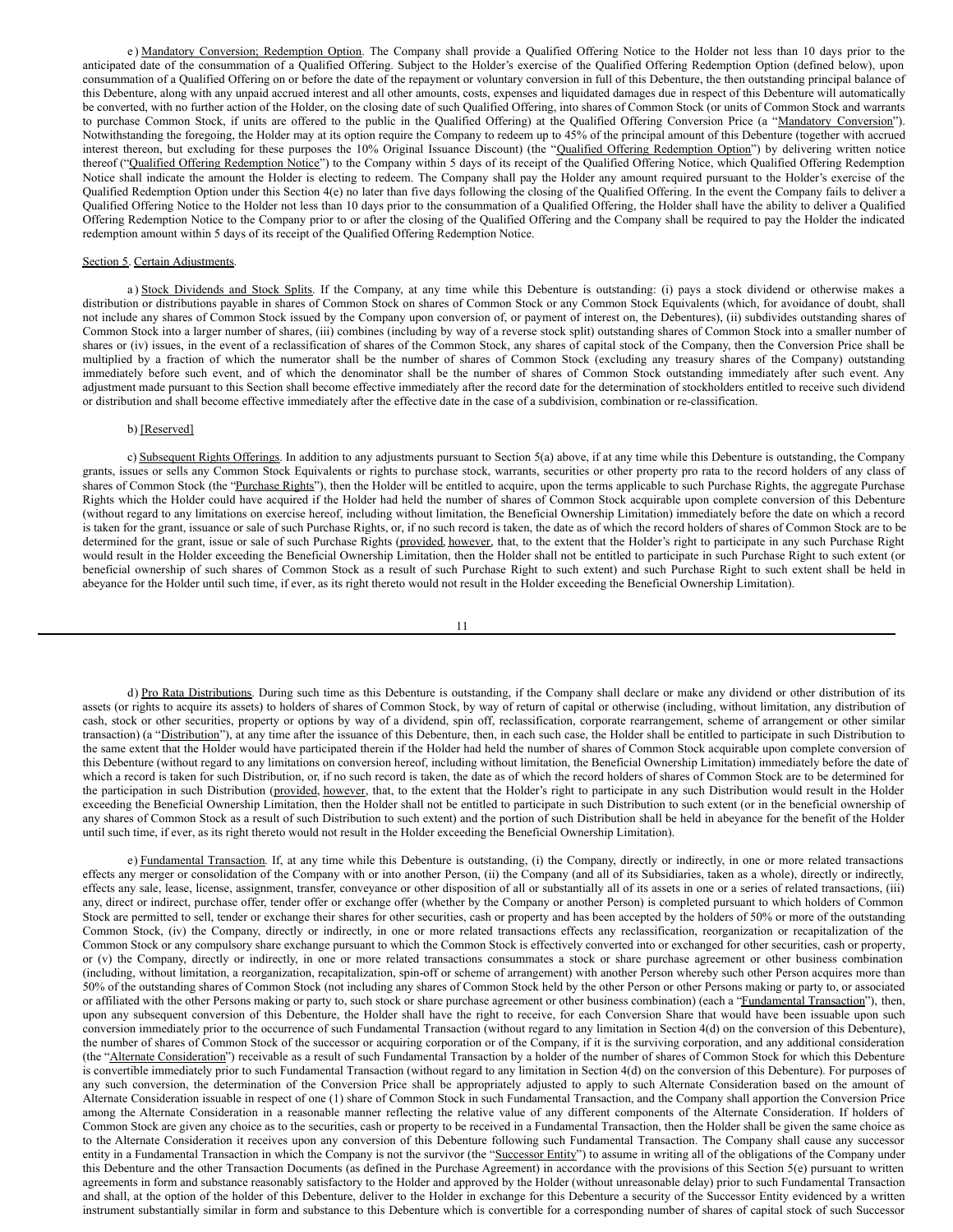Entity (or its parent entity) equivalent to the shares of Common Stock acquirable and receivable upon conversion of this Debenture (without regard to any limitations on the conversion of this Debenture) prior to such Fundamental Transaction, and with a conversion price which applies the conversion price hereunder to such shares of capital stock (but taking into account the relative value of the shares of Common Stock pursuant to such Fundamental Transaction and the value of such shares of capital stock, such number of shares of capital stock and such conversion price being for the purpose of protecting the economic value of this Debenture immediately prior to the consummation of such Fundamental Transaction), and which is reasonably satisfactory in form and substance to the Holder. Upon the occurrence of any such Fundamental Transaction, the Successor Entity shall succeed to, and be substituted for (so that from and after the date of such Fundamental Transaction, the provisions of this Debenture and the other Transaction Documents referring to the "Company" shall refer instead to the Successor Entity), and may exercise every right and power of the Company and shall assume all of the obligations of the Company under this Debenture and the other Transaction Documents with the same effect as if such Successor Entity had been named as the Company herein.

f) Calculations. All calculations under this Section 5 shall be made to the nearest cent or the nearest 1/100th of a share, as the case may be. For purposes of this Section 5, the number of shares of Common Stock deemed to be issued and outstanding as of a given date shall be the sum of the number of shares of Common Stock (excluding any treasury shares of the Company) issued and outstanding.

### g) Notice to the Holder.

i. Adjustment to Conversion Price. Whenever the Conversion Price is adjusted pursuant to any provision of this Section 5, the Company shall promptly deliver to each Holder a notice setting forth the Conversion Price after such adjustment and setting forth a brief statement of the facts requiring such adjustment.

ii. Notice to Allow Conversion by Holder. If (A) the Company shall declare a dividend (or any other distribution in whatever form) on the Common Stock, (B) the Company shall declare a special nonrecurring cash dividend on or a redemption of the Common Stock, (C) the Company shall authorize the granting to all holders of the Common Stock of rights or warrants to subscribe for or purchase any shares of capital stock of any class or of any rights, (D) the approval of any stockholders of the Company shall be required in connection with any reclassification of the Common Stock, any consolidation or merger to which the Company(and all of its Subsidiaries, taken as a whole) is a party, any sale or transfer of all or substantially all of the assets of the Company, or any compulsory share exchange whereby the Common Stock is converted into other securities, cash or property or (E) the Company shall authorize the voluntary or involuntary dissolution, liquidation or winding up of the affairs of the Company, then, in each case, the Company shall cause to be filed at each office or agency maintained for the purpose of conversion of this Debenture, and shall cause to be delivered to the Holder at its last address as it shall appear upon the Debenture Register, at least twenty (20) calendar days prior to the applicable record or effective date hereinafter specified, a notice stating (x) the date on which a record is to be taken for the purpose of such dividend, distribution, redemption, rights or warrants, or if a record is not to be taken, the date as of which the holders of the Common Stock of record to be entitled to such dividend, distributions, redemption, rights or warrants are to be determined or (y) the date on which such reclassification, consolidation, merger, sale, transfer or share exchange is expected to become effective or close, and the date as of which it is expected that holders of the Common Stock of record shall be entitled to exchange their shares of the Common Stock for securities, cash or other property deliverable upon such reclassification, consolidation, merger, sale, transfer or share exchange, provided that the failure to deliver such notice or any defect therein or in the delivery thereof shall not affect the validity of the corporate action required to be specified in such notice. To the extent that any notice provided hereunder constitutes, or contains, material, non-public information regarding the Company or any of the Subsidiaries, the Company shall simultaneously file such notice with the Commission pursuant to a Current Report on Form 8-K. The Holder shall remain entitled to convert this Debenture during the 20-day period commencing on the date of such notice through the effective date of the event triggering such notice except as may otherwise be expressly set forth herein.

Section 6. Seniority. The indebtedness evidenced by this Debenture and the payment of the principal, interest, fees, penalties or other amounts due or payable hereunder shall be Senior (as hereinafter defined) to, and have priority in right of payment over, all indebtedness of the Company, now outstanding or hereinafter incurred. "Senior" as used herein shall be deemed to mean that, in the event of any default in the payment of the obligations represented by this Debenture (after giving effect to "cure" provisions, if any) or of any liquidation, insolvency, bankruptcy, reorganization, or similar proceedings relating to the Company, all sums payable on this Debenture shall first be paid in full, with interest, if any, before any payment is made upon any other indebtedness, now outstanding or hereinafter incurred, and, in any such event, any payment or distribution of any character which shall be made in respect of any other indebtedness of the Company, shall be paid over to the Holder (and other Holders of Debentures) for application to the payment hereof, unless and until the obligations under this Debenture (which shall mean the principal and other obligations arising out of, premium, if any, interest on, and any costs and expenses payable under, this Debenture) shall have been paid and satisfied in full.

Section 7. Negative Covenants. As long as any portion of this Debenture remains outstanding, unless the Holders of at least 50% in principal amount plus \$1.00 of the then outstanding Debentures shall have otherwise given prior written consent, the Company shall not, and shall not permit any of the Subsidiaries to, directly or indirectly:

a) other than Permitted Indebtedness, enter into, create, incur, assume, guarantee or suffer to exist any indebtedness for borrowed money of any kind, including, but not limited to, a guarantee, on or with respect to any of its property or assets now owned or hereafter acquired or any interest therein or any income or profits therefrom (for the avoidance of doubt, this shall include that the Company shall not enter into any factoring agreement, merchant cash advance agreement or similar arrangement without prior written consent of the Agent, provided however that the Holder shall negotiate with the Company in good faith in the event such an arrangement is required for the Company to continue operations);

13

b) other than Permitted Liens, enter into, create, incur, assume or suffer to exist any Liens of any kind, on or with respect to any of its property or assets now owned or hereafter acquired or any interest therein or any income or profits therefrom;

c) amend its charter documents, including, without limitation, its certificate of incorporation and bylaws, in any manner that is reasonably likely to materially and adversely affects any rights of the Holder;

d) repay, repurchase or offer to repay, repurchase or otherwise acquire more than a de minimis number of shares of its Common Stock or Common Stock Equivalents other than as to (i) the Conversion Shares or Warrant Shares as permitted or required under the Transaction Documents, (ii) repurchases of Common Stock or Common Stock Equivalents of departing officers and directors of the Company, provided that such repurchases shall not exceed an aggregate of \$50,000 for all officers and directors during the term of this Debenture, or (iii) shares of Common Stock and Common Stock Equivalents which do not vest or are otherwise forfeited, provided (in case of forfeiture)that such Common Stock and Common Stock Equivalents are not acquired for cash;

e) repay, repurchase or offer to repay, repurchase or otherwise acquire any Indebtedness, other than the Debentures if on a pro-rata basis, other than regularly scheduled principal and interest payments of Permitted Indebtedness; provided that such payments shall not be permitted if, at such time, or after giving effect to such payment, any Event of Default exist or occur;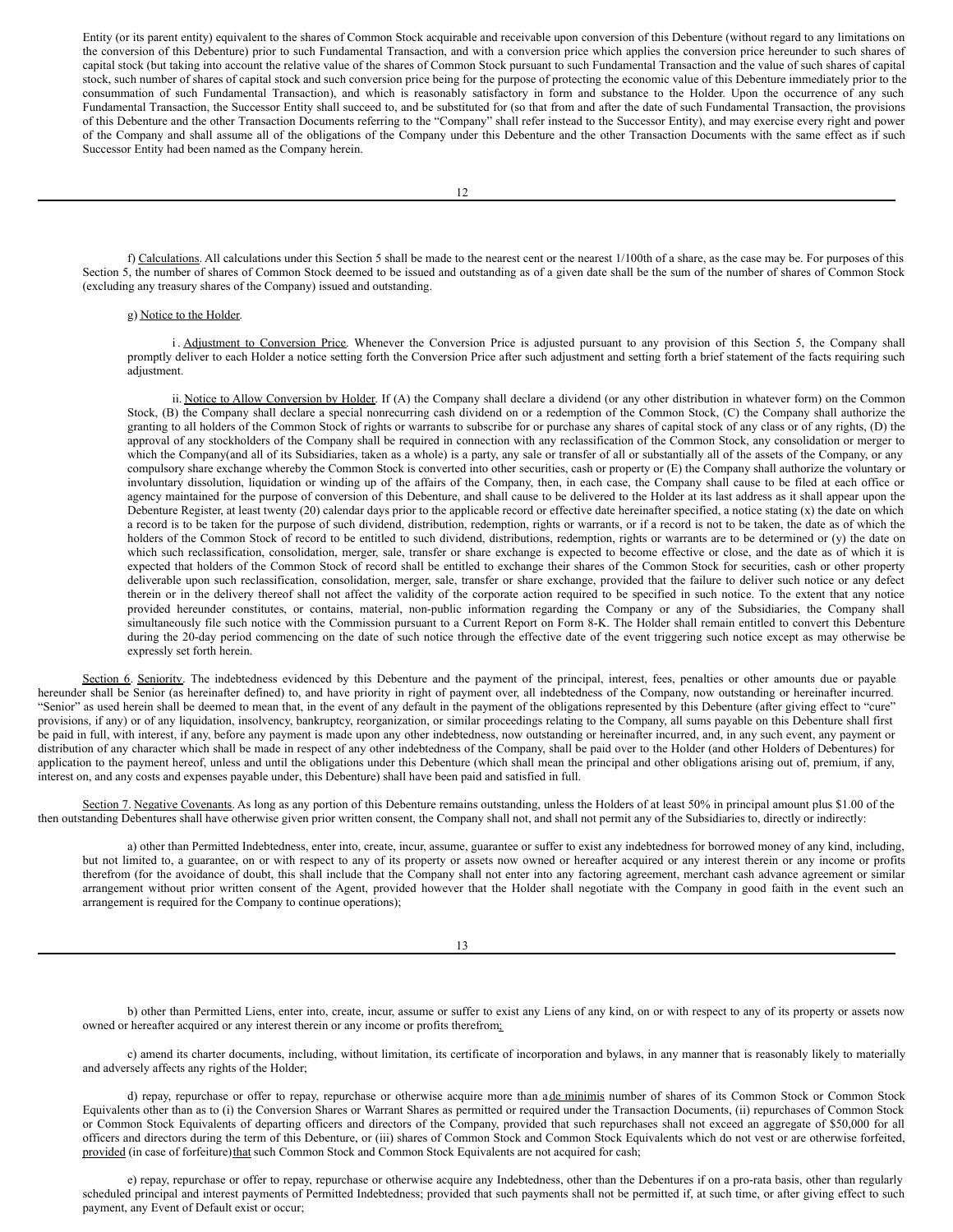f) pay cash dividends or distributions on any equity securities of the Company;

g) enter into any transaction with any Affiliate of the Company which would be required to be disclosed in any public filing with the Commission, unless such transaction is made on an arm's-length basis and expressly approved by a majority of the disinterested directors of the Company (even if less than a quorum otherwise required for board approval);

h) enter into any transaction with (i) Memory MD – Rus Ltd. (Мемори Эм Ди – РУС), a Russian company and subsidiary of the Company (Memory MD Russia"), (ii) any director, manager, or officer of Memory MD Russia, (iii) any Affiliate of Memory MD Russia that is not a party to the Security Agreement (any such Affiliate, a "Memory MD Russia Affiliate"), or (iv) any director, manager or officer of any Memory MD Russia Affiliate (the parties described in the foregoing clauses (i)-(iv) collectively, "Memory MD Russia Parties", each a "Memory Russia MD Party"), including without limitation, transferring any assets to any Memory MD Russia Party or transferring any funds to a bank account held by any Memory MD Russia Party; or

i) enter into any agreement with respect to any of the foregoing.

#### Section 8. Events of Default.

a) "Event of Default" means, wherever used herein, any of the following events (whatever the reason for such event and whether such event shall be voluntary or involuntary or effected by operation of law or pursuant to any judgment, decree or order of any court, or any order, rule or regulation of any administrative or governmental body):

i. any default in the payment of (A) the principal amount of any Debenture or (B) interest, liquidated damages and other amounts owing to a Holder on any Debenture, as and when the same shall become due and payable (whether on a Conversion Date or the Maturity Date or by acceleration or otherwise) which default, solely in the case of an interest payment or other default under clause (B) above, is not cured within five (5) Trading Days;

ii. the Company shall fail to observe or perform any other material covenant or agreement contained in the Debentures (other than a breach by the Company of its obligations to deliver shares of Common Stock to the Holder upon conversion, which breach is addressed in clause (x) below) or in any Transaction Document, which failure is not cured, if possible to cure, within the earlier to occur of (A) five (5) Trading Days after notice of such failure sent by the Holder or by any other Holder to the Company and (B) five (5) Trading Days after the Company has become or should have become aware of such failure;

iii. a default or event of default (subject to any grace or cure period provided in the applicable agreement, document, or instrument) shall occur under (A) any of the Transaction Documents or (B) any other material agreement, lease, document or instrument to which the Company or any Subsidiary is obligated (and not covered by clause (vi) below);

iv. any material representation or warranty made in this Debenture, any other Transaction Documents, any written statement pursuant hereto or thereto or any other report, financial statement or certificate made or delivered to the Holder or any other Holder shall be untrue or incorrect in any material respect as of the date when made or deemed made;

v. the Company or any Significant Subsidiary (as such term is defined in Rule 1-02(w) of Regulation S-X) shall be subject to a Bankruptcy Event;

vi. the Company or any Subsidiary shall default on any of its obligations under any mortgage, credit agreement or other facility, indenture agreement, factoring agreement or other instrument under which there may be issued, or by which there may be secured or evidenced, any indebtedness for borrowed money or money due under any long term leasing or factoring arrangement that (a) involves an obligation greater than \$25,000, whether such indebtedness now exists or shall hereafter be created, and (b) results in such indebtedness becoming or being declared due and payable prior to the date on which it would otherwise become due and payable;

vii. the Common Stock shall not be eligible for listing or quotation for trading on a Trading Market and shall not be eligible to resume listing or quotation for trading thereon within five (5) Trading Days;

viii. the Company (and all of its Subsidiaries, taken as a whole) shall be a party to any Change of Control Transaction or Fundamental Transaction or shall agree to sell or dispose of all or in excess of 50% of its assets in one transaction or a series of related transactions (whether or not such sale would constitute a Change of Control Transaction);

ix. the Company does not meet the current public information requirements under Rule 144 in respect to the Conversion Shares based upon the deadline for filing SEC Reports pursuant to the Rules or other authority of the SEC;

x. the Company shall fail for any reason to deliver Conversion Shares to a Holder prior to the fifth ( $5<sup>h</sup>$ ) Trading Day after a Conversion Date pursuant to Section 4(c) or the Company shall provide at any time notice to the Holder, including by way of public announcement, of the Company's intention to not honor requests for conversions of any Debentures in accordance with the terms hereof;

xi. the electronic transfer by the Company of shares of Common Stock through the Depository Trust Company or another established clearing corporation is no longer available or is subject to a "chill"; or

xii. any monetary judgment, writ or similar final process shall be entered or filed against the Company, any subsidiary or any of their respective property or other assets for more than \$100,000, and such judgment, writ or similar final process shall remain unvacated, unbonded or unstayed for a period of 60 calendar days.

b) Remedies Upon Event of Default. If any Event of Default occurs, the outstanding principal amount of this Debenture, plus accrued but unpaid interest, liquidated damages and other amounts owing in respect thereof through the date of acceleration, shall become, at the Holder's election, immediately due and payable in cash at the Mandatory Default Amount. Commencing upon the occurrence of any Event of Default, the interest rate on this Debenture shall accrue at an interest rate equal to the lesser of 18% per annum or the maximum rate permitted under applicable law until such Event of Default is cured, if capable of being cured. Upon the payment in full of the Mandatory Default Amount, the Holder shall promptly surrender this Debenture to or as directed by the Company. In connection with such acceleration described herein, the Holder need not provide, and the Company hereby waives, any presentment, demand, protest or other notice of any kind, and the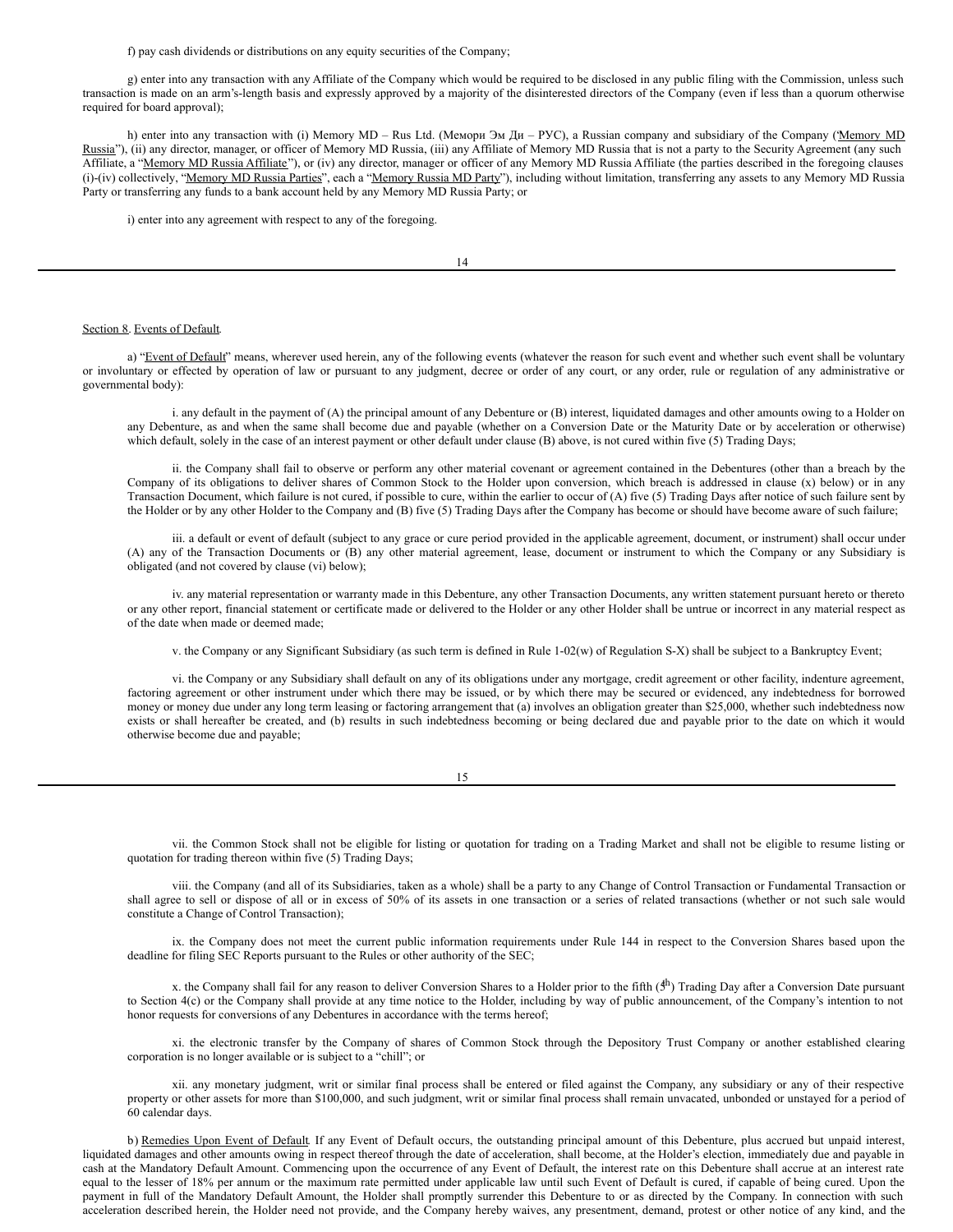Holder may immediately and without expiration of any grace period enforce any and all of its rights and remedies hereunder and all other remedies available to it under applicable law. Such acceleration may be rescinded and annulled by Holder at any time prior to payment hereunder and the Holder shall have all rights as a holder of the Debenture until such time, if any, as the Holder receives full payment pursuant to this Section 8(b). No such rescission or annulment shall affect any subsequent Event of Default or impair any right consequent thereon.

#### Section 9. Miscellaneous.

a) Notices. Any and all notices or other communications or deliveries to be provided by the Holder hereunder, including, without limitation, any Notice of Conversion, shall be in writing and delivered personally, by email attachment, or sent by a nationally recognized overnight courier service, addressed to the Company, at the address set forth above, or such other email address, or address as the Company may specify for such purposes by notice to the Holder delivered in accordance with this Section 9(a). Any and all notices or other communications or deliveries to be provided by the Company hereunder shall be in writing and delivered personally, by email attachment, or sent by a nationally recognized overnight courier service addressed to each Holder at the facsimile number, email address or address of the Holder appearing on the books of the Company, or if no such facsimile number or email attachment or address appears on the books of the Company, at the principal place of business of such Holder, as set forth in the Purchase Agreement. Any notice or other communication or deliveries hereunder shall be deemed given and effective on the earliest of (i) the date of transmission, if such notice or communication is delivered via facsimile at the facsimile number or email attachment to the email address set forth on the signature pages attached hereto prior to 5:30 p.m. (New York City time) on any date, (ii) the next Trading Day after the date of transmission, if such notice or communication is delivered via facsimile at the facsimile number or email attachment to the email address set forth on the signature pages attached hereto on a day that is not a Trading Day or later than 5:30 p.m. (New York City time) on any Trading Day, (iii) the second Trading Day following the date of mailing, if sent by U.S. nationally recognized overnight courier service or (iv) upon actual receipt by the party to whom such notice is required to be given.

b) Absolute Obligation. Except as expressly provided herein, no provision of this Debenture shall alter or impair the obligation of the Company, which is absolute and unconditional, to pay the principal of, liquidated damages and accrued interest, as applicable, on this Debenture at the time, place, and rate, and in the coin or currency, herein prescribed. This Debenture is a direct debt obligation of the Company. This Debenture ranks pari passu with all other Debentures now or hereafter issued under the terms set forth herein.

c) Lost or Mutilated Debenture. If this Debenture shall be mutilated, lost, stolen or destroyed, the Company shall execute and deliver, in exchange and substitution for and upon cancellation of a mutilated Debenture, or in lieu of or in substitution for a lost, stolen or destroyed Debenture, a new Debenture for the principal amount of this Debenture so mutilated, lost, stolen or destroyed, but only upon receipt of evidence of such loss, theft or destruction of such Debenture, and of the ownership hereof, reasonably satisfactory to the Company.

d) Governing Law. All questions concerning the construction, validity, enforcement and interpretation of this Debenture shall be governed by and construed and enforced in accordance with the internal laws of the State of New York, without regard to the principles of conflict of laws thereof. Each party agrees that all legal proceedings concerning the interpretation, enforcement and defense of the transactions contemplated by any of the Transaction Documents (whether brought against a party hereto or its respective Affiliates, directors, officers, shareholders, employees or agents) shall be commenced in the state and federal courts sitting in the City of New York, Borough of Manhattan (the "New York Courts"). Each party hereto hereby irrevocably submits to the exclusive jurisdiction of the New York Courts for the adjudication of any dispute hereunder or in connection herewith or with any transaction contemplated hereby or discussed herein (including with respect to the enforcement of any of the Transaction Documents), and hereby irrevocably waives, and agrees not to assert in any suit, action or proceeding, any claim that it is not personally subject to the jurisdiction of such New York Courts, or such New York Courts are improper or inconvenient venue for such proceeding. Each party hereby irrevocably waives personal service of process and consents to process being served in any such suit, action or proceeding by mailing a copy thereof via registered or certified mail or overnight delivery (with evidence of delivery) to such party at the address in effect for notices to it under this Debenture and agrees that such service shall constitute good and sufficient service of process and notice thereof. Nothing contained herein shall be deemed to limit in any way any right to serve process in any other manner permitted by applicable law. Each party hereto hereby irrevocably waives, to the fullest extent permitted by applicable law, any and all right to trial by jury in any legal proceeding arising out of or relating to this Debenture or the transactions contemplated hereby. If any party shall commence an action or proceeding to enforce any provisions of this Debenture, then the prevailing party in such action or proceeding shall be reimbursed by the other party for its attorneys' fees and other costs and expenses incurred in the investigation, preparation and prosecution of such action or proceeding.

17

e) Waiver. Any waiver by the Company or the Holder of a breach of any provision of this Debenture shall not operate as or be construed to be a waiver of any other breach of such provision or of any breach of any other provision of this Debenture. The failure of the Company or the Holder to insist upon strict adherence to any term of this Debenture on one or more occasions shall not be considered a waiver or deprive that party of the right thereafter to insist upon strict adherence to that term or any other term of this Debenture on any other occasion. Any waiver by the Company or the Holder must be in writing.

f) Severability. If any provision of this Debenture is invalid, illegal or unenforceable, the balance of this Debenture shall remain in effect, and if any provision is inapplicable to any Person or circumstance, it shall nevertheless remain applicable to all other Persons and circumstances. If it shall be found that any interest or other amount deemed interest due hereunder violates the applicable law governing usury, the applicable rate of interest due hereunder shall automatically be lowered to equal the maximum rate of interest permitted under applicable law. The Company covenants (to the extent that it may lawfully do so) that it shall not at any time insist upon, plead, or in any manner whatsoever claim or take the benefit or advantage of, any stay, extension or usury law or other law which would prohibit or forgive the Company from paying all or any portion of the principal of or interest on this Debenture as contemplated herein, wherever enacted, now or at any time hereafter in force, or which may affect the covenants or the performance of this Debenture, and the Company (to the extent it may lawfully do so) hereby expressly waives all benefits or advantage of any such law, and covenants that it will not, by resort to any such law, hinder, delay or impede the execution of any power herein granted to the Holder, but will suffer and permit the execution of every such as though no such law has been enacted.

g) Remedies, Characterizations, Other Obligations, Breaches and Injunctive Relief. The remedies provided in this Debenture shall be cumulative and in addition to all other remedies available under this Debenture and any of the other Transaction Documents at law or in equity (including a decree of specific performance and/or other injunctive relief), and nothing herein shall limit the Holder's right to pursue actual and consequential damages for any failure by the Company to comply with the terms of this Debenture. The Company covenants to the Holder that there shall be no characterization concerning this instrument other than as expressly provided herein. Amounts set forth or provided for herein with respect to payments, conversion and the like (and the computation thereof) shall be the amounts to be received by the Holder and shall not, except as expressly provided herein, be subject to any other obligation of the Company (or the performance thereof). The Company acknowledges that a breach by it of its obligations hereunder will cause irreparable harm to the Holder and that the remedy at law for any such breach may be inadequate. The Company therefore agrees that, in the event of any such breach or threatened breach, the Holder shall be entitled, in addition to all other available remedies, to an injunction restraining any such breach or any such threatened breach, without the necessity of showing economic loss and without any bond or other security being required. The Company shall provide all information and documentation to the Holder that is requested by the Holder to enable the Holder to confirm the Company's compliance with the terms and conditions of this Debenture.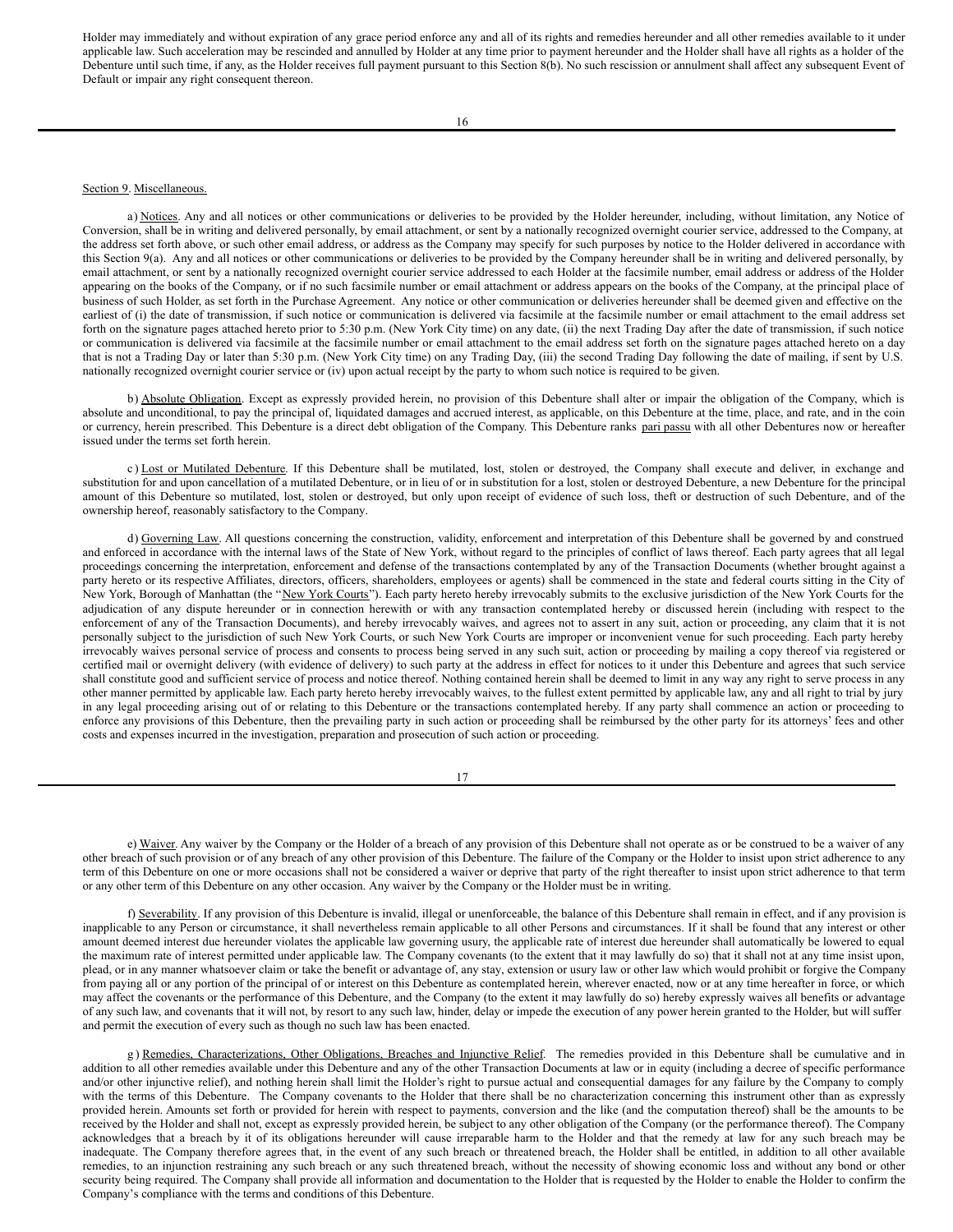h) Next Business Day. Whenever any payment or other obligation hereunder shall be due on a day other than a Business Day, such payment shall be made on the next succeeding Business Day.

i) Headings. The headings contained herein are for convenience only, do not constitute a part of this Debenture and shall not be deemed to limit or affect any of the provisions hereof.

Section 10. Disclosure. Upon receipt or delivery by the Company of any notice in accordance with the terms of this Debenture, unless the Company has in good faith determined that the matters relating to such notice do not constitute material, nonpublic information relating to the Company or its Subsidiaries, the Company shall within two (2) Business Days after such receipt or delivery publicly disclose such material, nonpublic information on a Current Report on Form 8-K or otherwise. In the event that the Company believes that a notice contains material, non-public information relating to the Company or its Subsidiaries, the Company so shall indicate to the Holder contemporaneously with delivery of such notice, and in the absence of any such indication, the Holder shall be allowed to presume that all matters relating to such notice do not constitute material, nonpublic information relating to the Company or its Subsidiaries.

Section 11. Amendments; Waivers. Any modifications, amendments or waivers of the provisions hereof shall be subject to Section 5.5 of the Purchase Agreement.

Section 12. Equal Treatment of Purchasers. No consideration (including any modification of this Debenture) shall be offered or paid to any Person (as such term is defined in the Purchase Agreement) to amend or consent to a waiver or modification of any provision hereof unless the same consideration is also offered to all of the parties to the Purchase Agreement. Further, the Company shall not make any payment of principal or interest on the Debentures in amounts which are disproportionate to the respective principal amounts outstanding on the Debentures at any applicable time. For clarification purposes, this provision constitutes a separate right granted to each Purchaser by the Company and negotiated separately by each Purchaser and is intended for the Company to treat the Purchasers as a class and shall not in any way be construed as the Purchasers acting in concert or as a group with respect to the purchase or disposition of the Debentures or otherwise.

#### \*\*\*\*\*\*\*\*\*\*\*\*\*\*\*\*\*\*\*\*\*

*(Signature Page Follows)*

19

IN WITNESS WHEREOF, the Company has caused this Debenture to be duly executed by a duly authorized officer as of the date first above indicated.

### **BRAIN SCIENTIFIC INC.**

By:

Name: Hassan Kotob Title: Chief Executive Officer

Email for delivery of Notices: hk@brainscientific.com

#### 20

### **ANNEX A**

#### **NOTICE OF CONVERSION**

The undersigned hereby elects to convert principal under the 10.0% Original Issue Discount Senior Convertible Debenture due \_ [ $\Box$ ], 2023 of Brain Scientific Inc., a Delaware corporation (the "Company"), into shares of common stock (the "Common Stock"), of the Company according to the conditions hereof, as of the date written below. If shares of Common Stock are to be issued in the name of a person other than the undersigned, the undersigned will pay all transfer taxes payable with respect thereto and is delivering herewith such certificates and opinions as reasonably requested by the Company in accordance therewith. No fee will be charged to the holder for any conversion, except for such transfer taxes, if any.

By the delivery of this Notice of Conversion the undersigned represents and warrants to the Company that its ownership of the Common Stock does not exceed the amounts specified under Section 4 of this Debenture, as determined in accordance with Section 13(d) of the Exchange Act.

The undersigned agrees to comply with the prospectus delivery requirements under the applicable securities laws in connection with any transfer of the aforesaid shares of Common Stock.

Conversion calculations:

|  | Date to Effect Conversion: |  |
|--|----------------------------|--|
|  |                            |  |

Principal Amount of Debenture to be Converted:

Accrued Interest to be Converted through \_\_\_\_\_\_\_\_\_\_ [date]: \$\_\_\_\_\_\_\_\_\_\_\_\_

Number of shares of Common Stock to be issued:

Signature: \_\_\_\_\_\_\_\_\_\_\_\_\_\_\_\_

 $\mathcal{L}=\mathcal{L}^{\mathcal{L}}$ 

Name: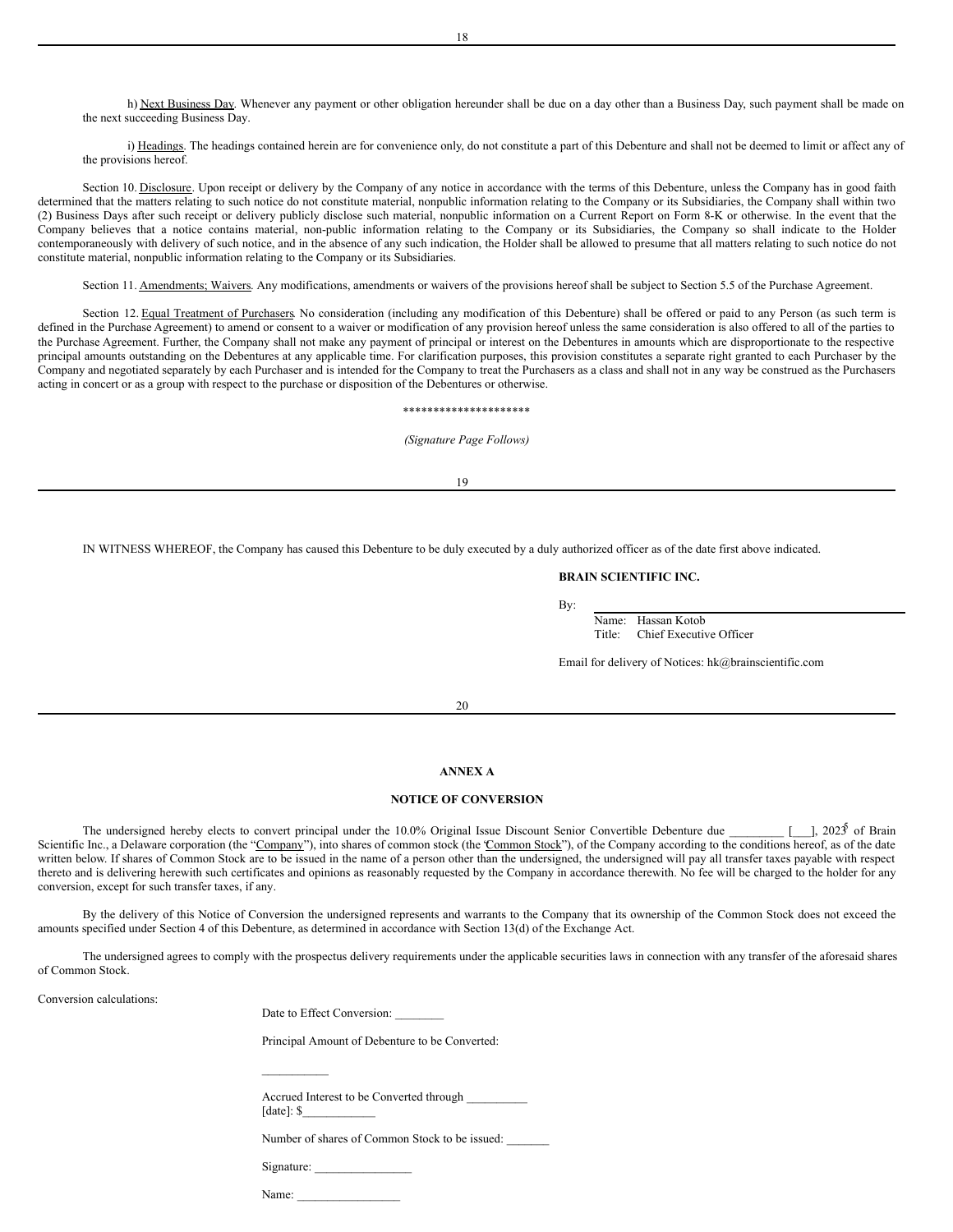Address for Delivery of Common Stock Certificates:

Or

DWAC Instructions:

 $\mathcal{L}=\mathcal{L}=\mathcal{L}=\mathcal{L}=\mathcal{L}=\mathcal{L}=\mathcal{L}=\mathcal{L}=\mathcal{L}=\mathcal{L}=\mathcal{L}=\mathcal{L}=\mathcal{L}=\mathcal{L}=\mathcal{L}=\mathcal{L}=\mathcal{L}=\mathcal{L}=\mathcal{L}=\mathcal{L}=\mathcal{L}=\mathcal{L}=\mathcal{L}=\mathcal{L}=\mathcal{L}=\mathcal{L}=\mathcal{L}=\mathcal{L}=\mathcal{L}=\mathcal{L}=\mathcal{L}=\mathcal{L}=\mathcal{L}=\mathcal{L}=\mathcal{L}=\mathcal{L}=\mathcal{$ 

Broker No: Account No:

5 12 months from the date the Debentures are first issued under the Securities Purchase Agreement.

21

## **Schedule 1**

# **CONVERSION SCHEDULE**

The 10.0% Original Issue Discount Senior Convertible Debentures due on  $\int_{\gamma}^{\beta}$ , 2023 in the aggregate principal amount of \$ is issued by Brain Scientific Inc., a Delaware corporation. This Conversion Schedule reflects conversions made under Section 4 of the above referenced Debenture.

Dated:

| Date of Conversion<br>(or for first entry,<br>Original Issue Date) | Principal Amount<br>of Conversion | Aggregate Principal Amount Remaining<br>Subsequent to Conversion | Company Attest |
|--------------------------------------------------------------------|-----------------------------------|------------------------------------------------------------------|----------------|
|                                                                    |                                   |                                                                  |                |
|                                                                    |                                   |                                                                  |                |
|                                                                    |                                   |                                                                  |                |
|                                                                    |                                   |                                                                  |                |
|                                                                    |                                   |                                                                  |                |
|                                                                    |                                   |                                                                  |                |
|                                                                    |                                   |                                                                  |                |
|                                                                    |                                   |                                                                  |                |
|                                                                    |                                   |                                                                  |                |

6 12 months from the date the Debentures are first issued under the Securities Purchase Agreement.

22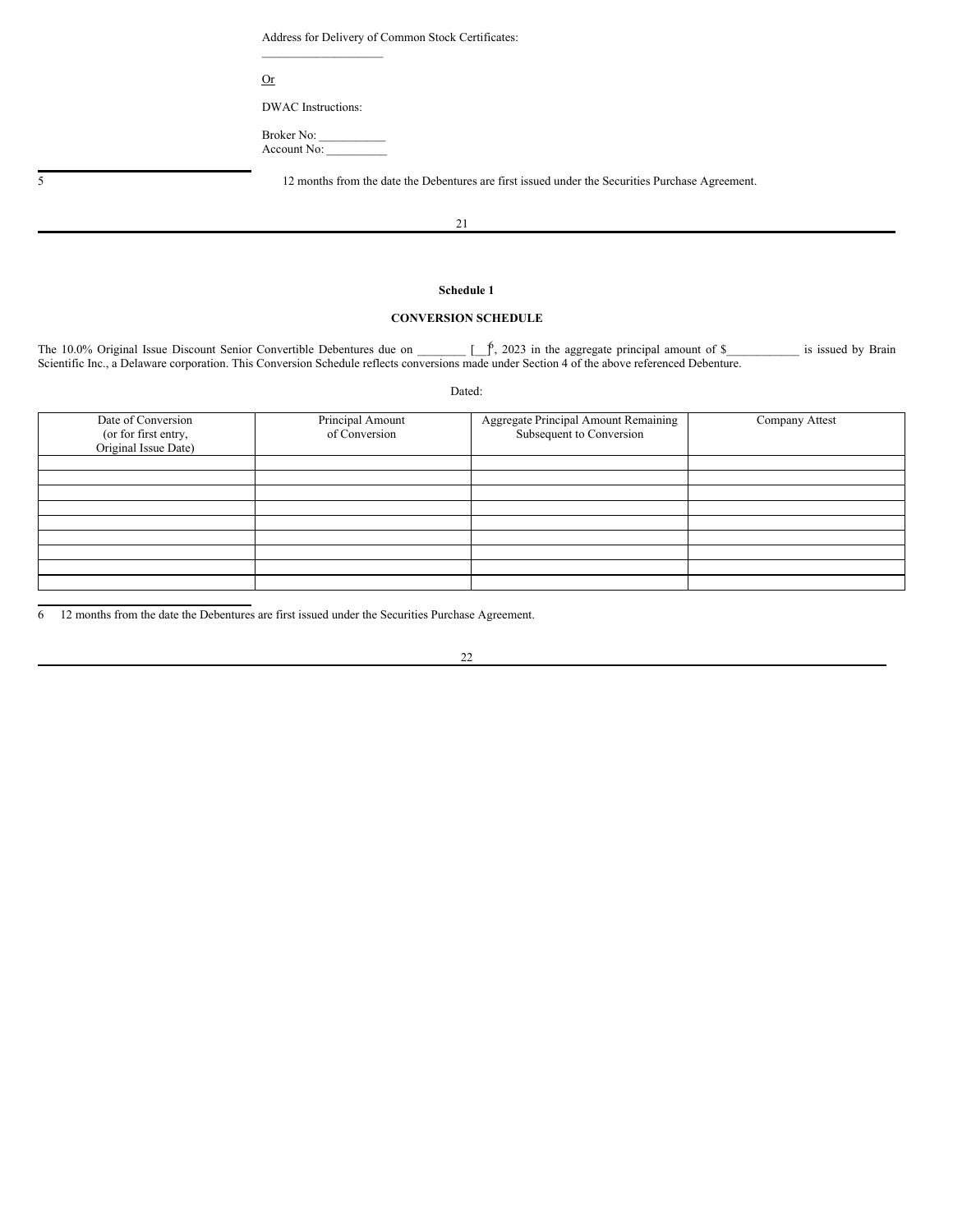## **EXHIBIT D**

NEITHER THIS SECURITY NOR THE SECURITIES FOR WHICH THIS SECURITY IS EXERCISABLE HAVE BEEN REGISTERED WITH THE SECURITIES AND EXCHANGE COMMISSION OR THE SECURITIES COMMISSION OF ANY STATE IN RELIANCE UPON AN EXEMPTION FROM REGISTRATION UNDER THE SECURITIES ACT OF 1933, AS AMENDED (THE "SECURITIES ACT"), AND, ACCORDINGLY, MAY NOT BE OFFERED OR SOLD EXCEPT PURSUANT TO AN EFFECTIVE REGISTRATION STATEMENT UNDER THE SECURITIES ACT OR PURSUANT TO AN AVAILABLE EXEMPTION FROM, OR IN A TRANSACTION NOT SUBJECT TO, THE REGISTRATION REQUIREMENTS OF THE SECURITIES ACT AND IN ACCORDANCE WITH APPLICABLE STATE SECURITIES LAWS. THIS SECURITY AND THE SECURITIES ISSUABLE UPON EXERCISE OF THIS SECURITY MAY BE PLEDGED IN CONNECTION WITH A BONA FIDE MARGIN ACCOUNT OR OTHER LOAN SECURED BY SUCH SECURITIES.

# **COMMON STOCK PURCHASE WARRANT**

#### **BRAIN SCIENTIFIC INC.**

Warrant Shares: [  $\qquad$  ] Initial Exercise Date: As defined below

THIS COMMON STOCK PURCHASE WARRANT (the "Warrant") certifies that, for value received, \_\_\_\_\_\_\_\_\_\_\_\_ or its assigns (the "Holder") is entitled, upon the terms and subject to the limitations on exercise and the conditions hereinafter set forth, at any time on or after the earlier of the Maturity Date of the Debenture issued to Holder or the closing of a Qualified Offering (the "Initial Exercise Date") and on or prior to 5:00 p.m. (New York City time) on [1000], 2028 (if no Qualified Offering has been consummated occurred on or prior to the Maturity Date of the Debentures) or the date that is five years and six months following the closing of the Qualified Offering (such applicable date, the "Termination Date") but not thereafter, to subscribe for and purchase from Brain Scientific Inc., a Delaware corporation (the 'Company"), up  $to$  $^2$  shares (as subject to adjustment hereunder, the "Warrant Shares") of Common Stock. The purchase price of one share of Common Stock under this Warrant shall be equal to the Exercise Price, as defined in Section 2(b).

Section 1. Definitions. Capitalized terms used and not otherwise defined herein shall have the meanings set forth in that certain Securities Purchase Agreement (the "Purchase Agreement"), dated as of May . 2022, by and among the Company and the purchasers signatory thereto.

Section 2. Exercise.

a) Exercise of Warrant. Exercise of the purchase rights represented by this Warrant may be made, in whole or in part, at any time or times on or after the Initial Exercise Date and on or before the Termination Date by delivery to the Company of a duly executed facsimile copy or PDF copy submitted by e-mail (or e-mail attachment) of the Notice of Exercise in the form annexed hereto as Exhibit A (the "Notice of Exercise"). Within the earlier of (i) two (2) Trading Days and (ii) the number of Trading Days comprising the Standard Settlement Period (as defined in Section 2(d)(i)) following the date of exercise as aforesaid, the Holder shall deliver to the Company the aggregate Exercise Price for the shares specified in the applicable Notice of Exercise by wire transfer or cashier's check drawn on a United States bank unless the cashless exercise procedure specified in Section 2(c) is specified in the applicable Notice of Exercise. No ink-original Notice of Exercise shall be required, nor shall any medallion guarantee (or other type of guarantee or notarization) of any Notice of Exercise be required. Notwithstanding anything herein to the contrary, the Holder shall not be required to physically surrender this Warrant to the Company until the Holder has purchased all of the Warrant Shares available hereunder and the Warrant has been exercised in full, in which case, the Holder shall surrender this Warrant to the Company for cancellation within three (3) Trading Days of the date on which the final Notice of Exercise is delivered to the Company. Partial exercises of this Warrant resulting in purchases of a portion of the total number of Warrant Shares available hereunder shall have the effect of lowering the outstanding number of Warrant Shares purchasable hereunder in an amount equal to the applicable number of Warrant Shares purchased. The Holder and the Company shall maintain records showing the number of Warrant Shares purchased and the date of such purchases. The Company shall deliver any objection to any Notice of Exercise within one (1) Business Day of receipt of such notice. **The Holder and any assignee, by acceptance of** this Warrant, acknowledge and agree that, by reason of the provisions of this paragraph, following the purchase of a portion of the Warrant Shares hereunder, the number of Warrant Shares available for purchase hereunder at any given time may be less than the amount stated on the face hereof.

b) Exercise Price. The exercise price per share of Common Stock under this Warrant shall mean either (i) the Qualified Offering Price in the event a Qualified Offering is consummated prior to the Maturity Date of the Debentures, or (ii) if no Qualified Offering has been consummated prior to the Maturity Date of the Debentures, the lower of (i) \$0.25 per share or (ii) 75% of the average of the VWAP of the Company's Common Stock during the ten (10) Trading Day period immediately prior to the Maturity Date (on an as adjusted basis giving effect to any splits, dividend and the like from the date hereof). "Qualified Offering Price" shall mean the price per share (or unit, if units are offered in the Qualified Offering) at which the Qualified Offering is made. For the avoidance of doubt, if a unit includes more than one share of Common Stock, "Qualified Offering Price" shall mean the unit price divided by the number of shares of Common Stock contained in a unit.

c) Cashless Exercise. If at any time after 180 days following the closing of the Qualified Offering ("Registration Deadline"), there is no effective registration statement registering, or no currently prospectus available for, the resale of the Warrant Shares by the Holder (a "Registration Default"), then this Warrant may also be exercised, in whole or in part, at such time by means of a "cashless exercise" in which the Holder shall be entitled to receive a number of Warrant Shares equal to the quotient obtained by dividing  $[(A-B) (X)]$  by  $(A)$ , where:

(A) = as applicable: (i) the VWAP on the Trading Day immediately preceding the date of the applicable Notice of Exercise if such Notice of Exercise is (1) both executed and delivered pursuant to Section 2(a) hereof on a day that is not a Trading Day or (2) both executed and delivered pursuant to Section 2(a) on a Trading Day prior to the opening of "regular trading hours" (as defined in Rule 600(b)(64) of Regulation NMS promulgated under the federal securities laws) on such Trading Day, (ii) at the option of the Holder, either (y) the VWAP on the Trading Day immediately preceding the date of the applicable Notice of Exercise or (z) the Bid Price of the Common Stock on the principal Trading Market as reported by Bloomberg L.P. as of the time of the Holder's execution of the applicable Notice of Exercise if such Notice of Exercise is executed during "regular trading hours" on a Trading Day and is delivered within two (2) hours thereafter (including until two (2) hours after the close of "regular trading hours" on a Trading Day) pursuant to Section 2(a) or (iii) the VWAP on the date of the applicable Notice of Exercise if the date of such Notice of Exercise is a Trading Day and such Notice of Exercise is both executed and delivered pursuant to Section 2(a) after the close of "regular trading hours" on such Trading Day;

Insert the date that is five years and six months following the Maturity Date of the Debenture, provided that, if such date is not a Trading Day, insert the immediately following Trading Day.

<sup>&</sup>lt;sup>2</sup> For purposes of this calculation, the Investor shall receive a warrant equal to the total principal amount of the Debenture issued to Holder divided by the average of the VWAP of the Company's Common Stock during the ten (10) Trading Day period immediately prior to the initial Closing Date.

<sup>1</sup>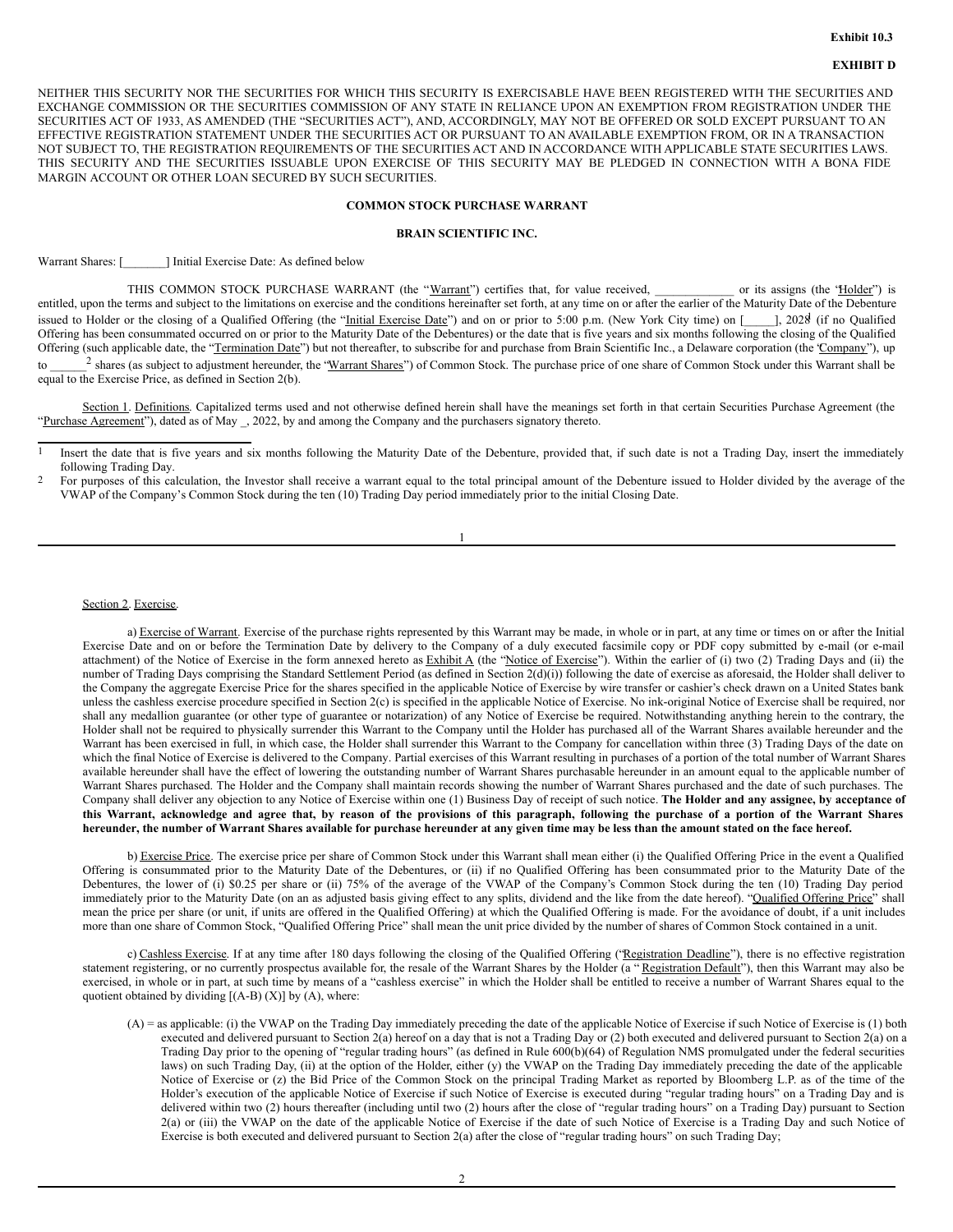(B) = the Exercise Price of this Warrant, as adjusted hereunder; and

(X) = the number of Warrant Shares that would be issuable upon exercise of this Warrant in accordance with the terms of this Warrant if such exercise were by means of a cash exercise rather than a cashless exercise.

If Warrant Shares are issued in such a cashless exercise, the parties acknowledge and agree that in accordance with Section 3(a)(9) of the Securities Act, the Warrant Shares shall take on the characteristics of the Warrants being exercised, and the holding period of the Warrant Shares being issued may be tacked on to the holding period of this Warrant. The Company agrees not to take any position contrary to this Section 2(c).

"Bid Price" means, for any date, the price determined by the first of the following clauses that applies: (a) if the Common Stock is then listed or quoted on a Trading Market, the bid price of the Common Stock for the time in question (or the nearest preceding date) on the Trading Market on which the Common Stock is then listed or quoted as reported by Bloomberg L.P. (based on a Trading Day from 9:30 a.m. (New York City time) to 4:02 p.m. (New York City time)), (b) if OTCQB or OTCQX is not a Trading Market, the volume weighted average price of the Common Stock for such date (or the nearest preceding date) on OTCQB or OTCQX as applicable, (c) if the Common Stock is not then listed or quoted for trading on OTCQB or OTCQX and if prices for the Common Stock are then reported in the "Pink Sheets" published by OTC Markets Group, Inc. (or a similar organization or agency succeeding to its functions of reporting prices), the most recent bid price per share of the Common Stock so reported, or (d) in all other cases, the fair market value of a share of Common Stock as determined by an independent appraiser selected in good faith by the Purchasers of a majority in interest of the Securities then outstanding and reasonably acceptable to the Company, the fees and expenses of which shall be paid by the Company.

"VWAP" means, for any date, the price determined by the first of the following clauses that applies: (a) if the Common Stock is then listed or quoted on a Trading Market, the daily volume weighted average price of the Common Stock for such date (or the nearest preceding date) on the Trading Market on which the Common Stock is then listed or quoted as reported by Bloomberg L.P. (based on a Trading Day from 9:30 a.m. (New York City time) to 4:02 p.m. (New York City time)), (b) if OTCQB or OTCQX is not a Trading Market, the volume weighted average price of the Common Stock for such date (or the nearest preceding date) on OTCQB or OTCQX as applicable, (c) if the Common Stock is not then listed or quoted for trading on OTCQB or OTCQX and if prices for the Common Stock are then reported in the "Pink Sheets" published by OTC Markets Group, Inc. (or a similar organization or agency succeeding to its functions of reporting prices), the most recent bid price per share of the Common Stock so reported, or (d) in all other cases, the fair market value of a share of Common Stock as determined by an independent appraiser selected in good faith by the Purchasers of a majority in interest of the Securities then outstanding and reasonably acceptable to the Company, the fees and expenses of which shall be paid by the Company.

Notwithstanding anything herein to the contrary, on the Termination Date, this Warrant shall be automatically exercised via cashless exercise pursuant to this Section 2(c).

If at any time after the Registration Deadline, there is a Registration Default, then, for each thirty (30) days following the Registration Deadline, or portion of any thirty (30) day period thereafter in which a Registration Default exists, the amount of Warrant Shares of Holder shall be automatically increased by five percent (5%) over the Warrant Shares which are held by the Holder as on such dates (which percentage shall be prorated in the case of a partial month) not to exceed in the aggregate an additional twenty-five percent (25%).

3

d) Mechanics of Exercise.

i. Delivery of Warrant Shares Upon Exercise. The Company shall cause the Warrant Shares purchased hereunder to be transmitted by the Transfer Agent to the Holder by crediting the account of the Holder's or its designee's balance account with The Depository Trust Company through its Deposit or Withdrawal at Custodian system ("DWAC") if the Company is then a participant in such system and either (A) there is an effective registration statement permitting the issuance of the Warrant Shares to or resale of the Warrant Shares by the Holder or (B) the Warrant Shares are eligible for resale by the Holder without volume or manner-of-sale limitations pursuant to Rule 144 (assuming cashless exercise of the Warrants), and otherwise by physical delivery of a certificate, registered in the Company's share register in the name of the Holder or its designee, for the number of Warrant Shares to which the Holder is entitled pursuant to such exercise to the address specified by the Holder in the Notice of Exercise by the date that is the earliest of (i) two (2) Trading Days after the delivery to the Company of the Notice of Exercise, (ii) one (1) Trading Day after delivery of the aggregate Exercise Price to the Company and (iii) the number of Trading Days comprising the Standard Settlement Period after the delivery to the Company of the Notice of Exercise (such date, the "Warrant Share Delivery Date"). Upon delivery of the Notice of Exercise, the Holder shall be deemed for all corporate (but not Rule 144) purposes to have become the holder of record of the Warrant Shares with respect to which this Warrant has been exercised, irrespective of the date of delivery of the Warrant Shares, provided that payment of the aggregate Exercise Price (other than in the case of a cashless exercise) is received within the earlier of (i) two (2) Trading Days and (ii) the number of Trading Days comprising the Standard Settlement Period following delivery of the Notice of Exercise. If the Company fails for any reason to deliver to the Holder the Warrant Shares subject to a Notice of Exercise by the Warrant Share Delivery Date, the Company shall pay to the Holder, in cash, as liquidated damages and not as a penalty, for each \$1,000 of Warrant Shares subject to such exercise (based on the VWAP of the Common Stock on the date of the applicable Notice of Exercise), \$5 per Trading Day (increasing to \$15 per Trading Day on the fifth  $(5^{th})$  Trading Day after such liquidated damages begin to accrue) for each Trading Day after such Warrant Share Delivery Date until such Warrant Shares are delivered or Holder rescinds such exercise. The Company agrees to maintain a transfer agent that is a participant in the FAST program so long as this Warrant remains outstanding and exercisable. As used herein, "Standard Settlement Period" means the standard settlement period, expressed in a number of Trading Days, on the Company's primary Trading Market with respect to the Common Stock as in effect on the date of delivery of the Notice of Exercise.

ii. Delivery of New Warrants Upon Exercise. If this Warrant shall have been exercised in part, the Company shall, at the request of a Holder and upon surrender of this Warrant certificate, at the time of delivery of the Warrant Shares, deliver to the Holder a new Warrant evidencing the rights of the Holder to purchase the unpurchased Warrant Shares called for by this Warrant, which new Warrant shall in all other respects be identical with this Warrant.

iii. Rescission Rights. If the Company fails to cause the Transfer Agent to transmit to the Holder the Warrant Shares pursuant to Section  $2(d)(i)$  by the Warrant Share Delivery Date, then the Holder will have the right to rescind such exercise.

iv. Compensation for Buy-In on Failure to Timely Deliver Warrant Shares Upon Exercise. In addition to any other rights available to the Holder, if the Company fails to cause the Transfer Agent to transmit to the Holder the Warrant Shares in accordance with the provisions of Section 2(d)(i) above pursuant to an exercise on or before the Warrant Share Delivery Date, and if after such date the Holder is required by its broker to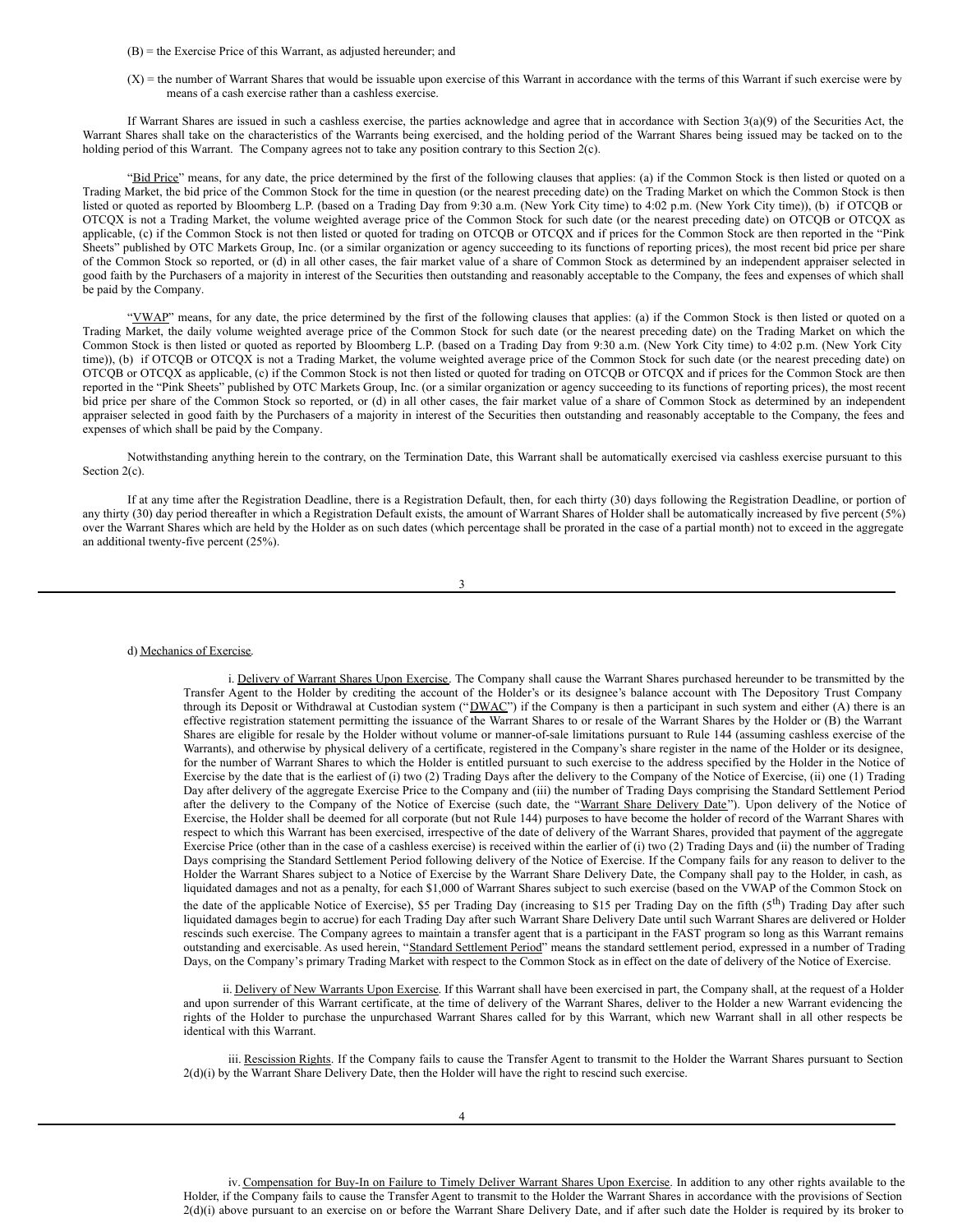purchase (in an open market transaction or otherwise) or the Holder's brokerage firm otherwise purchases, shares of Common Stock to deliver in satisfaction of a sale by the Holder of the Warrant Shares which the Holder anticipated receiving upon such exercise (a "Buy-In"), then the Company shall (A) pay in cash to the Holder the amount, if any, by which (x) the Holder's total purchase price (including brokerage commissions, if any) for the shares of Common Stock so purchased exceeds (y) the product of (1) the number of Warrant Shares that the Company was required to deliver to the Holder in connection with the exercise at issue times (2) the price at which the sell order giving rise to such purchase obligation was executed, and (B) at the option of the Holder, either reinstate the portion of the Warrant and equivalent number of Warrant Shares for which such exercise was not honored (in which case such exercise shall be deemed rescinded) or deliver to the Holder the number of shares of Common Stock that would have been issued had the Company timely complied with its exercise and delivery obligations hereunder. For example, if the Holder purchases Common Stock having a total purchase price of \$11,000 to cover a Buy-In with respect to an attempted exercise of shares of Common Stock with an aggregate sale price giving rise to such purchase obligation of \$10,000, under clause (A) of the immediately preceding sentence the Company shall be required to pay the Holder \$1,000. The Holder shall provide the Company written notice indicating the amounts payable to the Holder in respect of the Buy-In and, upon request of the Company, evidence of the amount of such loss. Nothing herein shall limit a Holder's right to pursue any other remedies available to it hereunder, at law or in equity including, without limitation, a decree of specific performance and/or injunctive relief with respect to the Company's failure to timely deliver shares of Common Stock upon exercise of the Warrant as required pursuant to the terms hereof.

v. No Fractional Shares or Scrip. No fractional shares or scrip representing fractional shares shall be issued upon the exercise of this Warrant. As to any fraction of a share which the Holder would otherwise be entitled to purchase upon such exercise, the Company shall, at its election, either pay a cash adjustment in respect of such final fraction in an amount equal to such fraction multiplied by the Exercise Price or round up to the next whole share.

vi. Charges, Taxes and Expenses. Issuance of Warrant Shares shall be made without charge to the Holder for any issue or transfer tax or other incidental expense in respect of the issuance of such Warrant Shares, all of which taxes and expenses shall be paid by the Company, and such Warrant Shares shall be issued in the name of the Holder or in such name or names as may be directed by the Holder; provided, however, that in the event that Warrant Shares are to be issued in a name other than the name of the Holder, this Warrant when surrendered for exercise shall be accompanied by the Assignment Form attached hereto as Exhibit B duly executed by the Holder and the Company may require, as a condition thereto, the payment of a sum sufficient to reimburse it for any transfer tax incidental thereto. The Company shall pay all Transfer Agent fees required for same-day processing of any Notice of Exercise and all fees to the Depository Trust Company (or another established clearing corporation performing similar functions) required for same-day electronic delivery of the Warrant Shares. The Company shall pay all attorney fees required for the issuance of attorney legal opinions for removal of restrictive legends on Warrant Shares.

vii. Closing of Books. The Company will not close its stockholder books or records in any manner which prevents the timely exercise of this Warrant, pursuant to the terms hereof.

5

e) Holder's Exercise Limitations. The Company shall not effect any exercise of this Warrant, and a Holder shall not have the right to exercise any portion of this Warrant, pursuant to Section 2 or otherwise, to the extent that after giving effect to such issuance after exercise as set forth on the applicable Notice of Exercise, the Holder (together with the Holder's Affiliates, and any other Persons acting as a group together with the Holder or any of the Holder's Affiliates (such Persons, "Attribution Parties")), would beneficially own in excess of the Beneficial Ownership Limitation (as defined below). For purposes of the foregoing sentence, the number of shares of Common Stock beneficially owned by the Holder and its Affiliates and Attribution Parties shall include the number of shares of Common Stock issuable upon exercise of this Warrant with respect to which such determination is being made, but shall exclude the number of shares of Common Stock which would be issuable upon (i) exercise of the remaining, nonexercised portion of this Warrant beneficially owned by the Holder or any of its Affiliates or Attribution Parties and (ii) exercise or conversion of the unexercised or unconverted portion of any other securities of the Company (including, without limitation, any other Common Stock Equivalents) subject to a limitation on conversion or exercise analogous to the limitation contained herein beneficially owned by the Holder or any of its Affiliates or Attribution Parties. Except as set forth in the preceding sentence, for purposes of this Section 2(e), beneficial ownership shall be calculated in accordance with Section 13(d) of the Exchange Act and the rules and regulations promulgated thereunder, it being acknowledged by the Holder that the Company is not representing to the Holder that such calculation is in compliance with Section 13(d) of the Exchange Act and the Holder is solely responsible for any schedules required to be filed in accordance therewith. To the extent that the limitation contained in this Section 2(e) applies, the determination of whether this Warrant is exercisable (in relation to other securities owned by the Holder together with any Affiliates and Attribution Parties) and of which portion of this Warrant is exercisable shall be in the sole discretion of the Holder, and the submission of a Notice of Exercise shall be deemed to be the Holder's determination of whether this Warrant is exercisable (in relation to other securities owned by the Holder together with any Affiliates and Attribution Parties) and of which portion of this Warrant is exercisable, in each case subject to the Beneficial Ownership Limitation, and the Company shall have no obligation to verify or confirm the accuracy of such determination. In addition, a determination as to any group status as contemplated above shall be determined in accordance with Section 13(d) of the Exchange Act and the rules and regulations promulgated thereunder. For purposes of this Section 2(e), in determining the number of outstanding shares of Common Stock, a Holder may rely on the number of outstanding shares of Common Stock as reflected in (A) the Company's most recent periodic or annual report filed with the Commission, as the case may be, (B) a more recent public announcement by the Company or (C) a more recent written notice by the Company or the Transfer Agent setting forth the number of shares of Common Stock outstanding. Upon the written or oral request of a Holder, the Company shall within one Trading Day confirm orally and in writing to the Holder the number of shares of Common Stock then outstanding. In any case, the number of outstanding shares of Common Stock shall be determined after giving effect to the conversion or exercise of securities of the Company, including this Warrant, by the Holder or its Affiliates or Attribution Parties since the date as of which such number of outstanding shares of Common Stock was reported. The "Beneficial Ownership Limitation" shall be 4.99% of the number of shares of the Common Stock outstanding immediately after giving effect to the issuance of shares of Common Stock issuable upon exercise of this Warrant. The Holder, upon notice to the Company, may increase or decrease the Beneficial Ownership Limitation provisions of this Section 2(e), provided that the Beneficial Ownership Limitation in no event exceeds 9.99% of the number of shares of the Common Stock outstanding immediately after giving effect to the issuance of shares of Common Stock upon exercise of this Warrant held by the Holder and the provisions of this Section 2(e) shall continue to apply. Any increase in the Beneficial Ownership Limitation will not be effective until the 61<sup>st</sup> day after such notice is delivered to the Company. The provisions of this paragraph shall be construed and implemented in a manner otherwise than in strict conformity with the terms of this Section 2(e) to correct this paragraph (or any portion hereof) which may be defective or inconsistent with the intended Beneficial Ownership Limitation herein contained or to make changes or supplements necessary or desirable to properly give effect to such limitation. The limitations contained in this paragraph shall apply to a successor holder of this Warrant.

#### Section 3. Certain Adjustments.

a) Stock Dividends and Splits. If the Company, at any time while this Warrant is outstanding: (i) pays a stock dividend or otherwise makes a distribution or distributions on shares of its Common Stock or any other equity or equity equivalent securities payable in shares of Common Stock (which, for avoidance of doubt, shall not include any shares of Common Stock issued by the Company upon exercise of this Warrant), (ii) subdivides outstanding shares of Common Stock into a larger number of shares, (iii) combines (including by way of reverse stock split) outstanding shares of Common Stock into a smaller number of shares or (iv) issues by reclassification of shares of the Common Stock any shares of capital stock of the Company, then in each case the Exercise Price shall be multiplied by a fraction of which the numerator shall be the number of shares of Common Stock (excluding treasury shares, if any) outstanding immediately before such event and of which the denominator shall be the number of shares of Common Stock outstanding immediately after such event, and the number of shares issuable upon exercise of this Warrant shall be proportionately adjusted such that the aggregate Exercise Price of this Warrant shall remain unchanged. Any adjustment made pursuant to this Section 3(a) shall become effective immediately after the record date for the determination of stockholders entitled to receive such dividend or distribution and shall become effective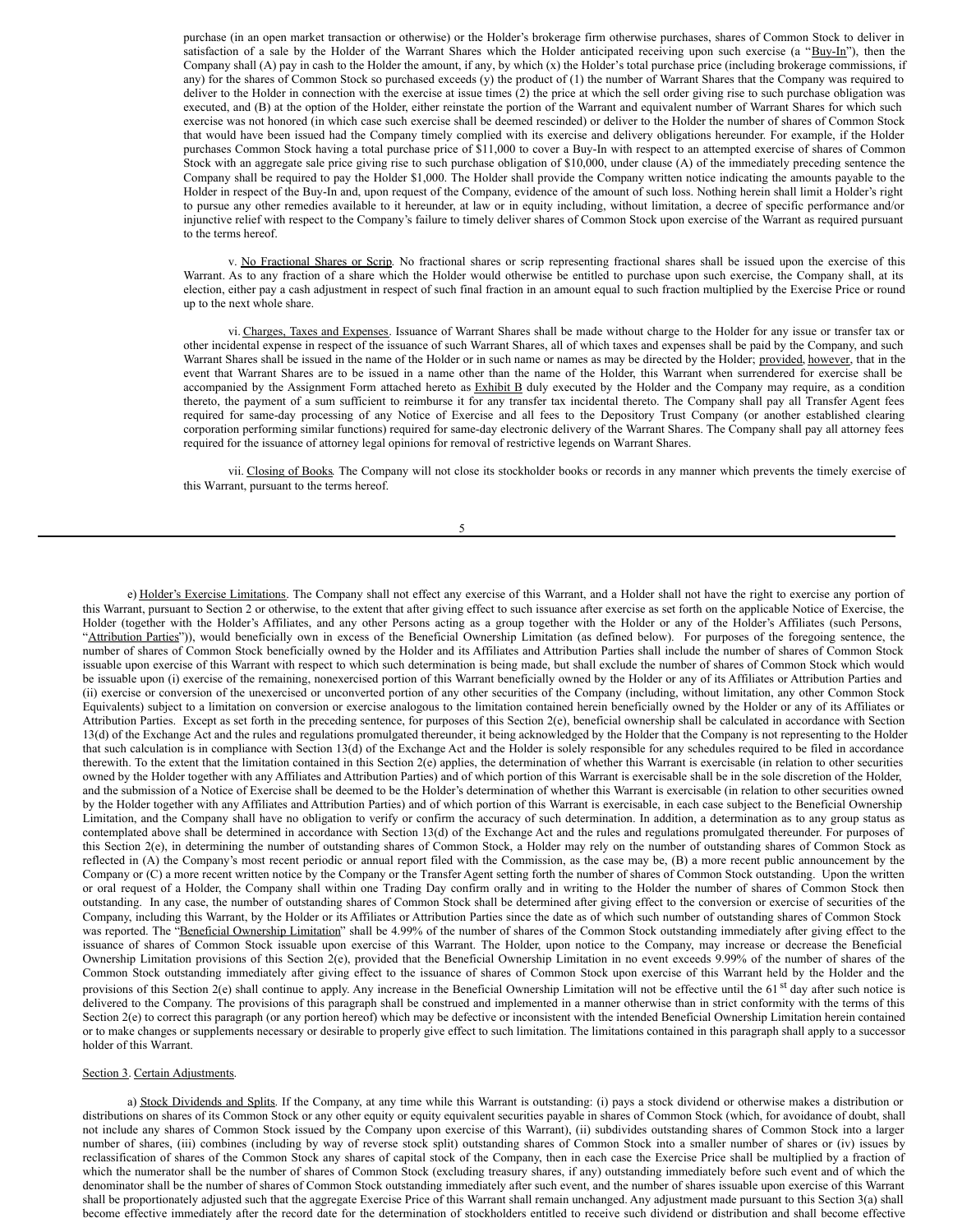6

b) Subsequent Equity Sales. If at any time while this Warrant is outstanding, following the earlier of (i) ten (10) Trading Days following the Maturity Date or (ii) the date upon which a Qualified Offering is consummated, the Company issues or sells, announces any offer, sale, or other disposition of, or in accordance with this Section 3 is deemed to have issued, sold or granted (or makes an announcement regarding the same), any shares of Common Stock and/or Common Stock Equivalents (including the issuance or sale of shares of Common Stock owned or held by or for the account of the Company, but excluding any securities issued or sold or deemed to have been issued or sold solely in connection with an Exempt Issuance) for a consideration per share (the "New Issuance Price") less than a price equal to the Exercise Price in effect immediately prior to such issuance or sale or deemed issuance or sale (such Exercise Price then in effect is referred to herein as the "Applicable Price") (the foregoing a "Dilutive Issuance"), then immediately after such Dilutive Issuance, the Exercise Price then in effect shall be reduced to an amount equal to the New Issuance Price; provided, however, that the foregoing adjustment shall only be in effect one time only. For all purposes of the foregoing (including, without limitation, determining the adjusted Exercise Price and the New Issuance Price under this Section 3(b)), the following shall be applicable:

> i. Issuance of Options. If the Company in any manner grants, issues or sells (or enters into any agreement to grant, issue or sell) any Options (as defined below) and the lowest price per share for which one Common Stock is at any time issuable upon the exercise of any such Option (as defined below) or upon conversion, exercise or exchange of any Common Stock Equivalents issuable upon exercise of any such Option (as defined below) or otherwise pursuant to the terms thereof is less than the Applicable Price, then such Common Stock shall be deemed to be outstanding and to have been issued and sold by the Company at the time of the granting or sale of such Option (as defined below) for such price per share. For purposes of this Section 3(b)(i), the "lowest price per share for which one Common Stock is at any time issuable upon the exercise of any such Options (as defined below) or upon conversion, exercise or exchange of any Common Stock Equivalents issuable upon exercise of any such Option (as defined below) or otherwise pursuant to the terms thereof" shall be equal to (1) the lower of  $(x)$  the sum of the lowest amounts of consideration (if any) received or receivable by the Company with respect to any one share of Common Stock upon the granting, issuance or sale of such Option (as defined below), upon exercise of such Option (as defined below) and upon conversion, exercise or exchange of any Common Stock Equivalents issuable upon exercise of such Option (as defined below) or otherwise pursuant to the terms thereof and (y) the lowest exercise price set forth in such Option (as defined below) for which one Common Stock is issuable (or may become issuable assuming all possible market conditions) upon the exercise of any such Options (as defined below) or upon conversion, exercise or exchange of any Common Stock Equivalents issuable upon exercise of any such Option (as defined below) or otherwise pursuant to the terms thereof minus (2) the sum of all amounts paid or payable to the holder of such Option (or any other Person) upon the granting, issuance or sale of such Option (as defined below), upon exercise of such Option (as defined below) and upon conversion, exercise or exchange of any Common Stock Equivalents issuable upon exercise of such Option (as defined below) or otherwise pursuant to the terms thereof plus the value of any other consideration received or receivable by, or benefit conferred on, the holder of such Option (as defined below) (or any other Person). Except as contemplated below, no further adjustment of the Exercise Price shall be made upon the actual issuance of such shares of Common Stock or of such Common Stock Equivalents upon the exercise of such Options (as defined below) or otherwise pursuant to the terms of or upon the actual issuance of such shares of Common Stock upon conversion, exercise or exchange of such Common Stock Equivalents. "Option" means any rights, warrants or options to subscribe for or purchase shares of Common Stock or Convertible Securities. "Convertible Securities" means any shares or other security (other than Options) that is at any time and under any circumstances, directly or indirectly, convertible into, exercisable or exchangeable for, or which otherwise entitles the holder thereof to acquire, any shares of Common Stock.

> > 7

ii. Issuance of Convertible Securities. If the Company in any manner issues or sells (or enters into any agreement to issue or sell) any Common Stock Equivalents and the lowest price per share for which one share of Common Stock is at any time issuable upon the conversion, exercise or exchange thereof or otherwise pursuant to the terms thereof is less than the Applicable Price, then such shares of Common Stock shall be deemed to be outstanding and to have been issued and sold by the Company at the time of the issuance or sale of such Common Stock Equivalents for such price per share. For the purposes of this Section 3(b)(ii), the "lowest price per share for which one Common Stock is at any time issuable upon the conversion, exercise or exchange thereof or otherwise pursuant to the terms thereof" shall be equal to  $(1)$  the lower of  $(x)$  the sum of the lowest amounts of consideration (if any) received or receivable by the Company with respect to one Common Stock upon the issuance or sale of the Common Stock Equivalents and upon conversion, exercise or exchange of such Common Stock Equivalents or otherwise pursuant to the terms thereof and (y) the lowest conversion price set forth in such Common Stock Equivalents for which one share of Common Stock is issuable (or may become issuable assuming all possible market conditions) upon conversion, exercise or exchange thereof or otherwise pursuant to the terms thereof minus (2) the sum of all amounts paid or payable to the holder of such Common Stock Equivalents (or any other Person) upon the issuance or sale of such Common Stock Equivalents plus the value of any other consideration received or receivable by, or benefit conferred on, the holder of such Common Stock Equivalents (or any other Person). Except as contemplated below, no further adjustment of the Exercise Price shall be made upon the actual issuance of such shares of Common Stock upon conversion, exercise or exchange of such Common Stock Equivalents or otherwise pursuant to the terms thereof, and if any such issuance or sale of such Common Stock Equivalents is made upon exercise of any Options for which adjustment of this Warrant has been or is to be made pursuant to other provisions of this Section 3(b), except as contemplated below, no further adjustment of the Exercise Price shall be made by reason of such issuance or sale.

iii. Change in Option Price or Rate of Conversion. If the purchase or exercise price provided for in any Options, the additional consideration, if any, payable upon the issue, conversion, exercise or exchange of any Common Stock Equivalents, or the rate at which any Common Stock Equivalents are convertible into or exercisable or exchangeable for shares of Common Stock increases or decreases at any time (other than proportional changes in conversion or exercise prices, as applicable, in connection with an event referred to in Section 3(a)), the Exercise Price in effect at the time of such increase or decrease shall be adjusted to the Exercise Price which would have been in effect at such time had such Options or Common Stock Equivalents provided for such increased or decreased purchase price, additional consideration or increased or decreased conversion rate, as the case may be, at the time initially granted, issued or sold. For purposes of this Section  $3(b)(iii)$ , if the terms of any Option or Common Stock Equivalents that was outstanding as of the date this Warrant was issued are increased or decreased in the manner described in the immediately preceding sentence, then such Option or Common Stock Equivalents and the shares of Common Stock deemed issuable upon exercise, conversion or exchange thereof shall be deemed to have been issued as of the date of such increase or decrease. No adjustment pursuant to this Section 3(b) shall be made if such adjustment would result in an increase of the Exercise Price then in effect.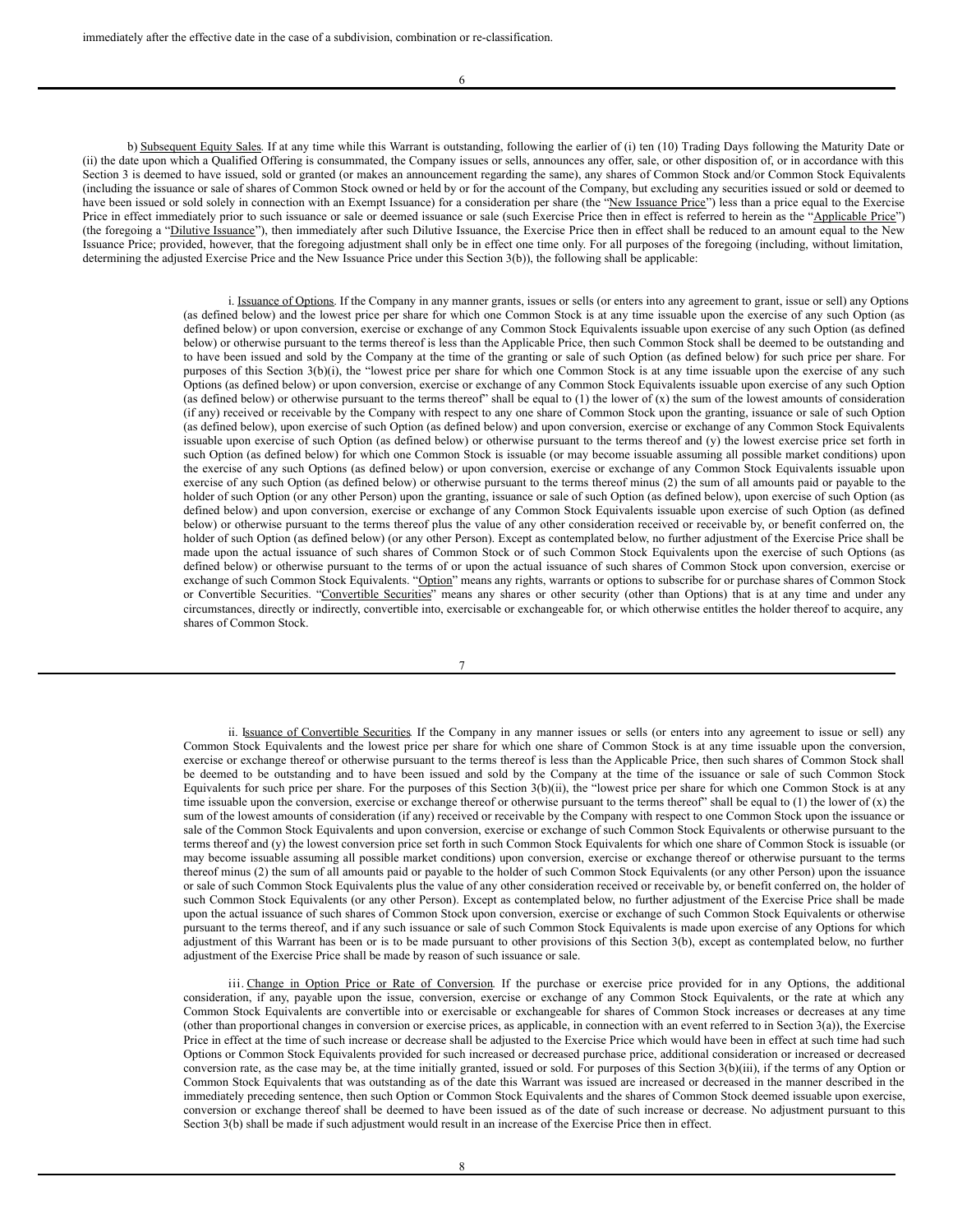<span id="page-37-0"></span>iv. Change in Option Price or Rate of Conversion. If any Option and/or Common Stock Equivalents and/or Adjustment Right (as defined below) is issued in connection with the issuance or sale or deemed issuance or sale of any other securities of the Company (as determined by the Holder, the "Primary Security", and such Option and/or Common Stock Equivalents and/or Adjustment Right (as defined below), the "Secondary Securities"), together comprising one integrated transaction, (or one or more transactions if such issuances or sales or deemed issuances or sales of securities of the Company either (A) have at least one investor or purchaser in common, (B) are consummated in reasonable proximity to each other and/or (C) are consummated under the same plan of financing) the aggregate consideration per share of Common Stock with respect to such Primary Security shall be deemed to be equal to the difference of (x) the lowest price per share for which one Common Stock was issued (or was deemed to be issued pursuant to Section 3(b)(i) or 3(b)(ii) above, as applicable) in such integrated transaction solely with respect to such Primary Security, minus (y) with respect to such Secondary Securities, the sum of (I) the Black Scholes Consideration Value (as defined below) of each such Option, if any, (II) the fair market value (as determined by the Holder in good faith) or the Black Scholes Consideration Value (as defined below), as applicable, of such Adjustment Right (as defined below), if any, and (III) the fair market value (as determined by the Holder) of such Common Stock Equivalents, if any, in each case, as determined on a per share basis in accordance with this Section 3(b)(iv). If any shares of Common Stock, Options or Common Stock Equivalents are issued or sold or deemed to have been issued or sold for cash, the consideration received therefor (for the purpose of determining the consideration paid for such Common Stock, Option or Common Stock Equivalents, but not for the purpose of the calculation of the Black Scholes Consideration Value (as defined below)) will be deemed to be the net amount of consideration received by the Company therefor. If any shares of Common Stock, Options or Common Stock Equivalents are issued or sold for a consideration other than cash, the amount of such consideration received by the Company (for the purpose of determining the consideration paid for such Common Stock, Option or Common Stock Equivalents, but not for the purpose of the calculation of the Black Scholes Consideration Value (as defined below)) will be the fair value of such consideration, except where such consideration consists of publicly traded securities, in which case the amount of consideration received by the Company for such securities will be the arithmetic average of the VWAPs of such security for each of the five (5) Trading Days immediately preceding the date of receipt. If any shares of Common Stock, Options or Common Stock Equivalents are issued to the owners of the non-surviving entity in connection with any merger in which the Company is the surviving entity, the amount of consideration therefor (for the purpose of determining the consideration paid for such shares of Common Stock, Option or Common Stock Equivalents, but not for the purpose of the calculation of the Black Scholes Consideration Value (as defined below)) will be deemed to be the fair value of such portion of the net assets and business of the non-surviving entity as is attributable to such shares of Common Stock, Options or Common Stock Equivalents (as the case may be). The fair value of any consideration other than cash or publicly traded securities will be determined jointly by the Company and the Holder. If such parties are unable to reach agreement within ten (10) days after the occurrence of an event requiring valuation (the "Valuation Event"), the fair value of such consideration will be determined within five (5) Trading Days after the tenth (10th) day following such Valuation Event by an independent, reputable appraiser jointly selected by the Company and the Holder. The determination of such appraiser shall be final and binding upon all parties absent manifest error and the fees and expenses of such appraiser shall be borne by the Company). "Adjustment Right" means any right granted with respect to any securities issued in connection with, or with respect to, any issuance or sale (or deemed issuance or sale hereunder) of Common Stock (other than rights of the type described in Sections 3(c) and 3(d) hereof) that could result in a decrease in the net consideration received by the Company in connection with, or with respect to, such securities (including, without limitation, any cash settlement rights, cash adjustment or other similar rights).

v. Change in Option Price or Rate of Conversion. If the Company takes a record of the holders of shares of Common Stock for the purpose of entitling them (A) to receive a dividend or other distribution payable in shares of Common Stock, Options or in Common Stock Equivalents or (B) to subscribe for or purchase shares of Common Stock, Options or Common Stock Equivalents, then such record date will be deemed to be the date of the issuance or sale of the shares of Common Stock deemed to have been issued or sold upon the declaration of such dividend or the making of such other distribution or the date of the granting of such right of subscription or purchase (as the case may be).

$$
^{9} \cdot
$$

c) Subsequent Rights Offerings. In addition to any adjustments pursuant to Section 3(a) above, if at any time the Company grants, issues or sells any Common Stock Equivalents or rights to purchase stock, warrants, securities or other property pro rata to the record holders of any class of shares of Common Stock (the "Purchase Rights"), then the Holder will be entitled to acquire, upon the terms applicable to such Purchase Rights, the aggregate Purchase Rights which the Holder could have acquired if the Holder had held the number of shares of Common Stock acquirable upon complete exercise of this Warrant (without regard to any limitations on exercise hereof, including without limitation, the Beneficial Ownership Limitation) immediately before the date on which a record is taken for the grant, issuance or sale of such Purchase Rights, or, if no such record is taken, the date as of which the record holders of shares of Common Stock are to be determined for the grant, issue or sale of such Purchase Rights (provided, however, that, to the extent that the Holder's right to participate in any such Purchase Right would result in the Holder exceeding the Beneficial Ownership Limitation, then the Holder shall not be entitled to participate in such Purchase Right to such extent (or beneficial ownership of such shares of Common Stock as a result of such Purchase Right to such extent) and such Purchase Right to such extent shall be held in abeyance for the Holder until such time, if ever, as its right thereto would not result in the Holder exceeding the Beneficial Ownership Limitation).

d) Pro Rata Distributions. During such time as this Warrant is outstanding, if the Company shall declare or make any dividend or other distribution of its assets (or rights to acquire its assets) to holders of shares of Common Stock, by way of return of capital or otherwise (including, without limitation, any distribution of cash, stock or other securities, property or options by way of a dividend, spin off, reclassification, corporate rearrangement, scheme of arrangement or other similar transaction) (a "Distribution"), at any time after the issuance of this Warrant, then, in each such case, the Holder shall be entitled to participate in such Distribution to the same extent that the Holder would have participated therein if the Holder had held the number of shares of Common Stock acquirable upon complete exercise of this Warrant (without regard to any limitations on exercise hereof, including without limitation, the Beneficial Ownership Limitation) immediately before the date of which a record is taken for such Distribution, or, if no such record is taken, the date as of which the record holders of shares of Common Stock are to be determined for the participation in such Distribution (provided, however, that, to the extent that the Holder's right to participate in any such Distribution would result in the Holder exceeding the Beneficial Ownership Limitation, then the Holder shall not be entitled to participate in such Distribution to such extent (or in the beneficial ownership of any shares of Common Stock as a result of such Distribution to such extent) and the portion of such Distribution shall be held in abeyance for the benefit of the Holder until such time, if ever, as its right thereto would not result in the Holder exceeding the Beneficial Ownership Limitation).

e) Fundamental Transaction. If, at any time while this Warrant is outstanding, (i) the Company, directly or indirectly, in one or more related transactions effects any merger or consolidation of the Company with or into another Person, (ii) the Company, directly or indirectly, effects any sale, lease, license, assignment, transfer, conveyance or other disposition of all or substantially all of its assets in one or a series of related transactions, (iii) any, direct or indirect, purchase offer, tender offer or exchange offer (whether by the Company or another Person) is completed pursuant to which holders of Common Stock are permitted to sell, tender or exchange their shares for other securities, cash or property and has been accepted by the holders of 50% or more of the outstanding Common Stock, (iv) the Company, directly or indirectly, in one or more related transactions effects any reclassification, reorganization or recapitalization of the Common Stock or any compulsory share exchange pursuant to which the Common Stock is effectively converted into or exchanged for other securities, cash or property, or (v) the Company, directly or indirectly, in one or more related transactions consummates a stock or share purchase agreement or other business combination (including, without limitation, a reorganization,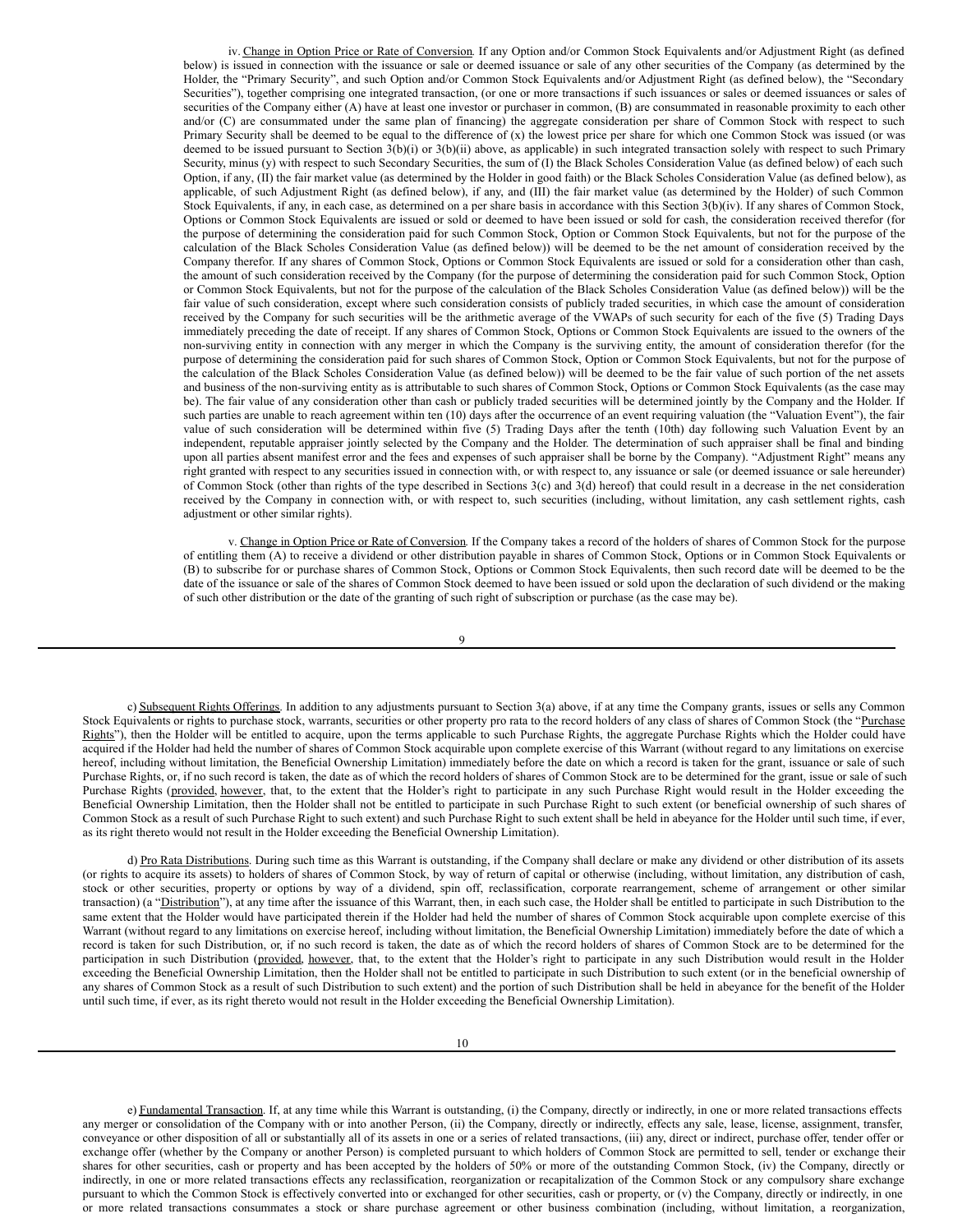recapitalization, spin-off, merger or scheme of arrangement) with another Person or group of Persons whereby such other Person or group acquires more than 50% of the outstanding shares of Common Stock (not including any shares of Common Stock held by the other Person or other Persons making or party to, or associated or affiliated with the other Persons making or party to, such stock or share purchase agreement or other business combination) (each a "Fundamental Transaction"), then, upon any subsequent exercise of this Warrant, the Holder shall have the right to receive, for each Warrant Share that would have been issuable upon such exercise immediately prior to the occurrence of such Fundamental Transaction, at the option of the Holder (without regard to any limitation in Section 2(e) on the exercise of this Warrant), the number of shares of Common Stock of the successor or acquiring corporation or of the Company, if it is the surviving corporation, and any additional consideration (the "Alternate Consideration") receivable as a result of such Fundamental Transaction by a holder of the number of shares of Common Stock for which this Warrant is exercisable immediately prior to such Fundamental Transaction (without regard to any limitation in Section 2(e) on the exercise of this Warrant). For purposes of any such exercise, the determination of the Exercise Price shall be appropriately adjusted to apply to such Alternate Consideration based on the amount of Alternate Consideration issuable in respect of one share of Common Stock in such Fundamental Transaction, and the Company shall apportion the Exercise Price among the Alternate Consideration in a reasonable manner reflecting the relative value of any different components of the Alternate Consideration. If holders of Common Stock are given any choice as to the securities, cash or property to be received in a Fundamental Transaction, then the Holder shall be given the same choice as to the Alternate Consideration it receives upon any exercise of this Warrant following such Fundamental Transaction. Notwithstanding anything to the contrary, in the event of a Fundamental Transaction is consummated at or prior to the time of a Qualified Offering, the Company or any Successor Entity (as defined below) shall, at the Holder's option, exercisable at any time concurrently with, or within 30 days after, the consummation of the Fundamental Transaction (or, if later, the date of the public announcement of the applicable Fundamental Transaction), purchase this Warrant from the Holder by paying to the Holder an amount of cash equal to the Black Scholes Value (as defined below) of the remaining unexercised portion of this Warrant on the date of the consummation of such Fundamental Transaction. "Black Scholes Value" means the value of this Warrant based on the Black-Scholes Option Pricing Model obtained from the "OV" function on Bloomberg, L.P. ("Bloomberg") determined as of the day of consummation of the applicable Fundamental Transaction for pricing purposes and reflecting (A) a risk-free interest rate corresponding to the U.S. Treasury rate for a period equal to the time between the date of the public announcement of the applicable Fundamental Transaction and the Termination Date, (B) an expected volatility equal to the greater of 100% and the 100 day volatility obtained from the HVT function on Bloomberg as of the Trading Day immediately following the public announcement of the applicable Fundamental Transaction, (C) the underlying price per share used in such calculation shall be the greater of (i) the sum of the price per share being offered in cash, if any, plus the value of any non-cash consideration, if any, being offered in such Fundamental Transaction and (ii) the greater of (x) the last VWAP immediately prior to the public announcement of such Fundamental Transaction and (y) the last VWAP immediately prior to the consummation of such Fundamental Transaction and (D) a remaining option time equal to the time between the date of the public announcement of the applicable Fundamental Transaction and the Termination Date. The payment of the Black Scholes Value will be made by wire transfer of immediately available funds within five Business Days of the Holder's election (or, if later, on the effective date of the Fundamental Transaction). The Company shall cause any successor entity in a Fundamental Transaction in which the Company is not the survivor (the "Successor Entity") to assume in writing all of the obligations of the Company under this Warrant and the other Transaction Documents in accordance with the provisions of this Section 3(e) pursuant to written agreements in form and substance reasonably satisfactory to the Holder and approved by the Holder (without unreasonable delay) prior to such Fundamental Transaction and shall, at the option of the Holder, deliver to the Holder in exchange for this Warrant a security of the Successor Entity evidenced by a written instrument substantially similar in form and substance to this Warrant which is exercisable for a corresponding number of shares of capital stock of such Successor Entity (or its parent entity) equivalent to the shares of Common Stock acquirable and receivable upon exercise of this Warrant (without regard to any limitations on the exercise of this Warrant) prior to such Fundamental Transaction, and with an exercise price which applies the exercise price hereunder to such shares of capital stock (but taking into account the relative value of the shares of Common Stock pursuant to such Fundamental Transaction and the value of such shares of capital stock, such number of shares of capital stock and such exercise price being for the purpose of protecting the economic value of this Warrant immediately prior to the consummation of such Fundamental Transaction), and which is reasonably satisfactory in form and substance to the Holder. Upon the occurrence of any such Fundamental Transaction, the Successor Entity shall succeed to, and be substituted for (so that from and after the date of such Fundamental Transaction, the provisions of this Warrant and the other Transaction Documents referring to the "Company" shall refer instead to the Successor Entity), and may exercise every right and power of the Company and shall assume all of the obligations of the Company under this Warrant and the other Transaction Documents with the same effect as if such Successor Entity had been named as the Company herein.

11

f) Calculations. All calculations under this Section 3 shall be made to the nearest cent or the nearest 1/100th of a share, as the case may be. For purposes of this Section 3, the number of shares of Common Stock deemed to be issued and outstanding as of a given date shall be the sum of the number of shares of Common Stock (excluding treasury shares, if any) issued and outstanding.

#### g) Notice to Holder.

i. Adjustment to Exercise Price. Whenever the Exercise Price is adjusted pursuant to any provision of this Section 3, the Company shall promptly deliver to the Holder by facsimile or email a notice setting forth the Exercise Price after such adjustment and any resulting adjustment to the number of Warrant Shares and setting forth a brief statement of the facts requiring such adjustment.

ii. Notice to Allow Exercise by Holder. If (A) the Company shall declare a dividend (or any other distribution in whatever form) on the Common Stock, (B) the Company shall declare a special nonrecurring cash dividend on or a redemption of the Common Stock, (C) the Company shall authorize the granting to all holders of the Common Stock rights or warrants to subscribe for or purchase any shares of capital stock of any class or of any rights, (D) the approval of any stockholders of the Company shall be required in connection with any reclassification of the Common Stock, any consolidation or merger to which the Company is a party, any sale or transfer of all or substantially all of the assets of the Company, or any compulsory share exchange whereby the Common Stock is converted into other securities, cash or property, or (E) the Company shall authorize the voluntary or involuntary dissolution, liquidation or winding up of the affairs of the Company, then, in each case, the Company shall cause to be delivered by facsimile or email to the Holder at its last facsimile number or email address as it shall appear upon the Warrant Register of the Company, at least 20 calendar days prior to the applicable record or effective date hereinafter specified, a notice stating (x) the date on which a record is to be taken for the purpose of such dividend, distribution, redemption, rights or warrants, or if a record is not to be taken, the date as of which the holders of the Common Stock of record to be entitled to such dividend, distributions, redemption, rights or warrants are to be determined or (y) the date on which such reclassification, consolidation, merger, sale, transfer or share exchange is expected to become effective or close, and the date as of which it is expected that holders of the Common Stock of record shall be entitled to exchange their shares of the Common Stock for securities, cash or other property deliverable upon such reclassification, consolidation, merger, sale, transfer or share exchange; provided that the failure to deliver such notice or any defect therein or in the delivery thereof shall not affect the validity of the corporate action required to be specified in such notice. To the extent that any notice provided in this Warrant constitutes, or contains, material, non-public information regarding the Company or any of the Subsidiaries, the Company shall simultaneously file such notice with the Commission pursuant to a Current Report on Form 8-K. The Holder shall remain entitled to exercise this Warrant during the period commencing on the date of such notice to the effective date of the event triggering such notice except as may otherwise be expressly set forth herein.

## Section 4. Transfer of Warrant.

a) Transferability. Subject to compliance with any applicable securities laws and the conditions set forth in Section 4(d) hereof and to the provisions of Section 4.1 of the Purchase Agreement, this Warrant and all rights hereunder (including, without limitation, any registration rights) are transferable, in whole or in part, upon surrender of this Warrant at the principal office of the Company or its designated agent, together with a written assignment of this Warrant substantially in the form attached hereto duly executed by the Holder or its agent or attorney and funds sufficient to pay any transfer taxes payable upon the making of such transfer. Upon such surrender and, if required, such payment, the Company shall execute and deliver a new Warrant or Warrants in the name of the assignee or assignees, as applicable, and in the denomination or denominations specified in such instrument of assignment and shall issue to the assignor a new Warrant evidencing the portion of this Warrant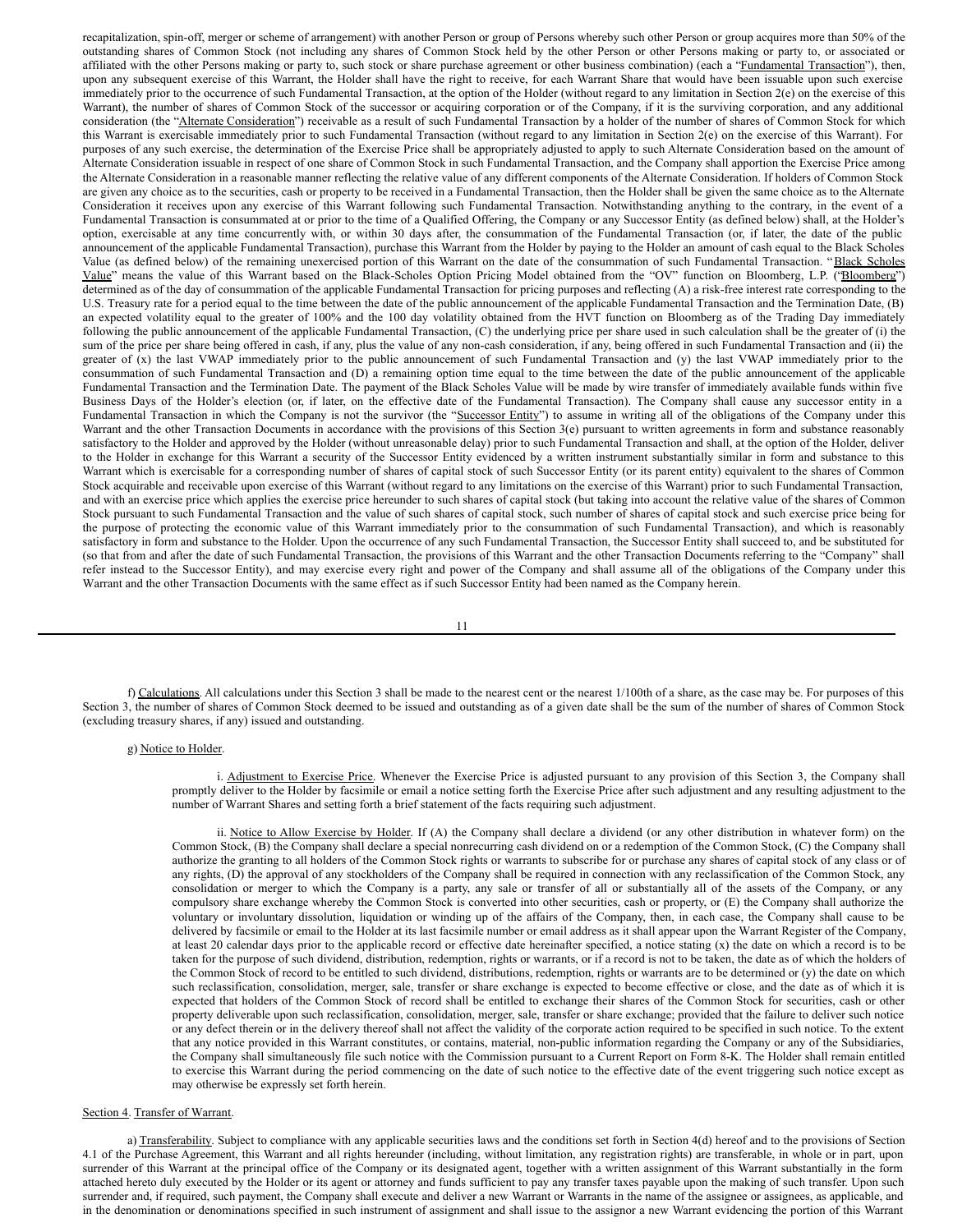not so assigned, and this Warrant shall promptly be cancelled. Notwithstanding anything herein to the contrary, the Holder shall not be required to physically surrender this Warrant to the Company unless the Holder has assigned this Warrant in full, in which case, the Holder shall surrender this Warrant to the Company within three (3) Trading Days of the date on which the Holder delivers an assignment form to the Company assigning this Warrant in full. The Warrant, if properly assigned in accordance herewith, may be exercised by a new holder for the purchase of Warrant Shares without having a new Warrant issued.

b) New Warrants. This Warrant may be divided or combined with other Warrants upon presentation hereof at the aforesaid office of the Company, together with a written notice specifying the names and denominations in which new Warrants are to be issued, signed by the Holder or its agent or attorney. Subject to compliance with Section 4(a), as to any transfer which may be involved in such division or combination, the Company shall execute and deliver a new Warrant or Warrants in exchange for the Warrant or Warrants to be divided or combined in accordance with such notice. All Warrants issued on transfers or exchanges shall be dated the Initial Exercise Date and shall be identical with this Warrant except as to the number of Warrant Shares issuable pursuant thereto.

c) Warrant Register. The Company shall register this Warrant, upon records to be maintained by the Company for that purpose (the 'Warrant Register'), in the name of the record Holder hereof from time to time. The Company may deem and treat the registered Holder of this Warrant as the absolute owner hereof for the purpose of any exercise hereof or any distribution to the Holder, and for all other purposes, absent actual notice to the contrary.

d) Transfer Restrictions. If, at the time of the surrender of this Warrant in connection with any transfer of this Warrant, the transfer of this Warrant shall not be either (i) registered pursuant to an effective registration statement under the Securities Act and under applicable state securities or blue sky laws or (ii) eligible for resale without volume or manner-of-sale restrictions or current public information requirements pursuant to Rule 144, the Company may require, as a condition of allowing such transfer, that the Holder or transferee of this Warrant, as the case may be, comply with the provisions of Section 5.7 of the Purchase Agreement.

e) Representation by the Holder. The Holder, by the acceptance hereof, represents and warrants that it is acquiring this Warrant and, upon any exercise hereof, will acquire the Warrant Shares issuable upon such exercise, for its own account and not with a view to or for distributing or reselling such Warrant Shares or any part thereof in violation of the Securities Act or any applicable state securities law, except pursuant to sales registered or exempted under the Securities Act.

#### Section 5. Miscellaneous.

a) No Rights as Stockholder Until Exercise. This Warrant does not entitle the Holder to any voting rights, dividends or other rights as a stockholder of the Company prior to the exercise hereof.

b) Loss, Theft, Destruction or Mutilation of Warrant. The Company covenants that upon receipt by the Company of evidence reasonably satisfactory to it of the loss, theft, destruction or mutilation of this Warrant or any stock certificate relating to the Warrant Shares, and in case of loss, theft or destruction, of indemnity or security reasonably satisfactory to it (which, in the case of the Warrant, shall not include the posting of any bond), and upon surrender and cancellation of such Warrant or stock certificate, if mutilated, the Company will make and deliver a new Warrant or stock certificate of like tenor and dated as of such cancellation, in lieu of such Warrant or stock certificate.

c) Saturdays, Sundays, Holidays, etc. If the last or appointed day for the taking of any action or the expiration of any right required or granted herein shall not be a Business Day, then, such action may be taken or such right may be exercised on the next succeeding Business Day.

#### d) Authorized Shares.

The Company covenants that, during the period the Warrant is outstanding, it will reserve from its authorized and unissued Common Stock a sufficient number of shares to provide for the issuance of the Warrant Shares upon the exercise of any purchase rights under this Warrant. The Company further covenants that its issuance of this Warrant shall constitute full authority to its officers who are charged with the duty of issuing the necessary Warrant Shares upon the exercise of the purchase rights under this Warrant. The Company will take all such reasonable action as may be necessary to assure that such Warrant Shares may be issued as provided herein without violation of any applicable law or regulation, or of any requirements of the Trading Market upon which the Common Stock may be listed. The Company covenants that all Warrant Shares which may be issued upon the exercise of the purchase rights represented by this Warrant will, upon exercise of the purchase rights represented by this Warrant and payment for such Warrant Shares in accordance herewith, be duly authorized, validly issued, fully paid and nonassessable and free from all taxes, liens and charges created by the Company in respect of the issue thereof (other than taxes in respect of any transfer occurring contemporaneously with such issue).

Except and to the extent as waived or consented to by the Holder, the Company shall not by any action, including, without limitation, amending its certificate of incorporation or through any reorganization, transfer of assets, consolidation, merger, dissolution, issue or sale of securities or any other voluntary action, avoid or seek to avoid the observance or performance of any of the terms of this Warrant, but will at all times in good faith assist in the carrying out of all such terms and in the taking of all such actions as may be necessary or appropriate to protect the rights of Holder as set forth in this Warrant against impairment. Without limiting the generality of the foregoing, the Company will (i) not increase the par value of any Warrant Shares above the amount payable therefor upon such exercise immediately prior to such increase in par value, (ii) take all such action as may be necessary or appropriate in order that the Company may validly and legally issue fully paid and nonassessable Warrant Shares upon the exercise of this Warrant and (iii) use commercially reasonable efforts to obtain all such authorizations, exemptions or consents from any public regulatory body having jurisdiction thereof, as may be, necessary to enable the Company to perform its obligations under this Warrant.

13

Before taking any action which would result in an adjustment in the number of Warrant Shares for which this Warrant is exercisable or in the Exercise Price, the Company shall obtain all such authorizations or exemptions thereof, or consents thereto, as may be necessary from any public regulatory body or bodies having jurisdiction thereof.

e) Jurisdiction. All questions concerning the construction, validity, enforcement and interpretation of this Warrant shall be determined in accordance with the provisions of the Purchase Agreement.

f) Restrictions. The Holder acknowledges that the Warrant Shares acquired upon the exercise of this Warrant, if not registered and the Holder does not utilize cashless exercise, will have restrictions upon resale imposed by state and federal securities laws.

g) Nonwaiver and Expenses. No course of dealing or any delay or failure to exercise any right hereunder on the part of Holder shall operate as a waiver of such right or otherwise prejudice the Holder's rights, powers or remedies. Without limiting any other provision of this Warrant or the Purchase Agreement, if the Company willfully and knowingly fails to comply with any provision of this Warrant, which results in any material damages to the Holder, the Company shall pay to the Holder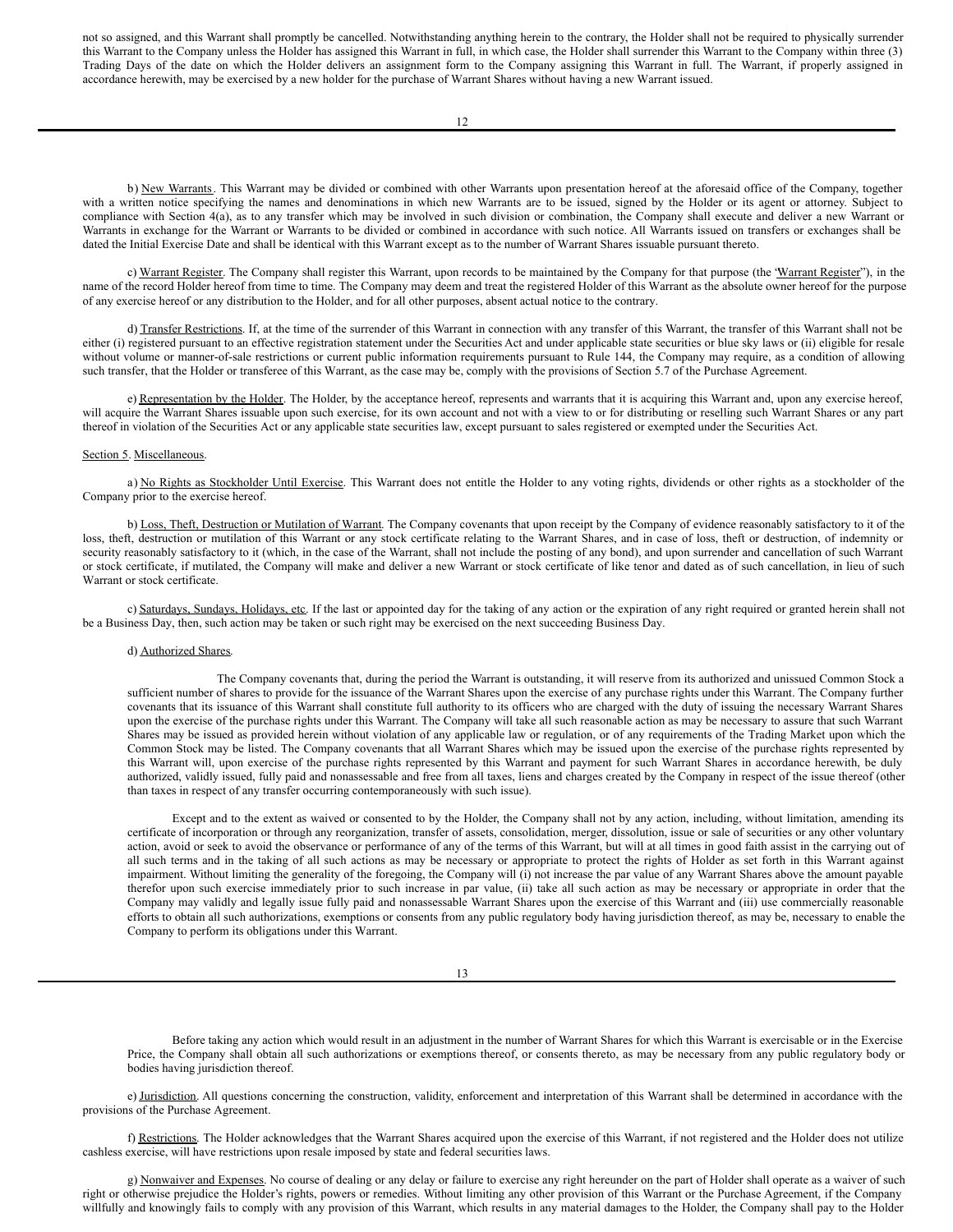such amounts as shall be sufficient to cover any costs and expenses including, but not limited to, reasonable attorneys' fees, including those of appellate proceedings, incurred by the Holder in collecting any amounts due pursuant hereto or in otherwise enforcing any of its rights, powers or remedies hereunder.

h) Notices. Any notice, request or other document required or permitted to be given or delivered to the Holder by the Company shall be delivered in accordance with the notice provisions of the Purchase Agreement.

i) Limitation of Liability. No provision hereof, in the absence of any affirmative action by the Holder to exercise this Warrant to purchase Warrant Shares, and no enumeration herein of the rights or privileges of the Holder, shall give rise to any liability of the Holder for the purchase price of any Common Stock or as a stockholder of the Company, whether such liability is asserted by the Company or by creditors of the Company.

j) Remedies. The Holder, in addition to being entitled to exercise all rights granted by law, including recovery of damages, will be entitled to specific performance of its rights under this Warrant. The Company agrees that monetary damages would not be adequate compensation for any loss incurred by reason of a breach by it of the provisions of this Warrant and hereby agrees to waive and not to assert the defense in any action for specific performance that a remedy at law would be adequate.

k) Successors and Assigns. Subject to applicable securities laws, this Warrant and the rights and obligations evidenced hereby shall inure to the benefit of and be binding upon the successors and permitted assigns of the Company and the successors and permitted assigns of Holder. The provisions of this Warrant are intended to be for the benefit of any Holder from time to time of this Warrant and shall be enforceable by the Holder or holder of Warrant Shares.

l) Amendment; Waivers. Any modifications, amendments or waivers of the provisions hereof shall be subject to Section 5.5 of the Purchase Agreement.

m) Severability. Wherever possible, each provision of this Warrant shall be interpreted in such manner as to be effective and valid under applicable law, but if any provision of this Warrant shall be prohibited by or invalid under applicable law, such provision shall be ineffective to the extent of such prohibition or invalidity, without invalidating the remainder of such provisions or the remaining provisions of this Warrant.

n) Headings. The headings used in this Warrant are for the convenience of reference only and shall not, for any purpose, be deemed a part of this Warrant.

o) Equal Treatment of Holders. No consideration (including any modification of this Warrant) shall be offered or paid to any Person (as such term is defined in the Purchase Agreement) to amend or consent to a waiver or modification of any provision hereof unless the same consideration is also offered to all of the Holders. For clarification purposes, this provision constitutes a separate right granted to each Holder by the Company and negotiated separately by each Holder and is intended for the Company to treat the Holders as a class and shall not in any way be construed as the Holders acting in concert or as a group with respect to the Warrants or the shares of Common Stock issuable upon exercise of the Warrants.

#### \*\*\*\*\*\*\*\*\*\*\*\*\*\*\*\*\*\*\*\*

*(Signature Page Follows)*

14

IN WITNESS WHEREOF, the Company has caused this Warrant to be executed by its officer thereunto duly authorized as of the date first above indicated.

## **BRAIN SCIENTIFIC INC.**

By:

Name: Hassan Kotob Title: Chief Executive Officer

15

## **EXHIBIT A**

### **NOTICE OF EXERCISE**

TO:  $\Gamma$ 

(1) The undersigned hereby elects to purchase \_\_\_\_\_\_\_\_ Warrant Shares of the Company pursuant to the terms of the attached Warrant (only if exercised in full), and tenders herewith payment of the exercise price in full, together with all applicable transfer taxes, if any.

(2) Payment shall take the form of (check applicable box):

\_\_\_\_\_\_\_\_\_\_\_\_\_\_\_\_\_\_\_\_\_\_\_\_\_\_\_\_\_\_\_

\_\_\_\_\_\_\_\_\_\_\_\_\_\_\_\_\_\_\_\_\_\_\_\_\_\_\_\_\_\_\_ \_\_\_\_\_\_\_\_\_\_\_\_\_\_\_\_\_\_\_\_\_\_\_\_\_\_\_\_\_\_\_

[ ] in lawful money of the United States; or

[ ] [if permitted the cancellation of such number of Warrant Shares as is necessary, in accordance with the formula set forth in subsection 2(c), to exercise this Warrant with respect to the maximum number of Warrant Shares purchasable pursuant to the cashless exercise procedure set forth in subsection 2(c).

(3) Please issue said Warrant Shares in the name of the undersigned or in such other name as is specified below:

The Warrant Shares shall be delivered to the following DWAC Account Number: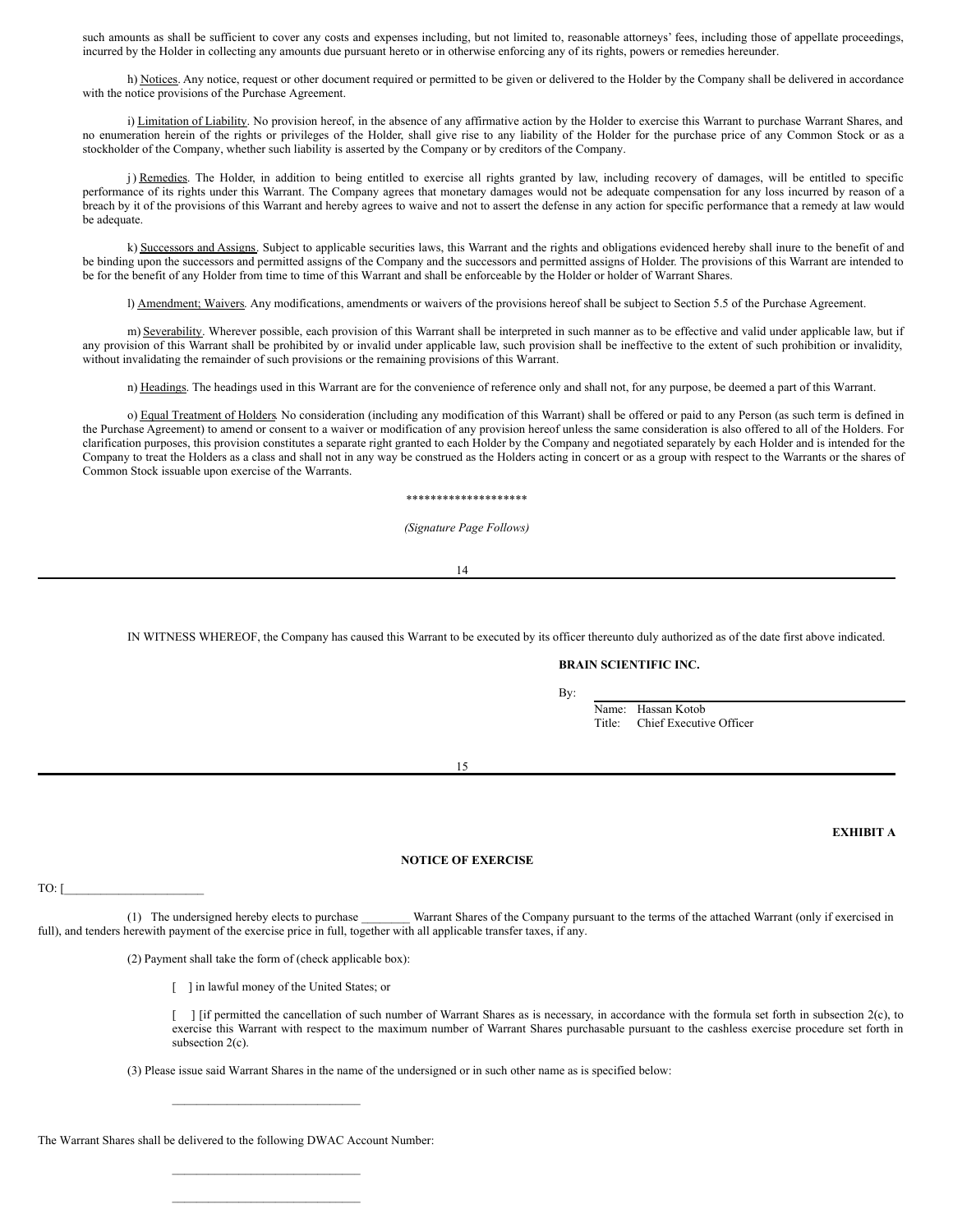(4) Accredited Investor. The undersigned is an "accredited investor" as defined in Regulation D promulgated under the Securities Act of 1933, as amended.

# [SIGNATURE OF HOLDER]

| Name of Investing Entity:                              |
|--------------------------------------------------------|
| Signature of Authorized Signatory of Investing Entity: |
| Name of Authorized Signatory:                          |
| Title of Authorized Signatory:                         |
| Date:                                                  |

\_\_\_\_\_\_\_\_\_\_\_\_\_\_\_\_\_\_\_\_\_\_\_\_\_\_\_\_\_\_\_

# **EXHIBIT B**

# ASSIGNMENT FORM

(To assign the foregoing Warrant, execute this form and supply required information. Do not use this form to purchase shares.)

FOR VALUE RECEIVED, the foregoing Warrant and all rights evidenced thereby are hereby assigned to

| Name:                                              | (Please Print) |
|----------------------------------------------------|----------------|
| Address:                                           | (Please Print) |
| Phone Number:                                      |                |
| Email Address:                                     |                |
| Dated:<br>Holder's Signature:<br>Holder's Address: |                |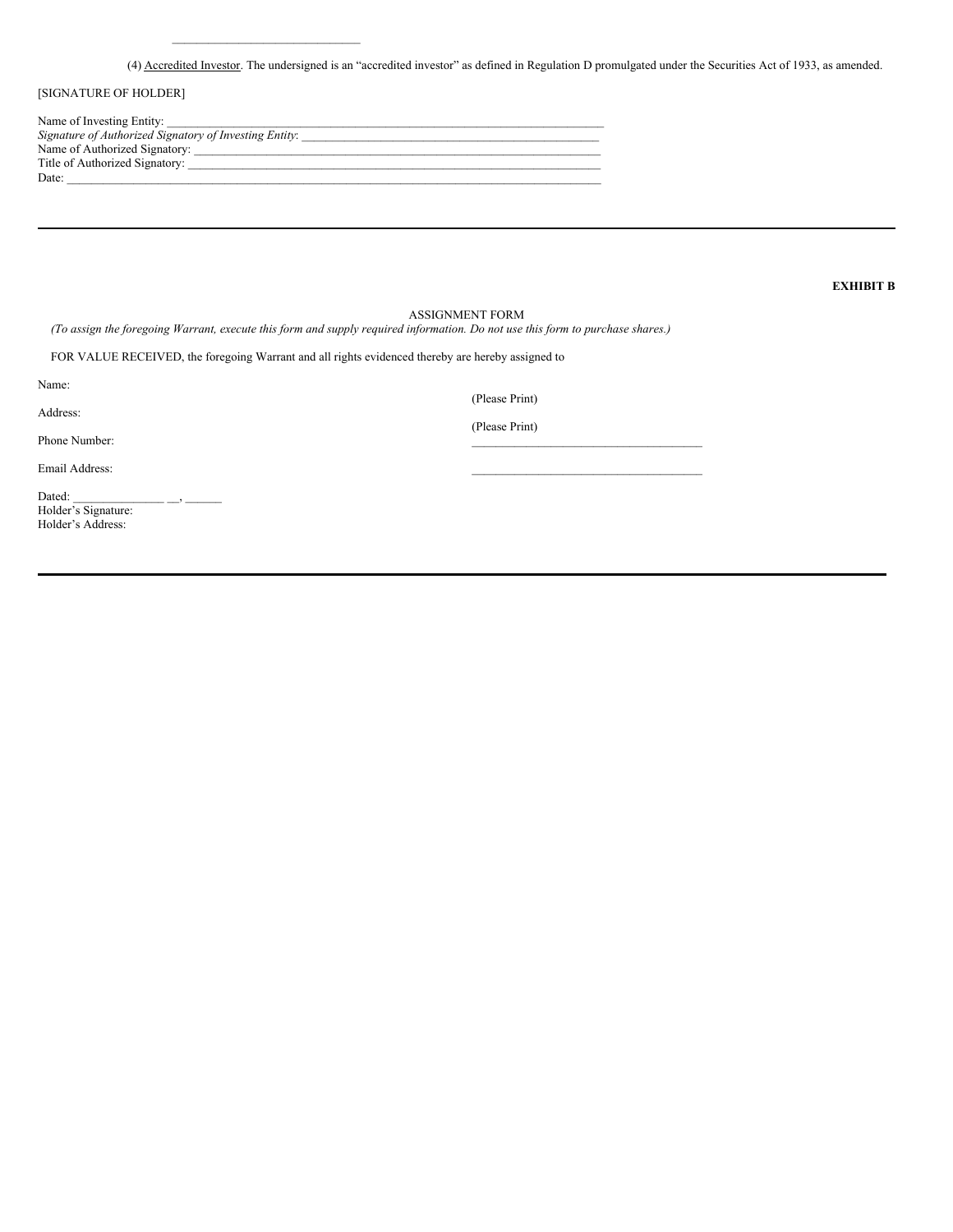### **SUBSIDIARY GUARANTEE**

SUBSIDIARY GUARANTEE, dated as of June 10, 2022 (this "Guarantee"), made by each of the signatories hereto (together with any other entity that may become a party hereto as provided herein, the "Guarantors"), in favor of the purchasers signatory (together with their permitted assigns, the 'Purchasers''), to that certain Securities Purchase Agreement, dated as of the date hereof, by and among Brain Scientific Inc., a Delaware corporation (the "Company"), and the Purchasers (the "Purchase Agreement").

## **W I T N E S S E T H:**

WHEREAS, pursuant to the Purchase Agreement, the Company has agreed to sell and issue to the Purchasers, and the Purchasers have agreed to purchase from the Company the Debentures, subject to the terms and conditions set forth therein; and

WHEREAS, each Guarantor will directly benefit from the extension of the loans to the Company represented by the issuance of the Debentures.

NOW, THEREFORE, in consideration of the premises and to induce the Purchasers to enter into the Purchase Agreement and to carry out the transactions contemplated thereby; each Guarantor hereby agrees with the Purchasers as follows:

1. Definitions. Unless otherwise defined herein, terms defined in the Purchase Agreement and used herein shall have the meanings given to them in the Purchase Agreement. The words "*hereof*," *"herein*," "*hereto*" and "*hereunder*" and words of similar import when used in this Guarantee shall refer to this Guarantee as a whole and not to any particular provision of this Guarantee, and Section and Schedule references are to this Guarantee unless otherwise specified. The meanings given to terms defined herein shall be equally applicable to both the singular and plural forms of such terms. The following terms shall have the following meanings:

"Guarantee" means this Subsidiary Guarantee, as the same may be amended, supplemented or otherwise modified from time to time.

"Obligations" means, in addition to all other costs and expenses of collection incurred by Purchasers in enforcing any of such "Obligations" (as defined in the Security Agreement) and/or this Guarantee, all of the liabilities and obligations (primary, secondary, direct, contingent, sole, joint or several) due or to become due, or that are now or may be hereafter contracted or acquired, or owing to, of the Company or any Guarantor to the Purchasers under this Guarantee, the Debentures and any other instruments, agreements or other documents executed and/or delivered in connection herewith or therewith, in each case, whether now or hereafter existing, voluntary or involuntary, direct or indirect, absolute or contingent, liquidated or unliquidated, whether or not jointly owed with others, and whether or not from time to time decreased or extinguished and later increased, created or incurred, and all or any portion of such obligations or liabilities that are paid, to the extent all or any part of such payment is avoided or recovered directly or indirectly from any of the Purchasers as a preference, fraudulent transfer or otherwise as such obligations may be amended, supplemented, converted, extended or modified from time to time. Without limiting the generality of the foregoing, the term "Obligations" shall include, without limitation: (i) principal of, and interest on the Debentures and the loans extended pursuant thereto, (ii) any and all other fees, indemnities, costs, obligations and liabilities of the Company or any Guarantor from time to time under or in connection with this Guarantee, the Debentures and any other instruments, agreements or other documents executed and/or delivered in connection herewith or therewith, and (iii) all amounts (including but not limited to post-petition interest) in respect of the foregoing that would be payable but for the fact that the obligations to pay such amounts are unenforceable or not allowable due to the existence of a bankruptcy, reorganization or similar proceeding involving the Company or any Guarantor.

#### 2. Guarantee.

### (a) Guarantee.

(i) The Guarantors hereby, jointly and severally, unconditionally and irrevocably, guarantee to the Purchasers and their respective successors, indorsees, transferees and assigns, the prompt and complete payment and performance when due (whether at the stated maturity, by acceleration or otherwise) of the Obligations.

(ii) Anything herein or in any other Transaction Document to the contrary notwithstanding, the maximum liability of each Guarantor hereunder and under the other Transaction Documents shall in no event exceed the amount which can be guaranteed by such Guarantor under applicable federal and state laws, including laws relating to the insolvency of debtors, fraudulent conveyance or transfer or laws affecting the rights of creditors generally (after giving effect to the right of contribution established in Section 2(b)).

(iii) Each Guarantor agrees that the Obligations may at any time and from time to time exceed the amount of the liability of such Guarantor hereunder without impairing the guarantee contained in this Section 2 or affecting the rights and remedies of the Purchasers hereunder.

(iv) The guarantee contained in this Section 2 shall remain in full force and effect until all the Obligations and the obligations of each Guarantor under the guarantee contained in this Section 2 shall have been satisfied by indefeasible payment in full.

(v) No payment made by the Company, any of the Guarantors, any other guarantor or any other Person or received or collected by the Purchasers from the Company, any of the Guarantors, any other guarantor or any other Person by virtue of any action or proceeding or any set-off or appropriation or application at any time or from time to time in reduction of or in payment of the Obligations shall be deemed to modify, reduce, release or otherwise affect the liability of any Guarantor hereunder which shall, notwithstanding any such payment (other than any payment made by such Guarantor in respect of the Obligations or any payment received or collected from such Guarantor in respect of the Obligations), remain liable for the Obligations up to the maximum liability of such Guarantor hereunder until the Obligations are indefeasibly paid in full.

(vi) Notwithstanding anything to the contrary in this Guarantee, with respect to any defaulted non-monetary Obligations the specific performance of which by the Guarantors is not reasonably possible (e.g., the issuance of the Company's Common Stock), the Guarantors shall only be liable for making the Purchasers whole on a monetary basis for the Company's failure to perform such Obligations in accordance with the Transaction Documents.

(b) Right of Contribution. Subject to Section 2(c), each Guarantor hereby agrees that to the extent that a Guarantor shall have paid more than its proportionate share of any payment made hereunder, such Guarantor shall be entitled to seek and receive contribution from and against any other Guarantor hereunder which has not paid its proportionate share of such payment. Each Guarantor's right of contribution shall be subject to the terms and conditions of Section 2(c). The provisions of this Section 2(b) shall in no respect limit the obligations and liabilities of any Guarantor to the Purchasers and each Guarantor shall remain liable to the Purchasers for the full amount guaranteed by such Guarantor hereunder until the indefeasible repayment in full of all amounts owed under the Purchase Agreement, the Debentures and the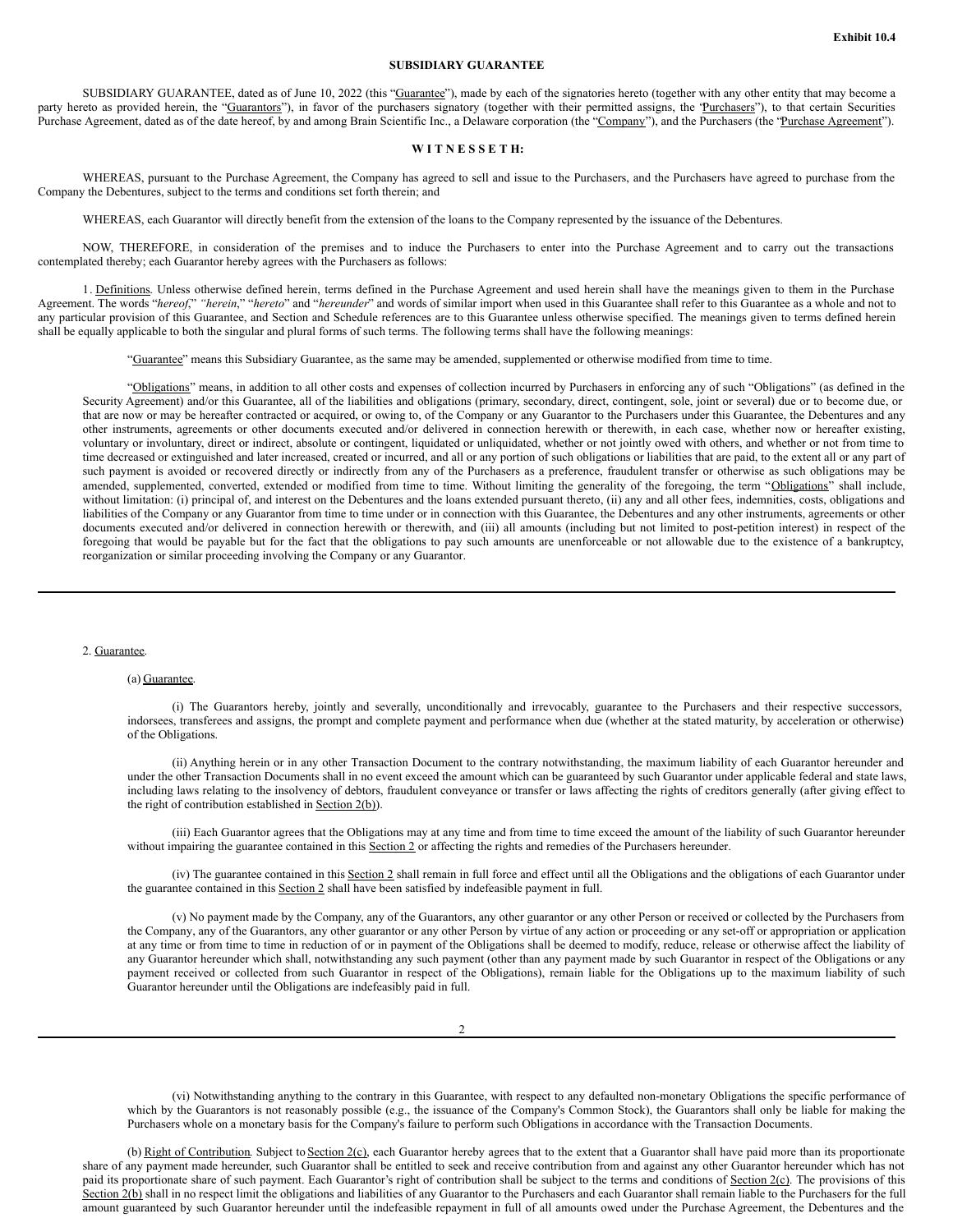(c) No Subrogation. Notwithstanding any payment made by any Guarantor hereunder or any set-off or application of funds of any Guarantor by the Purchasers, no Guarantor shall be entitled to be subrogated to any of the rights of the Purchasers against the Company or any other Guarantor or any collateral security or guarantee or right of offset held by the Purchasers for the payment of the Obligations, nor shall any Guarantor seek or be entitled to seek any contribution or reimbursement from the Company or any other Guarantor in respect of payments made by such Guarantor hereunder, until all amounts owing to the Purchasers by the Company on account of the Obligations are indefeasibly paid in full. If any amount shall be paid to any Guarantor on account of such subrogation rights at any time when all of the Obligations shall not have been paid in full, such amount shall be held by such Guarantor in trust for the Purchasers, segregated from other funds of such Guarantor, and shall, forthwith upon receipt by such Guarantor, be turned over to the Purchasers in the exact form received by such Guarantor (duly indorsed by such Guarantor to the Purchasers, if required), to be applied against the Obligations, whether matured or unmatured, in such order as the Purchasers may determine.

(d) Amendments, Etc. With Respect to the Obligations. Each Guarantor shall remain obligated hereunder notwithstanding that, without any reservation of rights against any Guarantor and without notice to or further assent by any Guarantor, any demand for payment of any of the Obligations made by the Purchasers may be rescinded by the Purchasers and any of the Obligations continued, and the Obligations, or the liability of any other Person upon or for any part thereof, or any collateral security or guarantee therefor or right of offset with respect thereto, may, from time to time, in whole or in part, be renewed, extended, amended, modified, accelerated, compromised, waived, surrendered or released by the Purchasers, and the Purchase Agreement and the other Transaction Documents and any other documents executed and delivered in connection therewith may be amended, modified, supplemented or terminated, in whole or in part, as the Purchasers may deem advisable from time to time, and any collateral security, guarantee or right of offset at any time held by the Purchasers for the payment of the Obligations may be sold, exchanged, waived, surrendered or released. The Purchasers shall have no obligation to protect, secure, perfect or insure any Lien at any time held by them as security for the Obligations or for the guarantee contained in this **Section 2** or any property subject thereto.

3

(e) Guarantee Absolute and Unconditional. Each Guarantor waives any and all notice of the creation, renewal, extension or accrual of any of the Obligations and notice of or proof of reliance by the Purchasers upon the guarantee contained in this Section 2 or acceptance of the guarantee contained in this Section 2; the Obligations, and any of them, shall conclusively be deemed to have been created, contracted or incurred, or renewed, extended, amended or waived, in reliance upon the guarantee contained in this Section 2; and all dealings between the Company and any of the Guarantors, on the one hand, and the Purchasers, on the other hand, likewise shall be conclusively presumed to have been had or consummated in reliance upon the guarantee contained in this Section 2. Each Guarantor waives to the extent permitted by law diligence, presentment, protest, demand for payment and notice of default or nonpayment to or upon the Company or any of the Guarantors with respect to the Obligations. Each Guarantor understands and agrees that the guarantee contained in this Section 2 shall be construed as a continuing, absolute and unconditional guarantee of payment and performance without regard to: (a) the validity or enforceability of the Purchase Agreement or any other Transaction Document, any of the Obligations or any other collateral security therefor or guarantee or right of offset with respect thereto at any time or from time to time held by the Purchasers, (b) any defense, set-off or counterclaim (other than a defense of payment or performance or fraud by Purchasers) which may at any time be available to or be asserted by the Company or any other Person against the Purchasers, or (c) any other circumstance whatsoever (with or without notice to or knowledge of the Company or such Guarantor) which constitutes, or might be construed to constitute, an equitable or legal discharge of the Company for the Obligations, or of such Guarantor under the guarantee contained in this Section 2, in bankruptcy or in any other instance. When making any demand hereunder or otherwise pursuing its rights and remedies hereunder against any Guarantor, the Purchasers may, but shall be under no obligation to, make a similar demand on or otherwise pursue such rights and remedies as they may have against the Company, any other Guarantor or any other Person or against any collateral security or guarantee for the Obligations or any right of offset with respect thereto, and any failure by the Purchasers to make any such demand, to pursue such other rights or remedies or to collect any payments from the Company, any other Guarantor or any other Person or to realize upon any such collateral security or guarantee or to exercise any such right of offset, or any release of the Company, any other Guarantor or any other Person or any such collateral security, guarantee or right of offset, shall not relieve any Guarantor of any obligation or liability hereunder, and shall not impair or affect the rights and remedies, whether express, implied or available as a matter of law, of the Purchasers against any Guarantor. For the purposes hereof, "*demand*" shall include the commencement and continuance of any legal proceedings.

(f) Reinstatement. The guarantee contained in this Section 2 shall continue to be effective, or be reinstated, as the case may be, if at any time payment, or any part thereof, of any of the Obligations is rescinded or must otherwise be restored or returned by the Purchasers upon the insolvency, bankruptcy, dissolution, liquidation or reorganization of the Company or any Guarantor, or upon or as a result of the appointment of a receiver, intervenor or conservator of, or trustee or similar officer for, the Company or any Guarantor or any substantial part of its property, or otherwise, all as though such payments had not been made.

(g) Payments. Each Guarantor hereby guarantees that payments hereunder will be paid to the Purchasers without set-off or counterclaim in U.S. dollars at the address set forth or referred to in the Signature Pages to the Purchase Agreement.

4

3. Representations and Warranties. Each Guarantor hereby makes the following representations and warranties to Purchasers as of the date hereof:

(a) Organization and Qualification. The Guarantor is duly organized, validly existing and in good standing under the laws of the applicable jurisdiction set forth on Schedule 1, with the requisite corporate power and authority to own and use its properties and assets and to carry on its business as currently conducted. The Guarantor has no subsidiaries other than those identified as such on the Disclosure Schedules to the Purchase Agreement. The Guarantor is duly qualified to do business and is in good standing as a foreign corporation in each jurisdiction in which the nature of the business conducted or property owned by it makes such qualification necessary, except where the failure to be so qualified or in good standing, as the case may be, could not, individually or in the aggregate, (x) adversely affect the legality, validity or enforceability of any of this Guaranty in any material respect, (y) have a material adverse effect on the results of operations, assets, prospects, or financial condition of the Guarantor, or (z) adversely impair in any material respect the Guarantor's ability to perform fully on a timely basis its obligations under this Guaranty (a "Material Adverse Effect").

(b) Authorization; Enforcement. The Guarantor has the requisite corporate power and authority to enter into and to consummate the transactions contemplated by this Guaranty, and otherwise to carry out its obligations hereunder. The execution and delivery of this Guaranty by the Guarantor and the consummation by it of the transactions contemplated hereby have been duly authorized by all requisite corporate action on the part of the Guarantor. This Guaranty has been duly executed and delivered by the Guarantor and constitutes the valid and binding obligation of the Guarantor enforceable against the Guarantor in accordance with its terms, except as such enforceability may be limited by applicable bankruptcy, insolvency, reorganization, moratorium, liquidation or similar laws relating to, or affecting generally the enforcement of, creditors' rights and remedies or by other equitable principles of general application.

(c) No Conflicts. Except as disclosed in the Disclosure Schedules to the Purchase Agreement, the execution, delivery and performance of this Guaranty by the Guarantor and the consummation by the Guarantor of the transactions contemplated thereby do not and will not: (i) conflict with or violate any provision of its Certificate of Incorporation or By-laws or (ii) conflict with, constitute a default (or an event which with notice or lapse of time or both would become a default) under, or give to others any rights of termination, amendment, acceleration or cancellation of, any agreement, indenture or instrument to which the Guarantor is a party, or (iii) result in a violation of any law, rule, regulation, order, judgment, injunction, decree or other restriction of any court or governmental authority to which the Guarantor is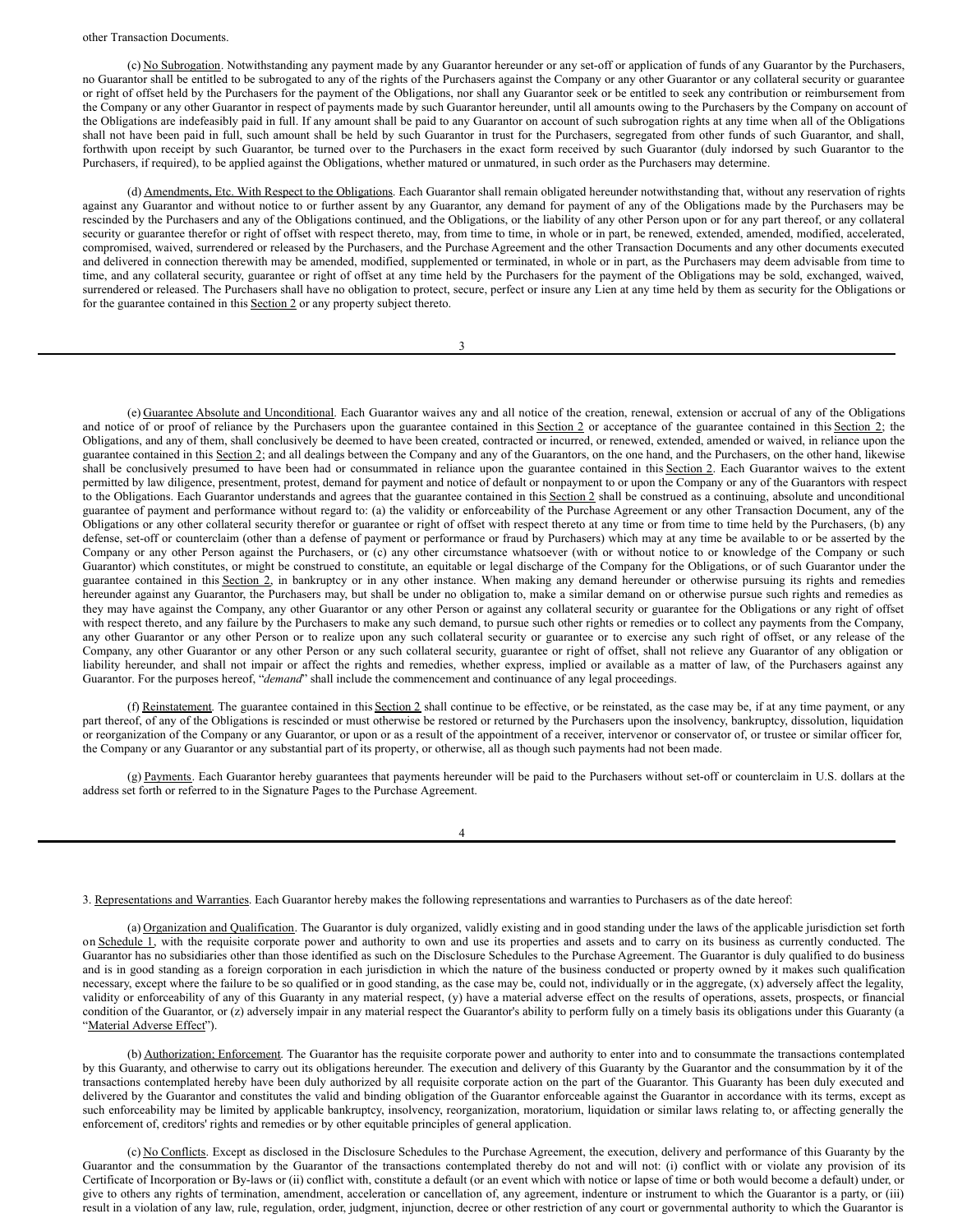<span id="page-44-0"></span>subject (including Federal and State securities laws and regulations), or by which any material property or asset of the Guarantor is bound or affected, except in the case of each of clauses (ii) and (iii), such conflicts, defaults, terminations, amendments, accelerations, cancellations and violations as could not, individually or in the aggregate, have or result in a Material Adverse Effect. The business of the Guarantor is not being conducted in violation of any law, ordinance or regulation of any governmental authority, except for violations which, individually or in the aggregate, do not have a Material Adverse Effect.

(d) Consents and Approvals. Except as disclosed in the Disclosure Schedules to the Purchase Agreement, the Guarantor is not required to obtain any consent, waiver, authorization or order of, or make any filing or registration with, any court or other federal, state, local, foreign or other governmental authority or other person in connection with the execution, delivery and performance by the Guarantor of this Guaranty.

(e) Purchase Agreement. The representations and warranties of the Company set forth in the Purchase Agreement as they relate to such Guarantor, each of which is hereby incorporated herein by reference, are true and correct as of each time such representations are deemed to be made pursuant to such Purchase Agreement, and the Purchasers shall be entitled to rely on each of them as if they were fully set forth herein, provided that each reference in each such representation and warranty to the Company's knowledge shall, for the purposes of this Section 3, be deemed to be a reference to such Guarantor's knowledge.

(f) Foreign Law. Each Guarantor has consulted with appropriate foreign legal counsel with respect to any of the above representations for which non-U.S. law is applicable. Such foreign counsel has advised each applicable Guarantor that such counsel knows of no reason why any of the above representations would not be true and accurate. Such foreign counsel was provided with copies of this Subsidiary Guarantee and the Transaction Documents prior to rendering their advice.

#### 4. Covenants.

(a) Each Guarantor covenants and agrees with the Purchasers that, from and after the date of this Guarantee until the Obligations shall have been indefeasibly paid in full, such Guarantor shall take, and/or shall refrain from taking, as the case may be, each commercially reasonable action that is necessary to be taken or not taken, as the case may be, so that no Event of Default (as defined in the Debentures) is caused by the failure to take such action or to refrain from taking such action by such Guarantor.

(b) So long as any of the Obligations are outstanding, unless Purchasers holding at least 51% of the aggregate principal amount of the then outstanding Debentures shall otherwise consent in writing, each Guarantor will not directly or indirectly on or after the date of this Guarantee:

i. other than Permitted Indebtedness (as defined in the Debenture), enter into, create, incur, assume or suffer to exist any indebtedness for borrowed money of any kind, including but not limited to, a guarantee, on or with respect to any of its property or assets now owned or hereafter acquired or any interest therein or any income or profits therefrom;

ii. other than Permitted Liens (as defined in the Debenture), enter into, create, incur, assume or suffer to exist any liens of any kind, on or with respect to any of its property or assets now owned or hereafter acquired or any interest therein or any income or profits therefrom;

iii. amend its certificate of incorporation, bylaws or other charter documents so as to adversely affect any rights of any Purchaser;

iv. repay, repurchase or offer to repay, repurchase or otherwise acquire more than a*de minimis* number of shares of its securities or debt obligations;

v. pay cash dividends on any equity securities of such Guarantor other than dividends paid to another Guarantor or to the Company;

6

vi. enter into any transaction with any Affiliate of the Guarantor which would be required to be disclosed in any public filing of the Company with the Commission, unless such transaction is made on an arm's-length basis and expressly approved by a majority of the disinterested directors of the Company (even if less than a quorum otherwise required for board approval); or

vii. enter into any agreement with respect to any of the foregoing.

## 5. Miscellaneous.

(a) Amendments in Writing. None of the terms or provisions of this Guarantee may be waived, amended, supplemented or otherwise modified except in writing by the Purchasers holding a majority in principal amount of the outstanding Debentures.

(b) Notices. All notices, requests and demands to or upon the Purchasers or any Guarantor hereunder shall be effected in the manner provided for in the Purchase Agreement, provided that any such notice, request or demand to or upon any Guarantor shall be addressed to such Guarantor at its notice address set forth on Schedule 5(b).

(c) No Waiver By Course Of Conduct; Cumulative Remedies. The Purchasers shall not by any act (except by a written instrument pursuant toSection 5(a)), delay, indulgence, omission or otherwise be deemed to have waived any right or remedy hereunder or to have acquiesced in any default under the Transaction Documents or Event of Default. No failure to exercise, nor any delay in exercising, on the part of the Purchasers, any right, power or privilege hereunder shall operate as a waiver thereof. No single or partial exercise of any right, power or privilege hereunder shall preclude any other or further exercise thereof or the exercise of any other right, power or privilege. A waiver by the Purchasers of any right or remedy hereunder on any one occasion shall not be construed as a bar to any right or remedy which the Purchasers would otherwise have on any future occasion. The rights and remedies herein provided are cumulative, may be exercised singly or concurrently and are not exclusive of any other rights or remedies provided by law.

## (d) Enforcement Expenses; Indemnification.

(i) Each Guarantor agrees to pay, or reimburse the Purchasers for, all its costs and expenses incurred in collecting against such Guarantor under the guarantee contained in Section 2 or otherwise enforcing or preserving any rights under this Guarantee and the other Transaction Documents to which such Guarantor is a party, including, without limitation, the reasonable fees and disbursements of counsel to the Purchasers.

(ii) Each Guarantor agrees to pay, and to save the Purchasers harmless from, any and all liabilities with respect to, or resulting from any delay in paying, any and all stamp, excise, sales or other taxes which may be payable or determined to be payable in connection with any of the transactions contemplated by this Guarantee.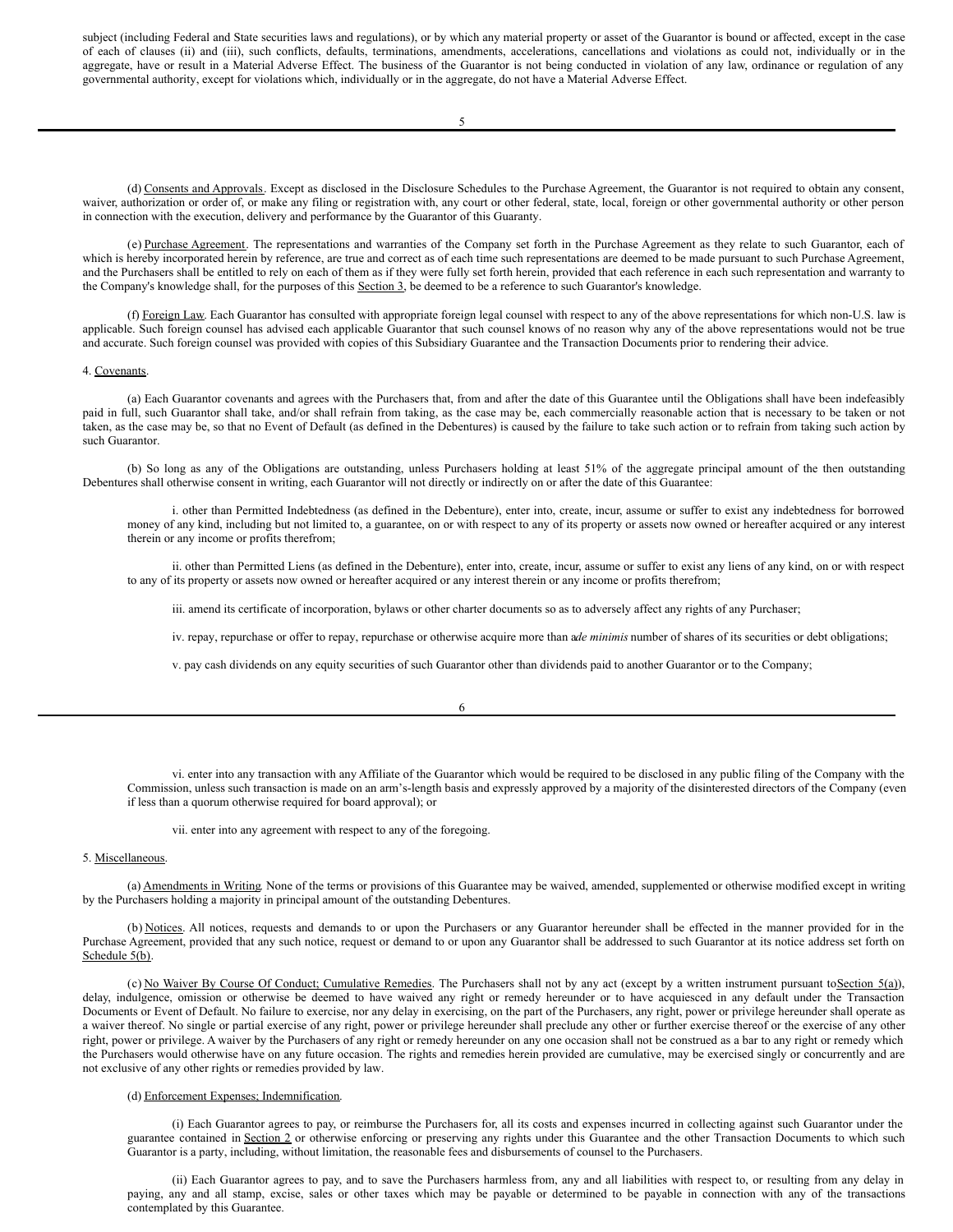(iii) Each Guarantor agrees to pay, and to save the Purchasers harmless from, any and all liabilities, obligations, losses, damages, penalties, actions, judgments, suits, costs, expenses or disbursements of any kind or nature whatsoever with respect to the execution, delivery, enforcement, performance and administration of this Guarantee to the extent the Company would be required to do so pursuant to the Purchase Agreement.

(iv) The agreements in this Section shall survive repayment of the Obligations and all other amounts payable under the Purchase Agreement and the other Transaction Documents.

(e) Successor and Assigns. This Guarantee shall be binding upon the successors and assigns of each Guarantor and shall inure to the benefit of the Purchasers and their respective successors and assigns; provided that no Guarantor may assign, transfer or delegate any of its rights or obligations under this Guarantee without the prior written consent of the Purchasers.

(f) Set-Off. Each Guarantor hereby irrevocably authorizes each Purchaser at any time and from time to time while an Event of Default under any of the Transaction Documents shall have occurred and be continuing, without notice to such Guarantor or any other Guarantor, any such notice being expressly waived by each Guarantor, to set-off and appropriate and apply any and all deposits, credits, indebtedness or claims, in any currency, in each case whether direct or indirect, absolute or contingent, matured or unmatured, at any time held or owing by such Purchaser to or for the credit or the account of such Guarantor, or any part thereof in such amounts as such Purchaser may elect, against and on account of the obligations and liabilities of such Guarantor to the Purchaser hereunder and claims of every nature and description of such Purchaser against such Guarantor, in any currency, whether arising hereunder, under the Purchase Agreement, any other Transaction Document or otherwise, as such Purchaser may elect, whether or not such Purchaser has made any demand for payment and although such obligations, liabilities and claims may be contingent or unmatured. A Purchaser shall notify such Guarantor and the Agent named in the Security Agreement promptly of any such set-off and the application made by such Purchaser of the proceeds thereof, provided that the failure to give such notice shall not affect the validity of such set-off and application. The rights of the Purchasers under this Section are in addition to other rights and remedies (including, without limitation, other rights of set-off) which the Purchasers may have.

(g) Counterparts. This Guarantee may be executed by one or more of the parties to this Guarantee on any number of separate counterparts (including by telecopy), and all of said counterparts taken together shall be deemed to constitute one and the same instrument.

(h) Severability. Any provision of this Guarantee which is prohibited or unenforceable in any jurisdiction shall, as to such jurisdiction, be ineffective to the extent of such prohibition or unenforceability without invalidating the remaining provisions hereof, and any such prohibition or unenforceability in any jurisdiction shall not invalidate or render unenforceable such provision in any other jurisdiction.

(i) Section Headings. The Section headings used in this Guarantee are for convenience of reference only and are not to affect the construction hereof or be taken into consideration in the interpretation hereof.

(j) Integration. This Guarantee and the other Transaction Documents represent the agreement of the Guarantors and the Purchasers with respect to the subject matter hereof and thereof, and there are no promises, undertakings, representations or warranties by the Purchasers relative to subject matter hereof and thereof not expressly set forth or referred to herein or in the other Transaction Documents.

8

(k) Governing Laws. All questions concerning the construction, validity, enforcement and interpretation of this Guarantee shall be governed by and construed and enforced in accordance with the internal laws of the State of New York, without regard to the principles of conflicts of law thereof. Each of the Company and the Guarantors agree that all proceedings concerning the interpretations, enforcement and defense of the transactions contemplated by this Guarantee (whether brought against a party hereto or its respective affiliates, directors, officers, shareholders, partners, members, employees or agents) shall be commenced exclusively in the state and federal courts sitting in the City of New York, Borough of Manhattan. Each of the Company and the Guarantors hereby irrevocably submits to the exclusive jurisdiction of the state and federal courts sitting in the City of New York, Borough of Manhattan for the adjudication of any dispute hereunder or in connection herewith or with any transaction contemplated hereby or discussed herein, and hereby irrevocably waives, and agrees not to assert in any proceeding, any claim that it is not personally subject to the jurisdiction of any such court, that such proceeding is improper. Each party hereto hereby irrevocably waives personal service of process and consents to process being served in any such proceeding by mailing a copy thereof via registered or certified mail or overnight delivery (with evidence of delivery) to such party at the address in effect for notices to it under this Guarantee and agrees that such service shall constitute good and sufficient service of process and notice thereof. Nothing contained herein shall be deemed to limit in any way any right to serve process in any manner permitted by law. Each party hereto hereby irrevocably waives, to the fullest extent permitted by applicable law, any and all right to trial by jury in any legal proceeding arising out of or relating to this Guarantee or the transactions contemplated hereby.

(l) Acknowledgements. Each Guarantor hereby acknowledges that:

(i) it has been advised by counsel in the negotiation, execution and delivery of this Guarantee and the other Transaction Documents to which it is a party;

(ii) the Purchasers have no fiduciary relationship with or duty to any Guarantor arising out of or in connection with this Guarantee or any of the other Transaction Documents, and the relationship between the Guarantors, on the one hand, and the Purchasers, on the other hand, in connection herewith or therewith is solely that of debtor and creditor; and

(iii) no joint venture is created hereby or by the other Transaction Documents or otherwise exists by virtue of the transactions contemplated hereby among the Guarantors and the Purchasers.

(m) Additional Guarantors. The Company shall cause each of its subsidiaries formed or acquired on or subsequent to the date hereof to become a Guarantor for all purposes of this Guarantee by executing and delivering an Assumption Agreement in the form of Annex 1 hereto.

(n) Release of Guarantors. Each Guarantor will be released from all liability hereunder concurrently with the indefeasible repayment in full of all amounts owed under the Purchase Agreement, the Debentures and the other Transaction Documents.

(o) Seniority. The Obligations of each of the Guarantors hereunder rank senior in priority to any other Indebtedness (as defined in the Purchase Agreement) of such Guarantor.

## (p) WAIVER OF JURY TRIAL. **EACH GUARANTOR AND, BY ACCEPTANCE OF THE BENEFITS HEREOF, THE PURCHASERS, HEREBY**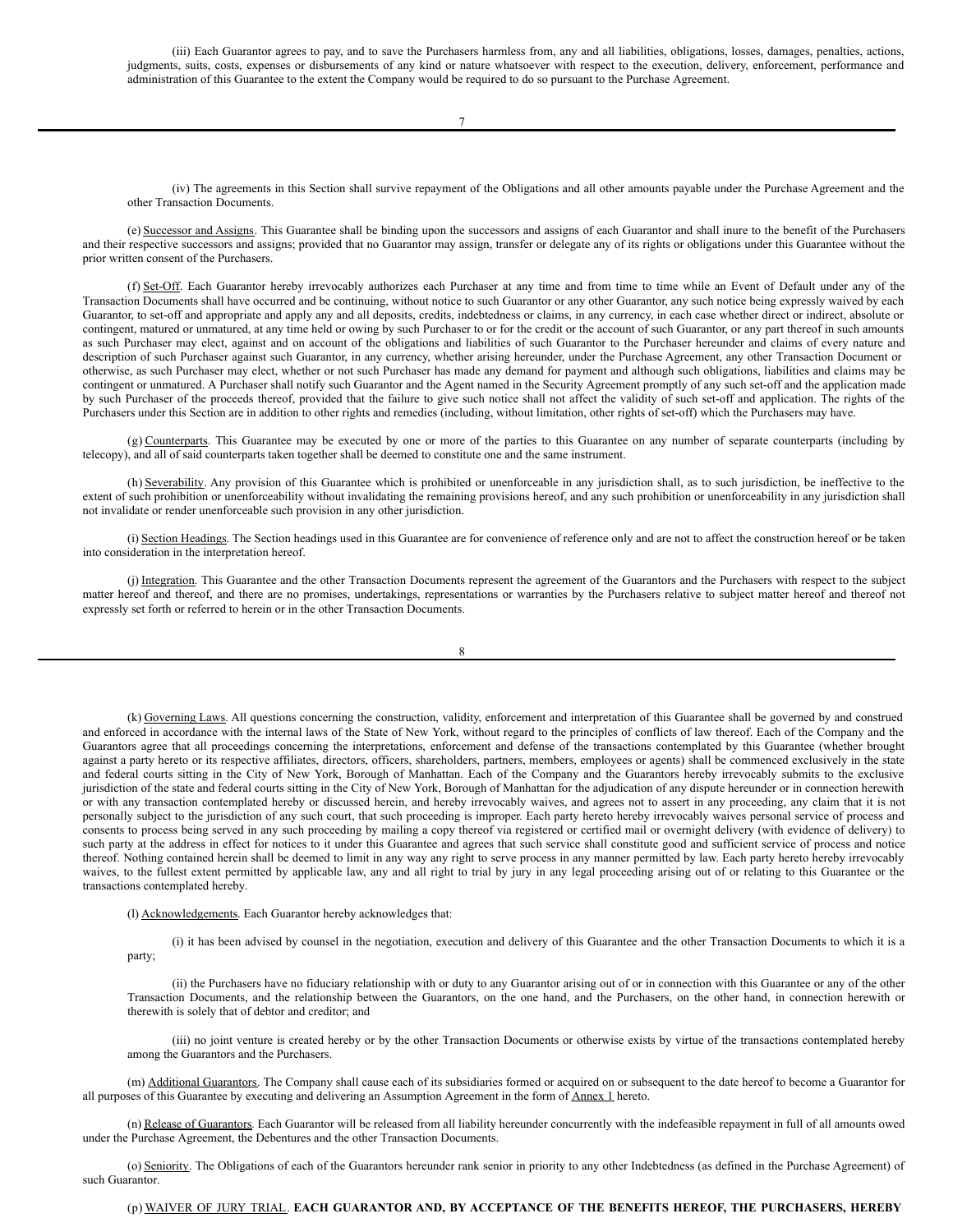### **IRREVOCABLY AND UNCONDITIONALLY WAIVE TRIAL BY JURY IN ANY LEGAL ACTION OR PROCEEDING RELATING TO THIS GUARANTEE AND FOR ANY COUNTERCLAIM THEREIN.**

\*\*\*\*\*\*\*\*\*\*\*\*\*\*\*\*\*\*\*\*\*

*(Signature Pages Follow)*

 $\overline{Q}$ 

IN WITNESS WHEREOF, each of the undersigned has caused this Guarantee to be duly executed and delivered as of the date first above written.

## **PIEZO MOTION CORP.**

By:

Name: Title: President

## **MEMORY MD, INC.**

By:

Name: Title: President

#### **SCHEDULE 1**

### **GUARANTORS**

The following are the names, notice addresses and jurisdiction of organization of each Guarantor.

| Name               | Notice Addresses                                                                  | Jurisdiction of Organization |
|--------------------|-----------------------------------------------------------------------------------|------------------------------|
| Piezo Motion Corp. | c/o Brain Scientific Inc., 6700 Professional Parkway,<br>Lakewood Ranch, FL 34240 | Delaware                     |
| Memory MD, Inc.    | c/o Brain Scientific Inc., 6700 Professional Parkway,<br>Lakewood Ranch. FL 34240 | Delaware                     |

10

#### Annex 1 to **SUBSIDIARY GUARANTEE**

ASSUMPTION AGREEMENT, dated as of , made by , a corporation (the "Additional Guarantor"), in favor of the Purchasers pursuant to the Purchase Agreement referred to below. All capitalized terms not defined herein shall have the meaning ascribed to them in such Purchase Agreement.

#### **W I T N E S S E T H :**

WHEREAS, Brain Scientific Inc., a Delaware corporation (the "Company"), and the Purchasers have entered into that certain Securities Purchase Agreement, dated as of June , 2022 (as amended, supplemented or otherwise modified from time to time, the "Purchase Agreement");

WHEREAS, in connection with the Purchase Agreement, the Subsidiaries of the Company have entered into the Subsidiary Guarantee, dated as of June , 2022 (as amended, supplemented or otherwise modified from time to time, the "Guarantee") in favor of the Purchasers;

WHEREAS, the Purchase Agreement requires the Additional Guarantor to become a party to the Guarantee; and

WHEREAS, the Additional Guarantor has agreed to execute and deliver this Assumption Agreement in order to become a party to the Guarantee;

## **NOW, THEREFORE, IT IS AGREED:**

1. Guarantee. By executing and delivering this Assumption Agreement, the Additional Guarantor, as provided in Section 5(m) of the Guarantee, hereby becomes a party to the Guarantee as a Guarantor thereunder with the same force and effect as if originally named therein as a Guarantor and, without limiting the generality of the foregoing, hereby expressly assumes all obligations and liabilities of a Guarantor thereunder. The information set forth in Annex 1 hereto is hereby added to the information set forth in Schedule 1 to the Guarantee. The Additional Guarantor hereby represents and warrants that each of the representations and warranties contained in Section 3 of the Guarantee is true and correct on and as the date hereof as to such Additional Guarantor (after giving effect to this Assumption Agreement) as if made on and as of such date.

2. Governing Law. THIS ASSUMPTION AGREEMENT SHALL BE GOVERNED BY, AND CONSTRUED AND INTERPRETED IN ACCORDANCE WITH, THE LAW OF THE STATE OF NEW YORK.

11

IN WITNESS WHEREOF, the undersigned has caused this Assumption Agreement to be duly executed and delivered as of the date first above written.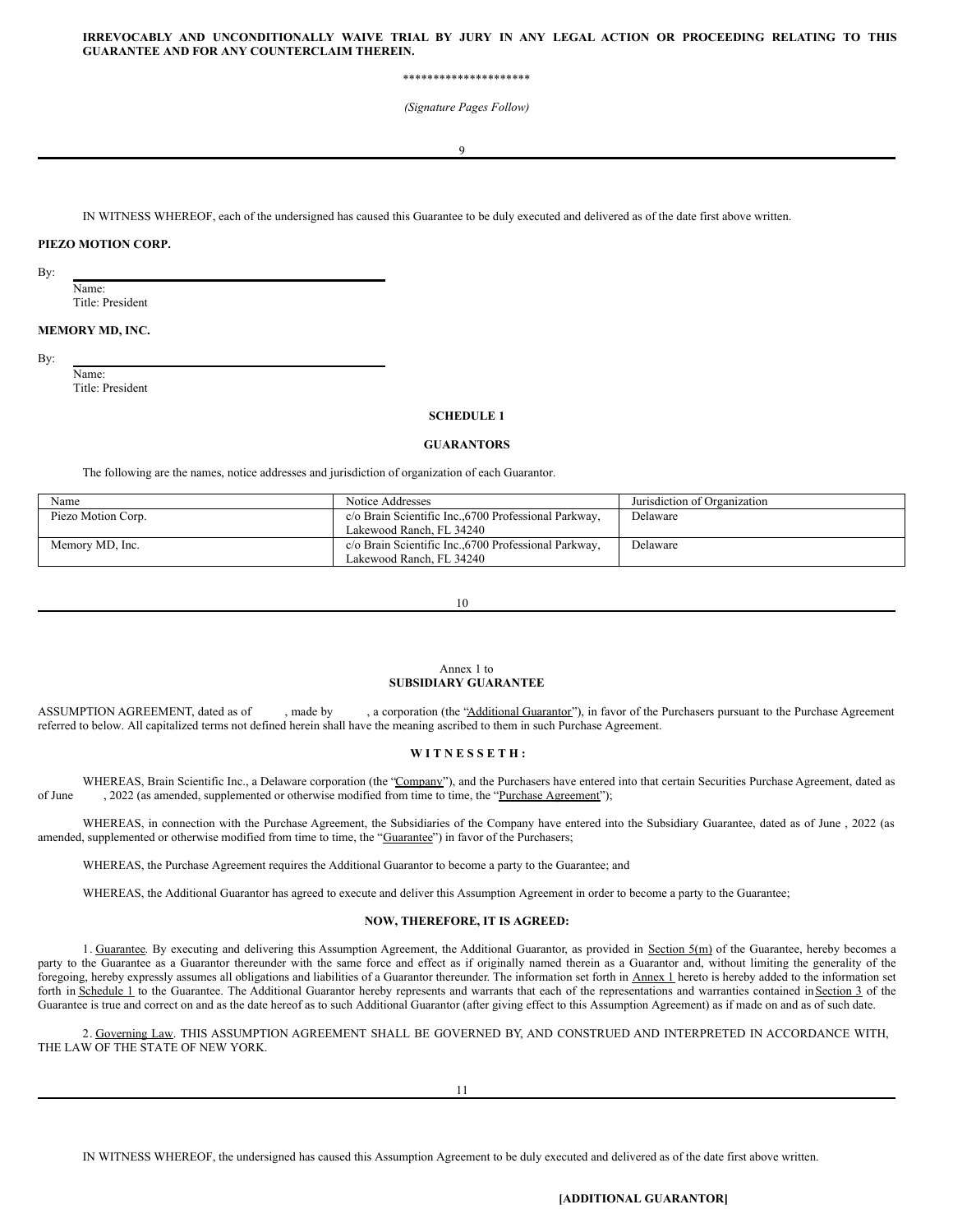B y: Nam e: Title: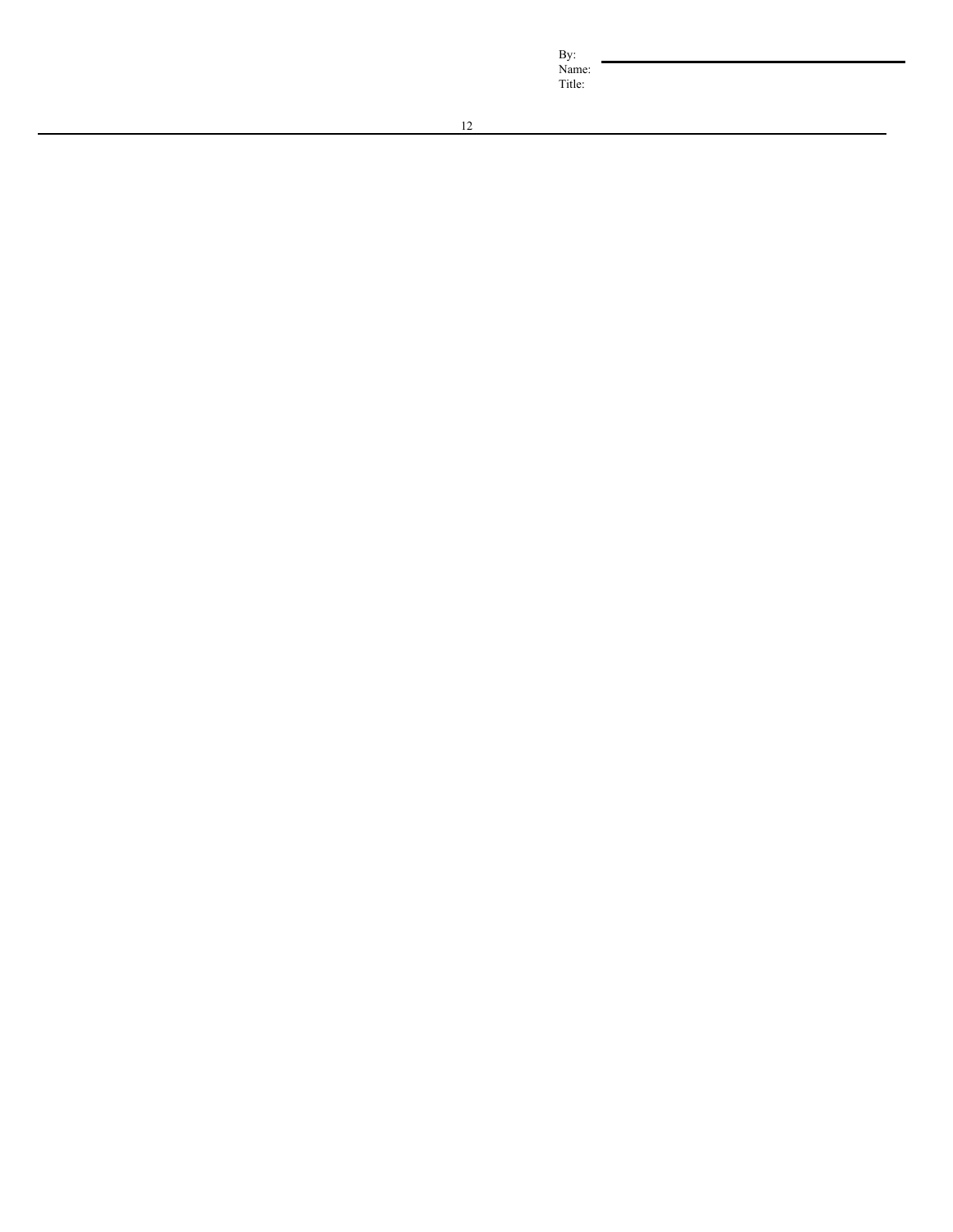### **SECURITY AGREEMENT**

This SECURITY AGREEMENT, dated as of June 10, 2022 (this "Agreement"), is among BRAIN SCIENTIFIC INC., a Nevada corporation (the "Company"), PIEZO MOTION CORP., a Delaware corporation ("Piezo"), MEMORY MD, INC., a Delaware corporation ('Memory'', and together with Piezo, the "Subsidiaries") (the Company and the Subsidiaries, collectively, the "Debtor"), the holders of the 10.0% Original Issue Discount Senior Secured Convertible Debentures issued by the Company in the original aggregate principal amount of up to \$6,600,000 (collectively, the "Debentures") signatory hereto, their endorsees, transferees and assigns (collectively, the "Secured Parties"), and Bigger Capital Fund, L.P., in its capacity as Agent (as defined below).

## **W I T N E S S E T H:**

WHEREAS, pursuant to the Purchase Agreement (as defined in the Debentures), the Secured Parties have severally agreed to extend the loans to the Company evidenced by the Debentures;

WHEREAS, pursuant to a certain Subsidiary Guarantee, dated as of the date hereof (the "Guarantee"), Piezo and Memory agreed to guarantee and act as surety for payment of such Debentures; and

WHEREAS, in order to induce the Secured Parties to extend the loans evidenced by the Debentures, the Debtor has agreed to execute and deliver to the Secured Parties this Agreement and to grant the Secured Parties, pari passu with each other Secured Party and through the Agent (as defined in Section 18 hereof), a security interest in all assets of the Debtor to secure the prompt payment, performance and discharge in full of all of the Company's obligations under the Debentures and Memory's and Piezo's obligations under the Guarantee.

NOW, THEREFORE, in consideration of the agreements herein contained and for other good and valuable consideration, the receipt and sufficiency of which is hereby acknowledged, the parties hereto hereby agree as follows:

1. **Certain Definitions**. As used in this Agreement, the following terms shall have the meanings set forth in this Section 1. Terms used but not otherwise defined in this Agreement that are defined in Article 9 of the UCC (such as "account", "chattel paper", "commercial tort claim", "deposit account", "document", "equipment", "fixtures", "general intangibles", "goods", "instruments", "inventory", "investment property", "letter-of-credit rights", "proceeds" and "supporting obligations") shall have the respective meanings given such terms in Article 9 of the UCC.

(a) "Collateral" means the collateral in which the Secured Parties are granted a security interest by this Agreement and which shall include the following personal property of the Debtor, whether presently owned or existing or hereafter acquired or coming into existence, wherever situated, and all additions and accessions thereto and all substitutions and replacements thereof, and all proceeds, products and accounts thereof, including, without limitation, all proceeds from the sale or transfer of the Collateral and of insurance covering the same and of any tort claims in connection therewith, and all dividends, interest, cash, notes, securities, equity interest or other property at any time and from time to time acquired, receivable or otherwise distributed in respect of, or in exchange for, any or all of the Pledged Securities (as defined below):

(i) All goods, including, without limitation, (A) all machinery, equipment, computers, motor vehicles, trucks, tanks, boats, ships, appliances, furniture, special and general tools, fixtures, test and quality control devices and other equipment of every kind and nature and wherever situated, together with all documents of title and documents representing the same, all additions and accessions thereto, replacements therefor, all parts therefor, and all substitutes for any of the foregoing and all other items used and useful in connection with any Debtor's businesses and all improvements thereto; and (B) all inventory;

(ii) All contract rights and other general intangibles, including, without limitation, all partnership interests, membership interests, stock or other securities, rights under any of the Organizational Documents, agreements related to the Pledged Securities, licenses, distribution and other agreements, computer software (whether "off-the-shelf", licensed from any third party or developed by any Debtor), computer software development rights, leases, franchises, customer lists, quality control procedures, grants and rights, goodwill, Intellectual Property and income tax refunds;

(iii) All accounts, together with all instruments, all documents of title representing any of the foregoing, all rights in any merchandising, goods, equipment, motor vehicles and trucks which any of the same may represent, and all right, title, security and guaranties with respect to each account, including any right of stoppage in transit;

(iv) All documents, letter-of-credit rights, instruments and chattel paper;

(v) All commercial tort claims;

(vi) All deposit accounts and all cash (whether or not deposited in such deposit accounts);

(vii) All investment property;

(viii) All supporting obligations; and

(ix) All files, records, books of account, business papers, and computer programs; and

(x) the products and proceeds of all of the foregoing Collateral set forth in clauses (i)-(ix) above.

Without limiting the generality of the foregoing, the "Collateral" shall include all investment property and general intangibles respecting ownership and/or other equity interests in the Debtor, including, without limitation, the shares of capital stock and the other equity interests listed on Schedule H hereto (as the same may be modified from time to time pursuant to the terms hereof), and any other shares of capital stock and/or other equity interests of any other direct or indirect subsidiary of any Debtor obtained in the future, and, in each case, all certificates representing such shares and/or equity interests and, in each case, all rights, options, warrants, stock, other securities and/or equity interests that may hereafter be received, receivable or distributed in respect of, or exchanged for, any of the foregoing and all rights arising under or in connection with the Pledged Securities, including, but not limited to, all dividends, interest and cash.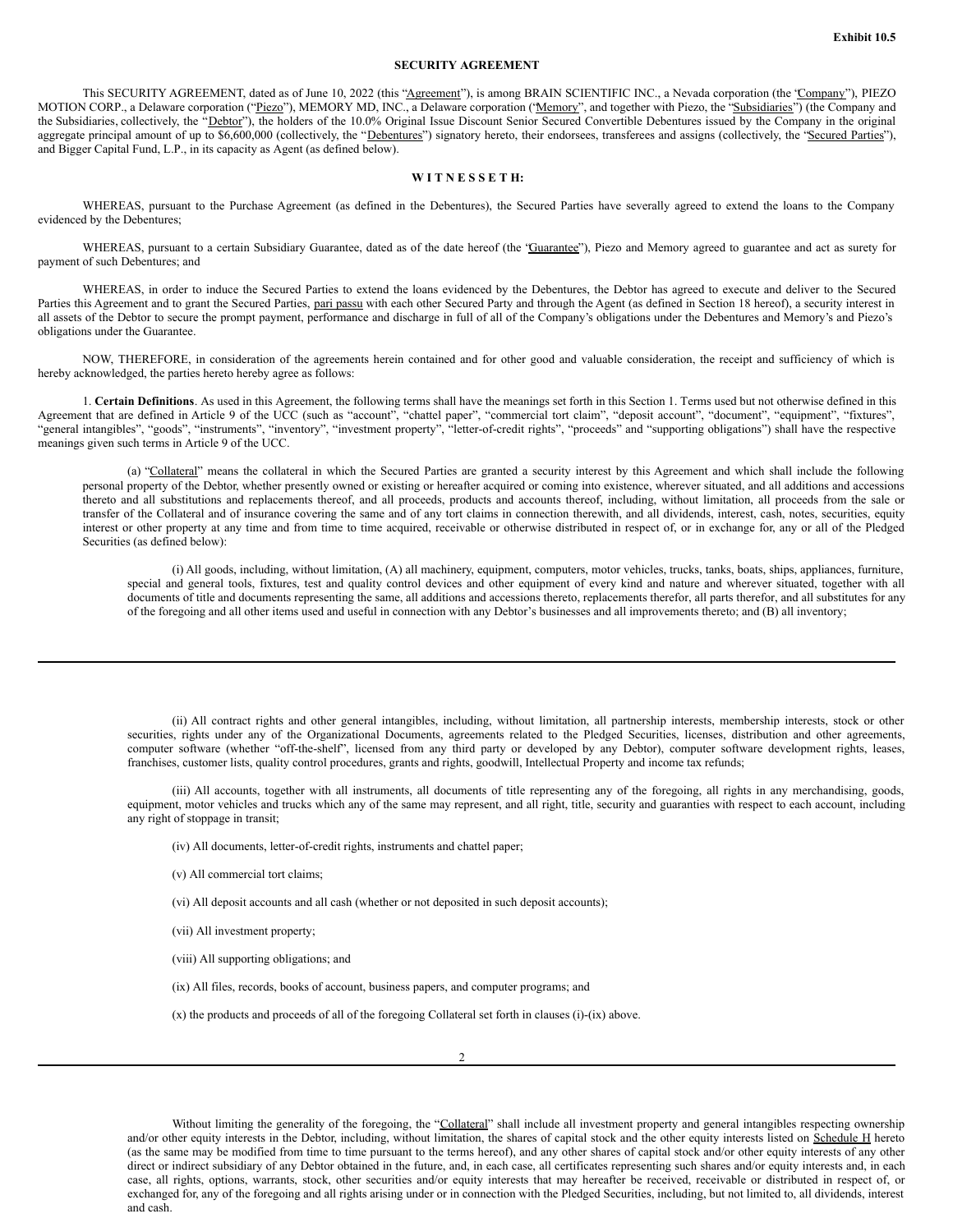Notwithstanding the foregoing, nothing herein shall be deemed to constitute an assignment of any asset which, in the event of an assignment, becomes void by operation of applicable law or the assignment of which is otherwise prohibited by applicable law (in each case to the extent that such applicable law is not overridden by Sections 9-406, 9-407 and/or 9-408 of the UCC or other similar applicable law); provided, however, that to the extent permitted by applicable law, this Agreement shall create a valid security interest in such asset and, to the extent permitted by applicable law, this Agreement shall create a valid security interest in the proceeds of such asset.

(b) "Intellectual Property" means the collective reference to all rights, priorities and privileges relating to intellectual property, whether arising under United States, multinational or foreign laws or otherwise, including, without limitation, (i) all copyrights arising under the laws of the United States, any other country or any political subdivision thereof, whether registered or unregistered and whether published or unpublished, all registrations and recordings thereof, and all applications in connection therewith, including, without limitation, all registrations, recordings and applications in the United States Copyright Office, (ii) all letters patent of the United States, any other country or any political subdivision thereof, all reissues and extensions thereof, and all applications for letters patent of the United States or any other country and all divisions, continuations and continuations-in-part thereof, (iii) all trademarks, trade names, corporate names, company names, business names, fictitious business names, trade dress, service marks, logos, domain names and other source or business identifiers, and all goodwill associated therewith, now existing or hereafter adopted or acquired, all registrations and recordings thereof, and all applications in connection therewith, whether in the United States Patent and Trademark Office or in any similar office or agency of the United States, any State thereof or any other country or any political subdivision thereof, or otherwise, and all common law rights related thereto, (iv) all trade secrets arising under the laws of the United States, any other country or any political subdivision thereof, (v) all rights to obtain any reissues, renewals or extensions of the foregoing, (vi) all licenses for any of the foregoing, and (vii) all causes of action for infringement of the foregoing.

3

(c) "Majority in Interest" means, at any time of determination, the majority in interest (based on then-outstanding principal amounts of Debentures at the time of such determination) of the Secured Parties.

(d) "Necessary Endorsement" means undated stock powers endorsed in blank or other proper instruments of assignment duly executed and such other instruments or documents as the Agent (as that term is defined below) may reasonably request.

(e) "Obligations" means all of the liabilities and obligations (primary, secondary, direct, contingent, sole, joint or several) due or to become due, or that are now or may be hereafter contracted or acquired, or owing to, of the Company or the Debtor to the Secured Parties, including, without limitation, all obligations under this Agreement, the Debentures, the Guarantee and any other instruments, agreements or other documents executed and/or delivered in connection herewith or therewith, in each case, whether now or hereafter existing, voluntary or involuntary, direct or indirect, absolute or contingent, liquidated or unliquidated, whether or not jointly owed with others, and whether or not from time to time decreased or extinguished and later increased, created or incurred, and all or any portion of such obligations or liabilities that are paid, to the extent all or any part of such payment is avoided or recovered directly or indirectly from any of the Secured Parties as a preference, fraudulent transfer or otherwise as such obligations may be amended, supplemented, converted, extended or modified from time to time. Without limiting the generality of the foregoing, the term "Obligations" shall include, without limitation: (i) principal of, and interest on the Debentures and the loans extended pursuant thereto; (ii) any and all other fees, indemnities, costs, obligations and liabilities of the Company and the Debtor from time to time under or in connection with this Agreement, the Debentures, the Guarantee and any other instruments, agreements or other documents executed and/or delivered in connection herewith or therewith; and (iii) all amounts (including but not limited to post-petition interest) in respect of the foregoing that would be payable but for the fact that the obligations to pay such amounts are unenforceable or not allowable due to the existence of a bankruptcy, reorganization or similar proceeding involving any Debtor.

(f) "Organizational Documents" means with respect to any Debtor, the documents by which such Debtor was organized (such as a certificate of incorporation, certificate of limited partnership or articles of organization, and including, without limitation, any certificates of designation for preferred stock or other forms of preferred equity) and which relate to the internal governance of such Debtor (such as bylaws, a partnership agreement or an operating, limited liability or members agreement).

(g) "Pledged Interests" shall have the meaning ascribed to such term in Section 4(j).

(h) "Pledged Securities" shall have the meaning ascribed to such term in Section 4(i).

4

(i) "UCC" means the Uniform Commercial Code of the State of New York and or any other applicable law of any state or states which has jurisdiction with respect to all, or any portion of, the Collateral or this Agreement, from time to time. It is the intent of the parties that defined terms in the UCC should be construed in their broadest sense so that the term "Collateral" will be construed in its broadest sense. Accordingly, if there are, from time to time, changes to defined terms in the UCC that broaden the definitions, they are incorporated herein and if existing definitions in the UCC are broader than the amended definitions, the existing ones shall be controlling.

2. **Grant of Security Interest in Collateral**. As an inducement for the Secured Parties to extend the loans as evidenced by the Debentures and to secure the complete and timely payment, performance and discharge in full, as the case may be, of all of the Obligations, the Debtor hereby unconditionally and irrevocably pledges, grants and hypothecates to the Secured Parties a first lien in, and security interest upon, and a right of set-off against all of its right, title and interest of whatsoever kind and nature in and to, the Collateral (a "Security Interest" and, collectively, the "Security Interests").

3. **Delivery of Certain Collateral**. Contemporaneously or prior to the execution of this Agreement, the Company shall deliver or cause to be delivered to the Agent (a) any and all certificates and other instruments representing or evidencing the Pledged Securities, and (b) any and all certificates and other instruments or documents representing any of the other Collateral, in each case, together with all Necessary Endorsements. The Company is, contemporaneously with the execution hereof, delivering to Agent, or have previously delivered to Agent, a true and correct copy of each Organizational Document governing any of the Pledged Securities.

4 . **Representations, Warranties, Covenants and Agreements of the Debtor**. Except as set forth under the corresponding section of the disclosure schedules delivered to the Secured Parties concurrently herewith (the "Disclosure Schedules"), which Disclosure Schedules shall be deemed a part hereof, each Debtor represents and warrants to, and covenants and agrees with, the Secured Parties as follows:

(a) The Debtor has the requisite corporate, partnership, limited liability company or other power and authority to enter into this Agreement and otherwise to carry out its obligations hereunder. The execution, delivery and performance by the Debtor of this Agreement and the filings contemplated therein have been duly authorized by all necessary action on the part of such Debtor and no further action is required by such Debtor. This Agreement has been duly executed by the Debtor. This Agreement constitutes the legal, valid and binding obligation of the Debtor, enforceable against the Debtor in accordance with its terms except as such enforceability may be limited by applicable bankruptcy, insolvency, reorganization and similar laws of general application relating to or affecting the rights and remedies of creditors and by general principles of equity.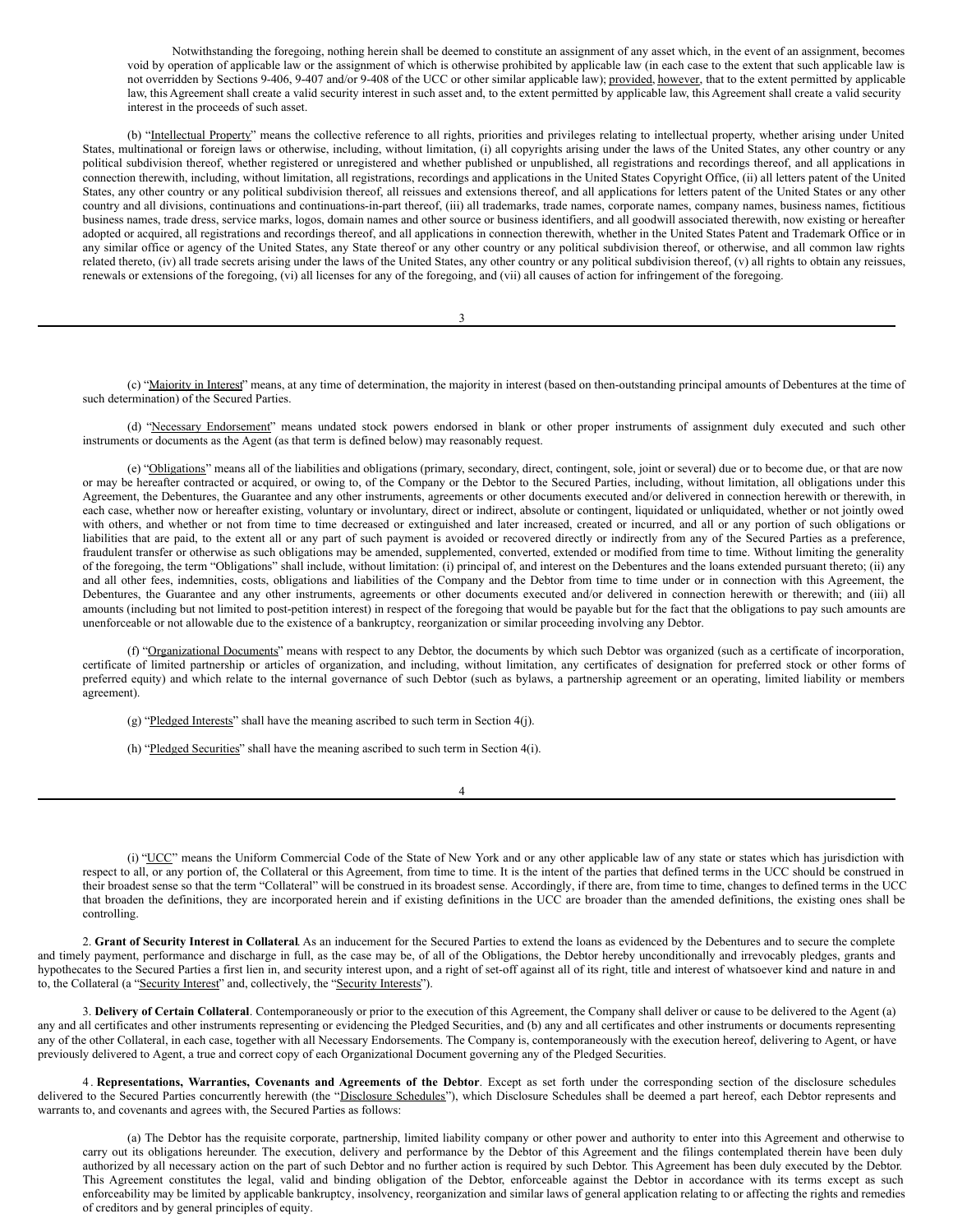(b) The Debtor has no place of business or offices where their respective books of account and records are kept (other than temporarily at the offices of its attorneys or accountants) or places where Collateral is stored or located, except as set forth on Schedule A attached hereto. Except as specifically set forth on Schedule A, the Debtor is the record owner of the real property where such Collateral is located, and there exist no mortgages or other liens on any such real property except for Permitted Liens (as defined in the Debentures). Except as disclosed on Schedule A, none of such Collateral is in the possession of any consignee, bailee, warehouseman, agent or processor.

(c) Except as set forth onSchedule B attached hereto, the Debtor is the sole owner of the Collateral (except for non-exclusive licenses granted by any Debtor in the ordinary course of business), free and clear of any liens, security interests, encumbrances, rights or claims, and are fully authorized to grant the Security Interests. Except as set forth on Schedule C attached hereto, there is not on file in any governmental or regulatory authority, agency or recording office an effective financing statement, security agreement, license or transfer or any notice of any of the foregoing (other than those that will be filed in favor of the Secured Parties pursuant to this Agreement) covering or affecting any of the Collateral. Except as set forth on Schedule C attached hereto and except pursuant to this Agreement, as long as this Agreement shall be in effect, the Debtor shall not execute and shall not knowingly permit to be on file in any such office or agency any other financing statement or other document or instrument (except to the extent filed or recorded in favor of the Secured Parties pursuant to the terms of this Agreement).

(d) No written claim has been received that any Collateral or any Debtor's use of any Collateral violates the rights of any third party. There has been no adverse decision to any Debtor's claim of ownership rights in or exclusive rights to use the Collateral in any jurisdiction or to any Debtor's right to keep and maintain such Collateral in full force and effect, and there is no proceeding involving said rights pending or, to the best knowledge of any Debtor, threatened before any court, judicial body, administrative or regulatory agency, arbitrator or other governmental authority.

(e) The Debtor shall at all times maintain its books of account and records relating to the Collateral at its principal place of business and its Collateral at the locations set forth on Schedule A attached hereto and may not relocate such books of account and records or tangible Collateral unless it delivers to the Secured Parties at least 30 days prior to such relocation (i) written notice of such relocation and the new location thereof (which must be within the United States) and (ii) evidence that appropriate financing statements under the UCC and other necessary documents have been filed and recorded and other steps have been taken to perfect the Security Interests to create in favor of the Secured Parties a valid, perfected and continuing perfected lien in the Collateral.

(f) This Agreement creates in favor of the Secured Parties a valid first priority security interest in the Collateral, securing the payment and performance of the Obligations. Upon making the filings described in the immediately following paragraph, all security interests created hereunder in any Collateral which may be perfected by filing UCC financing statements shall have been duly perfected. Except for the filing of the UCC financing statements referred to in the immediately following paragraph, the execution and delivery of deposit account control agreements satisfying the requirements of Section 9-104(a)(2) of the UCC with respect to each deposit account of the Debtor, and the delivery of the certificates and other instruments provided in Section 3, no action is necessary to create, perfect or protect the security interests created hereunder. Without limiting the generality of the foregoing, except for the filing of said financing statements, and the execution and delivery of said deposit account control agreements, no consent of any third parties and no authorization, approval or other action by, and no notice to or filing with, any governmental authority or regulatory body is required for (i) the execution, delivery and performance of this Agreement, (ii) the creation or perfection of the Security Interests created hereunder in the Collateral or (iii) the enforcement of the rights of the Agent and the Secured Parties hereunder.

6

(g) Each Debtor hereby authorizes the Agent to file one or more financing statements under the UCC, with respect to the Security Interests, with the proper filing and recording agencies in any jurisdiction deemed proper by it.

(h) The execution, delivery and performance of this Agreement by the Debtor does not (i) violate any of the provisions of any Organizational Documents of any Debtor or any judgment, decree, order or award of any court, governmental body or arbitrator or any applicable law, rule or regulation applicable to any Debtor or (ii) except as set forth on Schedule B, conflict with, or constitute a default (or an event that with notice or lapse of time or both would become a default) under, or give to others any rights of termination, amendment, acceleration or cancellation (with or without notice, lapse of time or both) of, any agreement, credit facility, debt or other instrument (evidencing any Debtor's debt or otherwise) or other understanding to which any Debtor is a party or by which any property or asset of any Debtor is bound or affected. If any, all required consents (including, without limitation, from stockholders or creditors of any Debtor) necessary for any Debtor to enter into and perform its obligations hereunder have been obtained.

(i) The capital stock and other equity interests listed onSchedule H hereto (the "Pledged Securities") represent all of the capital stock and other equity interests of the Subsidiaries and represent all capital stock and other equity interests owned, directly or indirectly, by the Company (other than the equity interests of the Company in Memory MD – Rus Ltd. (Мемори Эм Ди – РУС), a Russian company, which are not being pledged pursuant to the terms hereof). All of the Pledged Securities are validly issued, fully paid and nonassessable, and the Company is the legal and beneficial owner of the Pledged Securities that it owns, free and clear of any lien, security interest or other encumbrance except for the security interests created by this Agreement and other Permitted Liens (as defined in the Debentures). During the period in which the Debentures are outstanding, the Debtor will not without the prior written consent of the Agent, directly or indirectly, sell, offer, contract or grant any option to sell, pledge, transfer or otherwise dispose of or transfer, any shares of their capital stock, options, rights or warrants to acquire shares of capital stock or securities exchangeable or exercisable for or convertible into shares of capital stock.

(j) The ownership and other equity interests in partnerships and limited liability companies (if any) included in the Collateral (the Pledged Interests") by their express terms do not provide that they are securities governed by Article 8 of the UCC and are not held in a securities account or by any financial intermediary.

(k) The Debtor shall at all times maintain the liens and Security Interests provided for hereunder as valid and perfected first priority liens and security interests in the Collateral in favor of the Secured Parties until this Agreement and the Security Interest hereunder shall be terminated pursuant to Section 14 hereof. The Debtor hereby agrees to defend the same against the claims of any and all persons and entities. The Debtor shall safeguard and protect all Collateral for the account of the Secured Parties. At the request of the Agent, the Debtor will sign and deliver to the Agent on behalf of the Secured Parties at any time or from time to time one or more financing statements pursuant to the UCC in form reasonably satisfactory to the Agent and will pay the cost of filing the same in all public offices wherever filing is, or is deemed by the Agent to be, necessary or desirable to effect the rights and obligations provided for herein. Without limiting the generality of the foregoing, the Debtor shall pay all fees, taxes and other amounts necessary to maintain the Collateral and the Security Interests hereunder, and the Debtor shall obtain and furnish to the Agent from time to time, upon demand, such releases and/or subordinations of claims and liens which may be required to maintain the priority of the Security Interests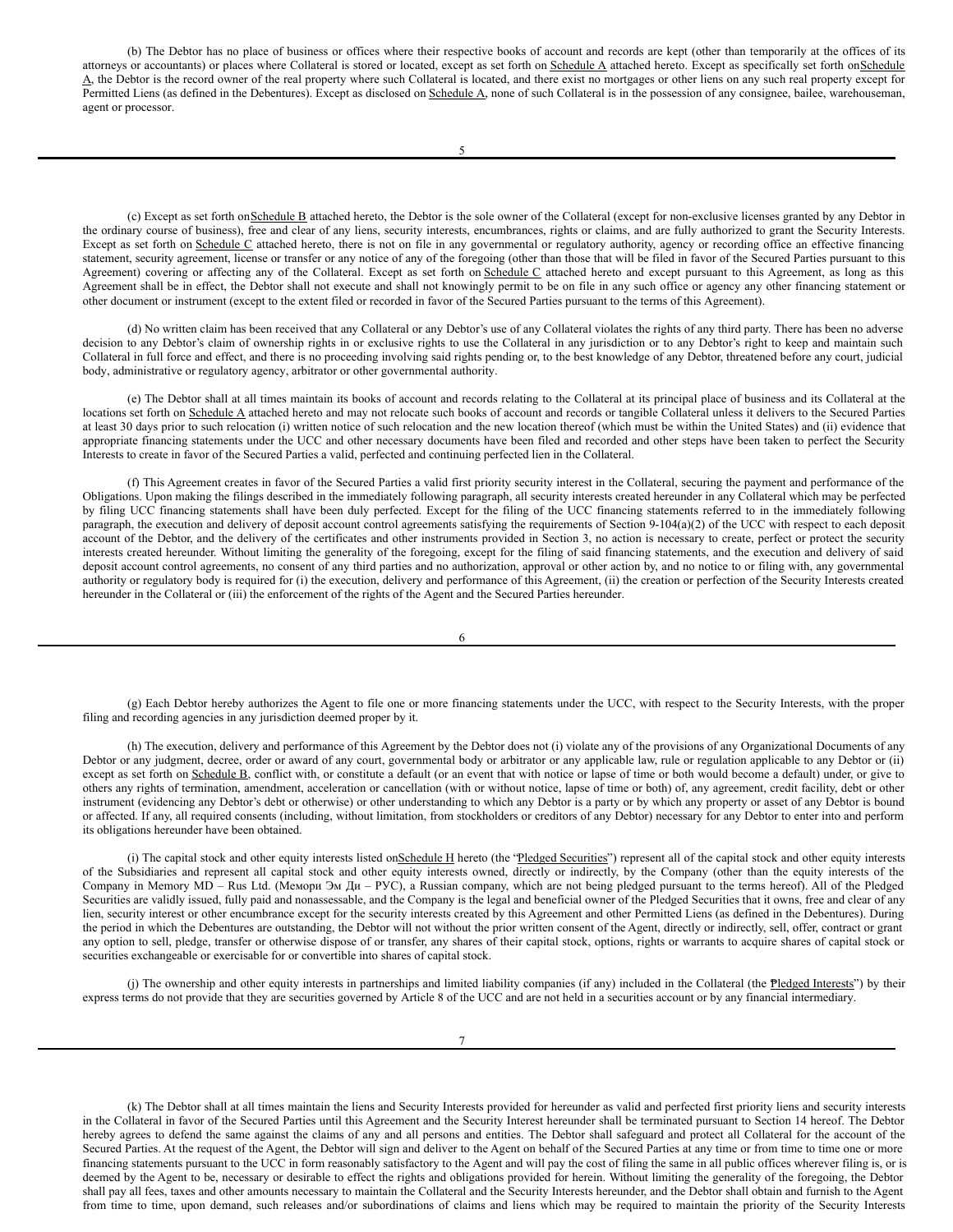#### hereunder.

(I) Except as set forth on Schedule B, no Debtor will transfer, pledge, hypothecate, encumber, license, sell or otherwise dispose of any of the Collateral (except for non-exclusive licenses granted by a Debtor in its ordinary course of business and sales of inventory by a Debtor in its ordinary course of business) without the prior written consent of a Majority in Interest.

(m) The Debtor shall keep and preserve its equipment, inventory and other tangible Collateral in good condition, repair and order and shall not operate or locate any such Collateral (or cause to be operated or located) in any area excluded from insurance coverage.

(n) The Debtor shall maintain with financially sound and reputable insurers, insurance with respect to the Collateral, including Collateral hereafter acquired, against loss or damage of the kinds and in the amounts customarily insured against by entities of established reputation having similar properties similarly situated and in such amounts as are customarily carried under similar circumstances by other such entities and otherwise as is prudent for entities engaged in similar businesses but in any event sufficient to cover the full replacement cost thereof. The Debtor shall, as soon as practicable, cause each insurance policy issued in connection herewith to provide, and the insurer issuing such policy to certify to the Agent, that (a) the Agent will be named as lender loss payee and additional insured under each such insurance policy; (b) if such insurance be proposed to be cancelled or materially changed for any reason whatsoever, such insurer will promptly notify the Agent and such cancellation or change shall not be effective as to the Agent for at least thirty (30) days after receipt by the Agent of such notice, unless the effect of such change is to extend or increase coverage under the policy; and (c) the Agent will have the right (but no obligation) at its election to remedy any default in the payment of premiums within thirty (30) days of notice from the insurer of such default. If no Event of Default (as defined in the Debentures) exists and if the proceeds arising out of any claim or series of related claims do not exceed \$100,000, loss payments in each instance will be applied by the applicable Debtor to the repair and/or replacement of property with respect to which the loss was incurred to the extent reasonably feasible, and any loss payments or the balance thereof remaining, to the extent not so applied, shall be payable to the applicable Debtor; provided, however, that payments received by any Debtor after an Event of Default occurs and is continuing or in excess of \$100,000 for any occurrence or series of related occurrences shall be paid to the Agent on behalf of the Secured Parties and, if received by such Debtor, shall be held in trust for the Secured Parties and immediately paid over to the Agent unless otherwise directed in writing by the Agent. Copies of such policies or the related certificates, in each case, naming the Agent as lender loss payee and additional insured shall be delivered to the Agent at least annually and at the time any new policy of insurance is issued.

8

(o) The Debtor shall, within five (5) Business Days of obtaining knowledge thereof, advise the Secured Parties promptly, in sufficient detail, of any material adverse change in the Collateral, and of the occurrence of any event which would have a material adverse effect on the value of the Collateral or on the Secured Parties' security interest, through the Agent, therein.

(p) The Debtor shall promptly execute and deliver to the Agent such further deeds, mortgages, assignments, security agreements, financing statements or other instruments, documents, certificates and assurances and take such further action as the Agent may from time to time request and may in its sole discretion deem necessary to perfect, protect or enforce the Secured Parties' security interest in the Collateral.

(q) The Debtor shall permit the Agent and its representatives and agents to inspect the Collateral during normal business hours and upon reasonable prior notice, and to make copies of records pertaining to the Collateral as may be reasonably requested by the Agent from time to time.

(r) The Debtor shall take all steps reasonably necessary to diligently pursue and seek to preserve, enforce and collect any rights, claims, causes of action and accounts receivable in respect of the Collateral.

(s) The Debtor shall promptly notify the Secured Parties in sufficient detail upon becoming aware of any attachment, garnishment, execution or other legal process levied against any Collateral and of any other information received by such Debtor that may materially affect the value of the Collateral, the Security Interest or the rights and remedies of the Secured Parties hereunder.

(t) All information heretofore, herein or hereafter supplied to the Secured Parties by or on behalf of any Debtor with respect to the Collateral is accurate and complete in all material respects as of the date furnished.

(u) The Debtor shall at all times preserve and keep in full force and effect their respective valid existence and good standing and any rights and franchises material to its business.

(v) No Debtor will change its name, type of organization, jurisdiction of organization, organizational identification number (if it has one), legal or corporate structure, or identity, or add any new fictitious name unless it provides at least 30 days prior written notice to the Secured Parties of such change and, at the time of such written notification, such Debtor provides any financing statements or fixture filings necessary to perfect and continue the perfection of the Security Interests granted and evidenced by this Agreement.

9

(w) Except in the ordinary course of business, no Debtor may consign any of its inventory or sell any of its inventory on bill and hold, sale or return, sale on approval, or other conditional terms of sale without the consent of the Agent which shall not be unreasonably withheld.

(x) No Debtor may relocate its chief executive office to a new location without providing 30 days prior written notification thereof to the Secured Parties and so long as, at the time of such written notification, such Debtor provides any financing statements or fixture filings necessary to perfect and continue the perfection of the Security Interests granted and evidenced by this Agreement.

(y) The Debtor was organized and remains organized solely under the laws of the state set forth next to such Debtor's name in Schedule D attached hereto, which Schedule D sets forth the Debtor's organizational identification number or, if any Debtor does not have one, states that one does not exist.

(z) (i) The actual name of the Debtor is the name set forth inSchedule D attached hereto; (ii) no Debtor has any trade names except as set forth onSchedule E attached hereto; (iii) no Debtor has used any name other than that stated in the preamble hereto or as set forth on Schedule E for the preceding five years; and (iv) no entity has merged into any Debtor or been acquired by any Debtor within the past five years except as set forth on Schedule E.

(aa) At any time and from time to time that any Collateral consists of instruments, certificated securities or other items that require or permit possession by the secured party to perfect the security interest created hereby, the applicable Debtor shall deliver such Collateral to the Agent.

(bb) The Debtor, in its capacity as issuer, hereby agrees to comply with any and all orders and instructions of Agent regarding the Pledged Interests consistent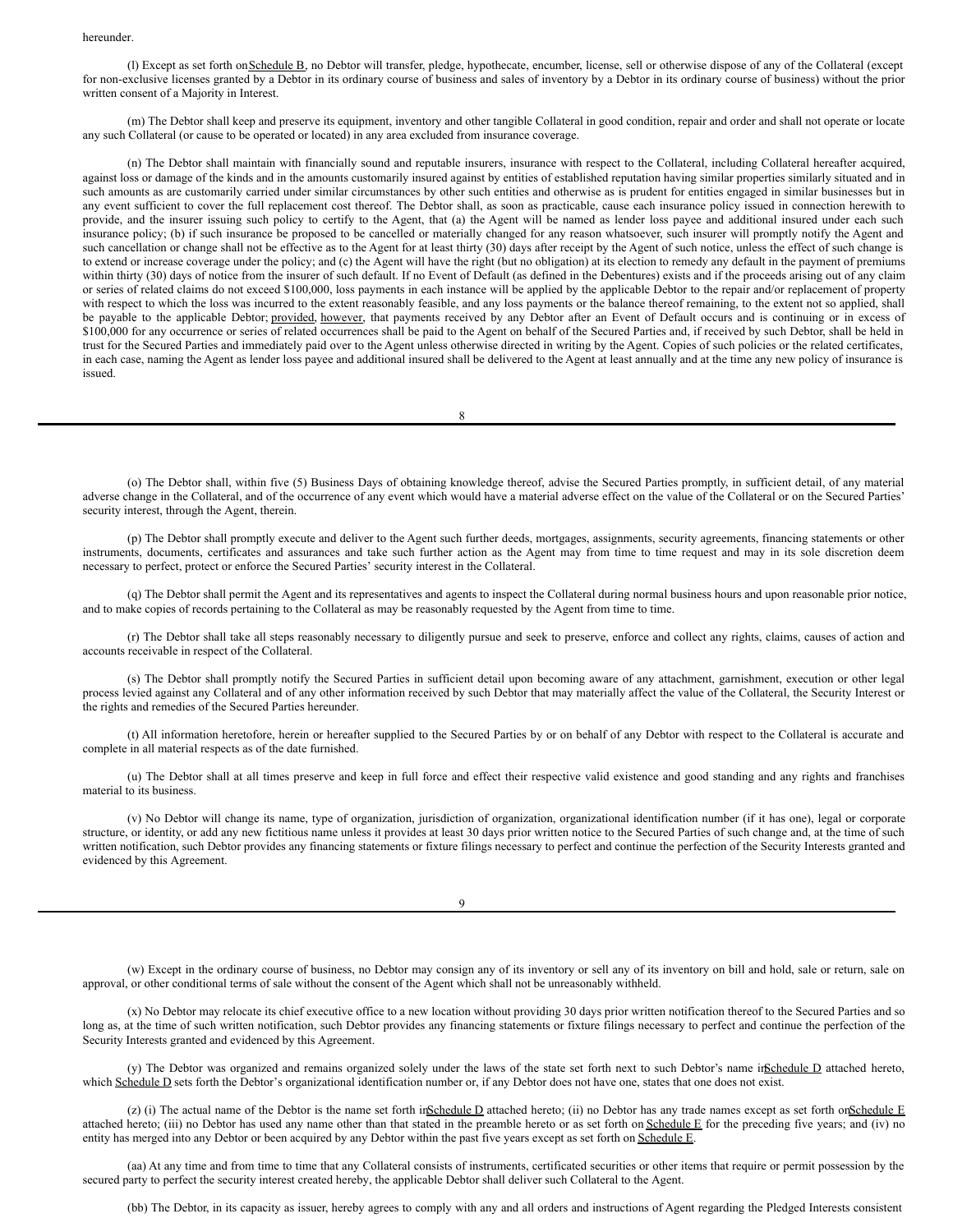with the terms of this Agreement without the further consent of any Debtor as contemplated by Section 8-106 (or any successor section) of the UCC. Further, the Debtor agrees that it shall not enter into a similar agreement (or one that would confer "control" within the meaning of Article 8 of the UCC) with any other person or entity.

(cc) The Debtor shall cause all tangible chattel paper constituting Collateral to be delivered to the Agent, or, if such delivery is not possible, then to cause such tangible chattel paper to contain a legend noting that it is subject to the security interest created by this Agreement. To the extent that any Collateral consists of electronic chattel paper, the applicable Debtor shall cause the underlying chattel paper to be "marked" within the meaning of Section 9-105 of the UCC (or successor section thereto).

(dd) If there is any investment property or deposit account included as Collateral that can be perfected by "control" through an account control agreement, the applicable Debtor shall promptly cause such an account control agreement covering such investment property or deposit account, as applicable, in form and substance in each case satisfactory to the Agent, to be entered into and delivered to the Agent for the benefit of the Secured Parties. Schedule I hereto lists of all deposit accounts held or controlled by the Debtor as of the date hereof.

(ee) To the extent that any Collateral consists of letter-of-credit rights, the applicable Debtor shall cause the issuer of each underlying letter of credit to consent to an assignment of the proceeds thereof to the Secured Parties.

(ff) To the extent that any Collateral is in the possession of any third party, the applicable Debtor shall join with the Agent in notifying such third party of the Secured Parties' security interest in such Collateral and shall use its best efforts to obtain an acknowledgement and agreement from such third party with respect to the Collateral, in form and substance reasonably satisfactory to the Agent.

(gg) If any Debtor shall at any time hold or acquire a commercial tort claim, such Debtor shall promptly notify the Secured Parties in a writing signed by such Debtor of the particulars thereof and grant to the Secured Parties in such writing a security interest therein and in the proceeds thereof, all upon the terms of this Agreement, with such writing to be in form and substance satisfactory to the Agent.

(hh) The Debtor shall promptly provide written notice to the Secured Parties of any and all accounts which arise out of contracts with any governmental authority and, to the extent necessary to perfect or continue the perfected status of the Security Interests in such accounts and proceeds thereof, shall execute and deliver to the Agent an assignment of claims for such accounts and cooperate with the Agent in taking any other steps required, in its judgment, under the Federal Assignment of Claims Act or any similar federal, state or local statute or rule to perfect or continue the perfected status of the Security Interests in such accounts and proceeds thereof.

#### (ii) Intentionally Omitted.

(jj) The Company shall vote the Pledged Securities to comply with the covenants and agreements set forth herein and in the Debentures.

(kk) The Company shall register the pledge of the applicable Pledged Securities on the books of the Company. The Company shall notify each issuer of Pledged Securities to register the pledge of the applicable Pledged Securities in the name of the Secured Parties on the books of such issuer. Further, except with respect to certificated securities delivered to the Agent, the Company shall deliver to Agent an acknowledgement of pledge (which, where appropriate, shall comply with the requirements of the relevant UCC with respect to perfection by registration) signed by the issuer of the applicable Pledged Securities, which acknowledgement shall confirm that: (a) it has registered the pledge on its books and records; and (b) at any time directed by Agent during the continuation of an Event of Default, such issuer will transfer the record ownership of such Pledged Securities into the name of any designee of Agent, will take such steps as may be necessary to effect the transfer, and will comply with all other instructions of Agent regarding such Pledged Securities without the further consent of the Company.

(ll) In the event that, upon an occurrence of an Event of Default, Agent shall sell all or any of the Pledged Securities to another party or parties (herein called the "Transferee") or shall purchase or retain all or any of the Pledged Securities, the Debtor shall, to the extent applicable: (i) deliver to Agent or the Transferee, as the case may be, the articles of incorporation, bylaws, minute books, stock certificate books, corporate seals, deeds, leases, indentures, agreements, evidences of indebtedness, books of account, financial records and all other Organizational Documents and records of the Debtor and its direct and indirect subsidiaries; (ii) use its best efforts to obtain resignations of the persons then serving as officers and directors of the Debtor and its direct and indirect subsidiaries, if so requested; and (iii) use its best efforts to obtain any approvals that are required by any governmental or regulatory body in order to permit the sale of the Pledged Securities to the Transferee or the purchase or retention of the Pledged Securities by Agent and allow the Transferee or Agent to continue the business of the Debtor and its direct and indirect subsidiaries.

(mm) Without limiting the generality of the other obligations of the Debtor hereunder, the Debtor shall promptly (i) cause to be registered at the United States Copyright Office all of its material copyrights, (ii) cause the security interest contemplated hereby with respect to all Intellectual Property registered at the United States Copyright Office or United States Patent and Trademark Office to be duly recorded at the applicable office, and (iii) give the Agent notice whenever it acquires (whether absolutely or by license) or creates any additional material Intellectual Property.

(nn) The Debtor will from time to time, at the joint and several expense of the Debtor, promptly execute and deliver all such further instruments and documents, and take all such further action as may be necessary or desirable, or as the Agent may reasonably request, in order to perfect and protect any security interest granted or purported to be granted hereby or to enable the Secured Parties to exercise and enforce their rights and remedies hereunder and with respect to any Collateral or to otherwise carry out the purposes of this Agreement, including without limitation, intellectual property security agreements.

(oo) Schedule F attached hereto lists all of the patents, patent applications, trademarks, trademark applications, registered copyrights, and domain names owned by the Debtor as of the date hereof. Schedule F lists all material licenses in favor of any Debtor for the use of any patents, trademarks, copyrights and domain names as of the date hereof. All material patents and trademarks of the Debtor have been duly recorded at the United States Patent and Trademark Office and all material copyrights of the Debtor have been duly recorded at the United States Copyright Office.

(pp) Except as set forth on Schedule G attached hereto, none of the account debtors or other persons or entities obligated on any of the Collateral is a governmental authority covered by the Federal Assignment of Claims Act or any similar federal, state or local statute or rule in respect of such Collateral.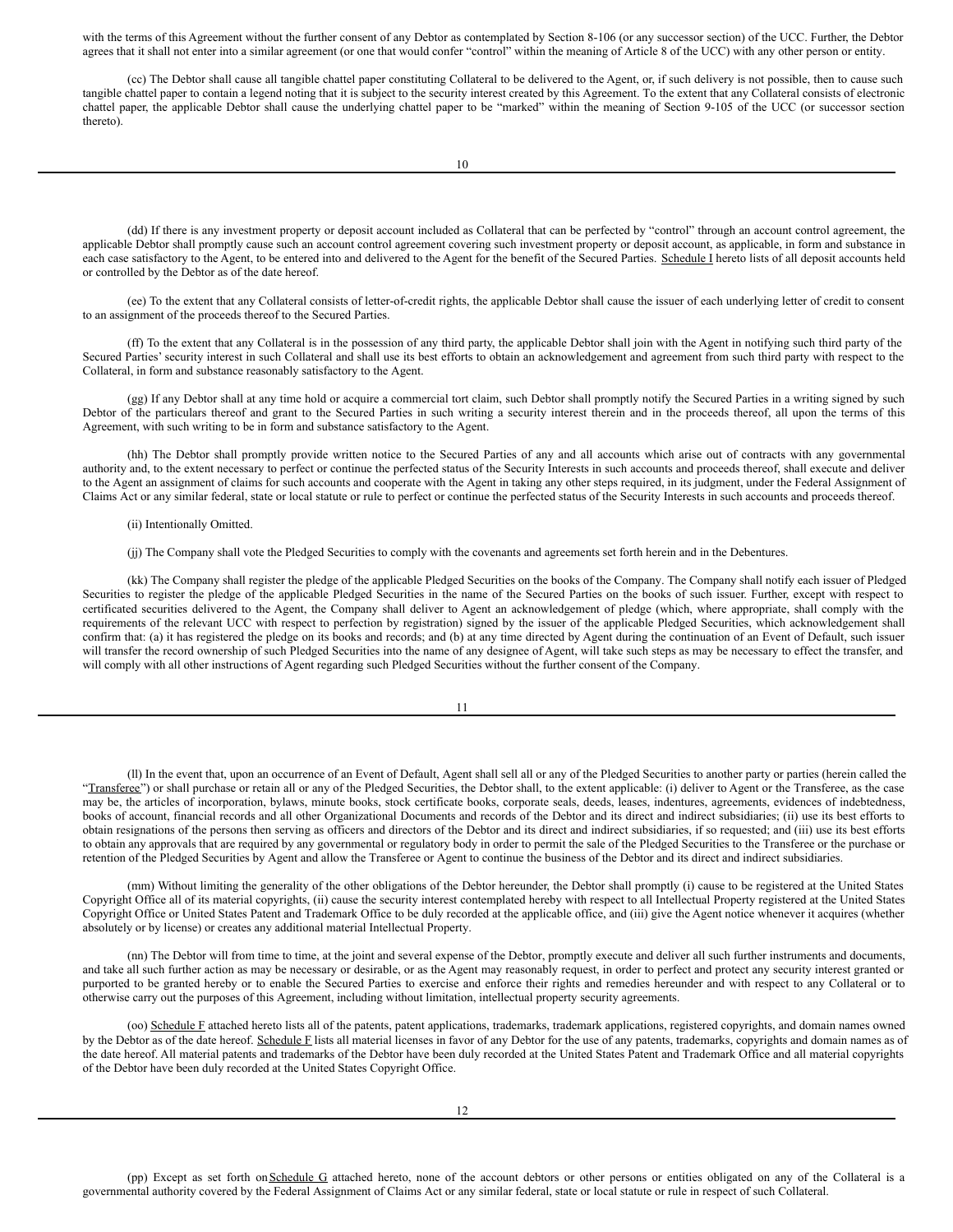(qq) Until the Obligations shall have been paid and performed in full, the Company covenants that it shall promptly direct any direct or indirect subsidiary of the Company formed or acquired after the date hereof to enter into a Subsidiary Guarantee in favor of the Secured Party, in the form of Exhibit C to the Purchase Agreement.

5. **Effect of Pledge on Certain Rights**. If any of the Collateral subject to this Agreement consists of nonvoting equity or ownership interests (regardless of class, designation, preference or rights) that may be converted into voting equity or ownership interests upon the occurrence of certain events (including, without limitation, upon the transfer of all or any of the other stock or assets of the issuer), it is agreed that the pledge of such equity or ownership interests pursuant to this Agreement or the enforcement of any of Agent's rights hereunder shall not be deemed to be the type of event which would trigger such conversion rights notwithstanding any provisions in the Organizational Documents or agreements to which any Debtor is subject or to which any Debtor is party.

6. **Defaults**. The following events shall be "Events of Default":

(a) The occurrence of an Event of Default (as defined in the Debentures) under the Debentures;

(b) Any representation or warranty of any Debtor in this Agreement shall prove to have been incorrect in any material respect when made;

(c) The failure by any Debtor to observe or perform any of its obligations hereunder for five (5) Business Days after delivery to such Debtor of notice of such failure by or on behalf of a Secured Party unless such default is capable of cure but cannot be cured within such time frame and such Debtor is using best efforts to cure same in a timely fashion; or

(d) If any provision of this Agreement shall at any time for any reason be declared to be null and void, or the validity or enforceability thereof shall be contested by any Debtor, or a proceeding shall be commenced by any Debtor, or by any governmental authority having jurisdiction over any Debtor, seeking to establish the invalidity or unenforceability thereof, or any Debtor shall deny that any Debtor has any liability or obligation purported to be created under this Agreement.

13

#### 7. **Duty To Hold In Trust**.

(a) Upon the occurrence of any Event of Default and at any time thereafter, the Debtor shall, upon receipt of any revenue, income, dividend, interest or other sums subject to the Security Interests, whether payable pursuant to the Debentures or otherwise, or of any check, draft, note, trade acceptance or other instrument evidencing an obligation to pay any such sum, hold the same in trust for the Secured Parties and shall forthwith endorse and transfer any such sums or instruments, or both, to the Secured Parties, pro-rata in proportion to their respective then-currently outstanding principal amount of Debentures for application to the satisfaction of the Obligations (and if any Debenture is not outstanding, pro-rata in proportion to the initial purchases of the remaining Debentures).

(b) If any Debtor shall become entitled to receive or shall receive any securities or other property (including, without limitation, shares of Pledged Securities or instruments representing Pledged Securities acquired after the date hereof, or any options, warrants, rights or other similar property or certificates representing a dividend, or any distribution in connection with any recapitalization, reclassification or increase or reduction of capital, or issued in connection with any reorganization of such Debtor or any of its direct or indirect subsidiaries) in respect of the Pledged Securities (whether as an addition to, in substitution of, or in exchange for, such Pledged Securities or otherwise), such Debtor agrees to (i) accept the same as the agent of the Secured Parties; (ii) hold the same in trust on behalf of and for the benefit of the Secured Parties; and (iii) to deliver any and all certificates or instruments evidencing the same to Agent on or before the close of business on the fifth business day following the receipt thereof by such Debtor, in the exact form received together with the Necessary Endorsements, to be held by Agent subject to the terms of this Agreement as Collateral.

#### 8. **Rights and Remedies Upon Default**.

(a) Upon the occurrence of any Event of Default and at any time thereafter, the Secured Parties, acting through the Agent, shall have the right to exercise all of the remedies conferred hereunder and under the Debentures, and the Secured Parties shall have all the rights and remedies of a secured party under the UCC. Without limitation, the Agent, for the benefit of the Secured Parties, shall have the following rights and powers:

(i) The Agent shall have the right to take possession of the Collateral and, for that purpose, enter, with the aid and assistance of any person, any premises where the Collateral, or any part thereof, is or may be placed and remove the same, and the Debtor shall assemble the Collateral and make it available to the Agent at places which the Agent shall reasonably select, whether at such Debtor's premises or elsewhere, and make available to the Agent, without rent, all of such Debtor's respective premises and facilities for the purpose of the Agent taking possession of, removing or putting the Collateral in saleable or disposable form.

| I |  |
|---|--|
|---|--|

(ii) Upon notice to the Debtor by Agent, all rights of the Debtor to exercise the voting and other consensual rights which it would otherwise be entitled to exercise and all rights of the Debtor to receive the dividends and interest which it would otherwise be authorized to receive and retain, shall cease. Upon such notice, Agent shall have the right to receive, for the benefit of the Secured Parties, any interest, cash dividends or other payments on the Collateral and, at the option of Agent, to exercise in such Agent's discretion all voting rights pertaining thereto. Without limiting the generality of the foregoing, Agent shall have the right (but not the obligation) to exercise all rights with respect to the Collateral as it were the sole and absolute owner thereof, including, without limitation, to vote and/or to exchange, at its sole discretion, any or all of the Collateral in connection with a merger, reorganization, consolidation, recapitalization or other readjustment concerning or involving the Collateral or any Debtor or any of its direct or indirect subsidiaries.

(iii) The Agent shall have the right to operate the business of the Debtor using the Collateral and shall have the right to assign, sell, lease or otherwise dispose of and deliver all or any part of the Collateral, at public or private sale or otherwise, either with or without special conditions or stipulations, for cash or on credit or for future delivery, in such parcel or parcels and at such time or times and at such place or places, and upon such terms and conditions as the Agent may deem commercially reasonable, all without (except as shall be required by applicable statute and cannot be waived) advertisement or demand upon or notice to any Debtor or right of redemption of a Debtor, which are hereby expressly waived. Upon each such sale, lease, assignment or other transfer of Collateral, the Agent, for the benefit of the Secured Parties, may, unless prohibited by applicable law which cannot be waived, purchase all or any part of the Collateral being sold, free from and discharged of all trusts, claims, right of redemption and equities of any Debtor, which are hereby waived and released.

(iv) The Agent shall have the right (but not the obligation) to notify any account debtors and any obligors under instruments or accounts to make payments directly to the Agent, on behalf of the Secured Parties, and to enforce the Debtor's rights against such account debtors and obligors.

(v) The Agent, for the benefit of the Secured Parties, may (but is not obligated to) direct any financial intermediary or any other person or entity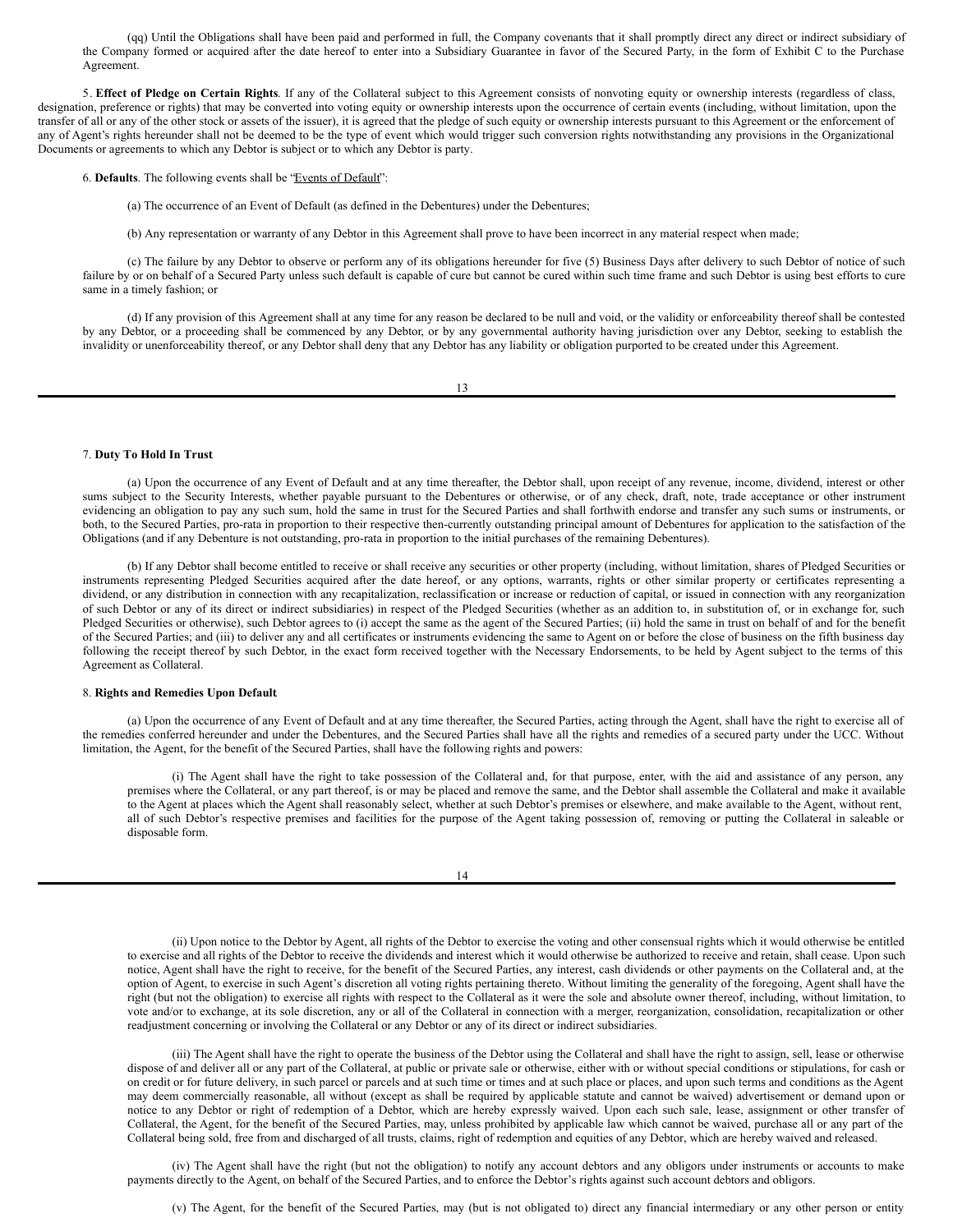holding any investment property to transfer the same to the Agent, on behalf of the Secured Parties, or its designee.

(vi) The Agent may (but is not obligated to) transfer any or all Intellectual Property registered in the name of any Debtor at the United States Patent and Trademark Office and/or Copyright Office into the name of the Secured Parties or any designee or any purchaser of any Collateral.

15

(b) The Agent shall comply with any applicable law in connection with a disposition of Collateral and such compliance will not be considered adversely to affect the commercial reasonableness of any sale of the Collateral. The Agent may sell the Collateral without giving any warranties and may specifically disclaim such warranties. If the Agent sells any of the Collateral on credit, the Debtor will only be credited with payments actually made by the purchaser. In addition, the Debtor waives any and all rights that it may have to a judicial hearing in advance of the enforcement of any of the Agent's rights and remedies hereunder, including, without limitation, its right following an Event of Default to take immediate possession of the Collateral and to exercise its rights and remedies with respect thereto.

(c) For the purpose of enabling the Agent to further exercise rights and remedies under this Section 8 or elsewhere provided by agreement or applicable law, the Debtor hereby grants to the Agent, for the benefit of the Agent and the Secured Parties, an irrevocable, nonexclusive license (exercisable without payment of royalty or other compensation to such Debtor) to use, license or sublicense following an Event of Default, any Intellectual Property now owned or hereafter acquired by such Debtor, and wherever the same may be located, and including in such license access to all media in which any of the licensed items may be recorded or stored and to all computer software and programs used for the compilation or printout thereof.

9. **Applications of Proceeds**. The proceeds of any such sale, lease or other disposition of the Collateral hereunder or from payments made on account of any insurance policy insuring any portion of the Collateral shall be applied first, to the expenses of retaking, holding, storing, processing and preparing for sale, selling, and the like (including, without limitation, any taxes, fees and other costs incurred in connection therewith) of the Collateral, to the reasonable attorneys' fees and expenses incurred by the Agent in enforcing the Secured Parties' rights hereunder and in connection with collecting, storing and disposing of the Collateral, and then to satisfaction of the Obligations pro rata among the Secured Parties (based on then-outstanding principal amounts of Debentures at the time of any such determination), and to the payment of any other amounts required by applicable law, after which the Secured Parties shall pay to the applicable Debtor any surplus proceeds. If, upon the sale, license or other disposition of the Collateral, the proceeds thereof are insufficient to pay all amounts to which the Secured Parties are legally entitled, the Debtor will be liable for the deficiency, together with interest thereon, at the rate of 18% per annum or the lesser amount permitted by applicable law (the "Default Rate"), and the reasonable fees of any attorneys employed by the Secured Parties to collect such deficiency. To the extent permitted by applicable law, the Debtor waives all claims, damages and demands against the Secured Parties arising out of the repossession, removal, retention or sale of the Collateral, unless due solely to the gross negligence or willful misconduct of the Secured Parties as determined by a final judgment (not subject to further appeal) of a court of competent jurisdiction.

10. **Securities Law Provision**. The Debtor recognizes that Agent may be limited in its ability to effect a sale to the public of all or part of the Pledged Securities by reason of certain prohibitions in the Securities Act of 1933, as amended, or other federal or state securities laws (collectively, the "Securities Laws"), and may be compelled to resort to one or more sales to a restricted group of purchasers who may be required to agree to acquire the Pledged Securities for their own account, for investment and not with a view to the distribution or resale thereof. The Debtor agrees that sales so made may be at prices and on terms less favorable than if the Pledged Securities were sold to the public, and that Agent has no obligation to delay the sale of any Pledged Securities for the period of time necessary to register the Pledged Securities for sale to the public under the Securities Laws. The Debtor shall cooperate with Agent in its attempt to satisfy any requirements under the Securities Laws (including, without limitation, registration thereunder if requested by Agent) applicable to the sale of the Pledged Securities by Agent.

16

11. **Costs and Expenses**. The Debtor agrees to pay all reasonable out-of-pocket fees, costs and expenses incurred in connection with any filing required hereunder, including without limitation, any financing statements pursuant to the UCC, continuation statements, partial releases and/or termination statements related thereto or any expenses of any searches reasonably required by the Agent. The Debtor shall also pay all other claims and charges which in the reasonable opinion of the Agent are reasonably likely to prejudice, imperil or otherwise affect the Collateral or the Security Interests therein. The Debtor will also, upon demand, pay to the Agent the amount of any and all reasonable expenses, including the reasonable fees and expenses of its counsel and of any experts and agents, which the Agent, for the benefit of the Secured Parties, may incur in connection with the creation, perfection, protection, satisfaction, foreclosure, collection or enforcement of the Security Interest and the preparation, administration, continuance, amendment or enforcement of this Agreement and pay to the Agent the amount of any and all reasonable expenses, including the reasonable fees and expenses of its counsel and of any experts and agents, which the Agent, for the benefit of the Secured Parties, and the Secured Parties may incur in connection with (i) the enforcement of this Agreement, (ii) the custody or preservation of, or the sale of, collection from, or other realization upon, any of the Collateral, or (iii) the exercise or enforcement of any of the rights of the Secured Parties under the Debentures. Until so paid, any fees payable hereunder shall be added to the principal amount of the Debentures and shall bear interest at the Default Rate.

12. **Responsibility for Collateral**. The Debtor assume all liabilities and responsibility in connection with all Collateral, and the Obligations shall in no way be affected or diminished by reason of the loss, destruction, damage or theft of any of the Collateral or its unavailability for any reason. Without limiting the generality of the foregoing, (a) neither the Agent nor any Secured Party (i) has any duty (either before or after an Event of Default) to collect any amounts in respect of the Collateral or to preserve any rights relating to the Collateral, or (ii) has any obligation to clean-up or otherwise prepare the Collateral for sale, and (b) the Debtor shall remain obligated and liable under each contract or agreement included in the Collateral to be observed or performed by such Debtor thereunder. Neither the Agent nor any Secured Party shall have any obligation or liability under any such contract or agreement by reason of or arising out of this Agreement or the receipt by the Agent or any Secured Party of any payment relating to any of the Collateral, nor shall the Agent or any Secured Party be obligated in any manner to perform any of the obligations of any Debtor under or pursuant to any such contract or agreement, to make inquiry as to the nature or sufficiency of any payment received by the Agent or any Secured Party in respect of the Collateral or as to the sufficiency of any performance by any party under any such contract or agreement, to present or file any claim, to take any action to enforce any performance or to collect the payment of any amounts which may have been assigned to the Agent or to which the Agent or any Secured Party may be entitled at any time or times.

13. **Security Interests Absolute**. All rights of the Secured Parties and all obligations of the Debtor hereunder, shall be absolute and unconditional, irrespective of: (a) any lack of validity or enforceability of this Agreement, the Debentures or any agreement entered into in connection with the foregoing, or any portion hereof or thereof; (b) any change in the time, manner or place of payment or performance of, or in any other term of, all or any of the Obligations, or any other amendment or waiver of or any consent to any departure from the Debentures or any other agreement entered into in connection with the foregoing; (c) any exchange, release or nonperfection of any of the Collateral, or any release or amendment or waiver of or consent to departure from any other collateral for, or any guarantee, or any other security, for all or any of the Obligations; (d) any action by the Secured Parties to obtain, adjust, settle and cancel in its sole discretion any insurance claims or matters made or arising in connection with the Collateral; or I any other circumstance which might otherwise constitute any legal or equitable defense available to a Debtor, or a discharge of all or any part of the Security Interests granted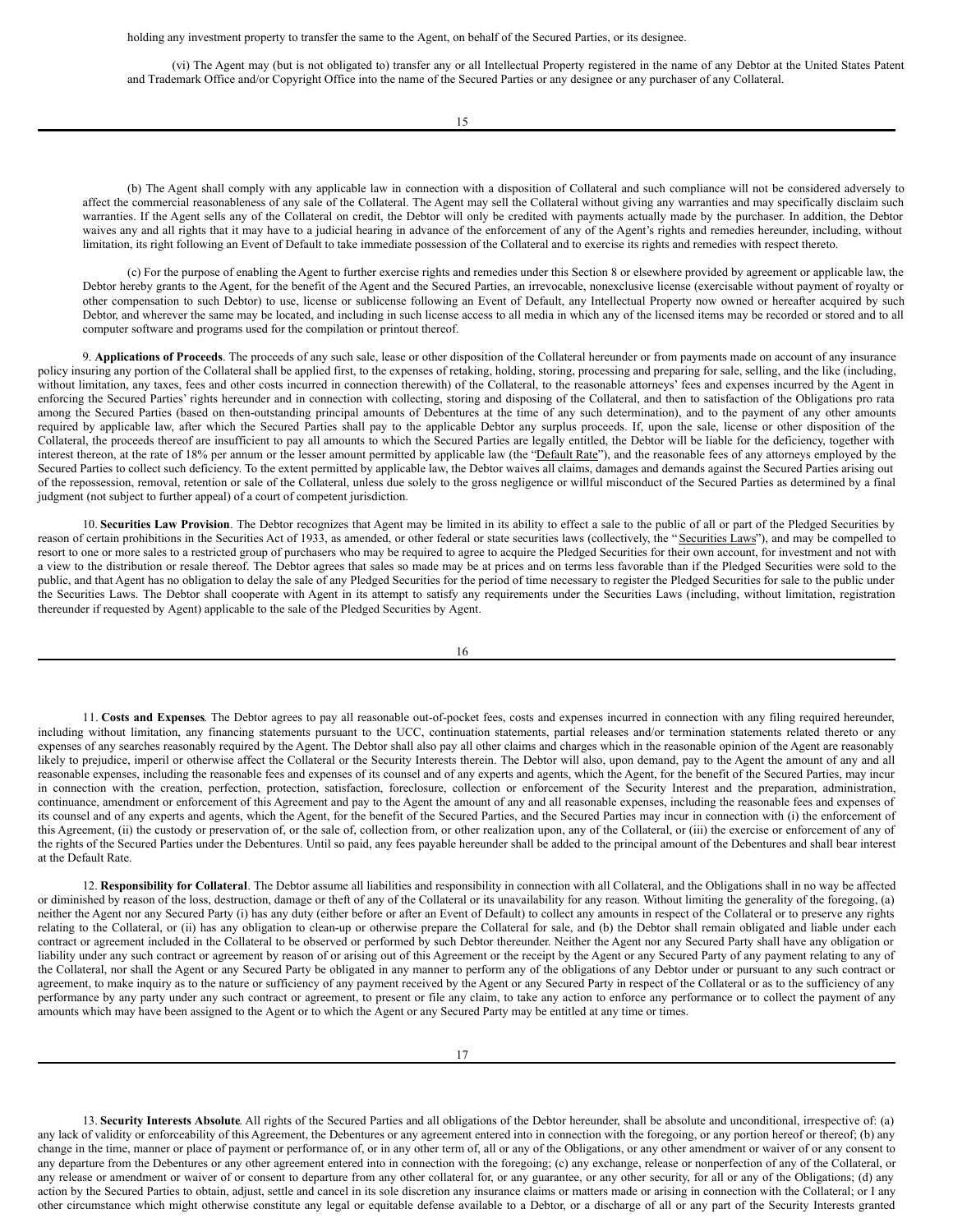<span id="page-55-0"></span>hereby. Until the Obligations shall have been paid and performed in full, the rights of the Secured Parties shall continue even if the Obligations are barred for any reason, including, without limitation, the running of the statute of limitations or bankruptcy. The Debtor expressly waives presentment, protest, notice of protest, demand, notice of nonpayment and demand for performance. In the event that at any time any transfer of any Collateral or any payment received by the Secured Parties hereunder shall be deemed by final order of a court of competent jurisdiction to have been a voidable preference or fraudulent conveyance under the bankruptcy or insolvency laws of the United States, or shall be deemed to be otherwise due to any party other than the Secured Parties, then, in any such event, the Debtor's obligations hereunder shall survive cancellation of this Agreement, and shall not be discharged or satisfied by any prior payment thereof and/or cancellation of this Agreement, but shall remain a valid and binding obligation enforceable in accordance with the terms and provisions hereof. The Debtor waives all right to require the Secured Parties to proceed against any other person or entity or to apply any Collateral which the Secured Parties may hold at any time, or to marshal assets, or to pursue any other remedy. The Debtor waives any defense arising by reason of the application of the statute of limitations to any obligation secured hereby.

14. **Term of Agreement**. This Agreement and the Security Interests shall terminate on the date on which all payments under the Debentures have been indefeasibly paid in full and all other Obligations have been paid or discharged; provided, however, that all indemnities of the Debtor contained in this Agreement (including, without limitation, Annex B hereto) shall survive and remain operative and in full force and effect regardless of the termination of this Agreement.

### 15. **Power of Attorney; Further Assurances**.

(a) The Debtor authorizes the Agent, and does hereby make, constitute and appoint the Agent and its officers, agents, successors or assigns with full power of substitution, as such Debtor's true and lawful attorney-in-fact, with power, in the name of the Agent or such Debtor, to, after the occurrence and during the continuance of an Event of Default, (i) endorse any note, checks, drafts, money orders or other instruments of payment (including payments payable under or in respect of any policy of insurance) in respect of the Collateral that may come into possession of the Agent; (ii) to sign and endorse any financing statement pursuant to the UCC or any invoice, freight or express bill, bill of lading, storage or warehouse receipts, drafts against debtors, assignments, verifications and notices in connection with accounts, and other documents relating to the Collateral; (iii) to pay or discharge taxes, liens, security interests or other encumbrances at any time levied or placed on or threatened against the Collateral; (iv) to demand, collect, receipt for, compromise, settle and sue for monies due in respect of the Collateral; (v) to transfer any Intellectual Property or provide licenses respecting any Intellectual Property; and (vi) generally, at the option of the Agent, and at the expense of the Debtor, at any time, or from time to time, to execute and deliver any and all documents and instruments and to do all acts and things which the Agent deems necessary to protect, preserve and realize upon the Collateral and the Security Interests granted therein in order to effect the intent of this Agreement and the Debentures all as fully and effectually as the Debtor might or could do; and the Debtor hereby ratifies all that said attorney shall lawfully do or cause to be done by virtue hereof. This power of attorney is coupled with an interest and shall be irrevocable for the term of this Agreement and thereafter as long as any of the Obligations shall be outstanding. The designation set forth herein shall be deemed to amend and supersede any inconsistent provision in the Organizational Documents or other documents or agreements to which any Debtor is subject or to which any Debtor is a party. Without limiting the generality of the foregoing, after the occurrence and during the continuance of an Event of Default, each Secured Party is specifically authorized to execute and file any applications for or instruments of transfer and assignment of any patents, trademarks, copyrights or other Intellectual Property with the United States Patent and Trademark Office and the United States Copyright Office.

| I<br>×<br>w<br>۹ |
|------------------|

(b) On a continuing basis, the Debtor will make, execute, acknowledge, deliver, file and record, as the case may be, with the proper filing and recording agencies in any jurisdiction, including, without limitation, the jurisdictions indicated on Schedule C attached hereto, all such instruments, and take all such action as may reasonably be deemed necessary or advisable, or as reasonably requested by the Agent, to perfect the Security Interests granted hereunder and otherwise to carry out the intent and purposes of this Agreement, or for assuring and confirming to the Agent the grant or perfection of a perfected security interest in all the Collateral under the UCC.

(c) The Debtor hereby irrevocably appoints the Agent as such Debtor's attorney-in-fact, with full authority in the place and instead of such Debtor and in the name of such Debtor, from time to time in the Agent's discretion, to take any action and to execute any instrument which the Agent may deem necessary or advisable to accomplish the purposes of this Agreement, pertaining to the filing, in its sole discretion, of one or more financing or continuation statements and amendments thereto, relative to any of the Collateral without the signature of such Debtor where permitted by law, which financing statements may (but need not) describe the Collateral as "all assets" or "all personal property" or words of like import, and ratifies all such actions taken by the Agent. This power of attorney is coupled with an interest and shall be irrevocable for the term of this Agreement and thereafter as long as any of the Obligations shall be outstanding.

16. **Notices**. All notices, requests, demands and other communications hereunder shall be subject to the notice provision of the Purchase Agreement (as such term is defined in the Debentures).

17. **Other Security**. To the extent that the Obligations are now or hereafter secured by property other than the Collateral or by the guarantee, endorsement or property of any other person, firm, corporation or other entity, then the Agent shall have the right, in its sole discretion, to pursue, relinquish, subordinate, modify or take any other action with respect thereto, without in any way modifying or affecting any of the Secured Parties' rights and remedies hereunder.

| ۰.<br>۰, |
|----------|
|----------|

18. **Appointment of Agent; Fees**. The Secured Parties hereby appoint Bigger Capital Fund, L.P. to act as their agent ("Agent") for purposes of exercising any and all rights and remedies of the Secured Parties hereunder. Such appointment shall continue until revoked in writing by a Majority in Interest, at which time a Majority in Interest shall appoint a new Agent. The Agent shall have the rights, responsibilities and immunities set forth in Annex B hereto and the Company shall pay a one-time, non-refundable fee of \$15,000 to Agent in consideration of acting in such capacity.

## 19. **Miscellaneous**.

(a) No course of dealing between the Debtor and the Secured Parties, nor any failure to exercise, nor any delay in exercising, on the part of the Secured Parties, any right, power or privilege hereunder or under the Debentures shall operate as a waiver thereof; nor shall any single or partial exercise of any right, power or privilege hereunder or thereunder preclude any other or further exercise thereof or the exercise of any other right, power or privilege.

(b) All of the rights and remedies of the Secured Parties with respect to the Collateral, whether established hereby or by the Debentures or by any other agreements, instruments or documents or by law shall be cumulative and may be exercised singly or concurrently.

(c) This Agreement, together with the exhibits and schedules hereto, contain the entire understanding of the parties with respect to the subject matter hereof and supersede all prior agreements and understandings, oral or written, with respect to such matters, which the parties acknowledge have been merged into this Agreement and the exhibits and schedules hereto. No provision of this Agreement may be waived, modified, supplemented or amended except in a written instrument signed, in the case of an amendment, by the Debtor and the Secured Parties holding 51% or more of the principal amount of Debentures then outstanding, or, in the case of a waiver, by the party against whom enforcement of any such waived provision is sought.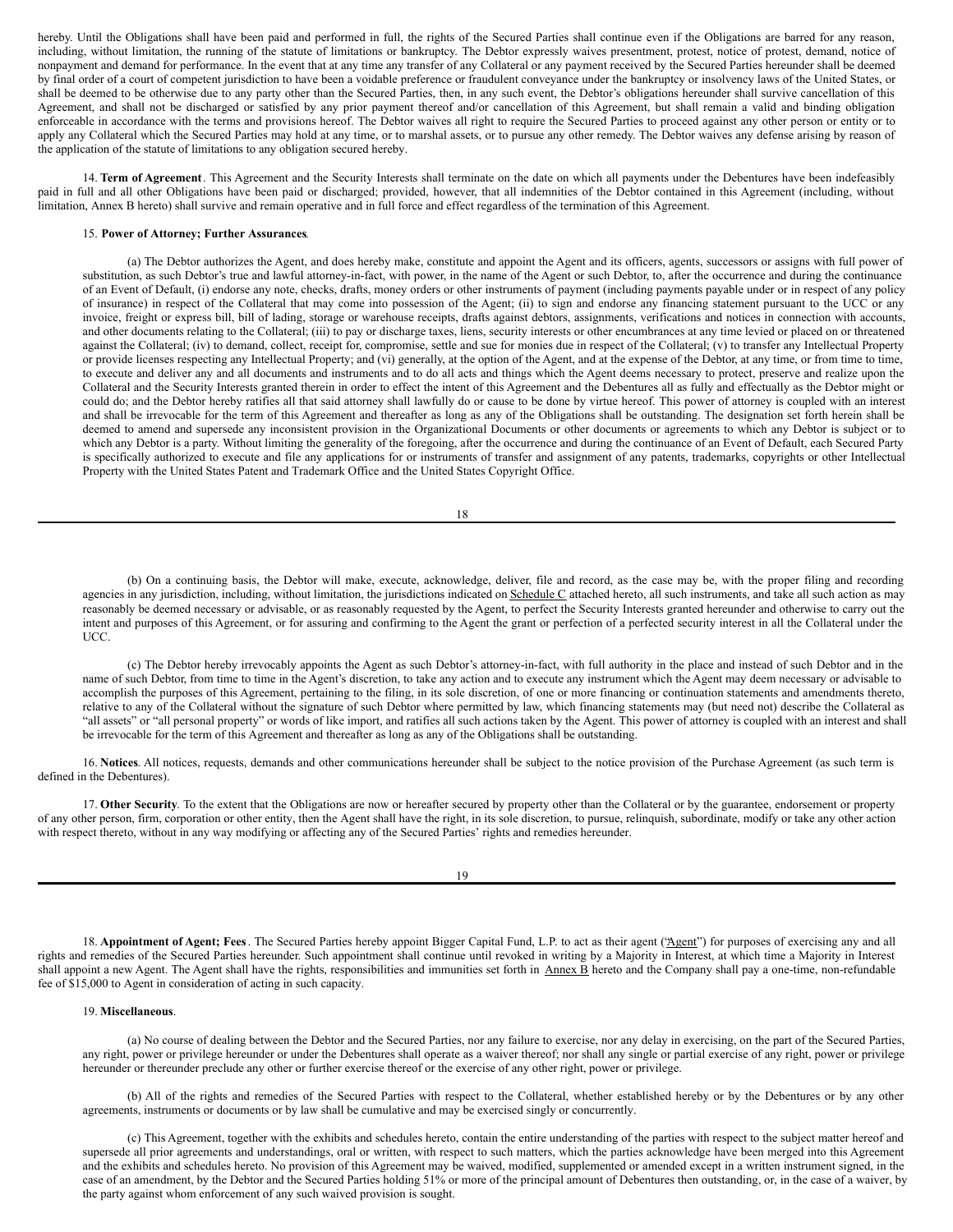(d) If any term, provision, covenant or restriction of this Agreement is held by a court of competent jurisdiction to be invalid, illegal, void or unenforceable, the remainder of the terms, provisions, covenants and restrictions set forth herein shall remain in full force and effect and shall in no way be affected, impaired or invalidated, and the parties hereto shall use their commercially reasonable efforts to find and employ an alternative means to achieve the same or substantially the same result as that contemplated by such term, provision, covenant or restriction. It is hereby stipulated and declared to be the intention of the parties that they would have executed the remaining terms, provisions, covenants and restrictions without including any of such that may be hereafter declared invalid, illegal, void or unenforceable.

(e) No waiver of any default with respect to any provision, condition or requirement of this Agreement shall be deemed to be a continuing waiver in the future or a waiver of any subsequent default or a waiver of any other provision, condition or requirement hereof, nor shall any delay or omission of any party to exercise any right hereunder in any manner impair the exercise of any such right.

(f) This Agreement shall be binding upon and inure to the benefit of the parties and their successors and permitted assigns. The Company and the Debtor may not assign this Agreement or any rights or obligations hereunder without the prior written consent of each Secured Party (other than by merger). Any Secured Party may assign any or all of its rights under this Agreement to any Person (as defined in the Purchase Agreement) to whom such Secured Party assigns or transfers any Obligations, provided such transferee agrees in writing to be bound, with respect to the transferred Obligations, by the provisions of this Agreement that apply to the "Secured Parties."

(g) Each party shall take such further action and execute and deliver such further documents as may be necessary or appropriate in order to carry out the provisions and purposes of this Agreement.

(h) Except to the extent mandatorily governed by the jurisdiction or situs where the Collateral is located, all questions concerning the construction, validity, enforcement and interpretation of this Agreement shall be governed by and construed and enforced in accordance with the internal laws of the State of New York, without regard to the principles of conflicts of law thereof. Except to the extent mandatorily governed by the jurisdiction or situs where the Collateral is located, the Debtor agrees that all proceedings concerning the interpretations, enforcement and defense of the transactions contemplated by this Agreement and the Debentures (whether brought against a party hereto or its respective affiliates, directors, officers, shareholders, partners, members, employees or agents) shall be commenced exclusively in the state and federal courts sitting in the City of New York, Borough of Manhattan. Except to the extent mandatorily governed by the jurisdiction or situs where the Collateral is located, the Debtor hereby irrevocably submits to the exclusive jurisdiction of the state and federal courts sitting in the City of New York, Borough of Manhattan for the adjudication of any dispute hereunder or in connection herewith or with any transaction contemplated hereby or discussed herein, and hereby irrevocably waives, and agrees not to assert in any proceeding, any claim that it is not personally subject to the jurisdiction of any such court, that such proceeding is improper. Each party hereto hereby irrevocably waives personal service of process and consents to process being served in any such proceeding by mailing a copy thereof via registered or certified mail or overnight delivery (with evidence of delivery) to such party at the address in effect for notices to it under this Agreement and agrees that such service shall constitute good and sufficient service of process and notice thereof. Nothing contained herein shall be deemed to limit in any way any right to serve process in any manner permitted by law. Each party hereto hereby irrevocably waives, to the fullest extent permitted by applicable law, any and all right to trial by jury in any legal proceeding arising out of or relating to this Agreement or the transactions contemplated hereby.

21

(i) This Agreement may be executed in any number of counterparts, each of which when so executed shall be deemed to be an original and, all of which taken together shall constitute one and the same Agreement. In the event that any signature is delivered by facsimile transmission, such signature shall create a valid binding obligation of the party executing (or on whose behalf such signature is executed) the same with the same force and effect as if such facsimile signature were the original thereof.

(j) Debtor shall be liable for the obligations of the Debtor to the Secured Parties hereunder.

(k) The Debtor shall indemnify, reimburse and hold harmless the Agent and the Secured Parties and their respective partners, members, shareholders, officers, directors, employees and agents (and any other persons with other titles that have similar functions) (collectively, "Indemnitees") from and against any and all losses, claims, liabilities, damages, penalties, suits, costs and expenses, of any kind or nature, (including fees relating to the cost of investigating and defending any of the foregoing) imposed on, incurred by or asserted against such Indemnitee in any way related to or arising from or alleged to arise from this Agreement or the Collateral, except any such losses, claims, liabilities, damages, penalties, suits, costs and expenses which result from the gross negligence or willful misconduct of the Indemnitee as determined by a final, nonappealable decision of a court of competent jurisdiction. This indemnification provision is in addition to, and not in limitation of, any other indemnification provision in the Debentures, the Purchase Agreement (as such term is defined in the Debentures) or any other agreement, instrument or other document executed or delivered in connection herewith or therewith.

(l) Nothing in this Agreement shall be construed to subject Agent or any Secured Party to liability as a partner in any Debtor or any if its direct or indirect subsidiaries that is a partnership or as a member in any Debtor or any of its direct or indirect subsidiaries that is a limited liability company, nor shall Agent or any Secured Party be deemed to have assumed any obligations under any partnership agreement or limited liability company agreement, as applicable, of any such Debtor or any of its direct or indirect subsidiaries or otherwise, unless and until any such Secured Party exercises its right to be substituted for such Debtor as a partner or member, as applicable, pursuant hereto.

(m) To the extent that the grant of the security interest in the Collateral and the enforcement of the terms hereof require the consent, approval or action of any partner or member, as applicable, of any Debtor or any direct or indirect subsidiary of any Debtor or compliance with any provisions of any of the Organizational Documents, the Debtor hereby grant such consent and approval and waive any such noncompliance with the terms of said documents.

## [SIGNATURE PAGES FOLLOW]

IN WITNESS WHEREOF, the parties hereto have caused this Security Agreement to be duly executed on the day and year first above written.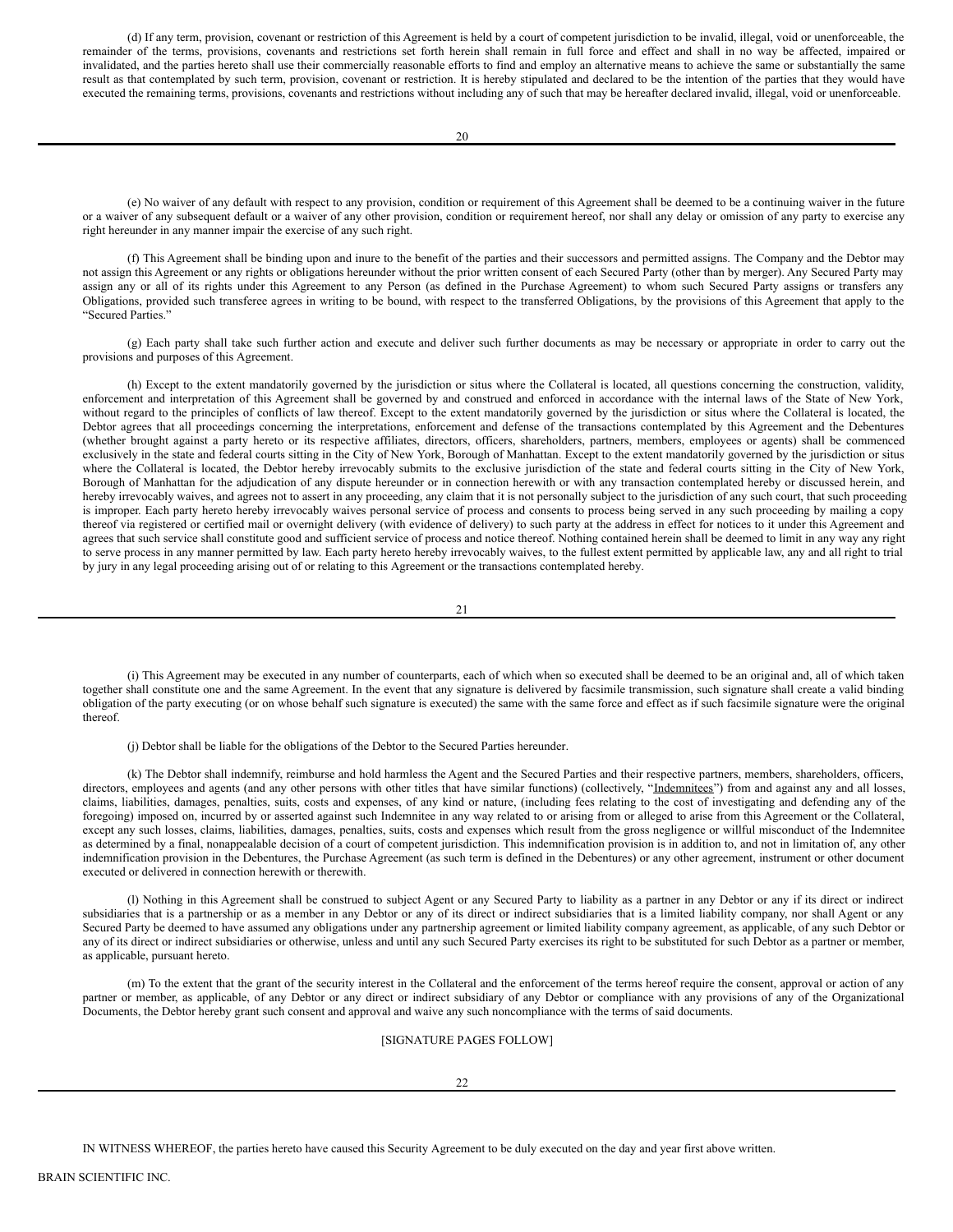By:

Name: Title:

## PIEZO MOTION CORP.

By:

Name: Title:

MEMORY MD, INC.

By:

Name: Title:

[Signature Page to Security Agreement]

# AGENT:

BIGGER CAPITAL FUND, L.P.

By: Name: Michael Bigger Title: Authorized Signatory

Notice Address: Bigger Capital Fund, L.P. 11434 Glowing Sunset Lane, Las Vegas, NV 89135

[Signature Page to Security Agreement]

# [SIGNATURE PAGE OF SECURED PARTIES TO THE SECURITY AGREEMENT]

|              | For Individuals:                     |
|--------------|--------------------------------------|
|              |                                      |
|              |                                      |
|              |                                      |
|              |                                      |
| For Entities |                                      |
|              |                                      |
|              | Signature of Authorized Signatory of |
|              | <i>Investing entity:</i>             |
|              |                                      |
|              |                                      |
|              |                                      |
|              |                                      |

## **DISCLOSURE SCHEDULES**

## **BRAIN SCIENTIFIC INC.**

**Disclosure Schedules to the Security Agreement**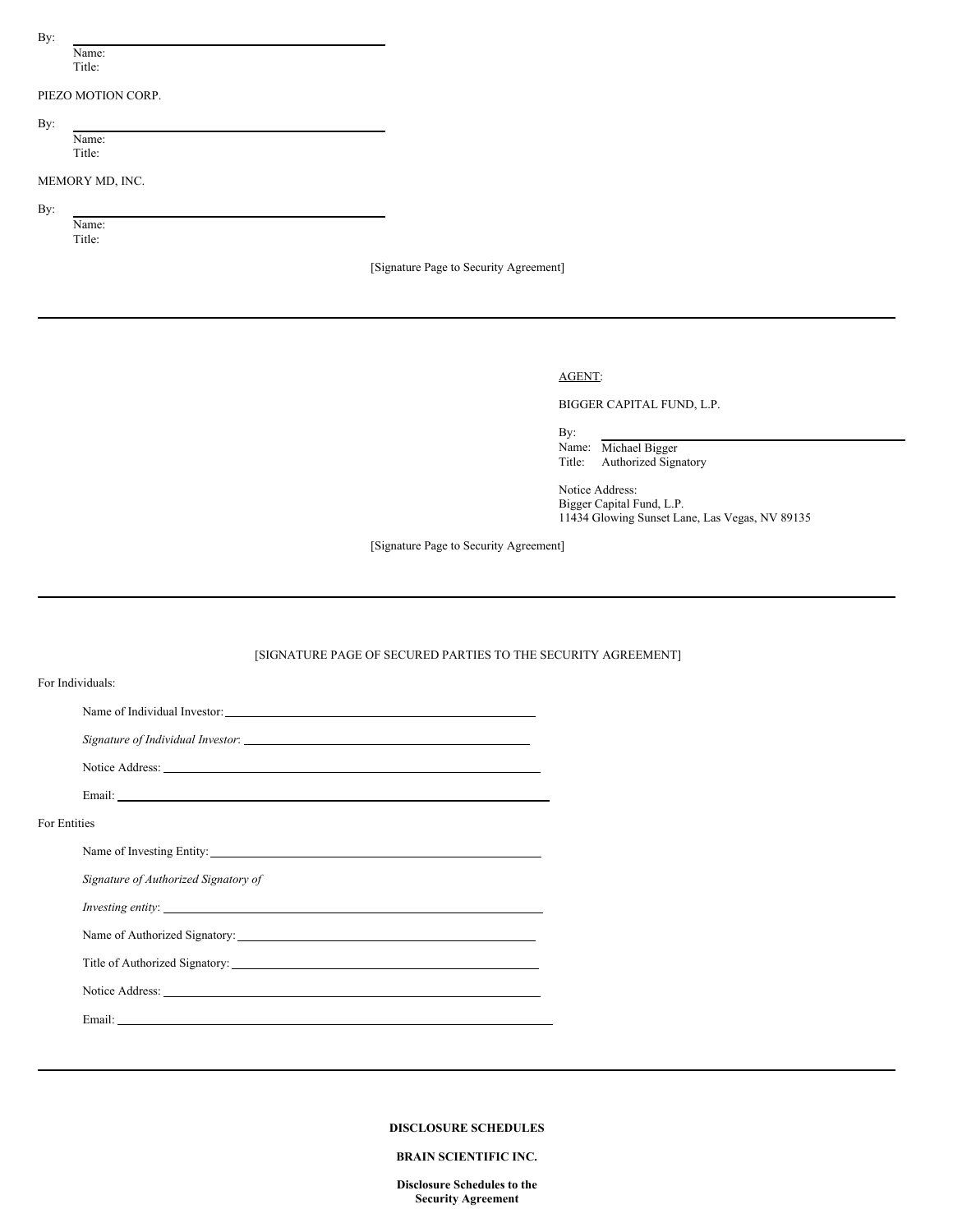These Disclosure Schedules are being furnished by Brain Scientific Inc. (the "Company") in connection with the execution and delivery of that certain Security Agreement (the "Agreement") by and among the Company, the Debtor and the investors named therein. Unless the context otherwise requires, all capitalized terms used in these Disclosure Schedules shall have the respective meanings assigned to them in the Agreement.

No reference to or disclosure of any item or other matter in these Disclosure Schedules shall be construed as an admission or indication that such item or other matter is material. No disclosure in these Disclosure Schedules relating to any possible breach or violation of any agreement, law or regulation shall be construed as an admission or indication that any such breach or violation exists or has actually occurred.

These Disclosure Schedules and the information and disclosures contained in these Disclosure Schedules shall not be deemed to expand the scope of any representations, warranties or covenants in the Agreement.

If a Disclosure Schedule described in the Agreement does not appear in the following schedules, the Company represents that no information exists which would be required to be disclosed on such schedule.

The section numbers in these Disclosure Schedules correspond to the section numbers in the Agreement; provided, however, that any information disclosed herein under any section number shall be deemed to be disclosed and incorporated in any other section of the Agreement where such disclosure would be appropriate but only to the extent reasonably apparent on the face of such disclosure.

The bold-faced headings contained in these Disclosure Schedules are included for convenience only and are not intended to limit the effect of the disclosures contained in these Disclosure Schedules or to expand the scope of the information required to be disclosed in these Disclosure Schedules. References to any document do not purport to be complete and are qualified in their entirety by the document itself.

## **SCHEDULE A**

Principal Place of Business of Debtors: 6700 Professional Parkway, Lakewood Ranch, FL 34240

Locations Where Collateral is Located or Stored: 6700 Professional Parkway, Lakewood Ranch, FL 34240

## **SCHEDULE B**

On December 28, 2020, in connection with a \$300,000 loan from Auctus Fund, LLC, ("Auctus"), the Company entered into a Security Agreement with Auctus , issued a \$300,000 senior secured promissory note to Auctus and granted Auctus a security interest in the collateral identified therein including, but not limited to, the Company's tangible personal property, patents and patent applications, intangibles, inventory, equipment, accounts, securities and bank accounts. The Company intends to use certain of the proceeds from the offering of Debentures and warrants to pay the note in full at the closing of the offering at which time the security interest in favor of Auctus will be extinguished.

Not applicable

# **SCHEDULE C**

## **SCHEDULE D**

Brain Scientific Inc. is incorporated under the laws of the state of Nevada, Tax ID 81-0876714

PIEZO MOTION CORP. is incorporated under the laws of the State of Delaware

MEMORY MD, INC. is incorporated under the laws of the State of Delaware

## **SCHEDULE E**

Not applicable

# **SCHEDULE F**

Trademarks:

| Serial Number Reg. Number   Word Mark   Check Status Live/Dead Class(es) |         |                       |             |     |
|--------------------------------------------------------------------------|---------|-----------------------|-------------|-----|
| 187039673                                                                |         | <b>MEMORY MD TSDR</b> | <b>DEAD</b> | 010 |
| 286762772                                                                | 5200773 | NEUROCAP TSDR         | <b>LIVE</b> |     |
| 386762758                                                                | 5313829 | NEURO EEG TSDR        | LIVE        |     |

[Signature Page to Security Agreement]

| Serial Number Reg. Number |         | <b>Word Mark</b>             | Check Status Live/Dead Class(es) |             |  |
|---------------------------|---------|------------------------------|----------------------------------|-------------|--|
| 197368255                 |         | <b>NEUROHUB</b>              | <b>TSDR</b>                      | <b>LIVE</b> |  |
| 288179504                 | 6441522 | <b>BRAIN SCIENTIFIC TSDR</b> |                                  | LIVE        |  |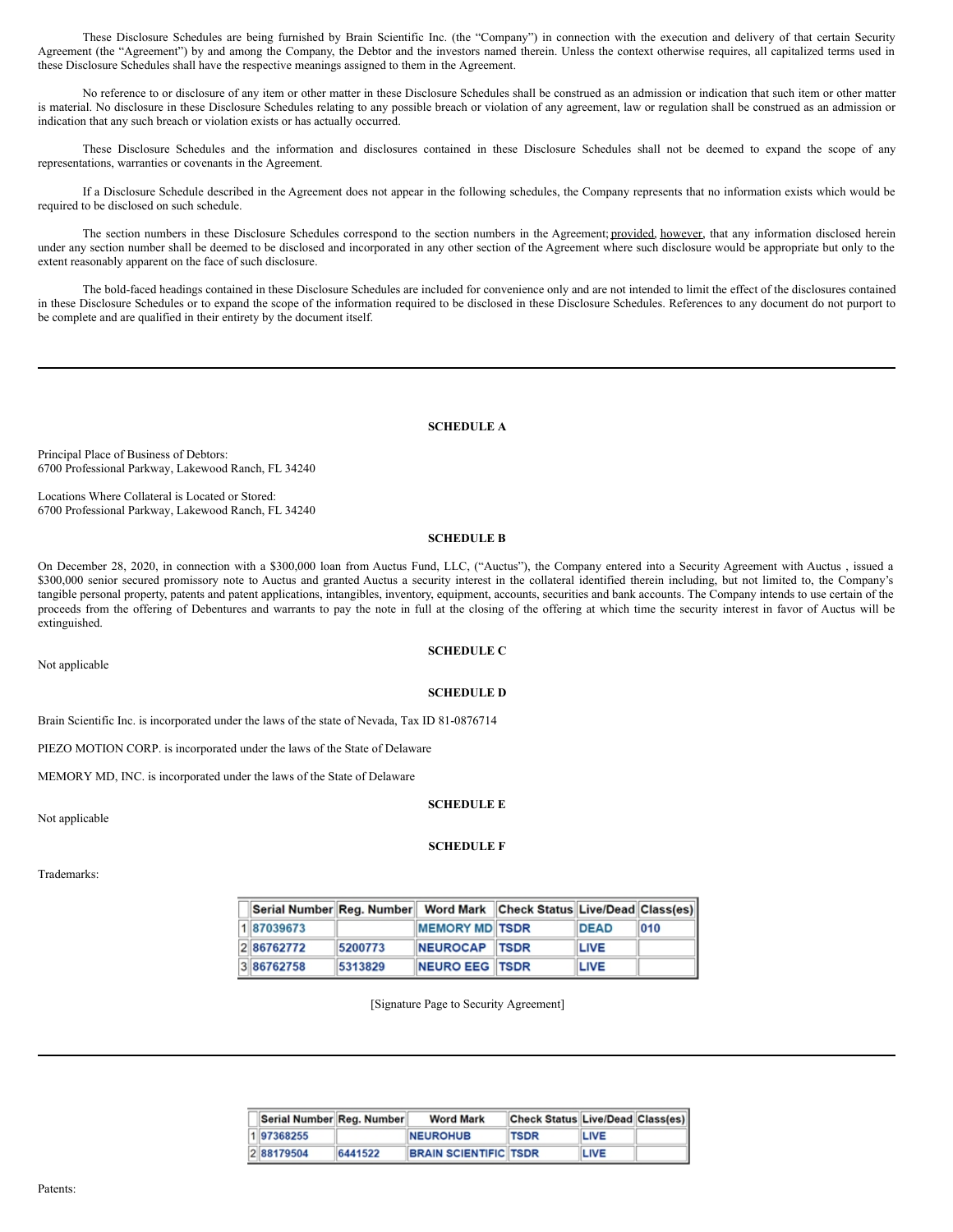| YB REF #          | <b>COUNTRY</b> | SERIAL #                               | FILING DATE | PATENT #                       | TITLE                                                                                   | APPLICANT/ASSIGNEE                     |
|-------------------|----------------|----------------------------------------|-------------|--------------------------------|-----------------------------------------------------------------------------------------|----------------------------------------|
| MEMD-100-A        | US.            | 62/462.282                             | 2/22/2017   | N/A                            | APPARATUS AND METHOD FOR<br>CO NDUCTI NG ELECTRO ENCEPHALOGR APHY                       |                                        |
| MEMD-100-8        | US.            | 15/898.611                             | 2/18/2018   | U.S. Patent No.<br>11.213.250  | APPARATUS AND METHOD FOR<br>CO NDUCTI NG ELECTRO ENCEPHALOGRAPHY                        | Memory MD, Inc.                        |
|                   |                | International Filings for Above Patent |             |                                |                                                                                         |                                        |
| MEMD-100-8-WO PCT |                | PCT/US2018/018570 2/18/2018            |             | N/A                            | APPARATUS AND METHOD FOR<br>CO NDUCTI NG ELECTRO ENCEPHALOGRAPHY                        | Memory MD, Inc.                        |
| MEMD 100 B EP     | EP             | 18757492.6                             | 2/18/2018   | European Patent<br>No. 3585255 | APPARATUS AND METHOD FOR<br>CO NDUCTI NG ELECTRO ENCEPHALOGRAPHY                        | Memory MD, Inc.                        |
| MEMD-100 B-CN     | CN             | 201880002338.70                        | 43149.00    |                                | APPARATUS AND METHOD FOR<br>CO NDUCTI NG ELECTRO ENCEPHALOGRAPHY                        | Memory MD, Inc.                        |
| MEMD-101-A        | US.            | 63/070,749                             | 8/26/2020   | N/A                            | INTEGRATED BRAIN MACHINE INTERFACE<br>PLATFORM WITH GRAPHENE BASED<br><b>ELECTRODES</b> |                                        |
| MEMD-101-8        | US.            | 17/410.255                             | 8/24/2021   |                                | INTEGRATED BRAIN MACHINE INTERFACE<br>PLATFORM WITH GRAPHENE BASED<br><b>ELECTRODES</b> | Boris Goldstein/Brain Scientific, Inc. |
| MEMD-101-B-WO PCT |                | PCT/US2021/047305 8/24/2021            |             |                                | INTEGRATED BRAIN MACHINE INTERFACE<br>PLATFORM WITH GRAPHENE BASED<br><b>ELECTRODES</b> | Brain Scientific, Inc.                 |

[Signature Page to Security Agreement]

# Piezo Motion Corp.

| <b>COUNTRY</b> | <b>SERIAL#</b> | <b>PATENT#</b>                        | <b>TITLE</b>                                                                                                                                            | <b>STATUS</b>                                  | <b>Relevant Product</b> |
|----------------|----------------|---------------------------------------|---------------------------------------------------------------------------------------------------------------------------------------------------------|------------------------------------------------|-------------------------|
| <b>US</b>      | 13/094,478     | 8183743; patent expires<br>4/26/2031  | <b>TUBULAR LINEAR</b><br>PIEZOELECTRIC MOTOR                                                                                                            | ISSUED; THIRD MAINTENANCE FEE DUE 11/22/2024   | <b>PMLL Series</b>      |
| <b>US</b>      | 12/642.329     | 8299684; patent expires<br>3/10/2031  | PIEZOELECTRIC QUASI-<br><b>RESONANCE LINEAR</b><br><b>MOTORS BASED ON</b><br><b>ACOUSTIC STANDING</b><br><b>WAVES WITH COMBINED</b><br><b>RESONATOR</b> | ISSUED; THIRD MAINTENANCE FEE DUE 10/20/2024   | <b>Blue Series</b>      |
| <b>US</b>      | 13/663,917     | 8710719; patent expires<br>12/18/2029 | PIEZOELECTRIC QUASI-<br><b>RESONANCE LINEAR</b><br><b>MOTORS BASED ON</b><br><b>ACOUSTIC STANDING</b><br><b>WAVES WITH COMBINED</b><br><b>RESONATOR</b> | ISSUED; THIRD MAINTENANCE FEE DUE 04/29/2026   | <b>Blue Series</b>      |
| DE             | 9838002.5      |                                       | PIEZOELECTRIC QUASI-<br><b>RESONANCE LINEAR</b><br><b>MOTORS BASED ON</b><br><b>ACOUSTIC STANDING</b><br><b>WAVES WITH COMBINED</b><br><b>RESONATOR</b> | ISSUED 08/05/2015; Next Annuity Due 12-18-2022 | <b>Blue Series</b>      |
| <b>FR</b>      | 9838002.5      | 2374205                               | PIEZOELECTRIC QUASI-<br><b>RESONANCE LINEAR</b><br><b>MOTORS BASED ON</b><br><b>ACOUSTIC STANDING</b><br><b>WAVES WITH COMBINED</b><br><b>RESONATOR</b> | ISSUED 08/05/2015; Next Annuity Due 12/18/2022 | <b>Blue Series</b>      |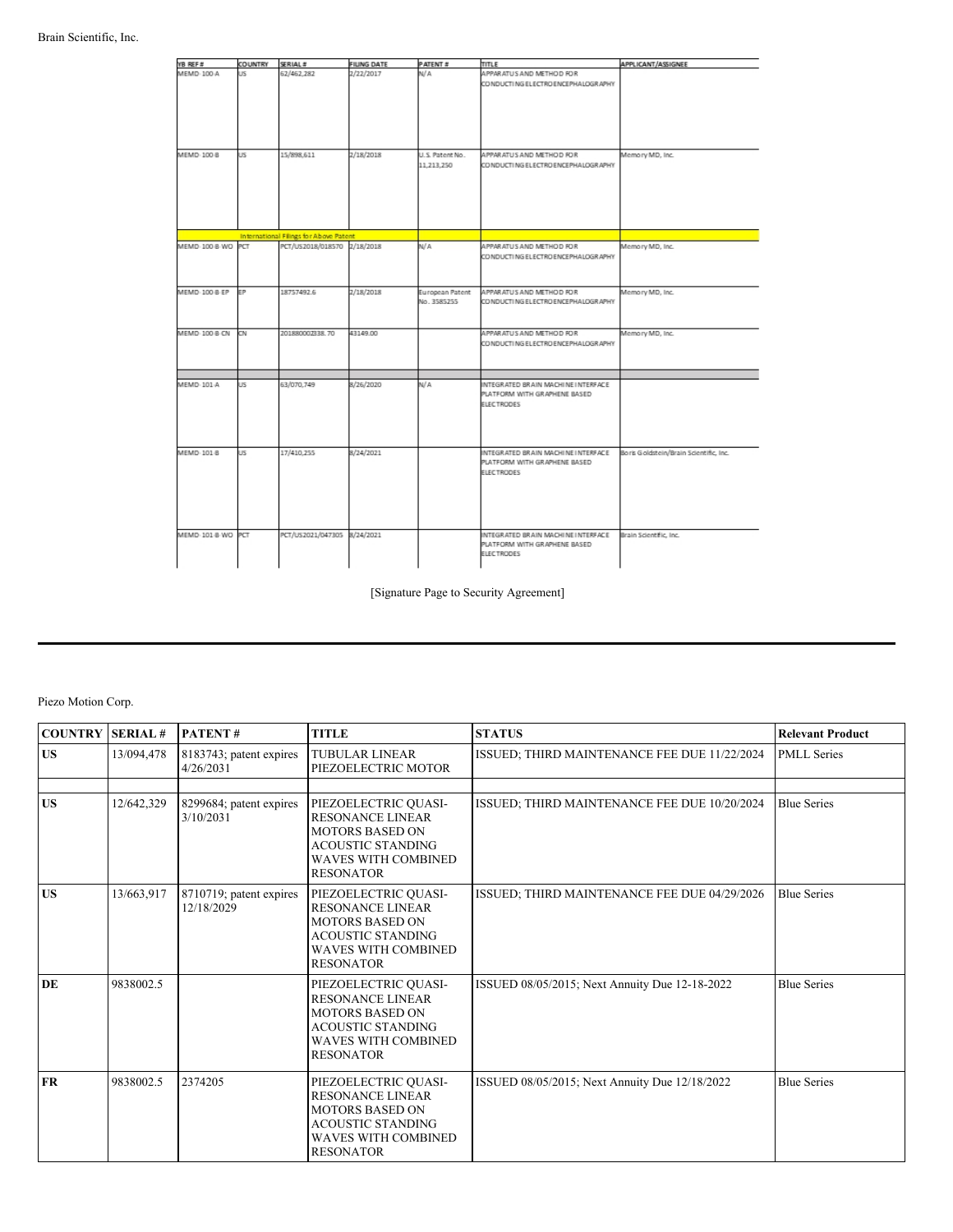| GB  | 9838002.5          | 2374205                               | PIEZOELECTRIC QUASI-<br><b>RESONANCE LINEAR</b><br><b>MOTORS BASED ON</b><br><b>ACOUSTIC STANDING</b><br><b>WAVES WITH COMBINED</b><br><b>RESONATOR</b> | ISSUED 08/05/2015; Next Annuity Due 12/18/2022         | <b>Blue Series</b>                                         |
|-----|--------------------|---------------------------------------|---------------------------------------------------------------------------------------------------------------------------------------------------------|--------------------------------------------------------|------------------------------------------------------------|
| JP. | $2011 -$<br>542502 | 5722231                               | PIEZOELECTRIC QUASI-<br><b>RESONANCE LINEAR</b><br><b>MOTORS BASED ON</b><br><b>ACOUSTIC STANDING</b><br><b>WAVES WITH COMBINED</b><br><b>RESONATOR</b> | ISSUED 04/03/2015; EIGHTH ANNUAL FEE DUE<br>04/03/2022 | <b>Blue Series</b>                                         |
|     |                    |                                       |                                                                                                                                                         |                                                        |                                                            |
| US  | 12/639,172         | 8183744; patent expires<br>01/31/2030 | PIEZOELECTRIC MOTOR                                                                                                                                     | ISSUED; THIRD MAINTENANCE FEE DUE 5/22/2024            | Longituadinal<br>One<br>Bending<br>Mode<br>(Type<br>"LBM") |

[Signature Page to Security Agreement]

| <b>US</b> | 11/424,133 | 7395607; patent expires<br>11/30/2026 | ROTATIONAL AND<br><b>TRANSLATIONAL</b><br><b>MICROPOSITION</b><br>APPARATUS AND METHOD                                                           | ISSUED; ALL MAINTENANCE FEES PAID            | originally<br>Patent<br>developed for older DTI<br>product<br>Robomate™                                                              |
|-----------|------------|---------------------------------------|--------------------------------------------------------------------------------------------------------------------------------------------------|----------------------------------------------|--------------------------------------------------------------------------------------------------------------------------------------|
| <b>US</b> | 12/639,232 | 8183740; patent expires<br>03/17/2030 | PIEZOELECTRIC MOTOR<br>WITH HIGH TORQUE                                                                                                          | ISSUED; THIRD MAINTENANCE FEE DUE 5/22/2024  | UPM series of prototype<br>piezomotors                                                                                               |
| <b>US</b> | 12/701,704 | 8183741; patent expires<br>02/24/2030 | <b>VALVES BASED ON</b><br><b>REVERSIBLE</b><br>PIEZOELECTRIC ROTARY<br><b>MOTOR</b>                                                              | ISSUED; THIRD MAINTENANCE FEE DUE 5/22/2024  | Developed for various<br>valve applications for<br>prototype devices                                                                 |
| <b>US</b> | 12/463,524 | 7876022; patent expires<br>09/13/2027 | PIEZOELECTRIC<br><b>GENERATOR OF</b><br>MECHANICAL<br><b>VIBRATIONS, AND</b><br>PIEZOELECTRIC MOTORS<br><b>BASED ON THE</b><br><b>GENERATOR</b>  | ISSUED; THIRD MAINTENANCE FEE DUE 07/25/2022 | High torque rotary uni-<br>bi-directional<br>and<br>piezomotors developed<br>for prototypes (UPM-22,<br>UPM-28, PM-22R, PM-<br>28R). |
| DE        | 7808967.9  | Grant number:<br>602007061157.1       | PIEZOELECTRIC<br><b>GENERATOR OF</b><br><b>MECHANICAL</b><br><b>VIBRATIONS, AND</b><br>PIEZOELECTRIC MOTOR<br><b>BASED THEREON</b><br>(VARIANTS) | Granted:02/06/21.                            |                                                                                                                                      |
| <b>FR</b> | 7808967.9  | Grant number: 2102921                 | PIEZOELECTRIC<br><b>GENERATOR OF</b><br>MECHANICAL<br><b>VIBRATIONS, AND</b><br>PIEZOELECTRIC MOTOR<br><b>BASED THEREON</b><br>(VARIANTS)        | Granted:02/06/21.                            |                                                                                                                                      |
| GB        | 7808967.9  | Grant number: 2102922                 | PIEZOELECTRIC<br><b>GENERATOR OF</b><br>MECHANICAL<br><b>VIBRATIONS, AND</b><br>PIEZOELECTRIC MOTOR<br><b>BASED THEREON</b><br>(VARIANTS)        | Granted:02/06/21.                            |                                                                                                                                      |

[Signature Page to Security Agreement]

| <b>US</b> | 12/873.688 | 01/04/2031 | 8183742; patent expires PIEZOELECTRIC ROTARY<br><b>IMOTOR WITH HIGH</b><br><b>ROTATION SPEED AND BI-</b><br>DIRECTIONAL OPERATION | <b>ISSUED:</b> THIRD MAINTENANCE FEE DUE 5/22/2024 Developed for special | project. |
|-----------|------------|------------|-----------------------------------------------------------------------------------------------------------------------------------|--------------------------------------------------------------------------|----------|
|           |            |            |                                                                                                                                   |                                                                          |          |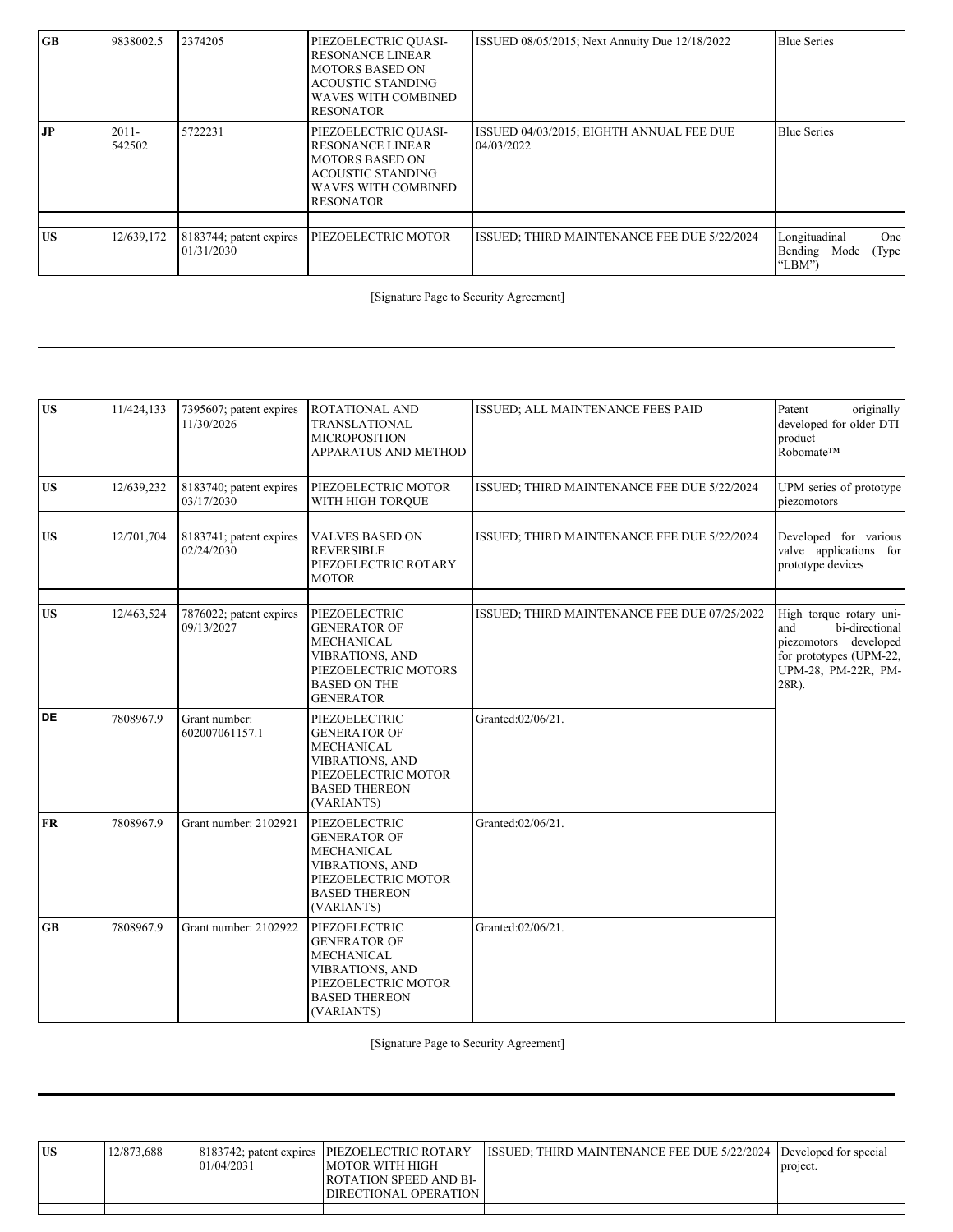| <b>US</b> | 13/778,330     | 9136778; patent expires<br>01/09/2034 | NON-MAGNETIC HIGH-<br><b>SPEED ROTARY</b><br>PIEZOELECTRIC MOTOR | ISSUED; SECOND MAINTENANCE FEE DUE<br>9/15/2023            | Developed for special<br>MRI project.                    |  |
|-----------|----------------|---------------------------------------|------------------------------------------------------------------|------------------------------------------------------------|----------------------------------------------------------|--|
|           |                |                                       |                                                                  |                                                            |                                                          |  |
| <b>US</b> | 13/934,373     | 9,705,425                             | PIEZOELECTRIC LINEAR<br><b>MOTOR</b>                             | ISSUED; SECOND MAINTENANCE FEE DUE<br>07/11/2025           | Linear prototypes<br>delivered under special<br>project  |  |
| <b>US</b> | 14/193,122     | 8,979,065                             | Piezoelectric Valve Based on                                     | Issued. SECOND maintenance fee due 9/17/2022               | Valves based on Blue                                     |  |
| CN        | 201480023054.8 | 105283676 B                           | Linear Actuator                                                  | Granted. Next Annuity payment due 02/28/2022               | Series Patent                                            |  |
| DE        | 2961993        |                                       |                                                                  | Granted 01/21/2021                                         |                                                          |  |
| <b>FR</b> | 2961993        |                                       |                                                                  | Granted 01/21/2022                                         |                                                          |  |
| <b>GB</b> | 2961993        | EP 2 961993B1                         |                                                                  | Granted 01/21/2023                                         |                                                          |  |
|           |                |                                       |                                                                  |                                                            |                                                          |  |
| <b>US</b> | 13/848.525     | 9,197,141                             | Piezoelectric Motor With<br><b>Efficient Transfer Of Energy</b>  | Issued. SECOND maintenance fee due 11/24/2023              | Conceptual stage<br>pending development                  |  |
|           |                |                                       |                                                                  |                                                            |                                                          |  |
| <b>US</b> | 14/194,104     | 9,388,774                             | Precision Purge Valve System<br>With Pressure Assistance         | Issued, SECOND maintenance fee due 7/12/2024               | Automotive Purge<br>Valve based on Blue<br>Series Patent |  |
|           |                |                                       |                                                                  |                                                            |                                                          |  |
| <b>US</b> | 15/910,764     | 10,819,251                            | Linear Piezoelectric Actuator<br>on Rail System                  | Issued 10/27/2020. FIRST MAINTENANCE FEE DUE<br>10/28/2024 | Linear motor based on<br><b>Blue Series Patent</b>       |  |
| EP        | 18761638.8     |                                       | Linear Piezoelectric Actuator<br>on Rail System                  | Filed 3/2/2018; UNDER EXAMINATION                          |                                                          |  |

Domains

| brainscientific.com |  |  |  |  |  |
|---------------------|--|--|--|--|--|
| brainscientific.eu  |  |  |  |  |  |
| dti-motion.com      |  |  |  |  |  |
| dtimotion.com       |  |  |  |  |  |
| dtimotors.com       |  |  |  |  |  |
| microdosingpump.com |  |  |  |  |  |
| piezo-motors.com    |  |  |  |  |  |
| piezomotion.cn      |  |  |  |  |  |
| piezomotion.co      |  |  |  |  |  |
| piezomotion.co.uk   |  |  |  |  |  |
| piezomotion.com     |  |  |  |  |  |
| piezomotion.io      |  |  |  |  |  |
| piezomotion.net     |  |  |  |  |  |
| piezomotion.org     |  |  |  |  |  |
| piezomotion.us      |  |  |  |  |  |
| memorymd.com        |  |  |  |  |  |

[Signature Page to Security Agreement]

**SCHEDULE G**

Not applicable

# **SCHEDULE H**

The Pledged Securities consist of the common stock of the Company's wholly owned subsidiaries Memory MD Inc. and Piezo Motion Corp.

# **SCHEDULE I**

# **Debtor Deposit Accounts**

| Debtor                | Name of Bank              | <b>Routing Number</b>                                                                                                                           | <b>Account Number</b> |
|-----------------------|---------------------------|-------------------------------------------------------------------------------------------------------------------------------------------------|-----------------------|
| Brain Scientific Inc. | Bank of America, N.A.     | 122400724 (paper $&$ electronic)<br>026009593 (wires)<br>SWIFT code: BOFAUS3N                                                                   | 501027177172          |
| Piezo Motion Corp.    | JPMorgan Chase Bank, N.A. | Domestic ACH: 267084131<br>Domestic Wires: Chase ABA<br>Routing/Transit Number: 021000021<br>International Wires: Chase Swift Code:<br>CHASUS33 | 609567661             |

[Signature Page to Security Agreement]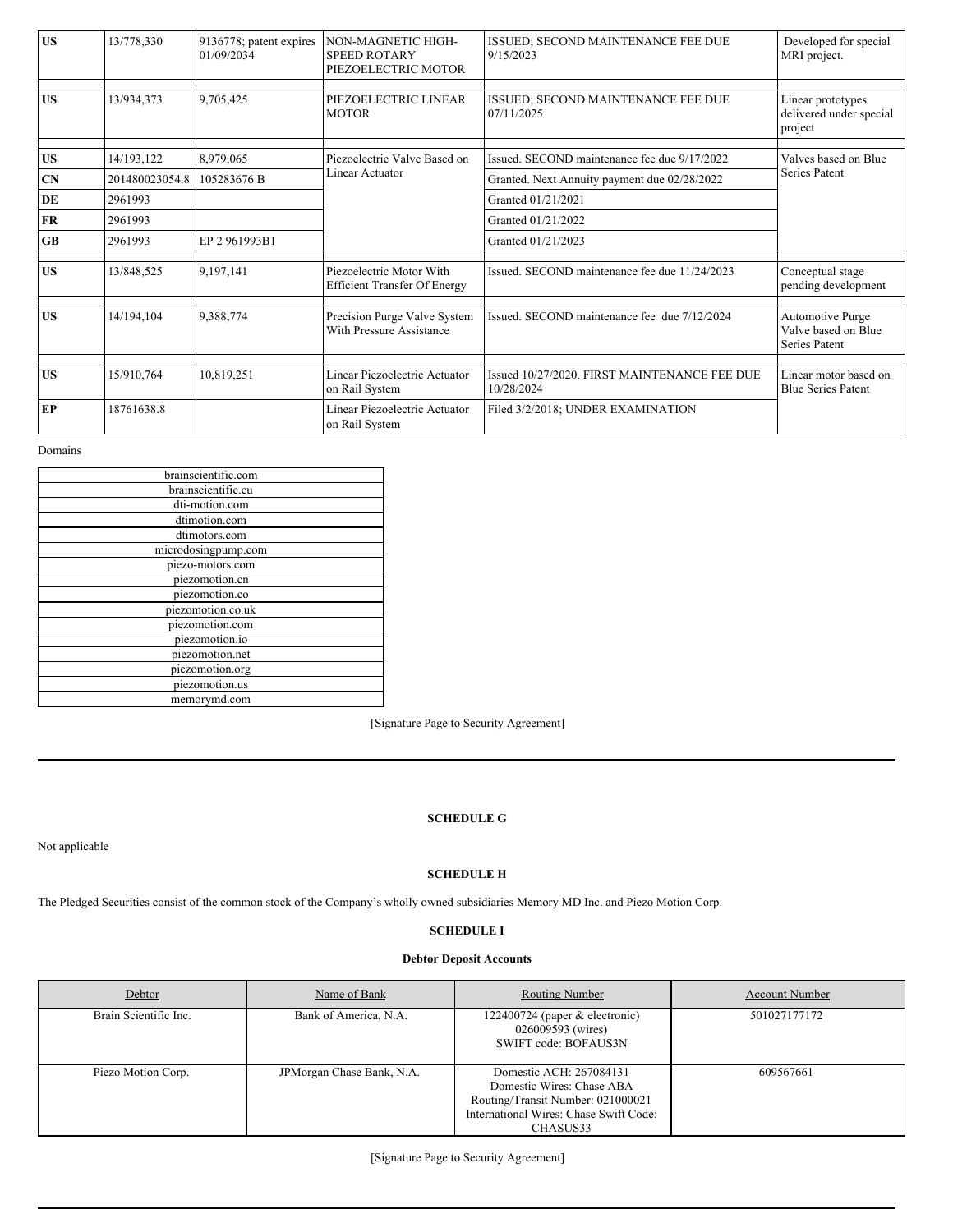#### **ANNEX A to SECURITY AGREEMENT**

### **FORM OF ADDITIONAL DEBTOR JOINDER**

Security Agreement dated as of June 10, 2022 made by Debtors to and in favor of the Secured Parties identified therein (the Security Agreement")

Reference is made to the Security Agreement as defined above; capitalized terms used herein and not otherwise defined herein shall have the meanings given to such terms in, or by reference in, the Security Agreement.

The undersigned hereby agrees that upon delivery of this Additional Debtor Joinder to the Secured Parties referred to above, the undersigned shall (a) be an Additional Debtor under the Security Agreement, (b) have all the rights and obligations of the Debtors under the Security Agreement as fully and to the same extent as if the undersigned was an original signatory thereto and (c) be deemed to have made the representations and warranties set forth therein as of the date of execution and delivery of this Additional Debtor Joinder. WITHOUT LIMITING THE GENERALITY OF THE FOREGOING, THE UNDERSIGNED SPECIFICALLY GRANTS TO THE SECURED PARTIES A SECURITY INTEREST IN THE COLLATERAL AS MORE FULLY SET FORTH IN THE SECURITY AGREEMENT AND ACKNOWLEDGES AND AGREES TO THE WAIVER OF JURY TRIAL PROVISIONS SET FORTH THEREIN.

Attached hereto are supplemental and/or replacement Schedules to the Security Agreement, as applicable.

An executed copy of this Joinder shall be delivered to the Secured Parties, and the Secured Parties may rely on the matters set forth herein on or after the date hereof. This Joinder shall not be modified, amended or terminated without the prior written consent of the Secured Parties.

IN WITNESS WHEREOF, the undersigned has caused this Joinder to be executed in the name and on behalf of the undersigned.

[Name of Additional Debtor]

By: Name: Title:

Address:

Dated:

**ANNEX B to SECURITY AGREEMENT**

#### **THE AGENT**

1. **Appointment**. The Secured Parties (all capitalized terms used herein and not otherwise defined shall have the respective meanings provided in the Security Agreement to which this Annex B is attached (the "Agreement")), by their acceptance of the benefits of the Agreement, hereby designate Bigger Capital Fund, LP ("Agent") as the Agent to act as specified herein and in the Agreement. Each Secured Party shall be deemed irrevocably to authorize the Agent to take such action on its behalf under the provisions of the Agreement and any other Transaction Document (as such term is defined in the Purchase Agreement) and to exercise such powers and to perform such duties hereunder and thereunder as are specifically delegated to or required of the Agent by the terms hereof and thereof and such other powers as are reasonably incidental thereto. The Agent may perform any of its duties hereunder by or through its agents or employees.

2. **Nature of Duties***.* The Agent shall have no duties or responsibilities except those expressly set forth in the Agreement. Neither the Agent nor any of its partners, members, shareholders, officers, directors, employees or agents shall be liable for any action taken or omitted by it as such under the Agreement or hereunder or in connection herewith or therewith, be responsible for the consequence of any oversight or error of judgment or answerable for any loss, unless caused solely by its or their gross negligence or willful misconduct as determined by a final judgment (not subject to further appeal) of a court of competent jurisdiction. The duties of the Agent shall be mechanical and administrative in nature; the Agent shall not have by reason of the Agreement or any other Transaction Document a fiduciary relationship in respect of any Debtor or any Secured Party; and nothing in the Agreement or any other Transaction Document, expressed or implied, is intended to or shall be so construed as to impose upon the Agent any obligations in respect of the Agreement or any other Transaction Document except as expressly set forth herein and therein.

3. **Lack of Reliance on the Agent**. Independently and without reliance upon the Agent, each Secured Party, to the extent it deems appropriate, has made and shall continue to make (i) its own independent investigation of the financial condition and affairs of the Company and its subsidiaries in connection with such Secured Party's investment in the Debtors, the creation and continuance of the Obligations, the transactions contemplated by the Transaction Documents, and the taking or not taking of any action in connection therewith, and (ii) its own appraisal of the creditworthiness of the Company and its subsidiaries, and of the value of the Collateral from time to time, and the Agent shall have no duty or responsibility, either initially or on a continuing basis, to provide any Secured Party with any credit, market or other information with respect thereto, whether coming into its possession before any Obligations are incurred or at any time or times thereafter. The Agent shall not be responsible to the Debtors or any Secured Party for any recitals, statements, information, representations or warranties herein or in any document, certificate or other writing delivered in connection herewith, or for the execution, effectiveness, genuineness, validity, enforceability, perfection, collectibility, priority or sufficiency of the Agreement or any other Transaction Document, or for the financial condition of the Debtors or the value of any of the Collateral, or be required to make any inquiry concerning either the performance or observance of any of the terms, provisions or conditions of the Agreement or any other Transaction Document, or the financial condition of the Debtors, or the value of any of the Collateral, or the existence or possible existence of any default or Event of Default under the Agreement, the Debentures or any of the other Transaction Documents.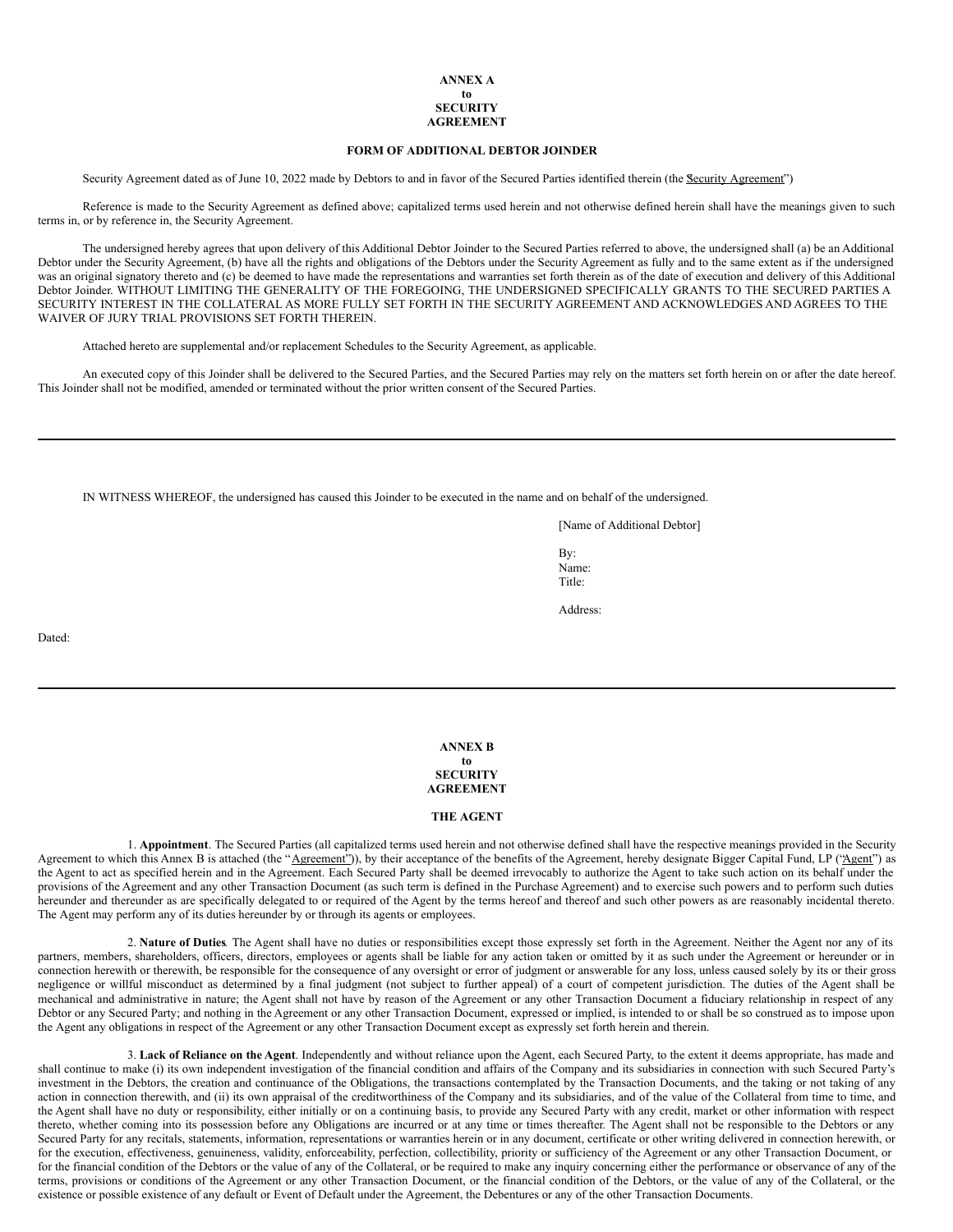4. **Certain Rights of the Agent**. The Agent shall have the right to take any action with respect to the Collateral, on behalf of all of the Secured Parties. To the extent practical, the Agent shall request instructions from the Secured Parties with respect to any material act or action (including failure to act) in connection with the Agreement or any other Transaction Document, and shall be entitled to act or refrain from acting in accordance with the instructions of a Majority in Interest; if such instructions are not provided despite the Agent's request therefor, the Agent shall be entitled to refrain from such act or taking such action, and if such action is taken, shall be entitled to appropriate indemnification from the Secured Parties in respect of actions to be taken by the Agent; and the Agent shall not incur liability to any person or entity by reason of so refraining. Without limiting the foregoing, (a) no Secured Party shall have any right of action whatsoever against the Agent as a result of the Agent acting or refraining from acting hereunder in accordance with the terms of the Agreement or any other Transaction Document, and the Debtors shall have no right to question or challenge the authority of, or the instructions given to, the Agent pursuant to the foregoing and (b) the Agent shall not be required to take any action which the Agent believes (i) could reasonably be expected to expose it to personal liability or (ii) is contrary to this Agreement, the Transaction Documents or applicable law.

5. **Reliance**. The Agent shall be entitled to rely, and shall be fully protected in relying, upon any writing, resolution, notice, statement, certificate, telex, teletype or telecopier message, cablegram, radiogram, order or other document or telephone message signed, sent or made by the proper person or entity, and, with respect to all legal matters pertaining to the Agreement and the other Transaction Documents and its duties thereunder, upon advice of counsel selected by it and upon all other matters pertaining to this Agreement and the other Transaction Documents and its duties thereunder, upon advice of other experts selected by it. Anything to the contrary notwithstanding, the Agent shall have no obligation whatsoever to any Secured Party to assure that the Collateral exists or is owned by the Debtors or is cared for, protected or insured or that the liens granted pursuant to the Agreement have been properly or sufficiently or lawfully created, perfected, or enforced or are entitled to any particular priority.

6. **Indemnification***.* To the extent that the Agent is not reimbursed and indemnified by the Debtors, the Secured Parties will jointly and severally reimburse and indemnify the Agent, in proportion to their initially purchased respective principal amounts of Debentures, from and against any and all liabilities, obligations, losses, damages, penalties, actions, judgments, suits, costs, expenses or disbursements of any kind or nature whatsoever which may be imposed on, incurred by or asserted against the Agent in performing its duties hereunder or under the Agreement or any other Transaction Document, or in any way relating to or arising out of the Agreement or any other Transaction Document except for those determined by a final judgment (not subject to further appeal) of a court of competent jurisdiction to have resulted solely from the Agent's own gross negligence or willful misconduct. Prior to taking any action hereunder as Agent, the Agent may require each Secured Party to deposit with it sufficient sums as it determines in good faith is necessary to protect the Agent for costs and expenses associated with taking such action.

B-2

#### 7. **Resignation by the Agent***.*

(a) The Agent may resign from the performance of all its functions and duties under the Agreement and the other Transaction Documents at any time by giving 30 days' prior written notice (as provided in the Agreement) to the Debtors and the Secured Parties. Such resignation shall take effect upon the appointment of a successor Agent pursuant to clauses (b) and (c) below.

(b) Upon any such notice of resignation, the Secured Parties, acting by a Majority in Interest, shall appoint a successor Agent hereunder.

(c) If a successor Agent shall not have been so appointed within said 30-day period, the Agent shall then appoint a successor Agent who shall serve as Agent until such time, if any, as the Secured Parties appoint a successor Agent as provided above. If a successor Agent has not been appointed within such 30-day period, the Agent may petition any court of competent jurisdiction or may interplead the Debtors and the Secured Parties in a proceeding for the appointment of a successor Agent, and all fees, including, but not limited to, extraordinary fees associated with the filing of interpleader and expenses associated therewith, shall be payable by the Debtors on demand.

8. **Rights with respect to Collateral***.* Each Secured Party agrees with all other Secured Parties and the Agent (i) that it shall not, and shall not attempt to, exercise any rights with respect to its security interest in the Collateral, whether pursuant to any other agreement or otherwise (other than pursuant to this Agreement), or take or institute any action against the Agent or any of the other Secured Parties in respect of the Collateral or its rights hereunder (other than any such action arising from the breach of this Agreement) and (ii) that such Secured Party has no other rights with respect to the Collateral other than as set forth in this Agreement and the other Transaction Documents. Upon the acceptance of any appointment as Agent hereunder by a successor Agent, such successor Agent shall thereupon succeed to and become vested with all the rights, powers, privileges and duties of the retiring Agent and the retiring Agent shall be discharged from its duties and obligations under the Agreement. After any retiring Agent's resignation or removal hereunder as Agent, the provisions of the Agreement including this Annex B shall inure to its benefit as to any actions taken or omitted to be taken by it while it was Agent.